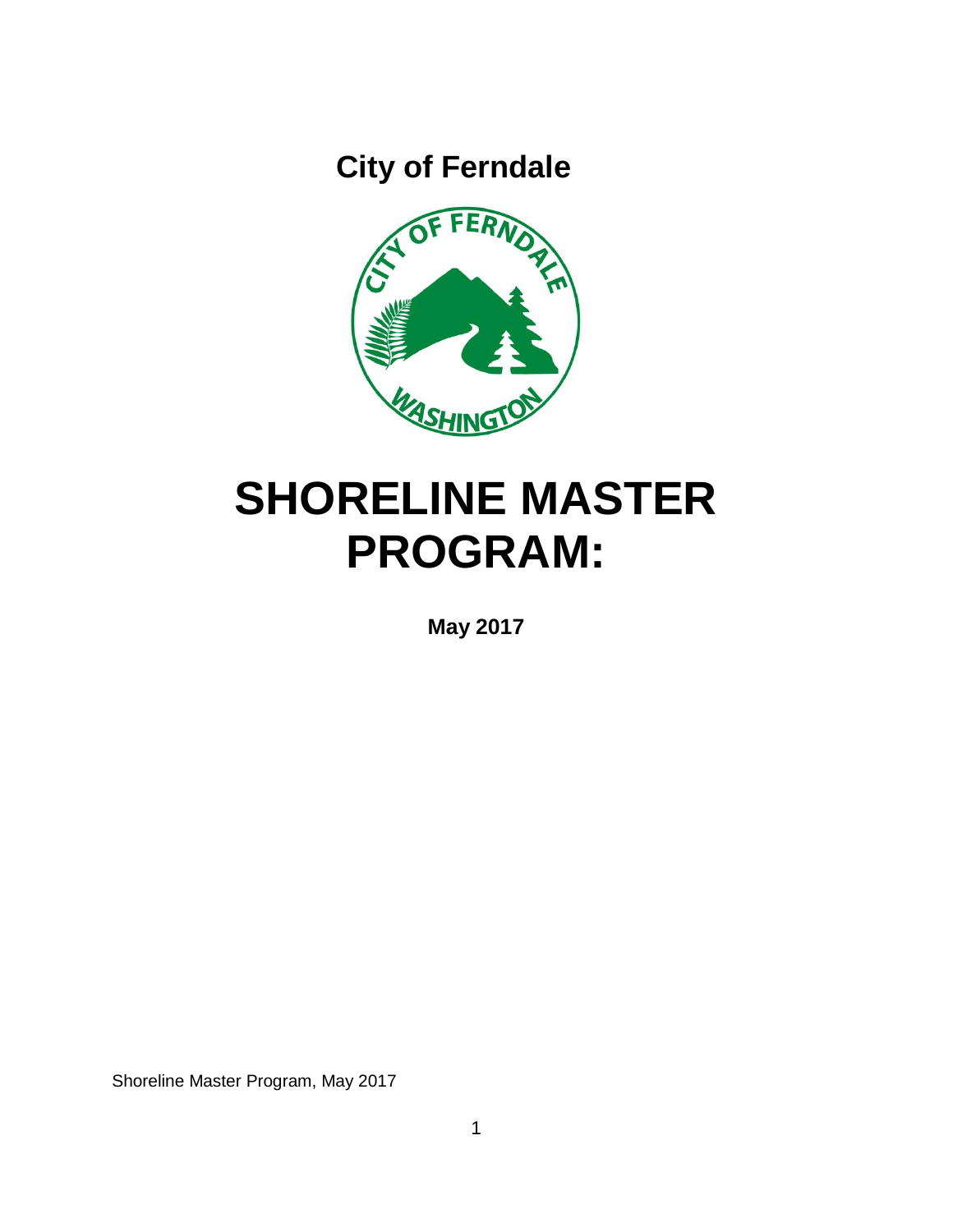<span id="page-1-0"></span>

| <b>CHAPTER 1</b> | <b>GENERAL PROVISIONS7</b>                           |  |
|------------------|------------------------------------------------------|--|
| 1.10             |                                                      |  |
| 1.20             |                                                      |  |
| 1.30             |                                                      |  |
| 1.40             |                                                      |  |
| 1.50             |                                                      |  |
| <b>CHAPTER 2</b> |                                                      |  |
| <b>CHAPTER 3</b> | APPLICABILITY, EXEMPTIONS AND NONCONFORMING USES  28 |  |
| 3.10             |                                                      |  |
| 3.20             |                                                      |  |
| 3.30             |                                                      |  |
| 3.31             |                                                      |  |
| 3.32             |                                                      |  |
| 3.33             |                                                      |  |
| 3.34             |                                                      |  |
| 3.35             |                                                      |  |
| 3.40             |                                                      |  |
| 3.50             |                                                      |  |
| 3.60             |                                                      |  |
| <b>CHAPTER 4</b> | SHORELINE AREA DESIGNATIONS, MAPS AND BOUNDARIES 38  |  |
| 4.10             |                                                      |  |
| 4.20             |                                                      |  |
| 4.30             |                                                      |  |
| 4.40             |                                                      |  |
| 4.50             |                                                      |  |
| 4.60             |                                                      |  |
| 4.70             |                                                      |  |
| 4.80             |                                                      |  |
| 4.90             |                                                      |  |
| 4.100            |                                                      |  |
|                  |                                                      |  |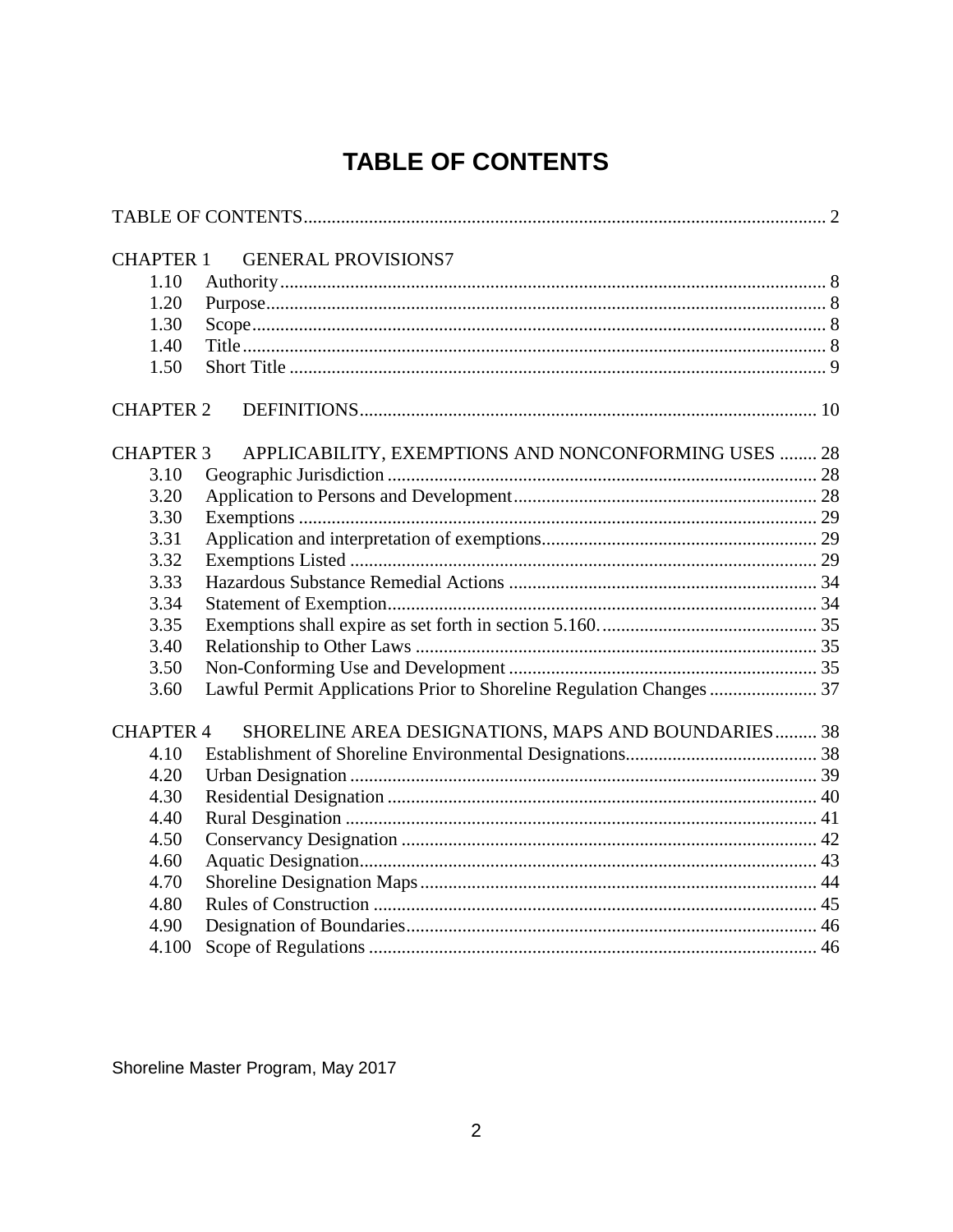| <b>CHAPTER 5</b> |        |  |
|------------------|--------|--|
| 5.10             |        |  |
| 5.20             |        |  |
| 5.21             |        |  |
| 5.22             |        |  |
| 5.23             |        |  |
| 5.24             |        |  |
| 5.25             |        |  |
| 5.26             |        |  |
| 5.30             |        |  |
| 5.35             |        |  |
| 5.50             |        |  |
| 5.90             |        |  |
| 5.110            |        |  |
| 5.140            |        |  |
| 5.150            |        |  |
| 5.160            |        |  |
| 5.170            |        |  |
| 5.180            |        |  |
| 5.190            |        |  |
| 5.200            |        |  |
| 5.210            |        |  |
|                  |        |  |
| <b>CHAPTER 6</b> |        |  |
| 6.10             |        |  |
| 6.20             |        |  |
| 6.21             |        |  |
| 6.22             |        |  |
| 6.30             |        |  |
| 6.31             |        |  |
| 6.32             |        |  |
| 6.40             |        |  |
| 6.41             |        |  |
| 6.42             |        |  |
| 6.50             |        |  |
| 6.51             | Goal:. |  |
| 6.52             |        |  |
| 6.60             |        |  |
| 6.61             |        |  |
| 6.62             |        |  |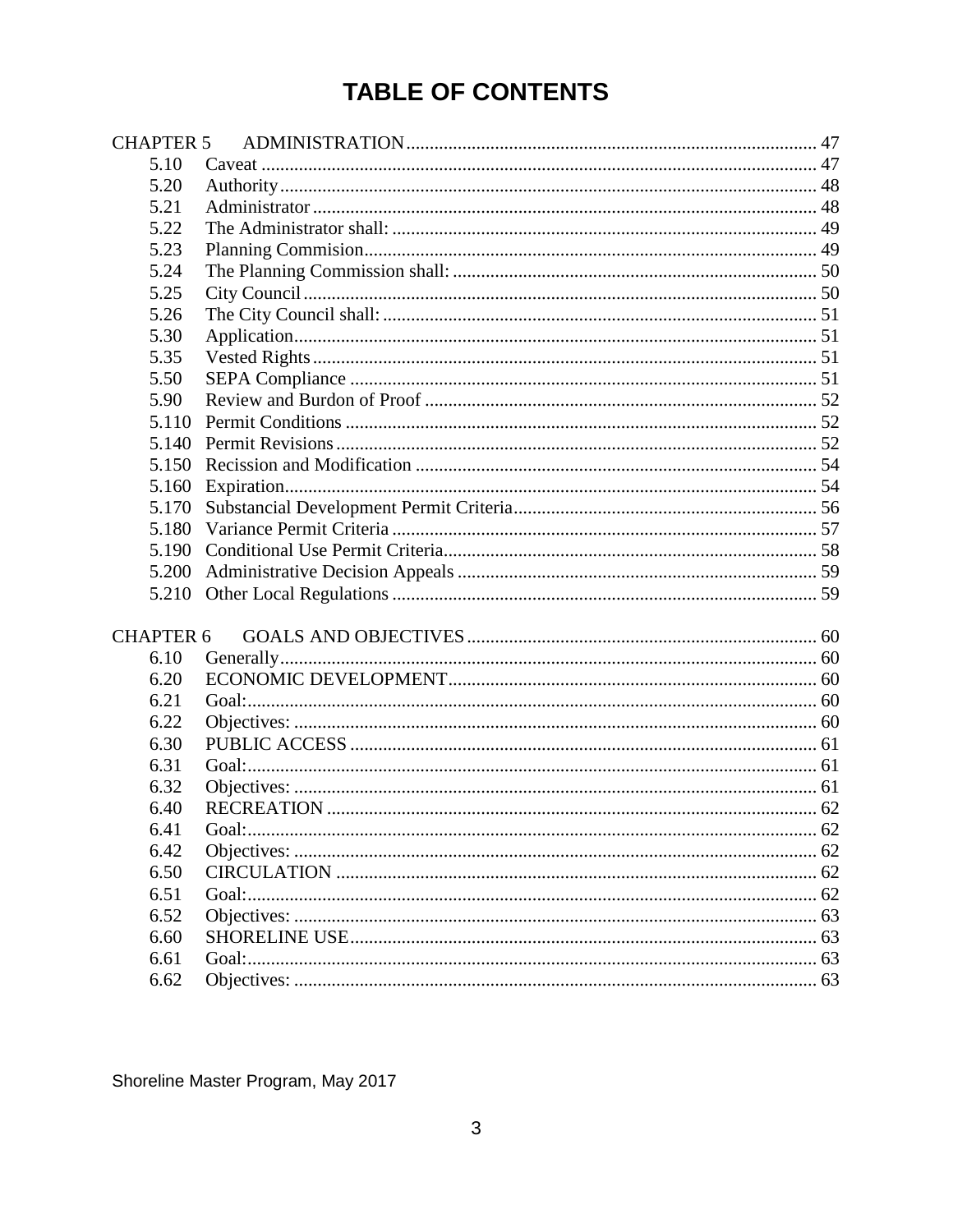| 6.70             |                                                     |  |
|------------------|-----------------------------------------------------|--|
| 6.71             |                                                     |  |
| 6.72             |                                                     |  |
| 6.80             | HISTORIC, CULTURAL, SCIENTIFIC, AND EDUCATIONAL  64 |  |
| 6.81             |                                                     |  |
| 6.82             |                                                     |  |
| <b>CHAPTER 7</b> |                                                     |  |
| 7.10             |                                                     |  |
| 7.20             |                                                     |  |
| <b>CHAPTER 8</b> | GENERAL AND SPECIAL POLICIES AND REGULATIONS 67     |  |
| 8.10             |                                                     |  |
| 8.20             |                                                     |  |
| 8.30             |                                                     |  |
| 8.40             |                                                     |  |
| 8.50             |                                                     |  |
| 8.60             |                                                     |  |
| 8.70             |                                                     |  |
| 8.80             |                                                     |  |
| 8.90             |                                                     |  |
| 8.100            |                                                     |  |
| 8.110            |                                                     |  |
| 8.120            |                                                     |  |
| 8.130            |                                                     |  |
| 8.140            |                                                     |  |
| 8.150            |                                                     |  |
| 8.160            |                                                     |  |
| <b>CHAPTER 9</b> |                                                     |  |
| 9.10             |                                                     |  |
| 9.20             |                                                     |  |
| 9.21             |                                                     |  |
| 9.22             | Policies:.                                          |  |
| 9.23             |                                                     |  |
| 9.30             |                                                     |  |
| 9.31             |                                                     |  |
| 9.32             |                                                     |  |
| 9.33             |                                                     |  |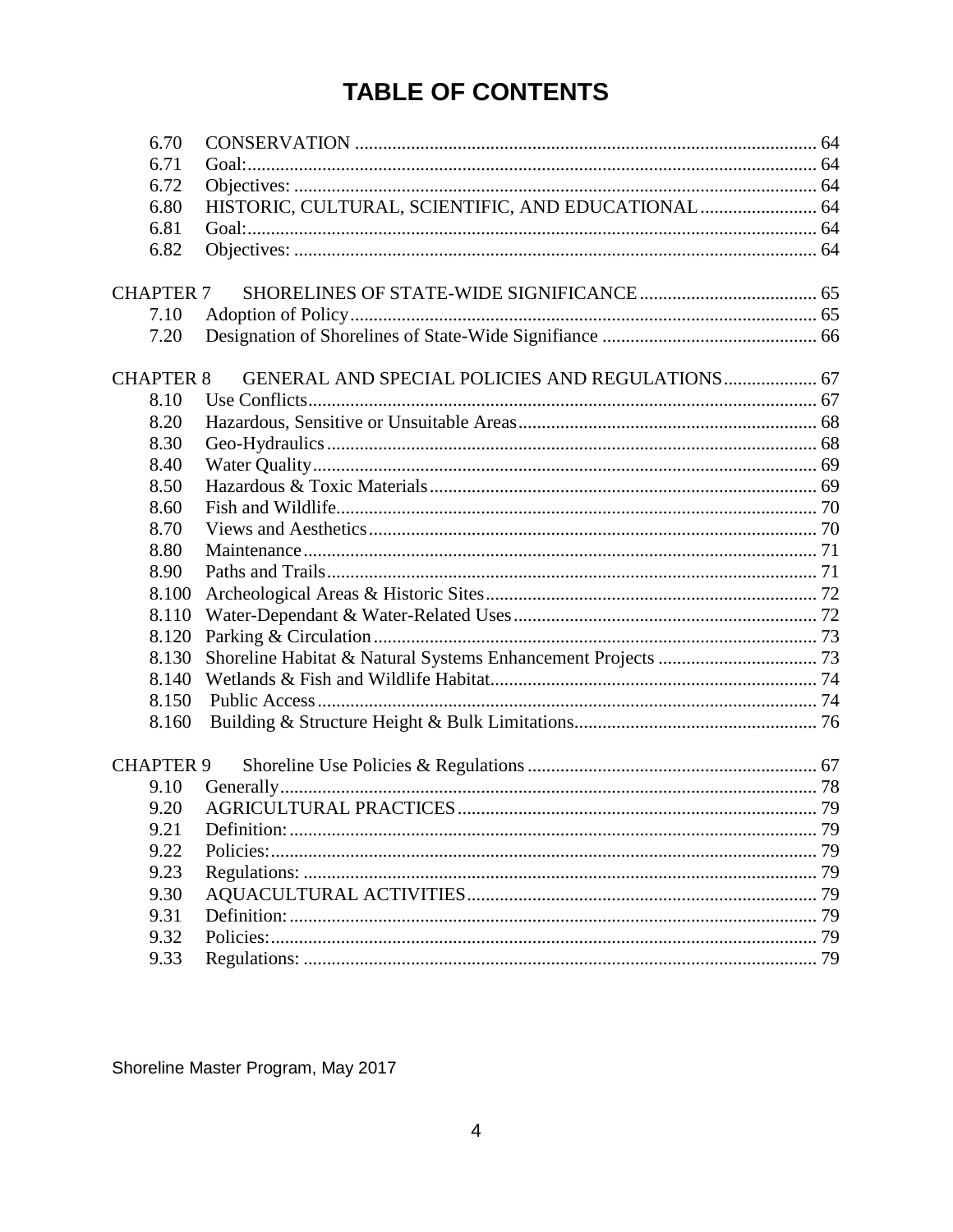| 9.40  |  |
|-------|--|
| 9.41  |  |
| 9.42  |  |
| 9.43  |  |
| 9.50  |  |
| 9.51  |  |
| 9.52  |  |
| 9.53  |  |
| 9.60  |  |
| 9.61  |  |
| 9.62  |  |
| 9.63  |  |
| 9.70  |  |
| 9.71  |  |
| 9.72  |  |
| 9.73  |  |
| 9.80  |  |
| 9.81  |  |
| 9.82  |  |
| 9.83  |  |
| 9.90  |  |
| 9.91  |  |
| 9.92  |  |
| 9.93  |  |
| 9.100 |  |
| 9.101 |  |
| 9.102 |  |
| 9.103 |  |
| 9.110 |  |
| 9.111 |  |
| 9.112 |  |
|       |  |
|       |  |
| 9.121 |  |
|       |  |
| 9.123 |  |
| 9.130 |  |
| 9.131 |  |
|       |  |
| 9.133 |  |
|       |  |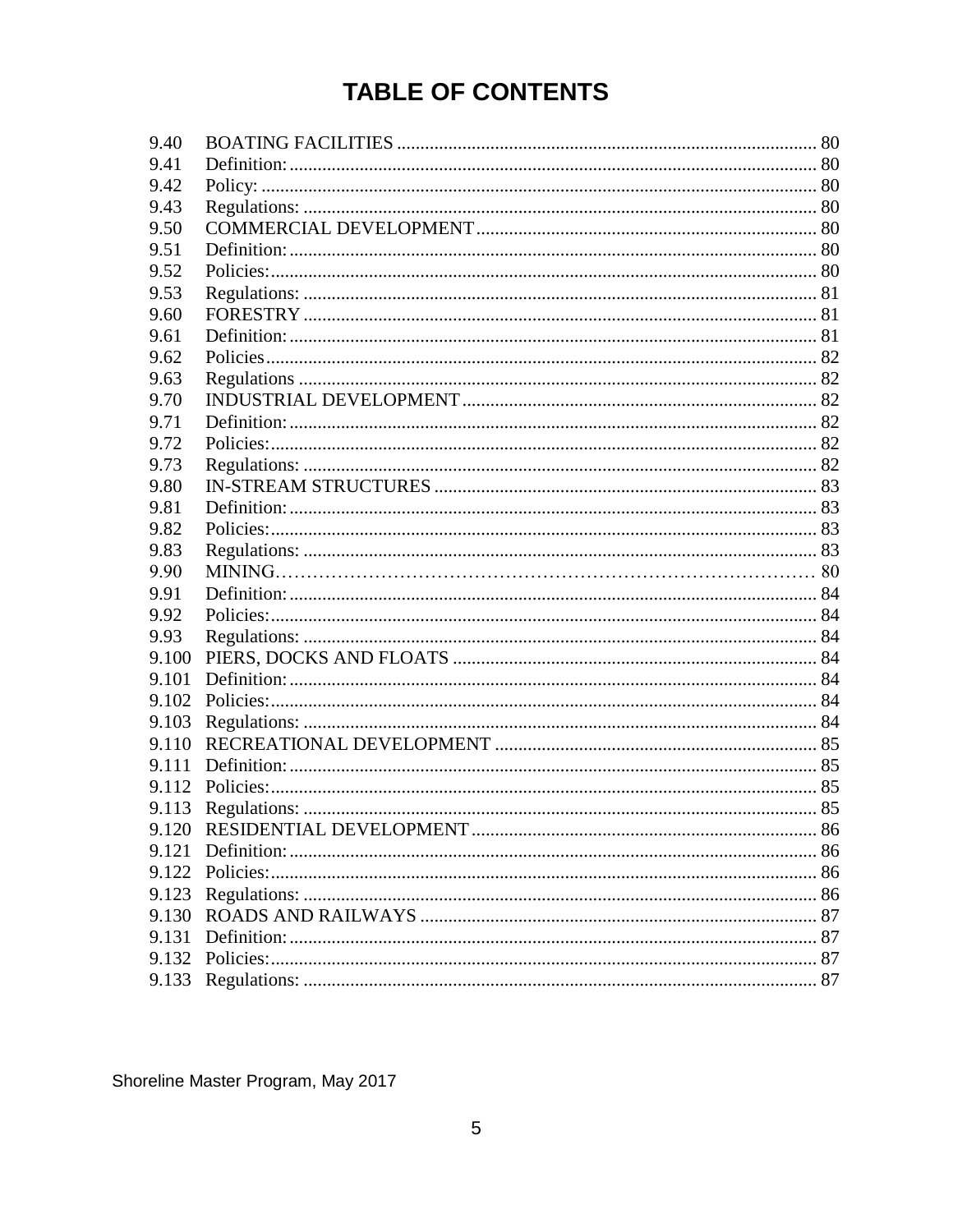| 9.140             |  |
|-------------------|--|
| 9.141             |  |
| 9.142             |  |
| 9.143             |  |
| 9.150             |  |
| 9.151             |  |
| 9.152             |  |
| 9.153             |  |
| 9.160             |  |
|                   |  |
|                   |  |
|                   |  |
| 9.170             |  |
|                   |  |
| <b>CHAPTER 10</b> |  |
| 10.10             |  |
| 10.20             |  |
| 10.30             |  |
| 10.31             |  |
| 10.32             |  |
| 10.33             |  |
| 10.40             |  |
| 10.41             |  |
| 10.42             |  |
| 10.43             |  |
| 10.50             |  |
| 10.51             |  |
| 10.52             |  |
| 10.53             |  |
| 10.60             |  |
| 10.61             |  |
| 10.62             |  |
| 10.63             |  |
| 10.70             |  |
| 10.71             |  |
| 10.72             |  |
| 10.73             |  |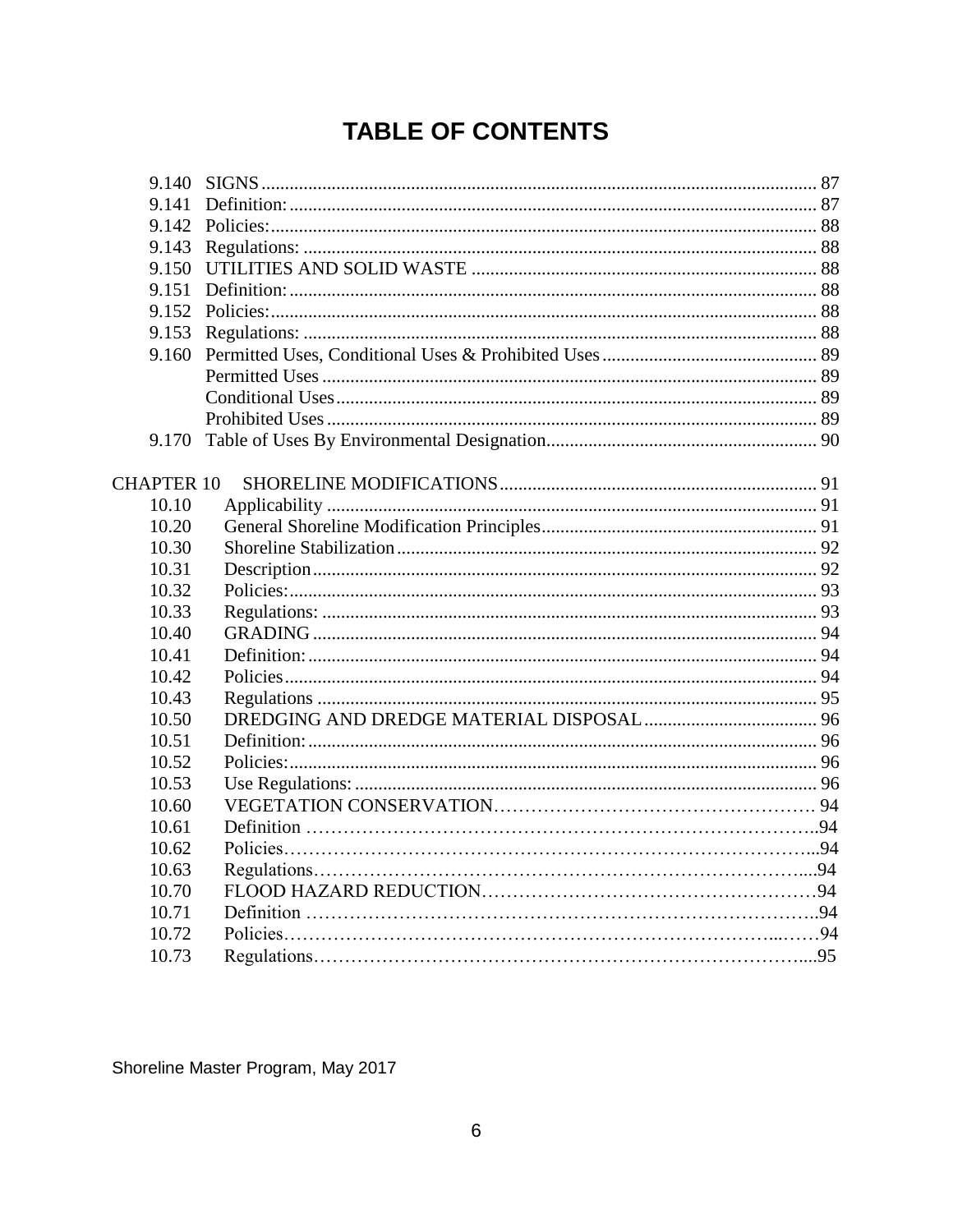| 11 10 |  |
|-------|--|
| 11.30 |  |
| 11.40 |  |
| 11.50 |  |
| 11.60 |  |
| 11.70 |  |
| 11.80 |  |
| 11.90 |  |

# ADDITIONAL INFORMATION

APPENDIX Restoration Plan Public Access Plan

ADDITIONAL INFORMATION Process Overview

Shoreline Jurisdiction Boundary Assumptions Made Data Gaps Risks To Ecological Functions Cumulative Impact Analysis Area-By-Area Shoreline Analysis

# <span id="page-6-0"></span>**CHAPTER 1 GENERAL PROVISIONS Sections:**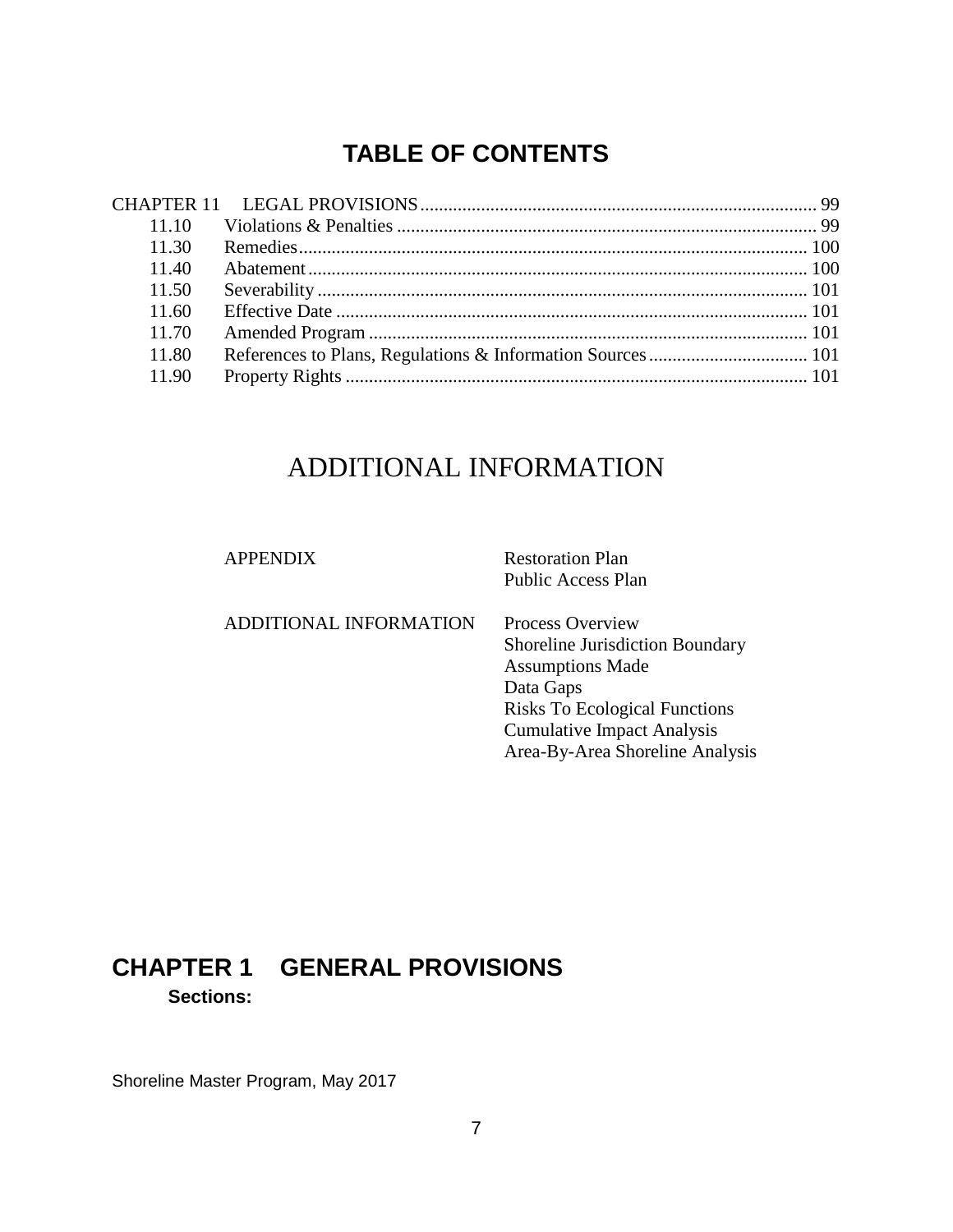**1.10 AUTHORITY 1.20 PURPOSE 1.30 SCOPE 1.40 TITLE 1.50 SHORT TITLE**

#### **1.10 AUTHORITY**

<span id="page-7-1"></span><span id="page-7-0"></span>This Program is adopted pursuant to the State Shoreline Management Act of 1971, Chapter 90.58, RCW.

#### **1.20 PURPOSE**

It is the policy of the State of Washington as expressed in the Shoreline Management Act of 1971 and the City of Ferndale as expressed in this Master Program to provide for the management of the shorelines of the State by planning for and fostering all reasonable and appropriate uses, particularly uses directly dependent upon the water; to preserve to the greatest extent feasible consistent with the overall interest of the State, the City, and the people generally, the public's opportunity to enjoy the physical and aesthetic qualities of the shorelines of the City by preserving views and increasing public access to the shorelines; and, to manage the shorelines of the City to minimize, insofar as practical, damage to the shoreline area.

#### **1.30 SCOPE**

<span id="page-7-2"></span>No development shall be undertaken on the shorelines within the corporate limits of the City of Ferndale except those that are consistent with the policy of the Shoreline Management Act of 1971 and the goals, policies, and regulations of the Master Program. No substantial development shall be undertaken within Shoreline Jurisdiction, without first obtaining a Substantial Development Permit from the City in accordance with procedures in Chapter 5 of this Program. No such permit shall be required where the Administrator determines that a development proposed in the shoreline area is not a "substantial development" as defined in Chapter 2 of this title or is exempt under Section 3.30 of this Program. The Shoreline Administrator, Planning Commission, or City Council, as applicable, are the final authorities for the City for granting shoreline substantial development permits, subject to the right of appeal to the City Council and thereafter to the Shorelines Hearings Board in compliance with the time requirements and procedures specified in Chapter 6 of this Program.

#### **1.40 TITLE:**

<span id="page-7-3"></span>City of Ferndale Shoreline Master Program.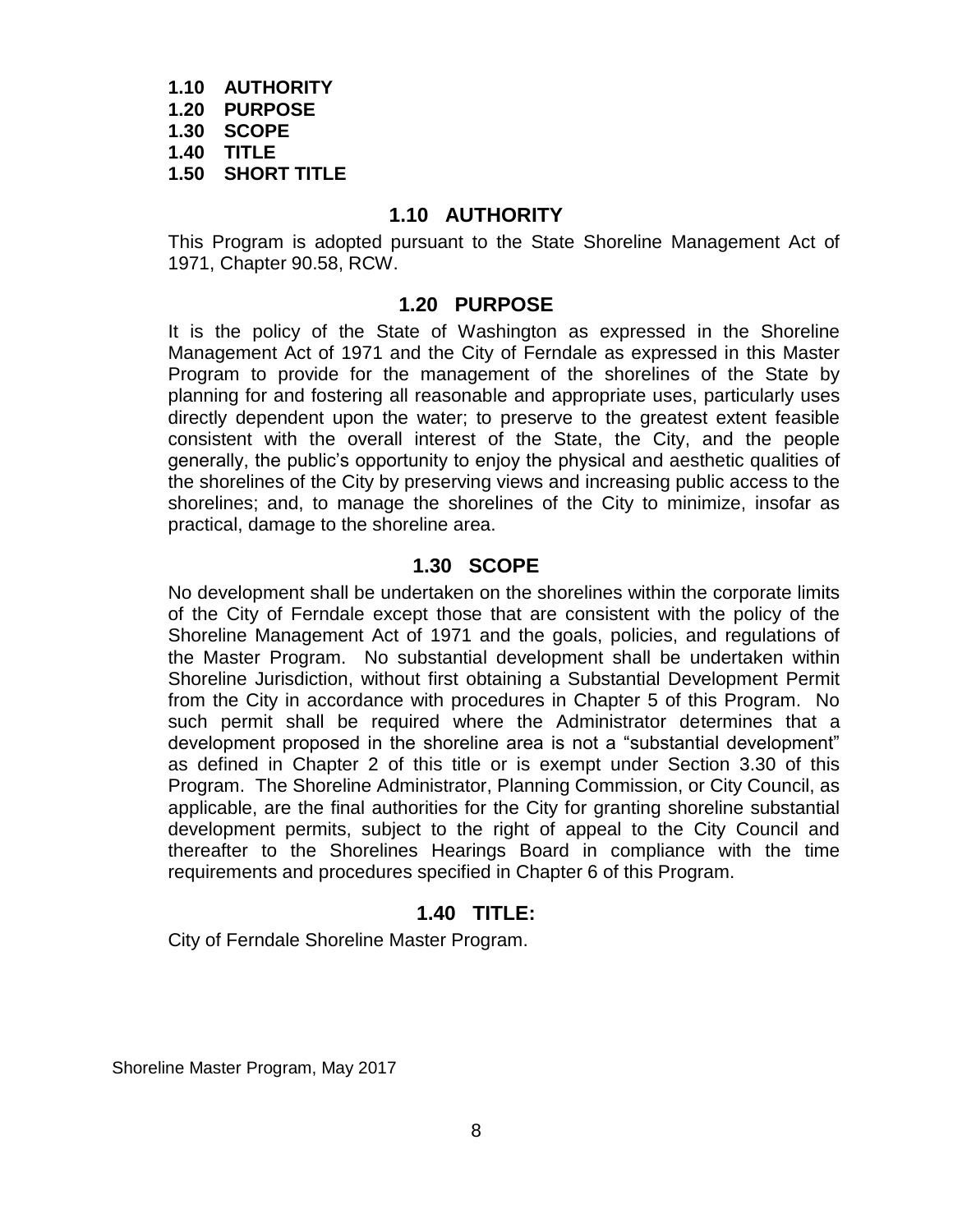# **1.50 SHORT TITLE:**

<span id="page-8-0"></span>This document may be referred to internally as SMP, Master Program, or Program.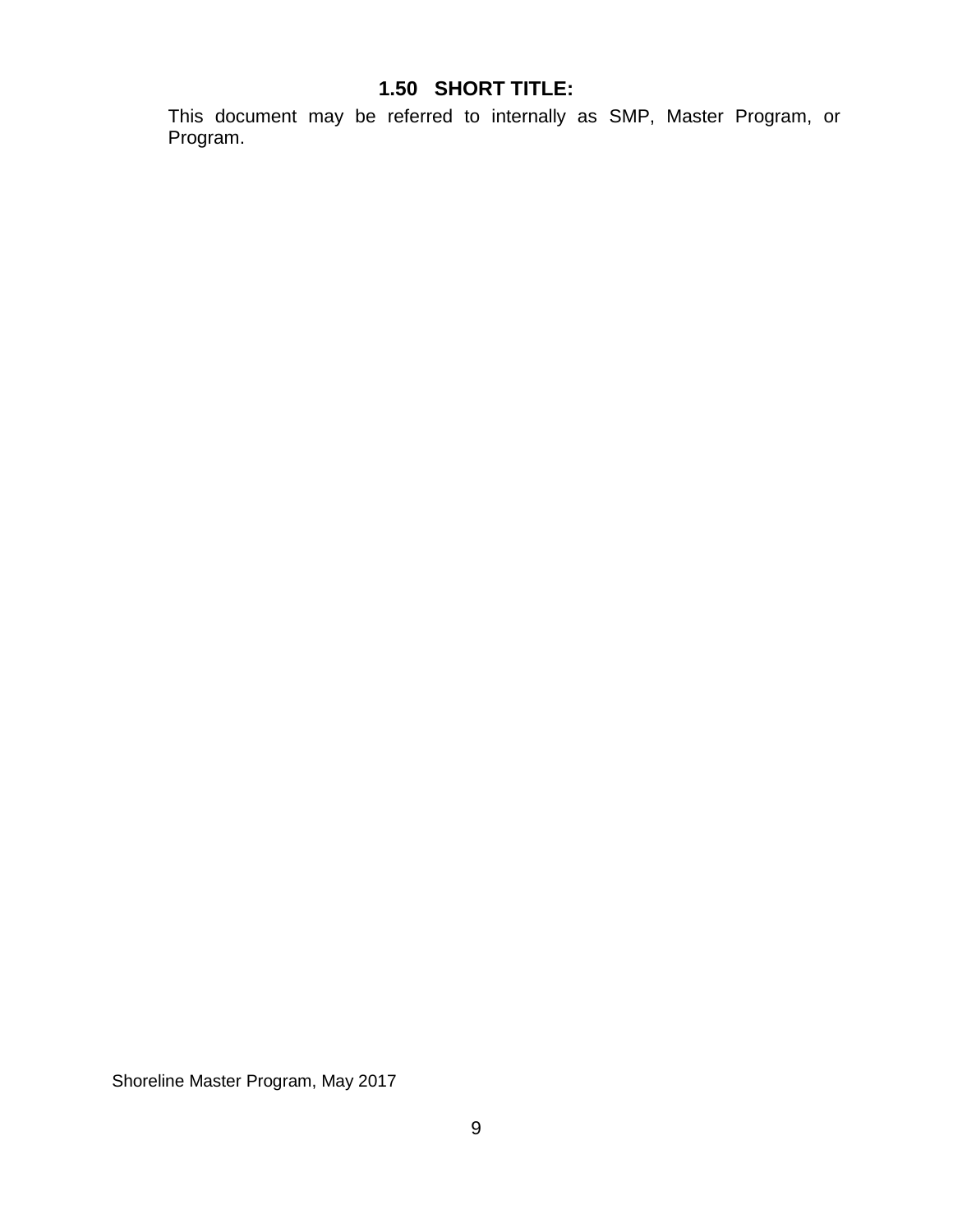# <span id="page-9-0"></span>**CHAPTER 2 DEFINITIONS**

**The terms listed in this Chapter and used throughout this Program shall be defined and interpreted as indicated below. When consistent with the context, words used in the present tense shall include the future; the singular shall include the plural, and the plural the singular.**

**Accessory Development** means any development incidental to and subordinate to a primary use of a shoreline site and located adjacent thereto.

**Act** means the Shoreline Management Act of 1971 (RCW 90.58) as amended.

**Administrator** means the Shoreline Administrator.

**Agricultural Practices** are the commercial farming or raising of livestock or crops. New agricultural practices are prohibited within the City of Ferndale.

**Appurtenance** means development that is necessarily connected to the use and enjoyment of a single family residence and is located landward of the OHWM and the perimeter of a wetland. Appurtenances include a garage, deck, driveway, utilities, fences and grading which does not exceed two hundred fifty cubic yards (except to construct a conventional drain field).

**Aquacultural Activities** are the commercial culture of feed fish, shell fish, or aquatic plants and animals, including but not limited to propagation, stocking, feeding, disease treatment, waste disposal, water use, development of habitat and structures and native fisheries enhancement projects.

**Aquatic Environment Designation** is defined as the area waterward of the Ordinary High Water Mark (OHWM) of all streams and rivers, and all lakes, together with their underlying lands and their water column; including, but not limited to: streamways, bedlands, wetlands and shorelands.

**Average Grade Level** shall mean the average of the natural or existing topography of the portion of the lot, parcel, or tract of real property which will be directly under the proposed structure and shall be determined by averaging the elevations at the center of all exterior walls of the proposed structure.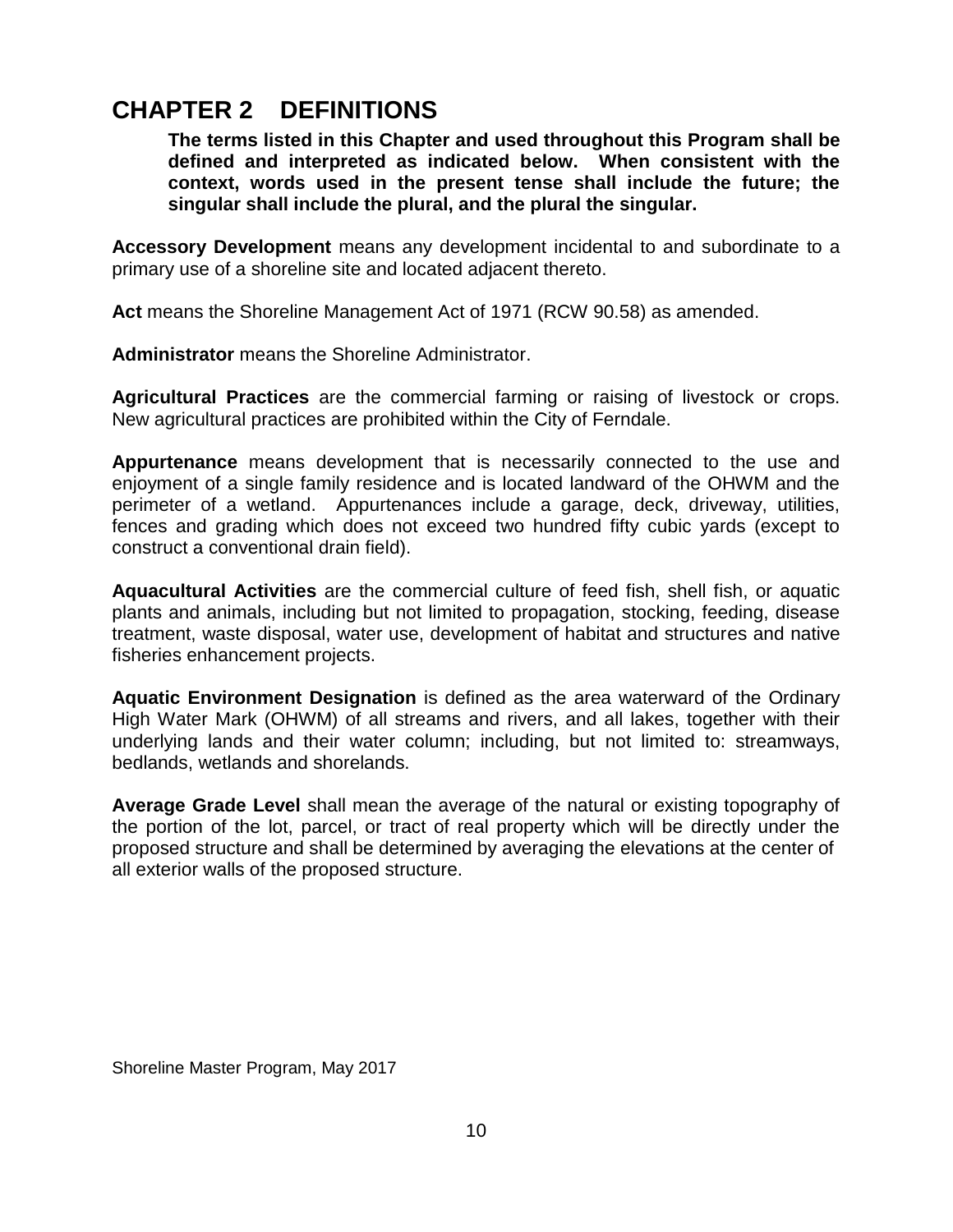**Bank full width** means the horizontal projection of bank full depth to the stream bank. Bank full depth means the elevation of the water surface of a stream flow having a return period of approximately 1.5 years measured from the line of maximum depth of the stream or thalweg. Most river channels are bordered by a relatively flat area or valley floor. When the water fills the channel completely, or is at bank full stage, this surface is level with the flood plain. The stream cuts down or builds up as climate and watershed conditions change because there is a new relation between discharge and sediment transport and storage. The channel will erode or modify its flood plain in response to changes in discharge and sediment. The former flood plain it had been constructing is thus abandoned. An abandoned flood plain is called a terrace. While a terrace is flooded on occasion, the active flood plain is frequently flooded by discharges that occur approximately every 1.5 years to 2.0 years in the annual flood series. In those valleys that narrowly confine the channel such that no flood plain can be built, this bank full stage projection still applies.

**Bedlands** means those submerged lands below the line of navigability of navigable lakes and rivers.

**Boating Facilities** are facilities for vehicular or mechanical launching of boats, including, but not limited to boat ramps, docks, and floats. Docks serving four or fewer single-family residences are not considered Boating Facilities.

**Bog** means a wetland depression or other undrained or poorly drained area containing or covered with usually more than one layer of peat and as defined in Chapter 173-22 WAC. Characteristic vegetation of bogs are sedges, reeds, rushes, or mosses. In early stages of development, vegetation is herbaceous and the peat is very wet. In middle stage, dominant vegetation is shrubs. In mature stage, trees are dominant and peat near the surface may be comparatively dry. Bogs represent the final stage of the natural process (eutrophication) by which lakes are very slowly transformed into land; bogs are sometimes mined for peat on a commercial basis; bogs are often an intake for ground water (aquifer recharge area).

**Buffer** is an undeveloped area of natural or landscaped vegetation located on site between a developed area and a road, property line, shoreline or other use or feature which serves to reduce use conflicts and other impacts.

**Building** means any structure designed for or used for the support, shelter, or enclosure of persons, animals, chattels, or personal property, and which is used for a fixed location on land or water.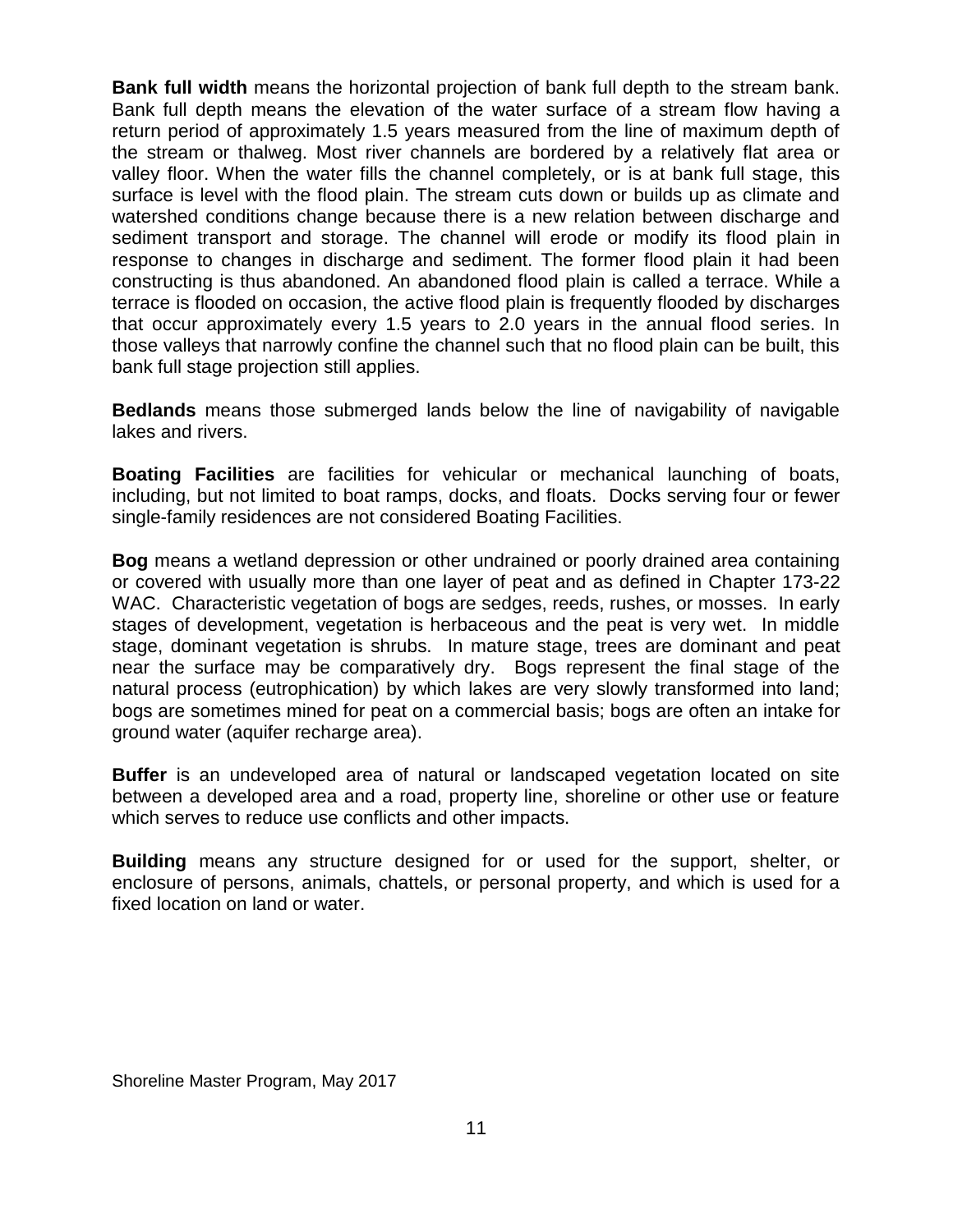**Bulkheads** are wall-like structures placed parallel to shore primarily for retaining uplands and fills prone to sliding or sheet erosion, and secondarily to protect uplands and fills from erosion by wave or current action.

**Chemicals** shall mean any synthetic substance or mixture of such substances used for a fertilizer, herbicide, pesticide, insecticide, rodenticide, or other deleterious products

#### **City** means City of Ferndale

**Commercial Development** means those uses that are involved in wholesale and/or retail trade or business activities.

**Community Dock** means a dock development providing moorage for pleasure craft and/or landing for water sports for use in common by shoreline residents of a certain subdivision or community within shoreline jurisdiction or for use by patrons of a public park or quasi-public recreation area, including rental of non-powered craft.

**Conditional Use** for the purposes of this Program means a particular type of use or development listed in the regulations as being permitted only as a conditional use, including specific uses shown as conditionally permitted by the chart in Chapter 9.170, the expansion or resumption of a non-conforming use under Section 3.50, and other shore-dependent uses which are unnamed in the Program or which require a specific site location on the shoreline not provided for under the Program. Conditional uses are subject to review and approval pursuant to the criteria in Chapter 6.190 of this Program, regardless of whether or not the proposal requires a substantial development permit. A prohibited use cannot be approved as a conditional use.

**Conservancy Environment Designation** is defined as a shoreline area containing natural resources which can be used/managed on a multiple use basis without extensive alteration of topography or banks; including but not limited to forest, agricultural and mineral lands, outdoor recreation sites, fish and wildlife habitat, watersheds for public supplies, and areas of outstanding scenic quality; and/or a shoreline area containing hazardous natural conditions or sensitive natural or cultural features which require more than normal restrictions on development and use of such areas; including, but not limited to: eroding shores, geologically unstable areas, steep slopes, floodways, and valuable natural wetlands or historic sites.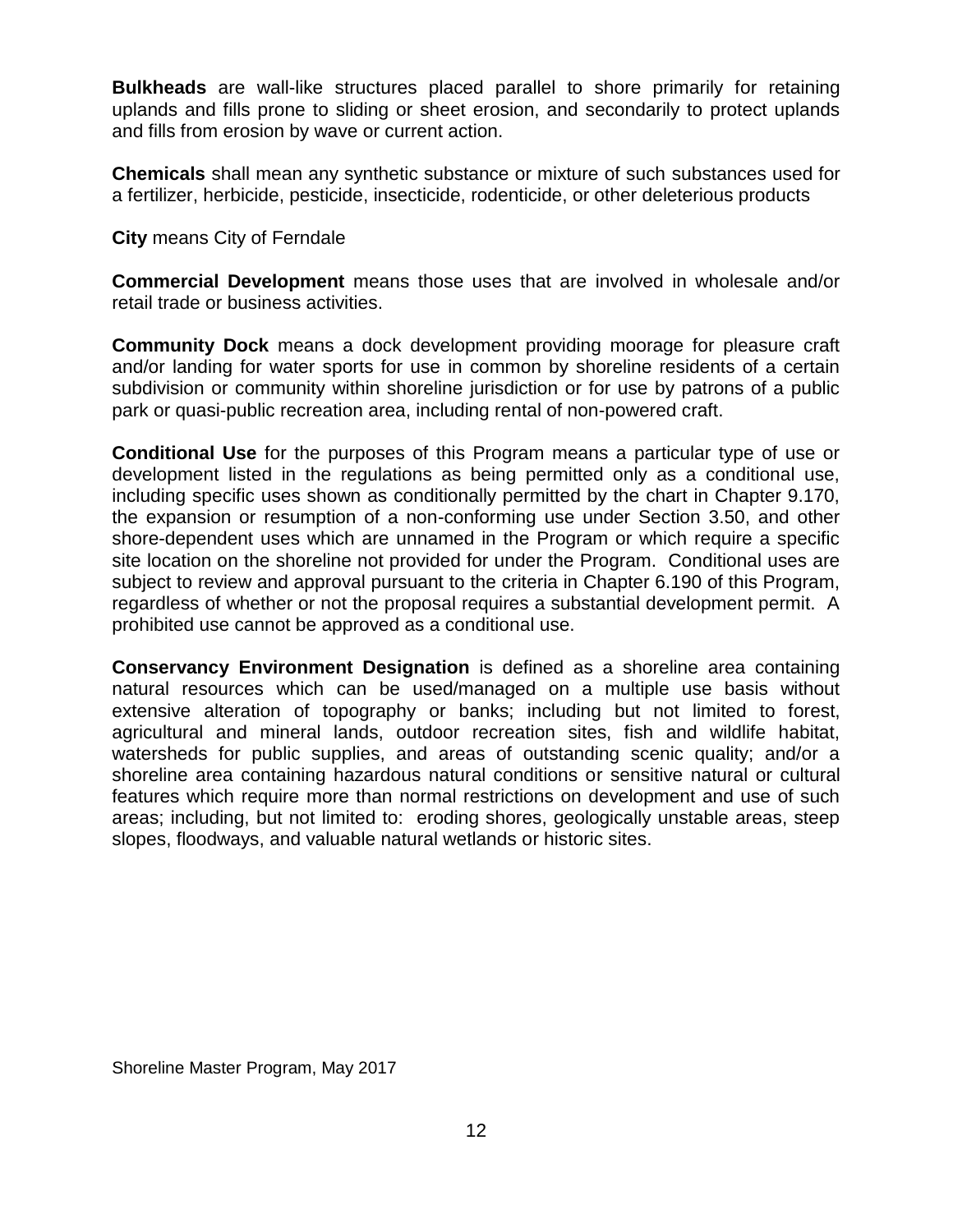An area containing natural resources which can be used/managed on a multiple use basis without extensive alteration of topography or banks; including but not limited to forest, agricultural and mineral lands, outdoor recreation sites, fish and wildlife habitat, watersheds for public supplies, and areas of outstanding scenic quality; and/or; shoreline area containing hazardous natural conditions or sensitive natural or cultural features which require more than normal restrictions on development and use of such areas; including, but not limited to: eroding shores, geologically unstable areas, steep slopes, floodways (and flood plains), gravel-braided streamways, natural accretion shoreforms, and valuable natural wetlands or historic sites.

**Critical Area Ordinance (CAO)** means Ordinance #1994 dated May 1, 2017, and any revisions hereto, incorporated herein.

**Ecology** means the state Department of Ecology.

**Development** means a use consisting of the construction or exterior alteration of structures, dredging, drilling, dumping, filling; removal of any sand, gravel or minerals; bulkheading; driving of piling; placing of obstructions; or any project of a permanent or temporary nature which interferes with the normal public use of the surface of the waters overlying lands subject to the Act at any state of water level. This term includes both development that requires a permit and development that is exempt from the substantial development permit process.

**Dredging** is the removal, displacement, and disposal of unconsolidated earth material such as silt, sand, gravel, or other submerged material from the bottom of water bodies, ditches or wetlands; maintenance dredging and other support activities are included in this definition. Dredging is commonly done in shallow accretional environments to deepen wet moorage marinas, harbors and their entrances, and navigational lanes and to obtain bottom materials for landfill or construction.

**Ecological Functions** means the physical, chemical, and biological processes that contribute to the proper maintenance of the aquatic and terrestrial environments that constitute the shoreline ecosystem. Ecological functions relevant to specific shoreline ecological systems include, but are not limited to:

#### **Riverine:**

Hydrologic processes: Maintaining a natural range of flow variability, sideflow and overflow channel functions, reducing peak flows and downstream erosion, and helping to maintain base flows.

Water quality: Temperature; removing excessive nutrients and toxic compounds.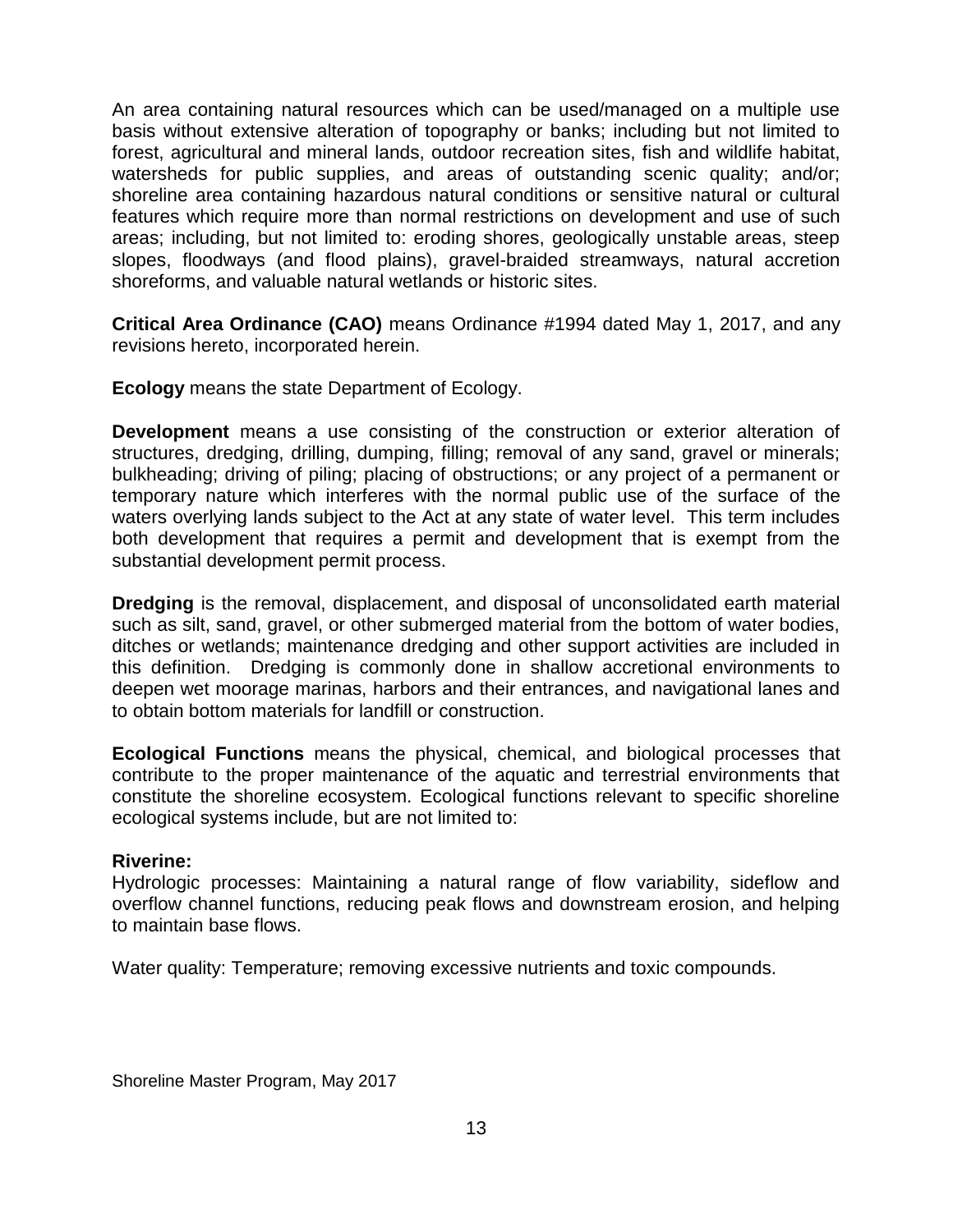Dynamic sediment processes: Sediment removal, stabilization, transport, deposition, and providing spawning gravels.

Habitat for: Threatened, endangered, and priority species, species of local importance, aquatic and shoreline-dependent birds, invertebrates, and mammals; amphibians; and anadromous and resident native fish. Habitat functions may include, but are not limited to, shade, litter and woody debris recruitment, refugia, and food production.

Hyporheic functions: Water quality, water movement and storage, vegetation base, and sediment storage within the ground adjacent to a waterbody.

#### **Lacustrine:**

Water quality: Removing excessive nutrients and toxic compounds and removing and/or stabilizing sediments.

Habitat for: Threatened, endangered, and priority species, species of local importance; aquatic and shoreline-dependent birds, invertebrates, and mammals; amphibians; and anadromous and resident native fish. Habitat functions may include, but are not limited to, shade, litter and woody debris recruitment, refugia, and food production.

#### **Wetlands:**

Flood attenuation.

Water quality: Removing excessive sediment, nutrients, and toxic compounds. Ground water recharge.

Maintenance of base flows.

Nutrient filtering.

Habitat for: Threatened, endangered, and priority species, species of local importance; aquatic and shoreline-dependent birds, invertebrates, and mammals; amphibians; and anadromous and resident native fish. Habitat functions may include, but are not limited to, shade, litter and woody debris recruitment, refugia, and food production.

**Ecosystem-wide Processes** means the suite of naturally occurring physical and geologic processes of erosion, transport, and deposition and specific chemical processes (e.g., flocculation) that shape landforms within a specific shoreline ecosystem and determine both the types of habitat that are present and the associated ecological functions and their processes. Ecosystem-wide processes include, but are not limited to: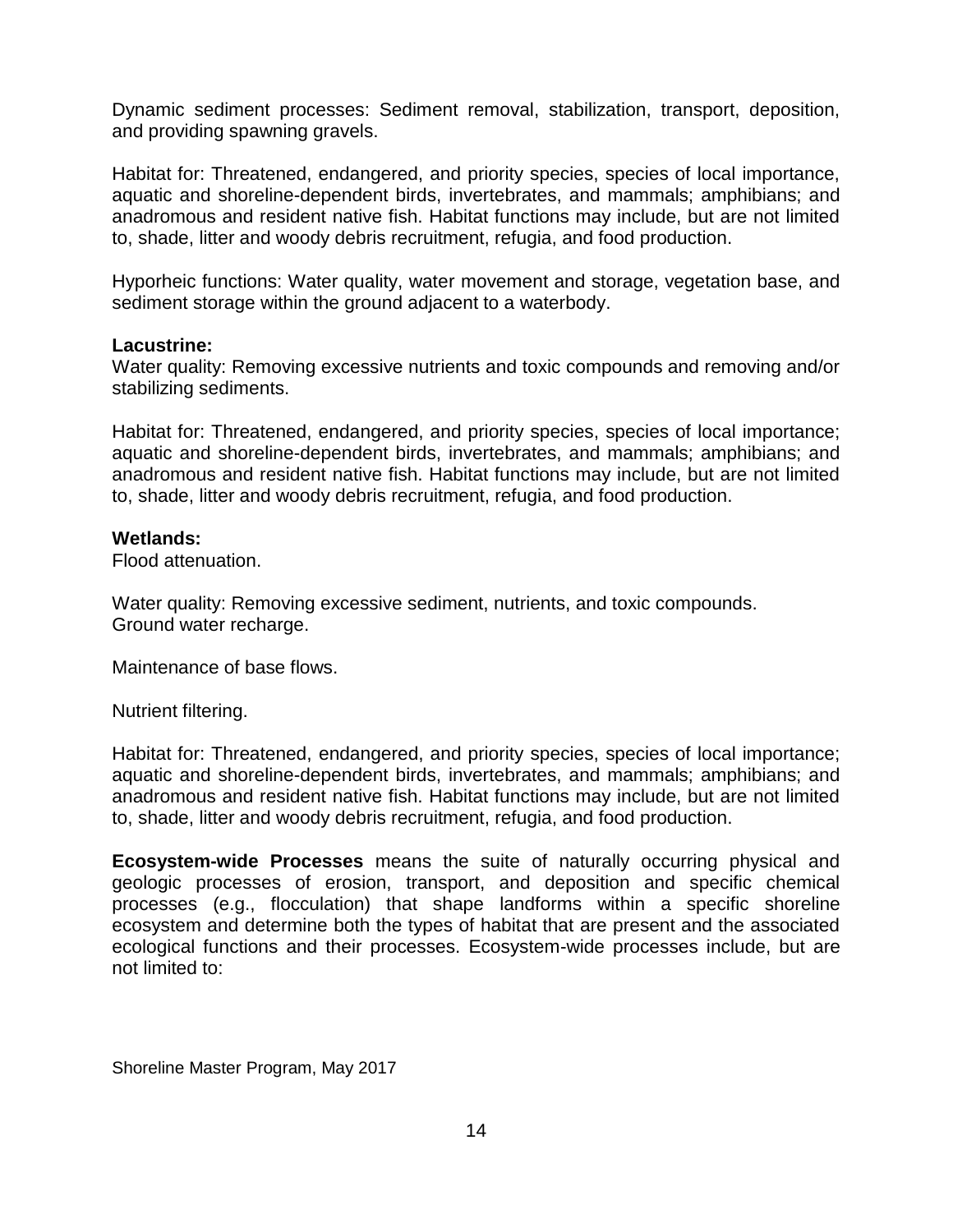Riverine processes: Landform and channel erosion; sediment transport and load in channel and overbank; channel dynamics, including channel gradation and migration; and changes in channel form during flooding.

Lacustrine, tidal, wave, and current processes: Wave erosion (including refraction), littoral drift, vertical transport, and tidal erosion and deposition.

**Fair Market Value** of a development is the open market bid price for conducting the work, using the equipment and facilities, and purchase of the goods, services and materials necessary to accomplish the development. This would normally equate to the cost of hiring a contractor to undertake the development from start to finish, including the cost of labor, materials, equipment and facility usage, transportation and contractor overhead and profit. The fair market value of the development shall include the fair market value of any donated, contributed or found labor, equipment or materials.

**Feasible** means, for the purpose of this chapter, that an action, such as a development project, mitigation, or preservation requirement, meets all of the following conditions:

The action can be accomplished with technologies and methods that have been used in the past in similar circumstances, or studies or tests have demonstrated in similar circumstances that such approaches are currently available and likely to achieve the intended results;

The action provides a reasonable likelihood of achieving its intended purpose; and

The action does not physically preclude achieving the project's primary intended legal use.

**Fill** means the addition of soil, sand, rock, gravel, sediment, earth retaining structure, or other material to an area waterward of the OHWM, in wetlands, or on shorelands in a manner that raises the elevation or creates dry land.

**Fish and/or Wildlife Enhancement** means development or other nonstructural alteration of a shoreline to rehabilitate, maintain, or create fish and/or wildlife habitat, or to enhance the fish and/or wildlife resource available for use by all of the citizens of the state. Fish and/or wildlife enhancement may include projects described within Watershed Restoration Plans, as defined by this program.

**Flood Plain** is synonymous with one hundred-year floodplain and means that land area susceptible to inundation with a one percent chance of being equaled or exceeded in any given year.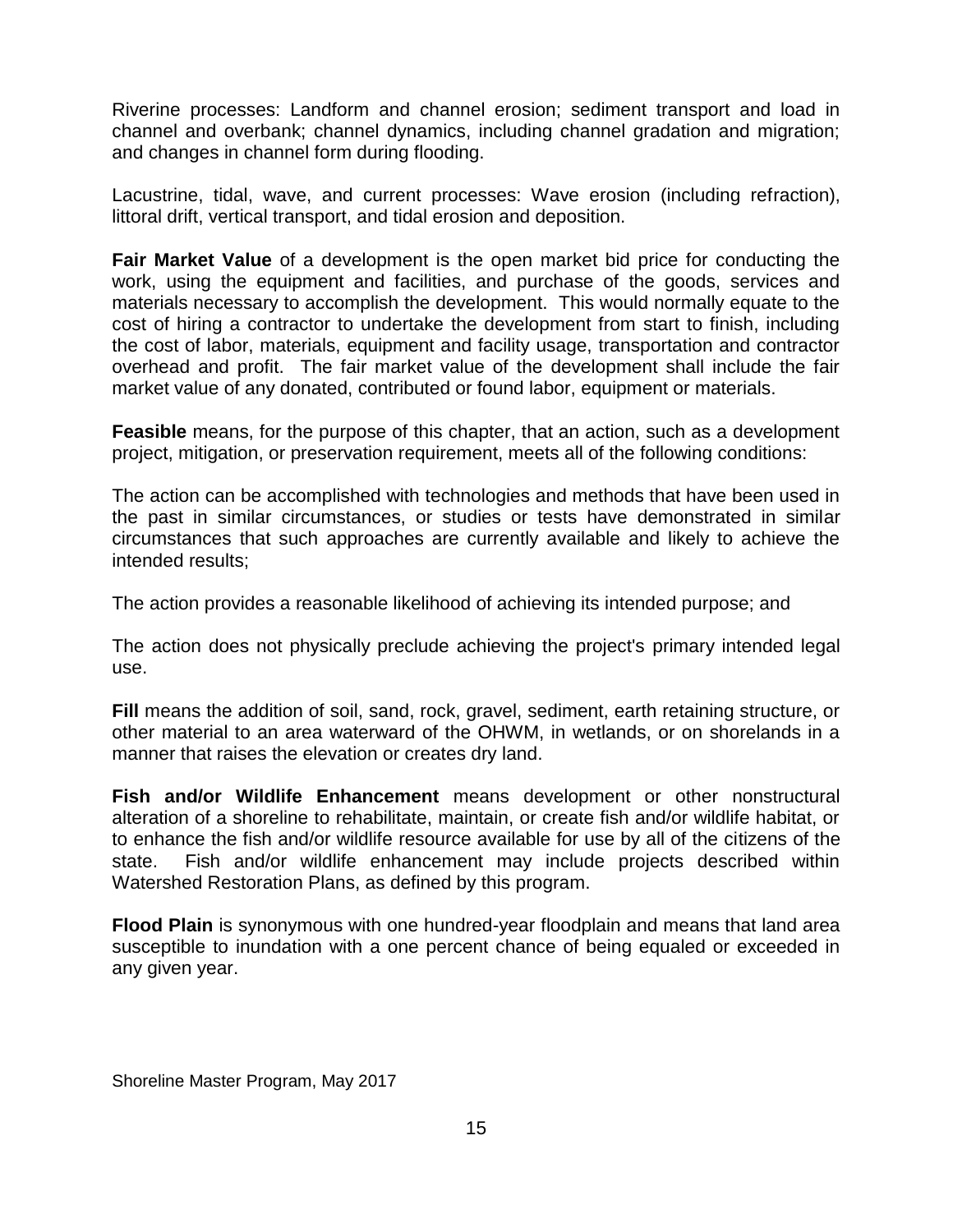**Floodway** means those portions of the area of a river valley lying streamward from the outer limits of a watercourse upon which flood waters are carried during periods of flooding that occur with reasonable regularity, although not necessarily annually, said floodway being identified, under normal condition, by changes in surface soil conditions or changes in types or quality of vegetative ground cover condition. The floodway shall not include those lands that can reasonably be expected to be protected from flood waters by flood control devices maintained by or maintained under license from the federal government, the state, or a political subdivision of the state.

**FMC** means the City of Ferndale Municipal Code, as amended.

**Forestry** means any activity conducted on or directly pertaining to forested land and relating to growing, harvesting, or processing of timber; including, but not limited to: (1) road and trail construction; (2) fertilization; (3) prevention and suppression of diseases and insects; or other activities which qualify as a use or development subject to the Act. Excluded from this definition is preparatory work such as tree marking, surveying and removal of incidental vegetation such as berries, greenery, or other natural products whose removal cannot normally be expected to result in damage to shoreline natural features. Log storage away from forested land is considered under Industrial Development.

**General Commercial Conservancy Zone** means a subset of the Conservancy and Urban land use designation. This zone includes a specific area near Tennant Lake within the City that has been identified as having high value wetlands. This designation is intended to alert developers to the increased ecological sensitivity of this area and the likelihood of additional development restrictions.

**Geologically Unstable** refers to the relative instability of a shoreform or land form for development purposes over the long term or the intended life of any proposed structure. Soil, slope, ground or surface water, other geologic conditions, vegetation and effects of development are common factors which contribute to instability. For purposes of setbacks, high banks or bluffs composed of unconsolidated alluvial or glacial deposits (till and drift material), severely fractured bedrock, active and substantial erosion, substantially deformed trees and shrubs, or active or inactive earth slide areas are likely to be considered geologically unstable. A determination by the City of geologically unstable shoreline areas shall be made using the best available information at the time.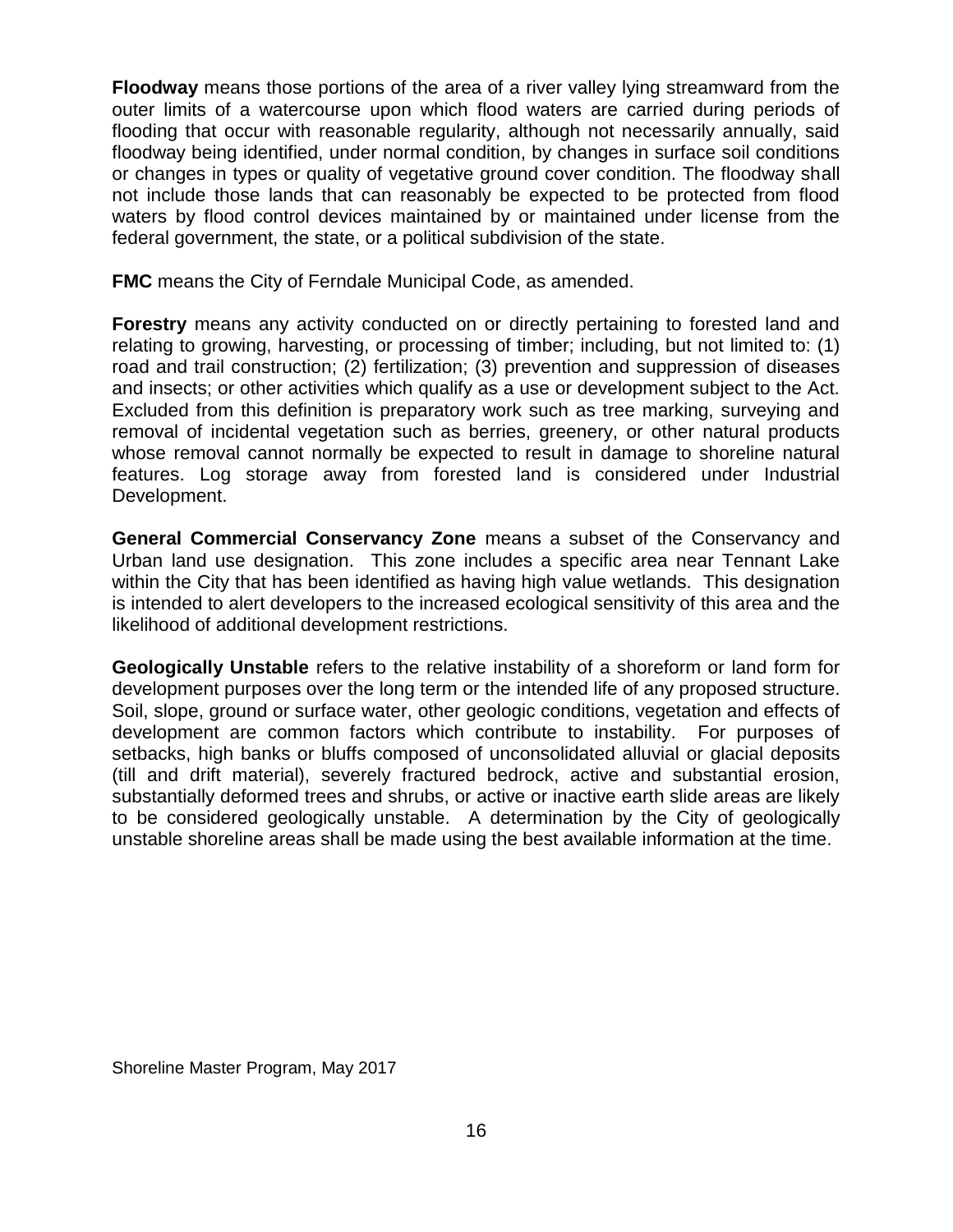**Geotechnical Report** or **Geotechnical Analysis** means a scientific study or evaluation conducted by a qualified expert that includes a description of the ground and surface hydrology and geology, the affected land form and its susceptibility to mass wasting, erosion, and other geologic hazards or processes, conclusions and recommendations regarding the effect of the proposed development on geologic conditions, the adequacy of the site to be developed, the impacts of the proposed development, alternative approaches to the proposed development, and measures to mitigate potential sitespecific and cumulative geological and hydrological impacts of the proposed development, including the potential adverse impacts to adjacent and down-current properties.

Geotechnical reports shall conform to accepted technical standards and must be prepared by qualified professional engineers (or geologists) who have professional expertise about the regional and local shoreline geology and processes.

**Grading** means the movement or redistribution of the soil, sand, rock, gravel, sediment, or other material on a site in a manner that alters the natural contour of the land.

**Hazardous Materials** means any substance containing such elements or compounds which when discharged in any quantity in shorelines present an imminent and substantial danger to public health or welfare; including, but not limited to: fish, shellfish, wildlife, water quality, and other shoreline features and property.

**Hazardous, Sensitive or Unsuitable Areas** means any Critical Area, as defined in the City's Critical Areas Ordinance, any Flood Hazard Areas, or other any other areas requiring special precautionary measures for development in order to avoid adverse impacts to the environment or safety hazards.

**Height** is measured from average grade level to the highest point of a structure: provided, that television antennas, chimneys, and similar appurtenances shall not be used in calculating height, except where such appurtenances obstruct the view of the shoreline of a substantial number of residences on areas adjoining such shorelines: provided further, that temporary construction equipment is excluded in this calculation.

**Industrial Development** means facilities for processing, manufacturing, and storage of finished or semi-finished goods, together with necessary accessory uses such as parking, loading, and waste storage and treatment.

**In-Stream Structure** means a structure placed by humans within a stream or river waterward of the bank full width that either causes or has the potential to cause water impoundment or the diversion, obstruction, or modification of water flow. In-stream structures may include those for hydroelectric generation, irrigation, water supply, flood control, transportation, utility service transmission, fish habitat enhancement, or other purpose.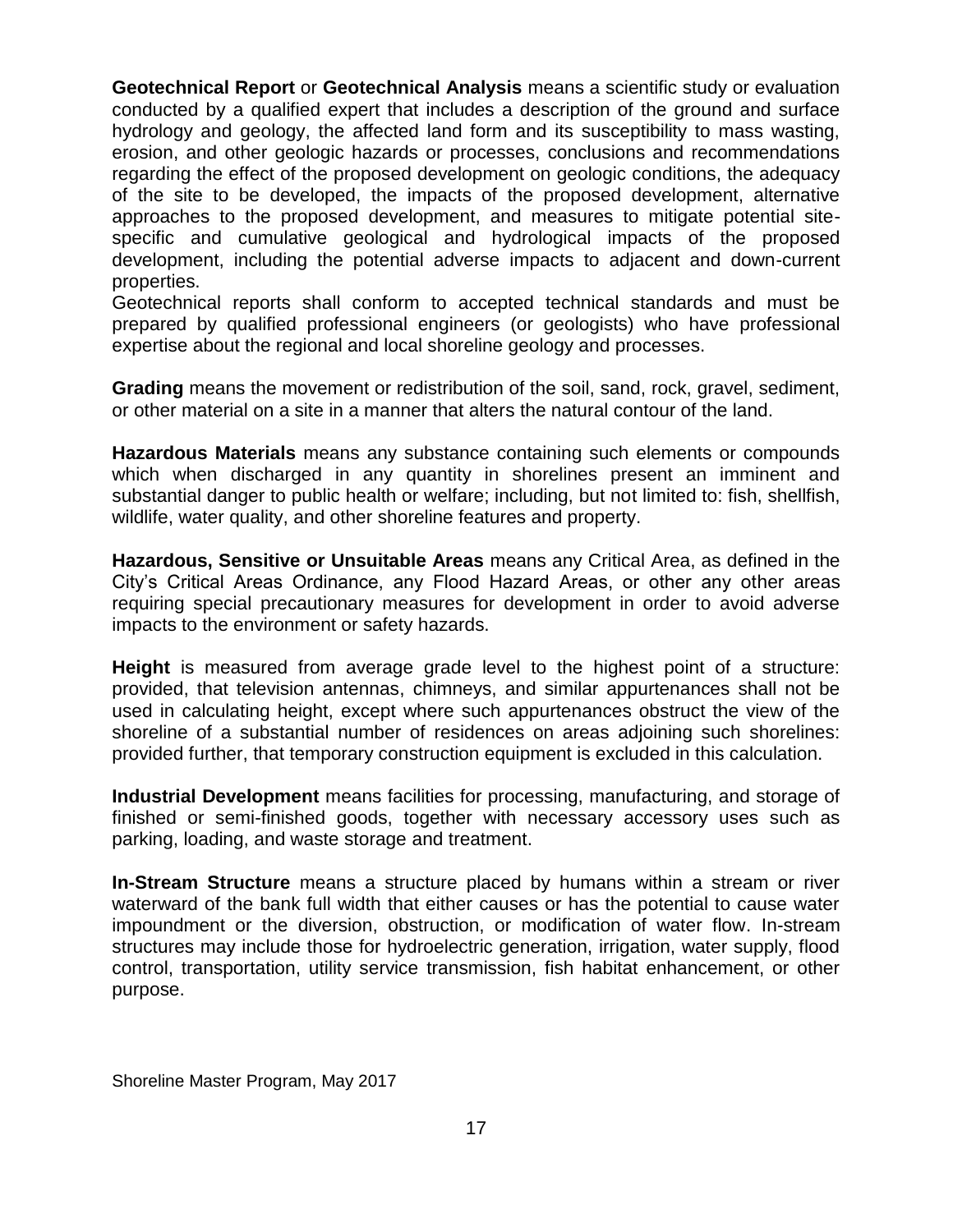**Lacustrine** means pertaining to a lake.

**Letter of Exemption** means a letter or other official certificate issued by the City to indicate that a proposed development is exempted from the requirement to obtain a shoreline substantial development permit as provided in WAC 173-27-050. Letters of exemption may include conditions or other provisions placed on the proposal in order to ensure consistency with the Shoreline Management Act, its implementing rules, and this master program.

**Manufacturing Conservancy Zone** means a subset of the Conservancy and Urban land use designation. This zone includes a specific area near Tennant Lake within the City that has been identified as having high value wetlands. This designation is intended to alert developers to the increased ecological sensitivity of this area and the likelihood of additional development restrictions.

**May** means the action is acceptable, provided it conforms to the provisions of the Act, Program, or State Guidelines.

**Mining** is the removal of naturally occurring metallic and non-metallic minerals or other materials from the earth for economic use.

**Mitigation** or **mitigation sequencing** means the following sequence of steps listed in order of priority, with "A" of this subsection being top priority:

Avoiding the impact altogether by not taking a certain action or parts of an action;

Minimizing impacts by limiting the degree or magnitude of the action and its implementation by using appropriate technology or by taking affirmative steps to avoid or reduce impacts;

Rectifying the impact by repairing, rehabilitating, or restoring the affected environment;

Reducing or eliminating the impact over time by preservation and maintenance operations;

Compensating for the impact by replacing, enhancing, or providing substitute resources or environments; and monitoring the impact and the compensation projects and taking appropriate corrective measures.

Monitoring the impact and taking appropriate correction measures.

**Must** means a mandate; the action is required.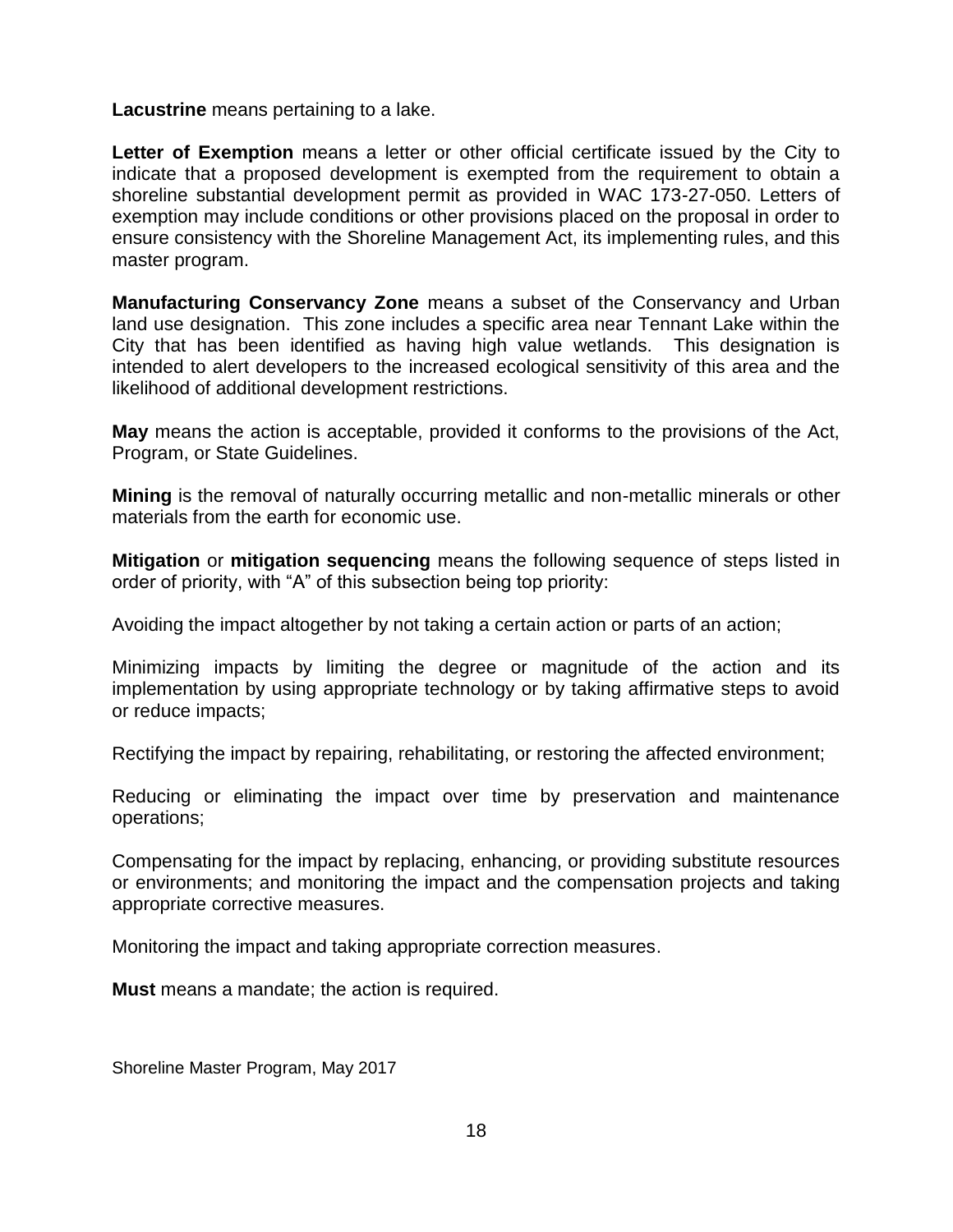**Natural or existing topography** means the topography of the lot, parcel, or tract of real property immediately prior to any site preparation or grading, including excavation or filling;

**Nonwater-oriented uses** means those uses that are not water-dependent, waterrelated, or water-enjoyment.

**Official Shoreline Map** means the adopted map or maps, including amendments thereto, showing Shoreline Jurisdiction, the respective Shoreline Environment Designations within, including any notes or text placed on the maps.

**Ordinary High Water Mark (OHWM)** Means the mark on all lakes, streams, and tidal water that will be found by examining the bed and banks and ascertaining where the presence and action of waters are so common and usual, and so long continued in all ordinary years, as to mark upon the soil a character distinct from that of the abutting upland, in respect to vegetation as that condition exists on June 1, 1971, as it may naturally change thereafter, or as it may change thereafter in accordance with permits issued by a local government or the department: PROVIDED, That in any area where the ordinary highwater mark cannot be found, the ordinary high water mark adjoining salt water shall be the line of mean higher high tide and the ordinary high water mark adjoining fresh water shall be the line of mean high water (RCW 90.58.030.C).

**Person** means an individual, partnership, corporation, association, organization, cooperative, public or municipal corporation, State agency or local governmental unit, however, designated, or Indian Nation or tribe.

**Piers, Docks and Floats** shall mean all platform structures, fill, or anchored devices in or floating upon water bodies to provide moorage for pleasure craft or landing for waterdependent recreation including but not limited to mooring buoys, swim floats, float plane moorages, covered moorages, and water ski jumps. Excluded are recreational decks, storage facilities, launch ramps, or other appurtenances.

**Priority Habitat** means a habitat type with unique or significant value to one or more species. An area classified and mapped as priority habitat must have one or more of the following attributes:

Comparatively high fish or wildlife density; Comparatively high fish or wildlife species diversity; Fish spawning habitat; Important wildlife habitat; Important fish or wildlife seasonal range; Important fish or wildlife movement corridor;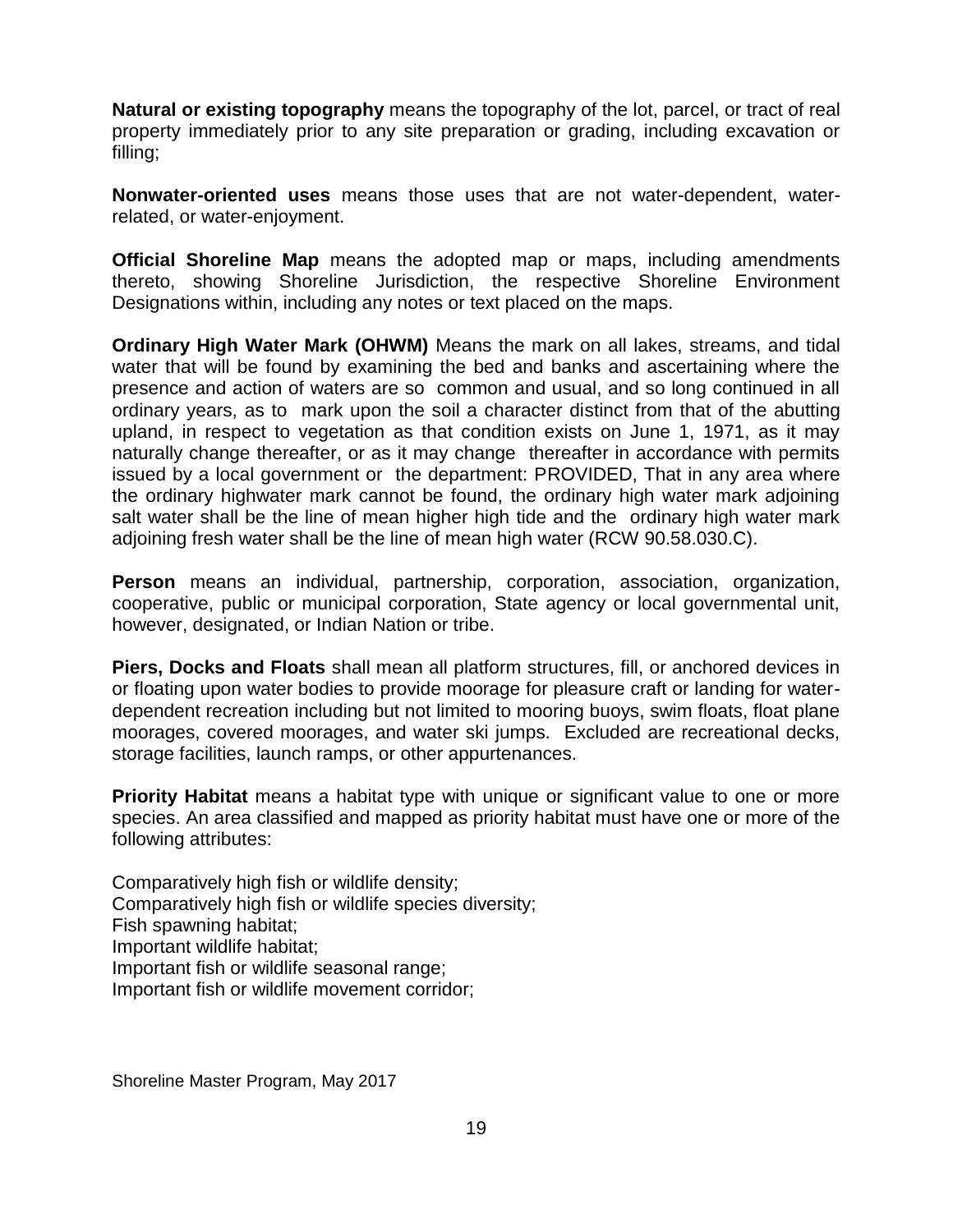Rearing and foraging habitat; Important marine mammal haul-out; Refugia habitat; Limited availability; High vulnerability to habitat alteration; Unique or dependent species; or Shellfish bed.

A priority habitat may be described by a unique vegetation type or by a dominant plant species that is of primary importance to fish and wildlife (such as oak woodlands or eelgrass meadows). A priority habitat may also be described by a successional stage (such as, old growth and mature forests).

Alternatively, a priority habitat may consist of a specific habitat element (such as a consolidated marine/estuarine shoreline, talus slopes, caves, snags) of key value to fish and wildlife. A priority habitat may contain priority and/or nonpriority fish and wildlife.

**Priority Species** means species requiring protective measures and/or management guidelines to ensure their persistence at genetically viable population levels. Priority species are those that meet any of the criteria as follows:

Criterion 1. State-listed or state proposed species. State-listed species are those native fish and wildlife species legally designated as endangered (WAC 232-12-014), threatened (WAC 232-12-011), or sensitive (WAC 232-12-011). State proposed species are those fish and wildlife species that will be reviewed by the department of fish and wildlife (POL-M-6001) for possible listing as endangered, threatened, or sensitive according to the process and criteria defined in WAC 232-12-297.

Criterion 2. Vulnerable aggregations. Vulnerable aggregations include those species or groups of animals susceptible to significant population declines, within a specific area or statewide, by virtue of their inclination to congregate. Examples include heron colonies, seabird concentrations, and marine mammal congregations.

Criterion 3. Species of recreational, commercial, and/or tribal importance. Native and nonnative fish, shellfish, and wildlife species of recreational or commercial importance and recognized species used for tribal ceremonial and subsistence purposes that are vulnerable to habitat loss or degradation.

Criterion 4. Species listed under the federal Endangered Species Act as either proposed, threatened, or endangered.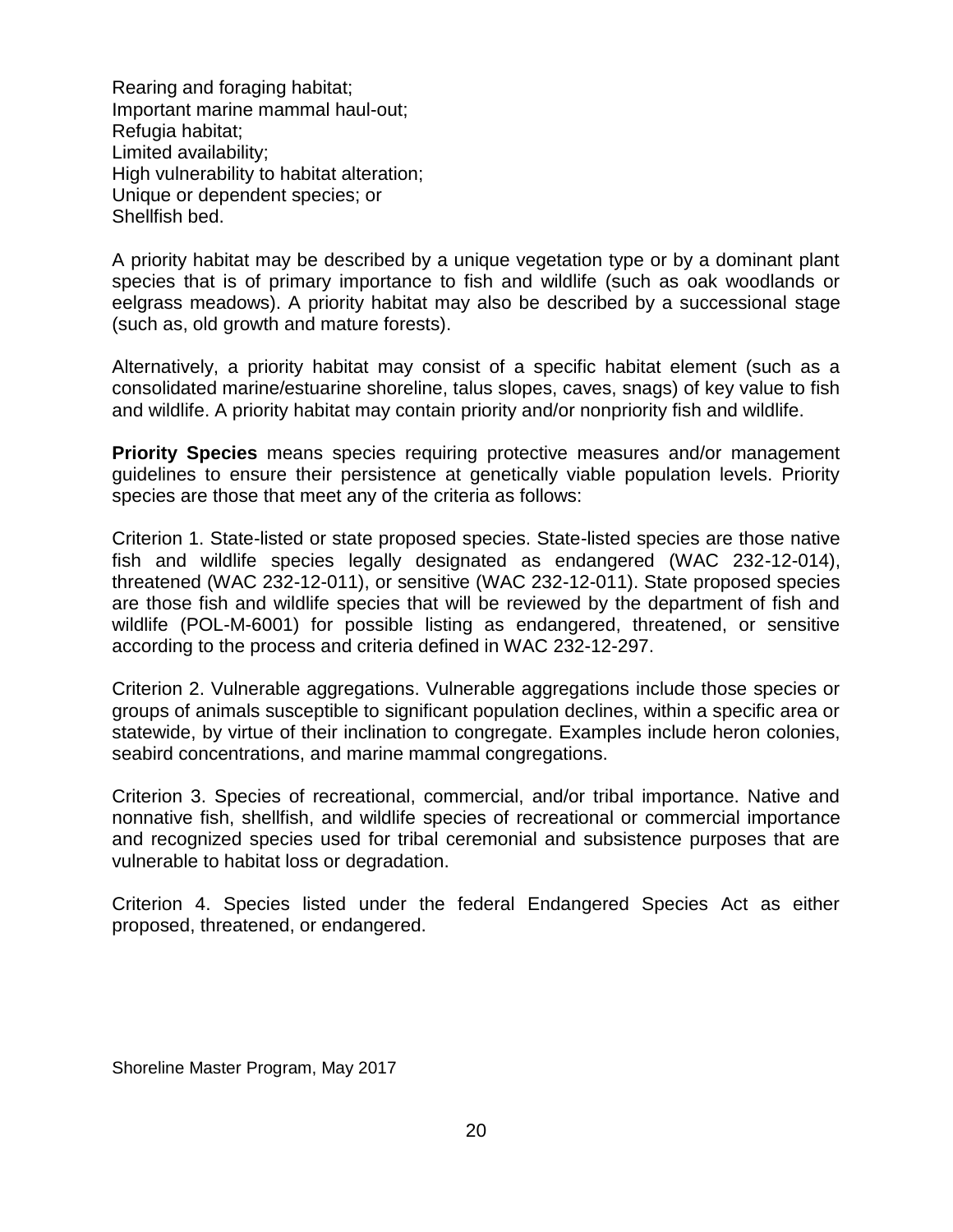**Public Access** encompasses the public's right to get to and use the State's public waters, the water/land interface and associated shoreline area. It includes physical access that is either lateral (areas paralleling the shore) or perpendicular (an easement or public corridor to the shore), and visual access facilitated by scenic roads and overlooks, viewing towers and other public sites or facilities.

**Recreational Development** is the modification of the natural or existing environment to accommodate recreation. This may include land clearing, earth modifications, structures and other facilities such as parks, camps, camping clubs, launch ramps, golf courses, viewpoints, paths, public access facilities, public parks and playfields, wildlife enhancement, and other low intensity use outdoor recreation areas. Recreational homes and related subdivisions of land are considered residential; resorts, motels, hotels, recreational vehicle parks, intensive commercial outdoor or indoor recreation and other commercial enterprises are considered commercial.

**Residential Environment Designation** is defined as an area which is planned and platted for single-family and multi-family residential uses.

**Residential Development** means buildings, earth modifications, subdivision and use of land primarily for human residence; including, but not limited to: single-family and multifamily dwellings, mobile homes and mobile home parks, together with accessory uses common to normal residential use. Camping sites or clubs, recreational vehicle parks, motels, hotels and other transient housing are not included in this definition.

**Restoration** or **Ecological Restoration** means the significant reestablishment or upgrading of ecological shoreline functions through measures such as revegetation, removal of intrusive shoreline structures and removal or treatment of toxic materials. Restoration does not necessarily imply returning the shoreline area to aboriginal or pre-European settlement conditions.

**Restore** means to significantly reestablish or upgrade shoreline ecological functions through measures such as revegetation, removal of intrusive shoreline structures, and removal or treatment of toxic sediments. To restore does not necessarily imply returning the shoreline area to aboriginal or pre-European settlement conditions.

**Riverine** means pertaining to a river or stream system, including associated lakes and wetlands.

**Roads and Railways** include related bridges and culverts, fills, embankments, causeways, parking areas, truck terminals and rail switchyards, sidings, spurs, and air fields; not included are recreational trails, highway rest areas, ship terminals, seaplane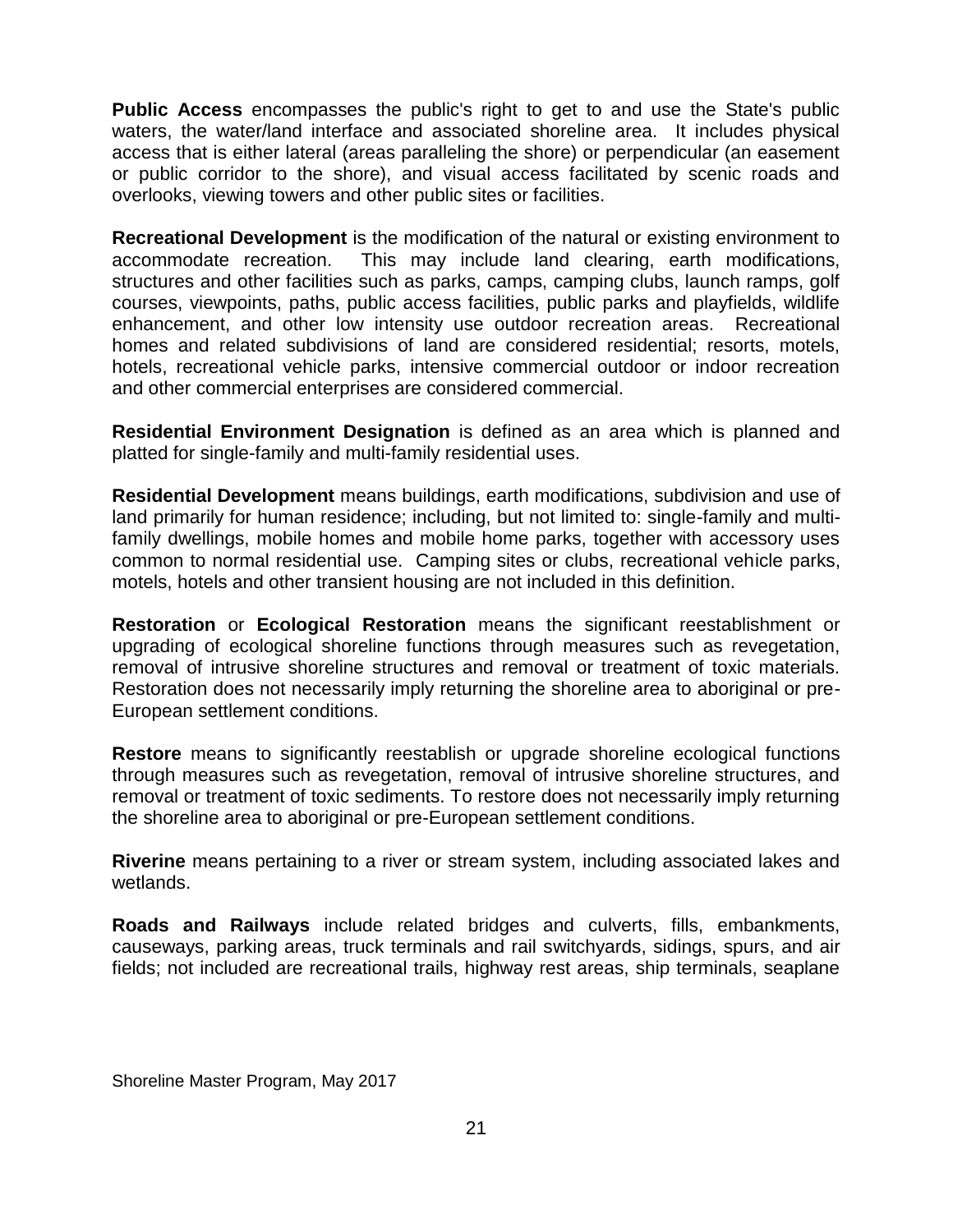moorages, nor logging roads. A road is a linear passageway for motor vehicles, and a railway is a linear passageway with track for train traffic.

**Rural Environment Designation** is defined as an area developed at a low overall density or used at a low to moderate intensity; including, but not limited to: residences, agriculture and outdoor recreation developments.

**Shall** means a mandate; the action is required.

**Shoreline Administrator** means the Community Development Director, who is to carry out the administrative duties enumerated in this Program, or his designated representative.

**Shoreline Areas** mean those areas described and mapped on the official City of Ferndale shorelines map.

**Shoreline Environment Designations** are distinct environment designations, based on existing use patterns, the biological and physical character of the shoreline, and the goals and aspirations of the community as expressed through the Comprehensive Plan. The City of Ferndale's shoreline environment designations are as follows:

- A. Urban
- B. Residential
- C. Rural
- D. Conservancy
- E. Aquatic

Also note that there are two subsets of the Urban and Conservancy designations – General Commercial Conservancy and Manufacturing Conservancy which apply to only two specific areas within the City.

**Shoreline Functions** are defined as Ecological Functions.

**Shoreline Modifications** means those actions that modify the physical configuration or qualities of the shoreline area, usually through the construction of a physical element such as a dike, breakwater, pier, weir, dredged basin, fill, bulkhead, or other shoreline structure. They can include other actions, such as clearing, grading, or application of chemicals. Shoreline Modifications usually accompany a proposed primary use but may occur independently.

**Shoreline Jurisdiction**, **or Shorelands** means those lands as designated on the official City of Ferndale shoreline map.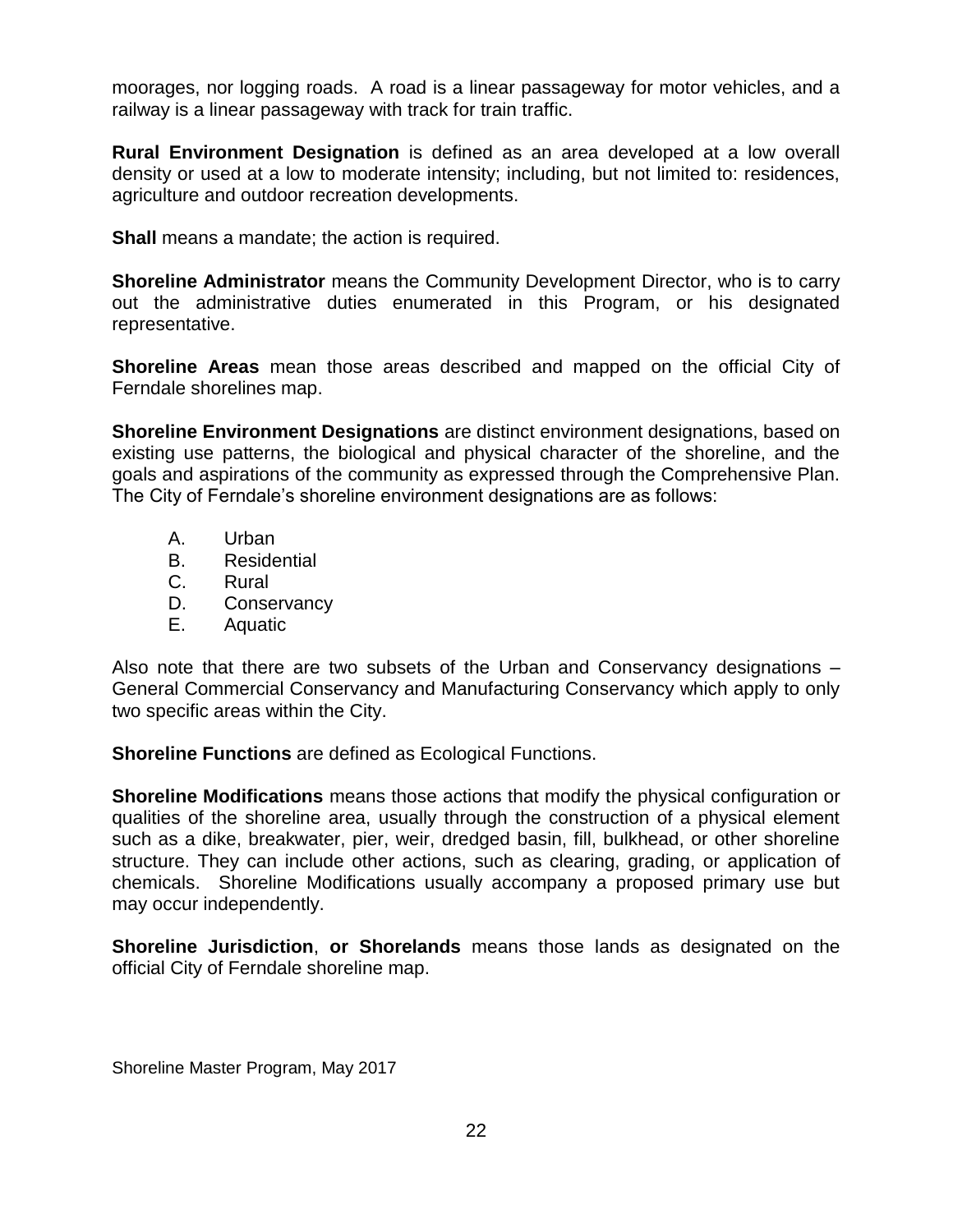**Shoreline Permit** means a shoreline substantial development permit, a shoreline conditional use, or a shoreline variance, or any combination thereof issued by the City pursuant to Chapter 90.58 RCW.

**Shorelines** means all of the water areas of the State, including reservoirs and their associated shorelands, together with lands underlying them; except Shorelines of Statewide Significance, Shorelines on segments of streams upstream of a point where the mean annual flow is 20 cubic feet per second or less and the wetlands associated with such upstream segments, and Shorelines on lakes less than 20 acres in size and wetlands associated with such small lakes.

**Shorelines of the State** are the total of all shorelines and shorelines of State-Wide Significance within the State of Washington.

**Shorelines of State-Wide Significance** means the following shorelines in the City of Ferndale, pursuant to RCW 90.58.030(2)(e):

That portion of the Nooksack River, including associated shorelands, lying within the boundaries of the City of Ferndale. Wetlands within the 100-year floodplain of the Nooksack River include those within Tennant Lake and Ten Mile Creek.

**Should** means that the particular action is required unless there is a demonstrated, compelling reason, based on policy of the Shoreline Management Act and this chapter, against taking the action.

**Significant Ecological Impact** means an effect or consequence of a human-caused action if any of the following apply:

The action degrades or changes an ecological function or ecosystem-wide process to such a degree that the ecosystem can no longer perform the function at levels within its natural range of variability or that the performance of the function falls outside the range needed to maintain the integrity of other ecological processes in shoreline areas. As used in this definition, the normal range of variability does not include alterations caused by catastrophic events.

Scientific evidence or objective analysis indicates that the action could cause degradation or change to those ecological functions or ecosystem-wide processes described in (a) of this subsection under foreseeable conditions.

Scientific evidence indicates that the action could contribute to degradation or change to ecological functions or ecosystem-wide processes described in (a) of this subsection as part of cumulative impacts, due to similar actions that are occurring or are likely to occur.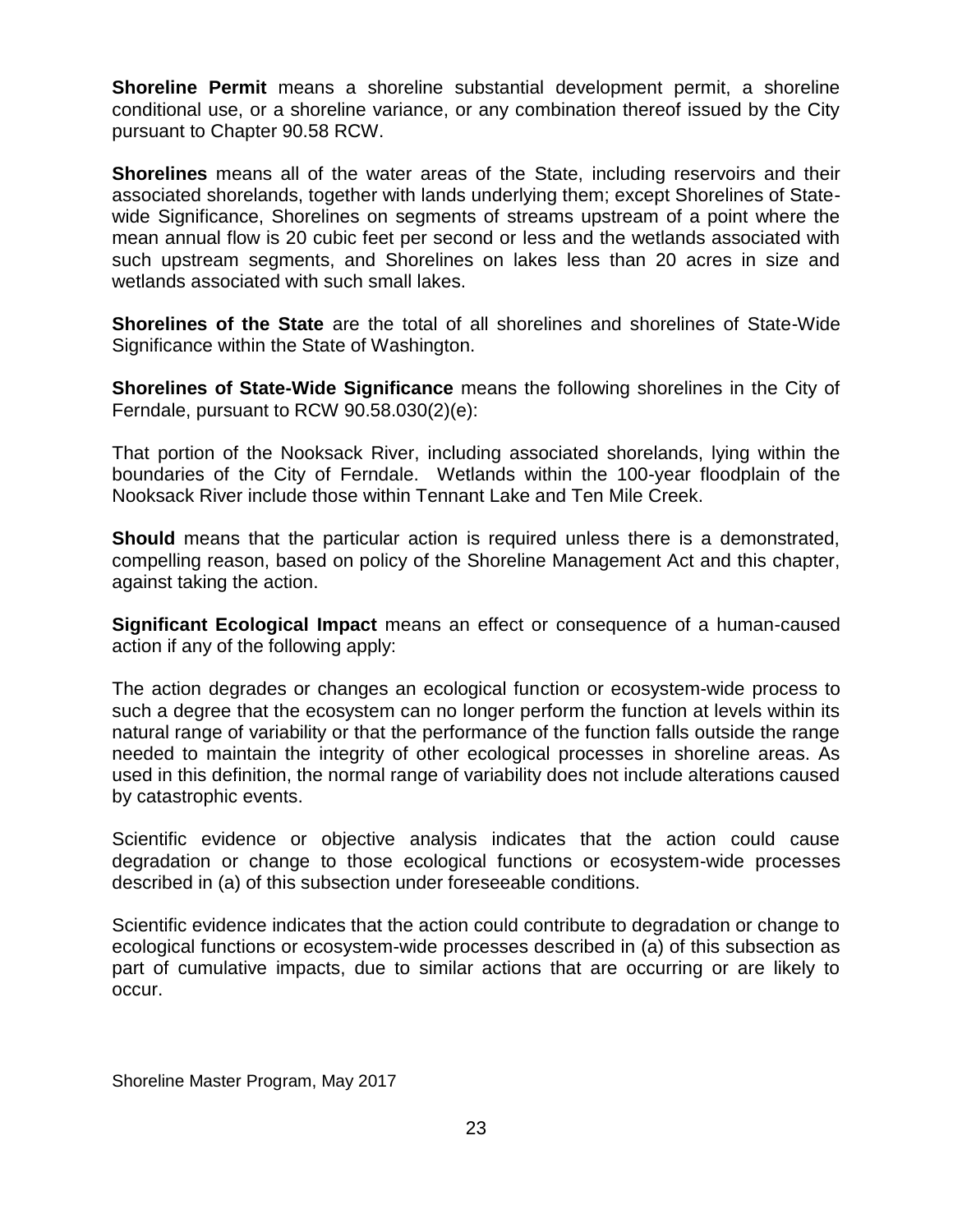Significant ecological impacts do not include impacts that are inconsequential to attaining the objectives of the act or to the protection and restoration of shoreline ecological functions or ecosystem-wide processes.

**Significant Vegetation Removal** means the removal or alteration of trees, shrubs, and/or ground cover by clearing, grading, cutting, burning, chemical means, or other activity that causes significant ecological impacts to functions provided by such vegetation. The removal of invasive or noxious weeds does not constitute significant vegetation removal. Tree pruning, not including tree topping, where it does not affect ecological functions, does not constitute significant vegetation removal.

**Signs** are any placard, billboard, display, message, design, letters, symbol, light, figure, illustration, set of pennants, or other devices intended to identify, inform, advertise, or attract attention to any private or public premises, and placed mainly outdoors so as to be seen from any public or quasi-public place.

Double-faced signs are counted as two signs. Excluded from this definition are official traffic, directional or warning devices, other official public notices, signs required by law, or flag of a government or other noncommercial institution.

**Solid Waste** is all putrescible and non-putrescible solid and semi-solid waste including garbage, rubbish, ashes, industrial wastes, swill, demolition and construction wastes, abandoned vehicles and parts, thereof, and any other discarded commodities.

**Statement of Exemption** means a written statement by the Administrator that a particular development proposal is exempt from the process of obtaining a substantial development permit and is generally consistent with this Program including the policy of the act (RCW 90.58.020).

**Storm water** means that portion of precipitation that does not normally percolate into the ground or evaporate but flows via overland flow, interflow, channels, or pipes, generally into a defined surface water channel or constructed infiltration facility.

**Streamway** means a river or stream's central runoff corridor including all wet and dry channels, together with adjacent point-bars, channel-bars, and islands which are wetted or surrounded by stream flow at bank full stage; all the floodway fringe and those portions of the floodway in the flood plain are excluded. Also, the streamway is a unique linear, physical, and biologic resource corridor in which various aquatic and land plants and animals are dependent on and affected by physical features characteristic to the particular zone, including water level fluctuations.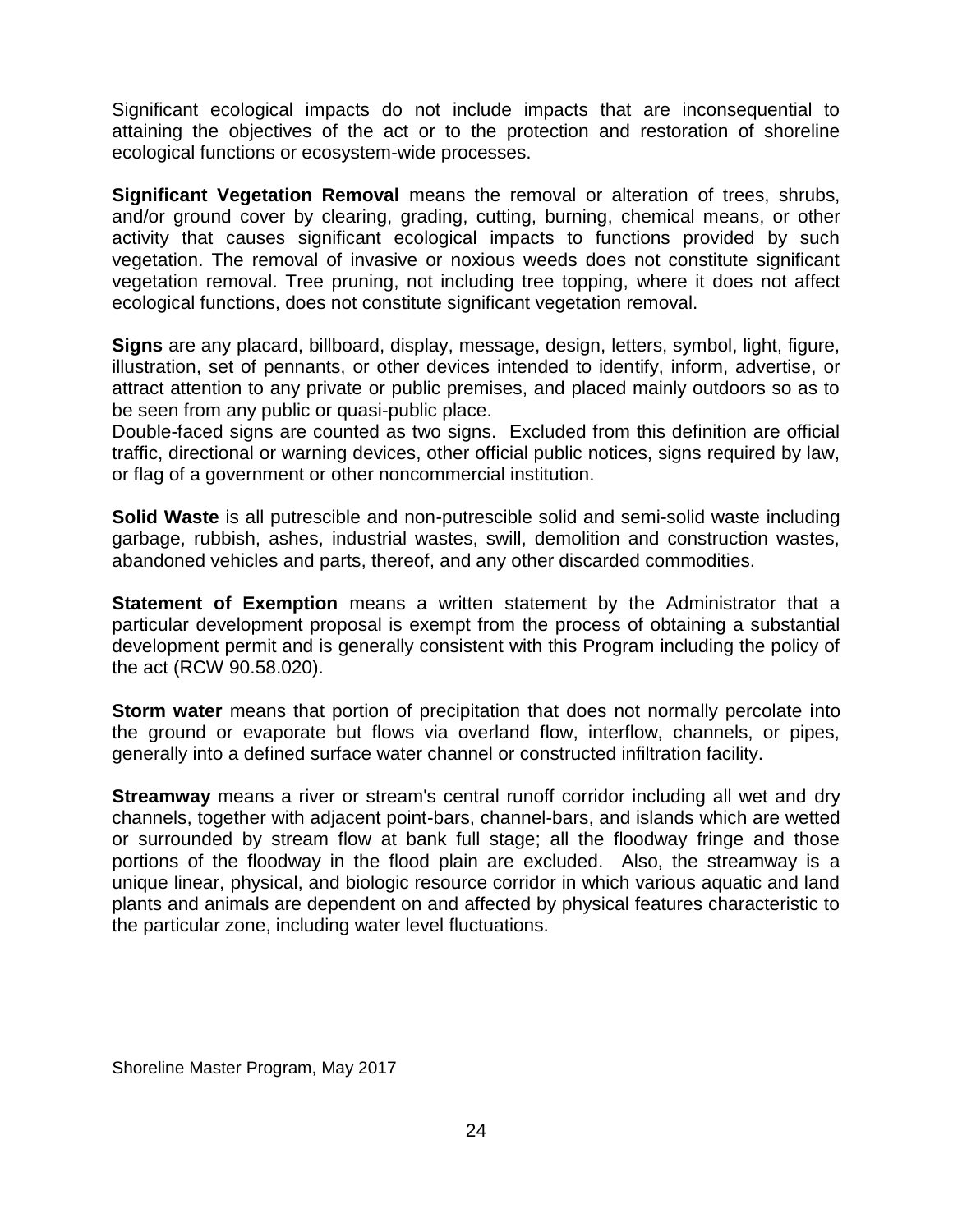**Structure** means a permanent or temporary edifice or building, or any piece of work artificially built or composed of parts joined together in some definite manner, whether installed on, above, or below the surface of the ground or water, except for vessels.

**Substantial Development** shall mean any development of which the total cost or fair market value exceeds five thousand dollars, or any development which materially interferes with the normal public use of the water or shorelines of the State; except that development determined to be exempt under Chapter 3.30 of this Program.

**Upland** shall mean those shoreline areas landward of the OHWM except berms, natural wetlands, and flood plains.

**Urban Environment Designation** is defined as an area of intensive development including but not limited to urban density residential, commercial and industrial uses.

**Utilities** includes but are not limited to facilities for distributing, processing, or storage of water, sewage, solid waste, storm drainage, electrical energy including electronic communications, and their administrative structures, as well as pipelines for oil and gas, and fire fighting facilities. Power plants are considered to be industrial development.

**Variance** means an adjustment in the application of this Program's regulations to a particular site pursuant to Chapter 5.180 of this Program.

**Water-Dependent Use** means a use or portion of a use which cannot exist in a location that is not adjacent to the water but is dependent on the water by reason of the intrinsic nature of its operations. Examples of water-dependent uses include ship cargo terminal loading areas, fishing, ferry and passenger terminals, barge loading facilities, ship building and dry docking, marinas, aquaculture, float plane facilities, hydroelectric dams, surface water intake, and sewer outfalls.

**Water-Enjoyment Use** means a recreational use or other use that facilitates public access to the shoreline as a primary characteristic of the use; or a use that provides for recreational use or aesthetic enjoyment of the shoreline for a substantial number of people as a general characteristic of the use and which through location, design, and operation ensures the public's ability to enjoy the physical and aesthetic qualities of the shoreline. In order to qualify as a water-enjoyment use, the use must be open to the general public and the shoreline-oriented space within the project must be devoted to the specific aspects of the use that fosters shoreline enjoyment. Primary waterenjoyment uses may include, but are not limited to:

- A. Parks with activities enhanced by proximity to the water;
- B. and other improvements that facilitate public access to shorelines of the state;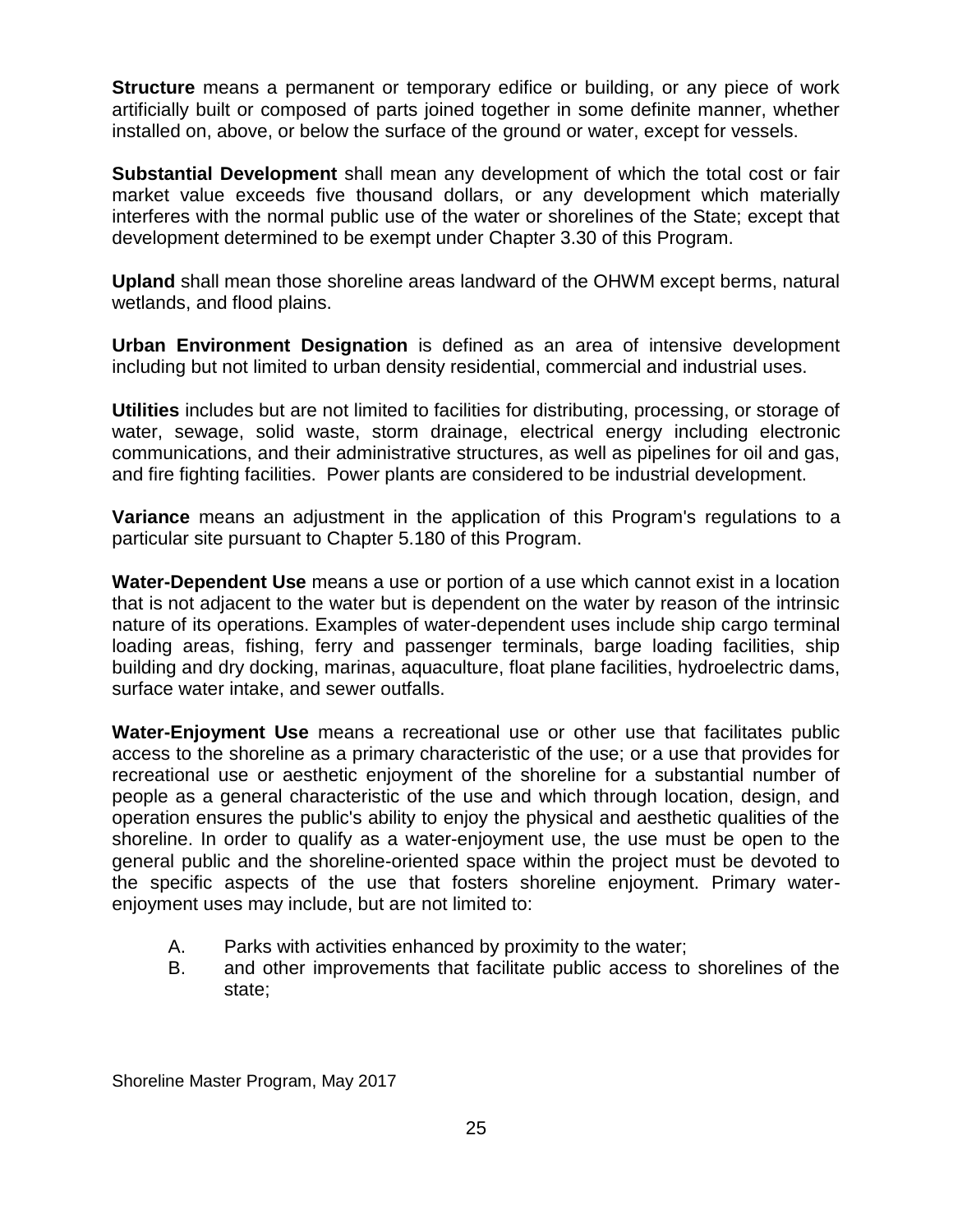- C. Restaurants with water views and public access improvements;
- D. Museums with an orientation to shoreline topics;
- E. Aquariums;
- F. Scientific/ecological reserves;
- G. Resorts with uses open to the public and public access to the shoreline; and any combination of those uses listed above.

**Water-Oriented Use** means a use that is water-dependent, water-related, or waterenjoyment, or a combination of such uses. Non-Water-Oriented Uses do not contain a water-oriented use and have no practical relation to the shoreline e.g. mini-storage, gas station, etc.

**Water-Related Use** means a use or portion of a use which is not intrinsically dependent on a waterfront location but whose economic viability is dependent upon a waterfront location because:

The use has a functional requirement for a waterfront location such as the arrival or shipment of materials by water or the need for large quantities of water; or

The use provides a necessary service supportive of the water-dependent uses and the proximity of the use to its customers makes its services less expensive and/or more convenient.

**Watershed Restoration Plan** means a plan, developed or sponsored by the Department of Fish and Wildlife, the Department of Ecology, the Department of Transportation, a federally recognized Indian tribe acting within and pursuant to its authority, a city, a county or a conservation district that provides a general program and implementation measures or actions for the preservation, restoration, re-creation, or enhancement of the natural resources character, and ecology of a stream, stream segment, drainage area or watershed for which agency and public review has been conducted pursuant to chapter 43.21C RCW, the State Environmental Policy Act.

**Wetlands** means areas that are inundated or saturated by surface water or ground water at a frequency and duration sufficient to support, and that under normal circumstances do support, a prevalence of vegetation typically adapted for life in saturated soil conditions. Wetlands generally include swamps, marshes, bogs, and similar areas. Wetlands do not include those artificial wetlands intentionally created from nonwetland sites, including, but not limited to, irrigation and drainage ditches, grasslined swales, canals, detention facilities, wastewater treatment facilities, farm ponds, and landscape amenities, or those wetlands created after July 1, 1990, that were unintentionally created as a result of the construction of a road, street, or highway. Wetlands may include those artificial wetlands intentionally created from nonwetland areas to mitigate the conversion of wetlands.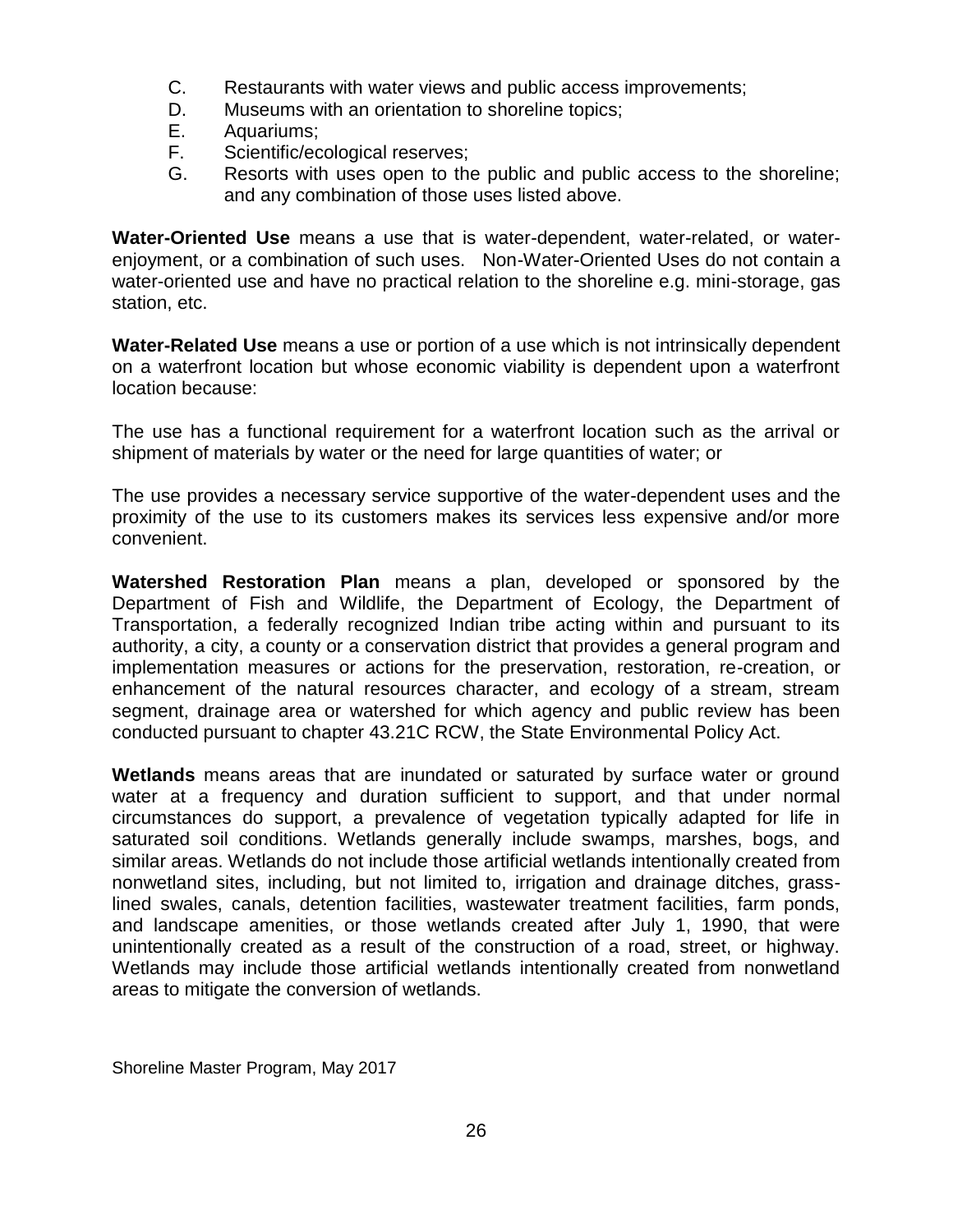**In addition, the definitions and concepts set forth in RCW 90.58.030, as amended, and implementing rules shall also apply as used herein.**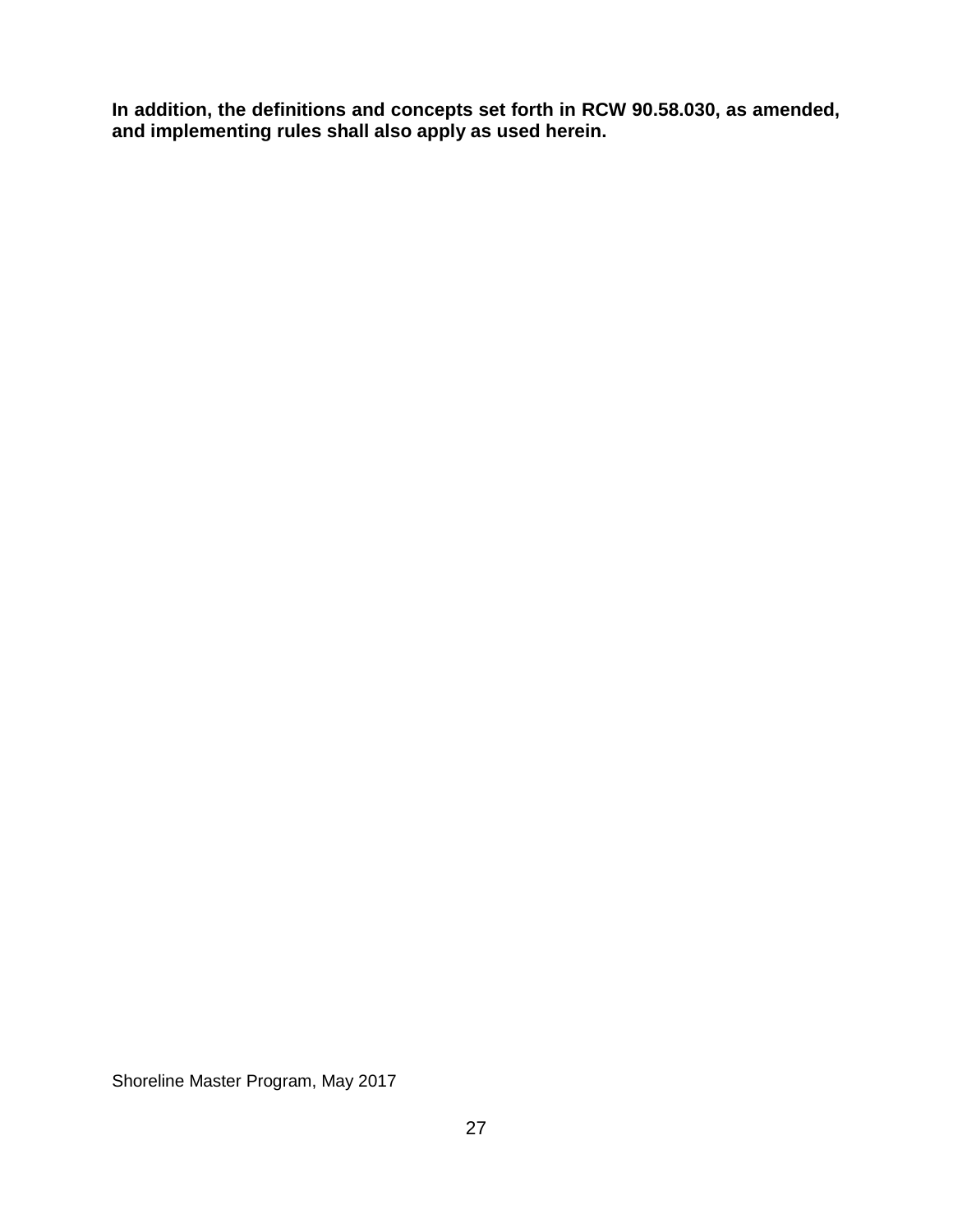# <span id="page-27-0"></span>**CHAPTER 3 APPLICABILITY, EXEMPTIONS AND NONCONFORMING USES**

#### **Sections**

- **3.10 GEOGRAPHIC JURISDICTION**
- **3.20 APPLICATION TO PERSONS AND DEVELOPMENT**
- **3.30 EXEMPTIONS**
- **3.40 RELATIONSHIP TO OTHER LAWS**
- **3.50 NON-CONFORMING DEVELOPMENT**
- **3.60 LAWFUL PERMIT APPLICATIONS PRIOR TO SHORELINE REGULATION CHANGES**

## <span id="page-27-1"></span>**3.10 GEOGRAPHIC JURISDICTION**

The provisions of this Program shall apply to all shorelines, all Shorelines of State-wide Significance and shorelands within the City of Ferndale, as defined in Chapter 2 of this Program. The location and extent of such shorelines are shown on the Official Shoreline Map appended to this document as an integral part of this Program.

## **3.20 APPLICATION TO PERSONS AND DEVELOPMENT**

- <span id="page-27-2"></span>**3.21** This Program shall apply to any person as defined in Chapter 2.
- **3.22** This Program shall apply to any development or use as defined in Chapter 2. All development and use of shorelines of the state shall be carried out so as to be consistent with this Program and the policy of the Act as required by RCW 90.58.140(1), whether or not a shoreline permit is required for such development.
- **3.23** No substantial development as defined in Chapter 2 shall be undertaken by any person on shorelines without first obtaining a substantial development permit from the City of Ferndale; PROVIDED that, such a permit shall not be required for the activities listed in Section 3.30.
- **3.24** A shoreline permit is not required for substantial development activities located outside of the shoreline jurisdiction line even though a portion of the property may be located within shoreline jurisdiction.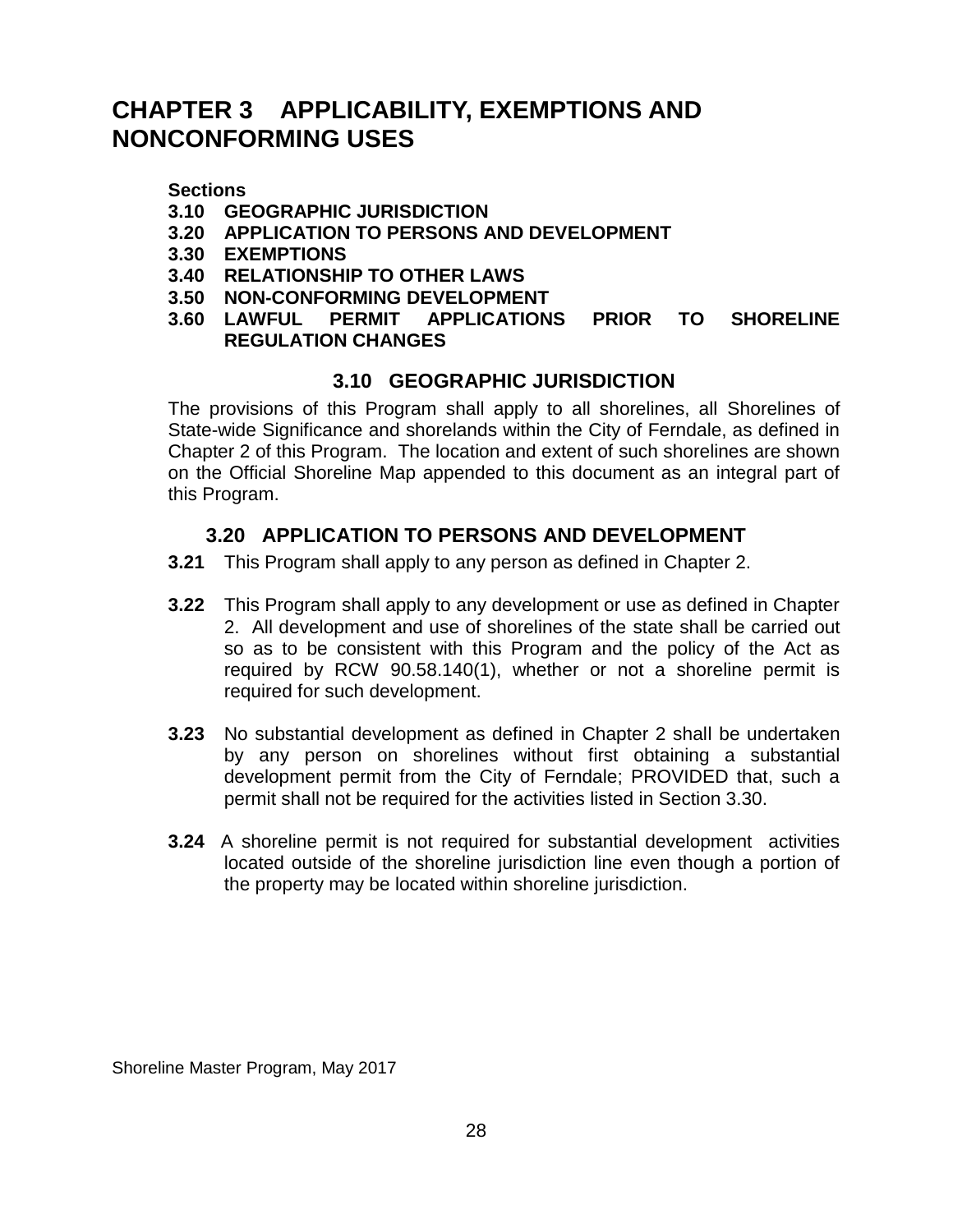## **3.30 EXEMPTIONS (WAC 173-27-040)**

## **3.31 Application and interpretation of exemptions**

<span id="page-28-1"></span><span id="page-28-0"></span>Exemptions shall be construed narrowly. Only those developments that meet the precise terms of one or more of the listed exemptions may be granted exemptions from the substantial development permit process.

An exemption from the substantial development permit process is not an exemption from compliance with the State Shoreline Management Act or this Master Program, nor from any other regulatory requirements. To be authorized, all uses and developments must be consistent with the policies and provisions of this Master Program and the Shoreline Management Act. A development or use that is listed as a conditional use pursuant to this Master Program or is an unlisted use, must obtain a shoreline conditional use permit even though the development or use does not require a substantial development permit. When a development or use is proposed that does not comply with the bulk, dimensional and performance standards of the Master Program, such development or use can only be authorized by approval of a shoreline variance permit.

The burden of proof that a development or use is exempt is on the applicant. If any part of a proposed development is not eligible for exemption, then a substantial development permit is required for the entire proposed development project. The Administrator may attach conditions to the approval of exempted developments and/or uses as necessary to assure consistency of the project with the Act and the local Master Program.

### **3.32 Exemptions Listed**

<span id="page-28-2"></span>The following activities shall be considered exempt from the requirement to obtain a shoreline substantial development permit. A statement of exemption, as provided for in Chapter 3.34 of this Program may be sought by a proponent for any of the listed categories below, however, such statement shall be required only for those activities listed in Chapter 3.34 (B) and (C).

**3.32.1** Any development of which the total cost or fair market value, whichever is higher, does not exceed five thousand dollars (\$5,000), if such development does not materially interfere with the normal public use of the water or shorelines of the state. For the purpose of determining whether or not a permit is required, the total cost or fair market value shall be based on the value of development that is occurring on shorelines of the state as defined in RCW 90.58.030(2)(c).

The total cost or fair market value of the development shall include the fair market value of any donated, contributed or found labor, equipment or materials.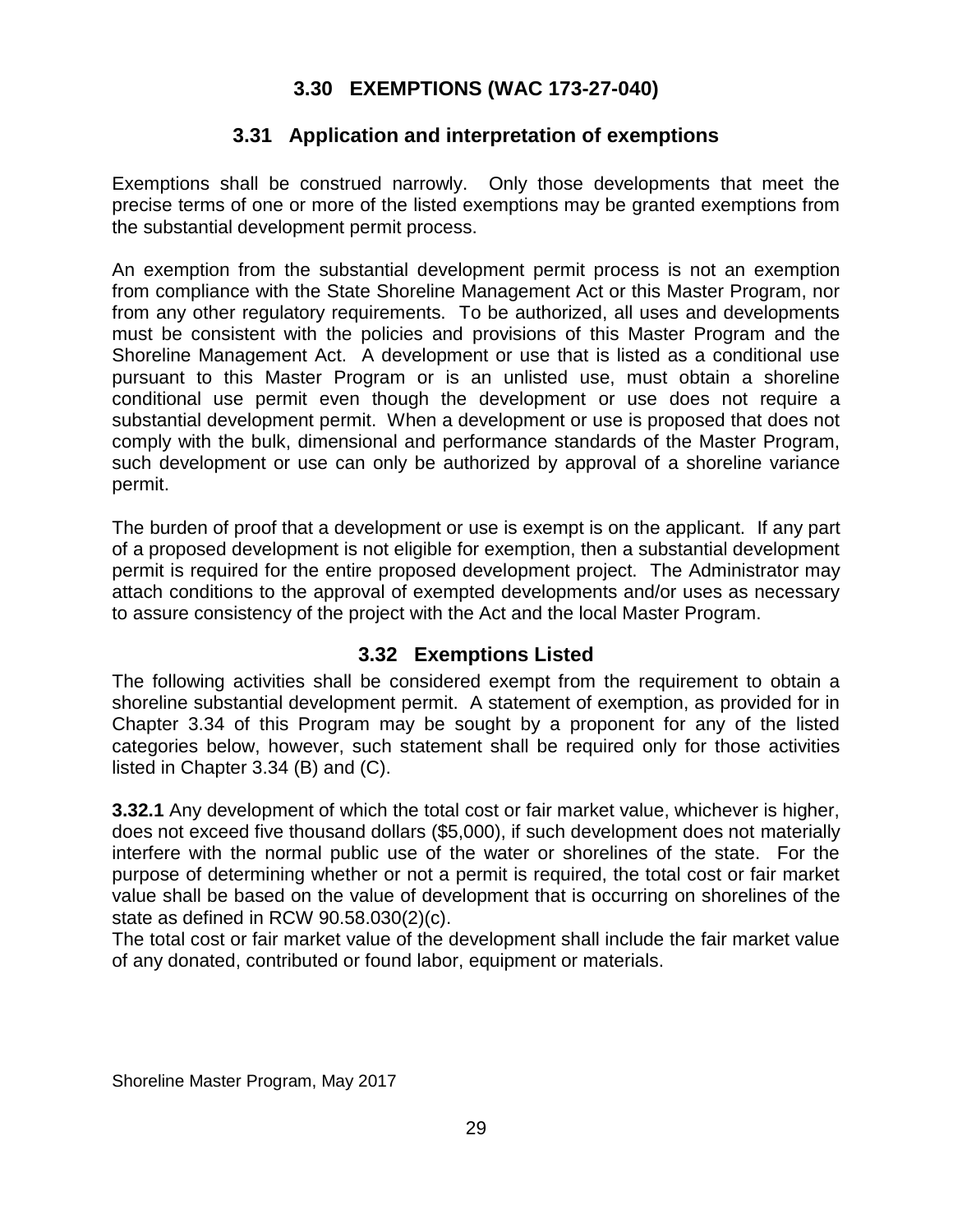**3.32.2** Normal maintenance or repair of existing structures or developments, including damage by accident, fire or elements. "Normal maintenance" includes those usual acts to prevent a decline, lapse or cessation from a lawfully established condition. "Normal repair" means to restore a development to a state comparable to its original condition within a reasonable period after decay or partial destruction except where repair causes substantial adverse effects to the shoreline resource or environment. Replacement of a structure or development may be authorized as repair where such replacement is the common method of repair for the type of structure or development and the replacement structure or development is comparable to the original structure or development including but not limited to its size, shape, configuration, location and external appearance and the replacement does not cause substantial adverse effects to shoreline resources or environment.

**3.32.3** Construction of the normal protective bulkhead common to single-family residences. A "normal protective" bulkhead includes those structural and nonstructural developments installed at or near and parallel to, the ordinary high water mark for the sole purpose of protecting an existing single family residence and appurtenant structures from loss or damage by erosion. A normal protective bulkhead is not exempt if constructed for the purpose of creating dry land. When a vertical or near vertical wall is being constructed or reconstructed, not more than one cubic yard of fill per one foot of wall may be used for backfill. When an existing bulkhead is being repaired by construction of a vertical wall fronting the existing wall, it shall be constructed no further waterward of the existing bulkhead than is necessary for construction of new footings. When a bulkhead has deteriorated such that an ordinary high water mark has been established by the presence and action of water landward of the bulkhead then the replacement bulkhead must be located at or near the actual ordinary high water mark. Beach nourishment and bioengineering erosion control projects may be considered a normal protective bulkhead when any structural elements are consistent with the above requirements and when the project has been approved by the Department of Fish and Wildlife.

**3.32.4** Emergency construction necessary to protect property from damage by the elements. An "emergency" is an unanticipated and imminent threat to public health, safety or the environment which requires immediate action within a time too short to allow full compliance with this Program. Emergency construction does not include development of new permanent protective structures where none previously existed. Where new protective structures are deemed by the Administrator to be the appropriate means to address the emergency situation, upon abatement of the emergency situation the new structure shall be removed or any permit which would have been required, absent an emergency, pursuant to chapter 90.58 RCW, WAC 173-27 or this Program, obtained. All emergency construction shall be consistent with the policies of 90.58 RCW and this Program. As a general matter, flooding or other seasonal events that can be anticipated and may occur but that are not imminent are not an emergency;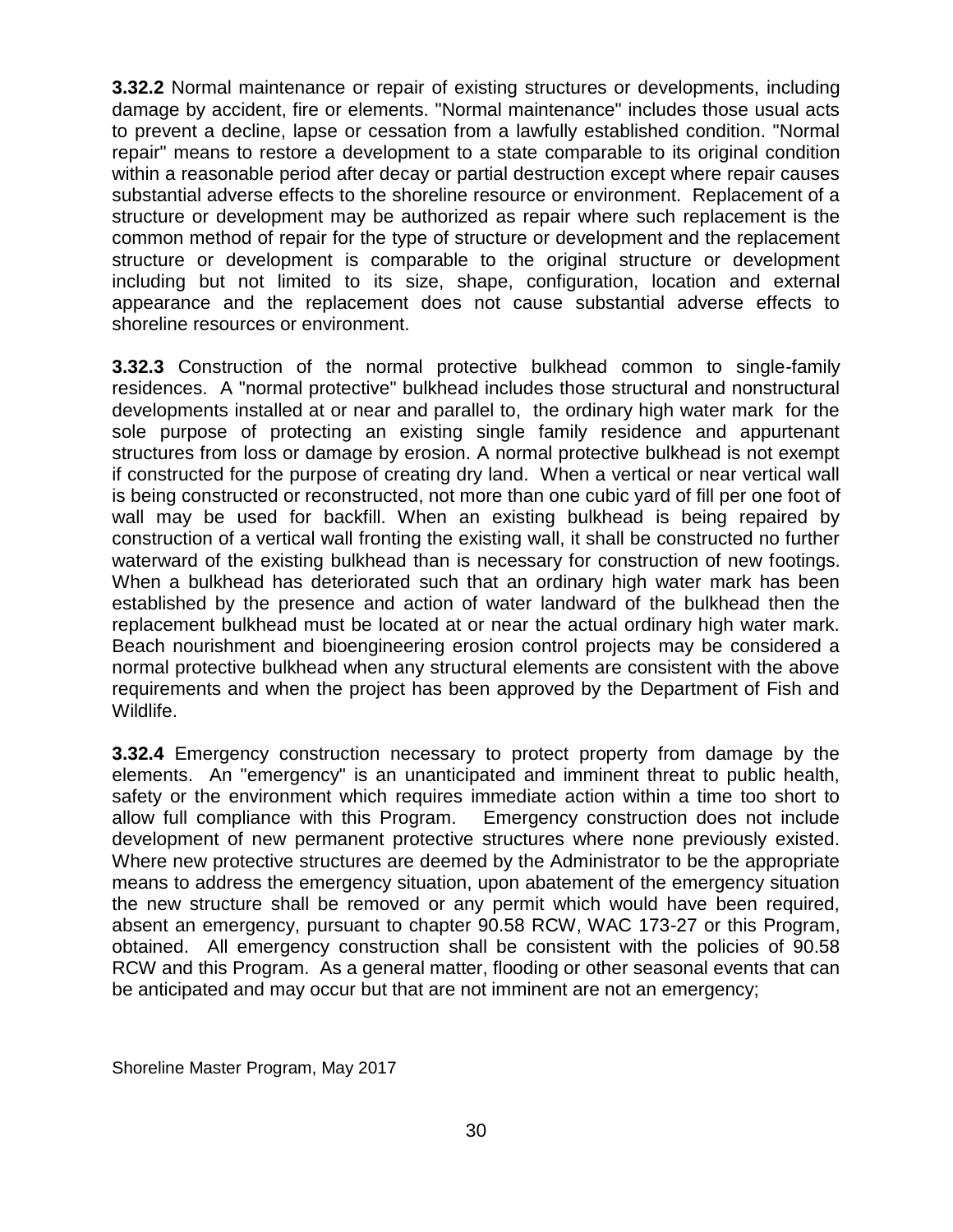**3.32.5** Construction and practices normal or necessary for farming, irrigation, and ranching activities, including agricultural service roads and utilities, on shorelands, construction of a barn or similar agricultural structure, and the construction and maintenance of irrigation structures including but not limited to head gates, pumping facilities, and irrigation channels: PROVIDED, that, a feedlot of any size, all processing plants, other activities of a commercial nature, alteration of the contour of the shorelands by leveling or filling other than that which results from normal cultivation, shall not be considered normal or necessary farming or ranching activities. A feedlot shall be an enclosure or facility used or capable of being used for feeding livestock hay, grain, silage, or other livestock feed, but shall not include land for growing crops or vegetation for livestock feeding and/or grazing, nor shall it include normal livestock wintering operations;

**3.32.6** Construction or modification, by or under the authority of the Coast Guard or a designated port management authority, of navigational aids such as channel markers and anchor buoys;

**3.32.7** Construction on shorelands by an owner, lessee, or contract purchaser of a single-family residence for their own use or for the use of their family, which residence does not exceed a height of 35 feet above average grade level and which meets all requirements of the State agency or local government having jurisdiction thereof. "Single family residence" means a detached dwelling designed for and occupied by one family including those structures and developments within a contiguous ownership which are a normal appurtenance as defined in Chapter 2 of this Program;

**3.32.8** Construction of a dock, including a community dock, designed for pleasure craft only, for the private non-commercial use of the owner, lessee, or contract purchaser of a single-family and multi-family residences. A dock is a landing and moorage facility for watercraft and does not include recreational decks, storage facilities or other appurtenances. The private dock exemption applies if either:

**3.32.9** In fresh waters the fair market value of the dock does not exceed ten thousand dollars (\$10,000), but if subsequent construction having a fair market value exceeding two thousand five hundred dollars (\$2,500) occurs within five years of the completion of the prior construction, the subsequent construction shall be considered a substantial development for the purpose of this chapter.

**3.32.10** Operation, maintenance, or construction of canals, waterways, drains, reservoirs, or other facilities that now exist or are hereafter created or developed as a part of an irrigation system for the primary purpose of making use of system waters, including return flow and artificially stored ground water for the irrigation of lands;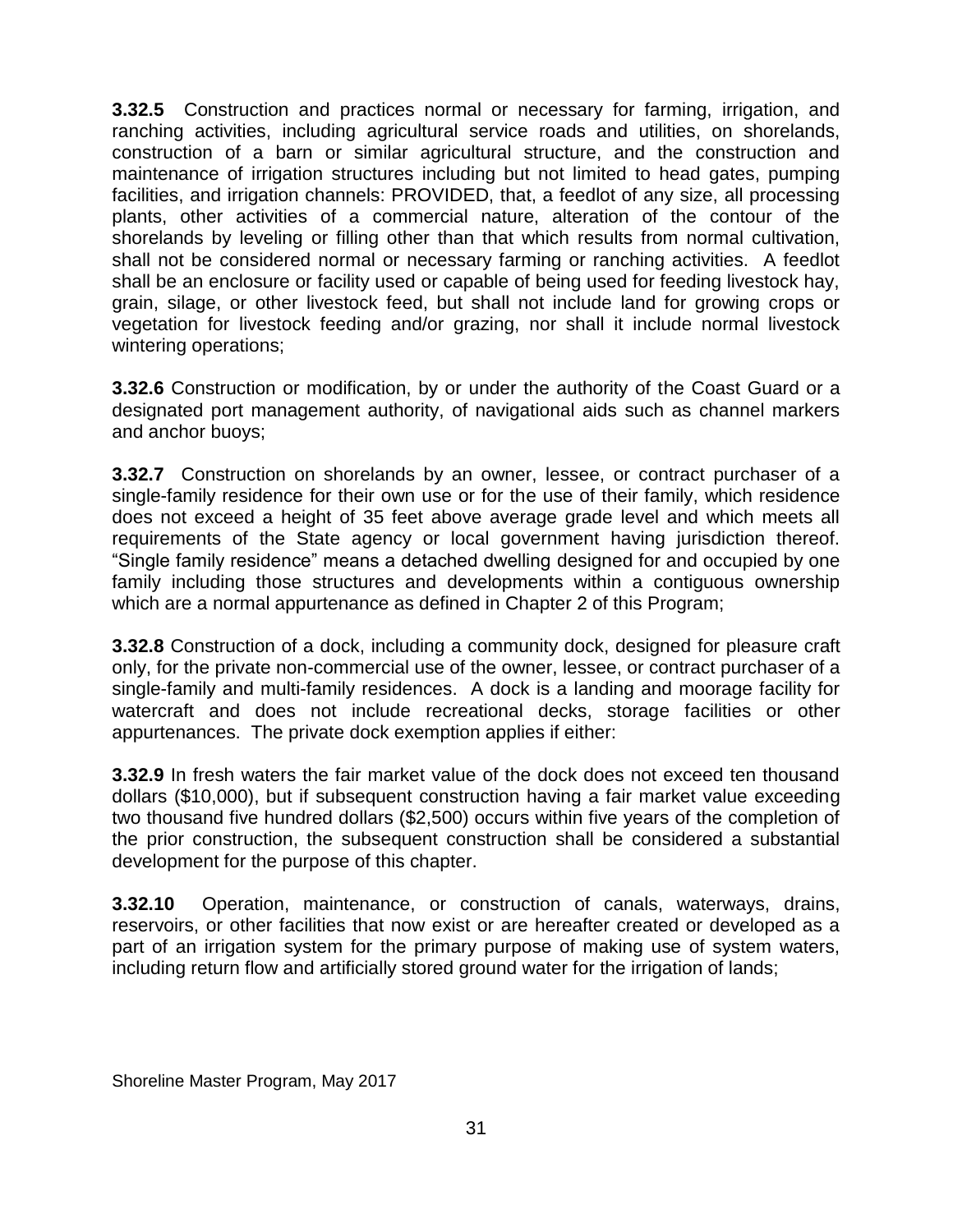**3.32.11** The marking of property lines or corners on state owned lands, when such marking does not significantly interfere with normal public use of the surface of the water;

**3.32.12** Operation and maintenance of any system of dikes, ditches, drains, or other facilities existing on June 4, 1975 which were created, developed or utilized, primarily as a part of an agricultural drainage or diking system; and

**3.32.13** Any project with a certification from the governor pursuant to chapter 80.50 RCW.

**3.32.14** Site exploration and investigation activities that are prerequisite to preparation of an application for development authorization under this Program, if: The activity does not interfere with the normal public use of surface waters;

**3.32.15** The activity will have no significant adverse impact on the environment including but not limited to fish, wildlife, fish or wildlife habitat, water quality and aesthetic values;

**3.32.16** The activity does not involve the installation of any structure, and upon completion of the activity the vegetation and land configuration of the site are restored to conditions existing before the activity;

**3.32.17** A private entity seeking development authorization under this section first posts a performance bond or provides other evidence of financial responsibility to the Administrator to ensure that the site is restored to preexisting conditions,

**3.32.18** The activity is not subject to the permit requirements of RCW 90.58.550;

**3.32.19** The process of removing or controlling aquatic noxious weeds, as defined in RCW 17.26.020, through the use of an herbicide or other treatment methods applicable to weed control that are recommended by a final environmental impact statement published by the Department of Agriculture or the Department of Ecology jointly with other state agencies under chapter 43.21C RCW.

**3.32.20** Watershed restoration projects, including Watershed restoration plans, as defined in Chapter 2 of this Program. The Administrator shall review the projects for consistency with the Shoreline Master Program in an expeditious manner and shall issue its decision along with any conditions within forty-five days of receiving a complete application form from the applicant. No fee may be charged for accepting and processing applications for watershed restoration projects as used in this section.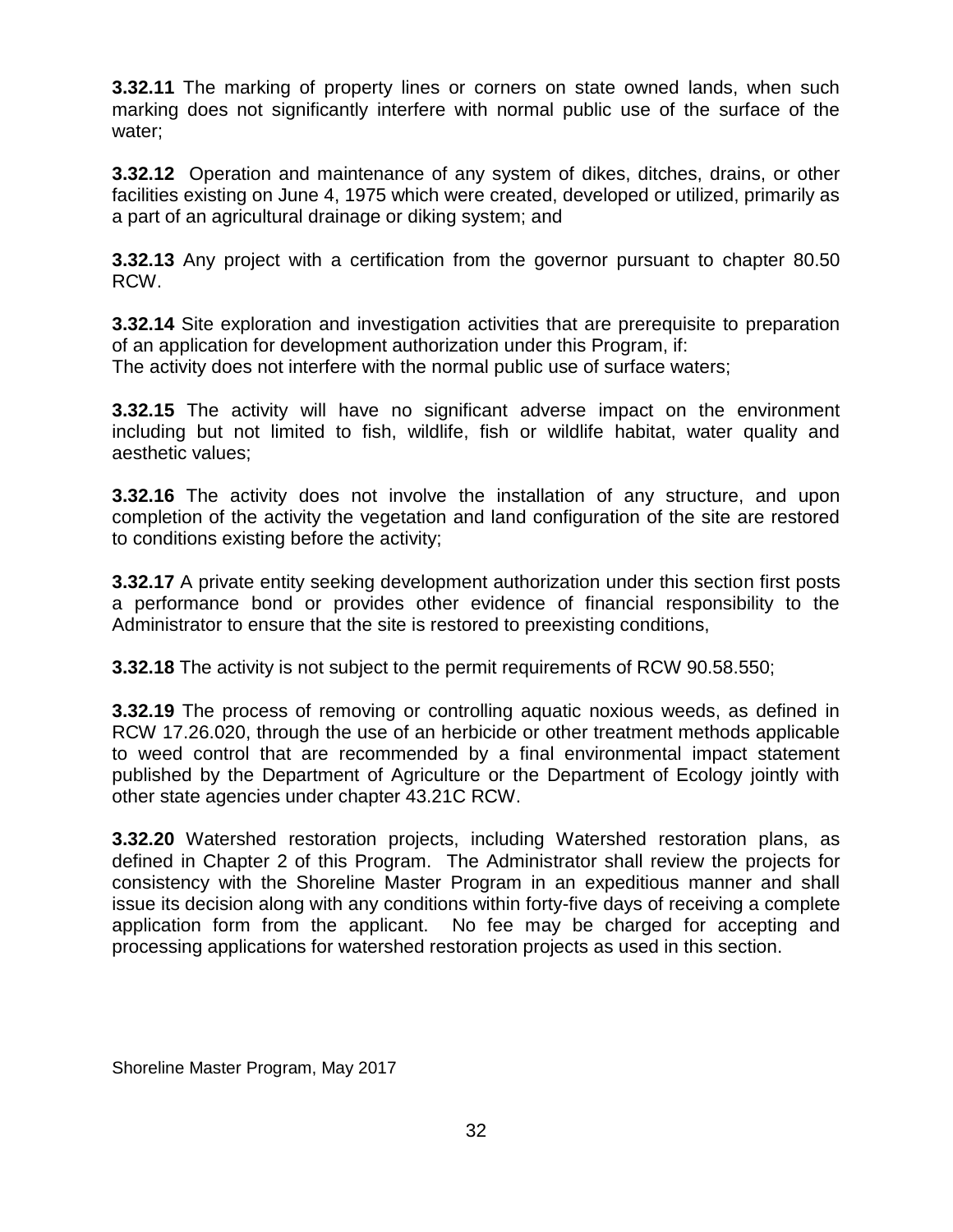"Watershed restoration project" means a public or private project authorized by the sponsor of a watershed restoration plan, as defined in Section 2 of this Chapter, that implements the plan or part of the plan and consists of one or more of the following activities:

**3.32.21** A project that involves less than ten miles of stream reach, in which less than twenty-five cubic yards of sand, gravel, or soil is removed, imported, disturbed or discharged, and in which no existing vegetation is removed except as minimally necessary to facilitate additional plantings;

**3.32.22** A project for the restoration of an eroded or unstable stream bank that employs the principles of bioengineering, including limited use of rock as a stabilization only at the toe of the bank, and with primary emphasis on using native vegetation to control erosive forces of flowing water; or

**3.32.23** A project primarily designated to improve fish and wildlife habitat, remove or reduce impediments to migration of fish, or enhance the fishery resource available for use by all of the citizens of the state, provided that any structures, other than a bridge or culvert or in-stream habitat enhancement structure associated with the project, is less than two hundred square feet in floor area and is located above the ordinary high water mark.

"Watershed restoration plan" means a plan, developed or sponsored by the Department of Fish and Wildlife, the Department of Ecology, the Department of Transportation, a federally recognized Indian tribe acting within and pursuant to its authority, a city, a county or a conservation district that provides a general program and implementation measures or actions for the preservation, restoration, re-creation, or enhancement of the natural resources character, and ecology of a stream, stream segment, drainage area or watershed for which agency and public review has been conducted pursuant to chapter 43.21C RCW, the State Environmental Policy Act.

**3.32.24** A public or private project, the primary purpose of which is to improve fish or wildlife habitat or fish passage, when all of the following apply:

1. The project has been approved in writing by the Department of Fish and Wildlife as necessary for the improvement of the habitat or passage and appropriately designed and sited to accomplish the intended purpose;

2. The project received hydraulic project approval by the Department of Fish and Wildlife pursuant to chapter 75.20 RCW, and

3. The Administrator has determined that the project is consistent with this Program. The Administrator shall make such determination in a timely manner and provide it by letter to the project proponent.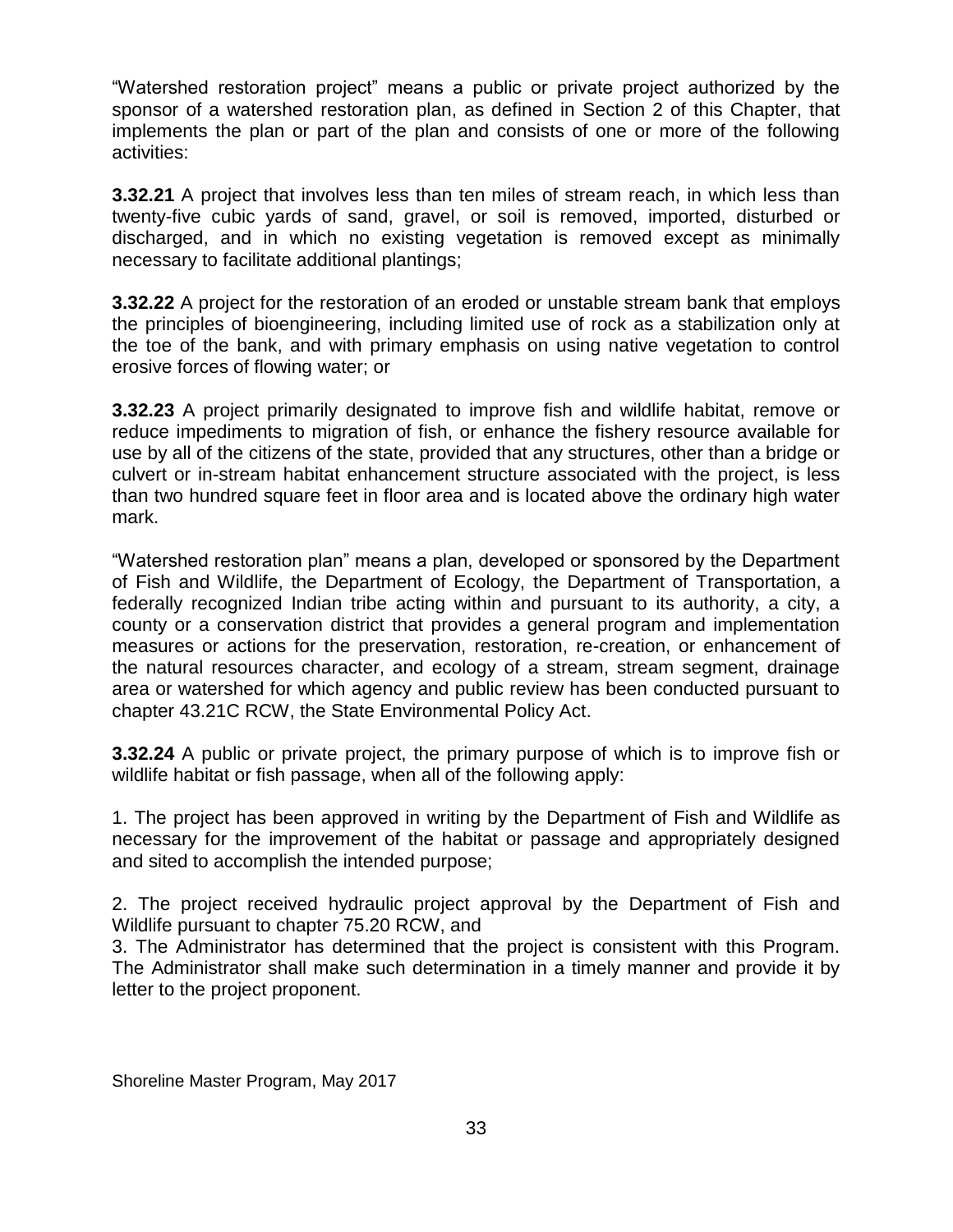### **3.33 Hazardous Substance Remedial Actions**

<span id="page-33-0"></span>The procedural requirements of chapter 90.58 RCW shall not apply to a project for which a consent decree, order or agreed order has been issued pursuant to Chapter 70.105D RCW or to the Department of Ecology when it conducts a remedial action under Chapter 70.105D RCW. The Department of Ecology shall, in consultation with the Administrator, assure that such projects comply with the substantive requirements of Chapter 90.58 RCW, Chapter 173.26 WAC and this Program.

### **3.34 Statement of Exemption**

<span id="page-33-1"></span>In accordance with WAC 173-27-040(1), and Chapter 3.31 of this Program, all exemptions shall be construed narrowly. Whenever the exempt activity also requires a U.S. Corps of Engineers Section 10 permit under the Rivers and Harbors Act of 1899 or a Section 404 permit under the Federal Water Pollution Control Act of 1972, a statement of exemption shall be sent to the applicant and Ecology pursuant to WAC 173-27-050.

**3.34.1** The Administrator is hereby authorized to grant or deny requests for statements of exemption from the shoreline substantial development permit requirement for activities within shorelines which are specifically listed in Chapter 3.32. Such statements shall be applied for on forms provided by the Administrator. The statement shall be in writing and shall indicate the specific exemption from Chapter 3.32 of this Program that is being applied to the development and provide a summary of the Administrator's analysis of the consistency of the project with this Master Program and the Shoreline Management Act. A denial of an exemption shall be in writing and shall identify the reason(s) for the denial. The Administrator's actions on the issuance of a statement of exemption or a denial are subject to appeal pursuant to Chapter 5.200 of this Program.

**3.34.2** In the case of certain types of shoreline development normally exempt from the shoreline permit requirement pursuant to Chapter 3.32, no dredging, stream control works, historic site alteration, landfill or excavation, dock, shore defense works, free standing signs, or any development within an Aquatic, or Conservancy shoreline designation may commence until a statement of exemption has been obtained from the Administrator; PROVIDED that, no statement of exemption is required for emergency development pursuant to WAC 173-27-040(2)(d).

**3.34.3** No statement of exemption may be required for other uses or developments nominally exempt pursuant to Chapter 3.31 unless the Administrator has cause to believe a substantial question exists as to qualifications of the specific use or development for the exemption.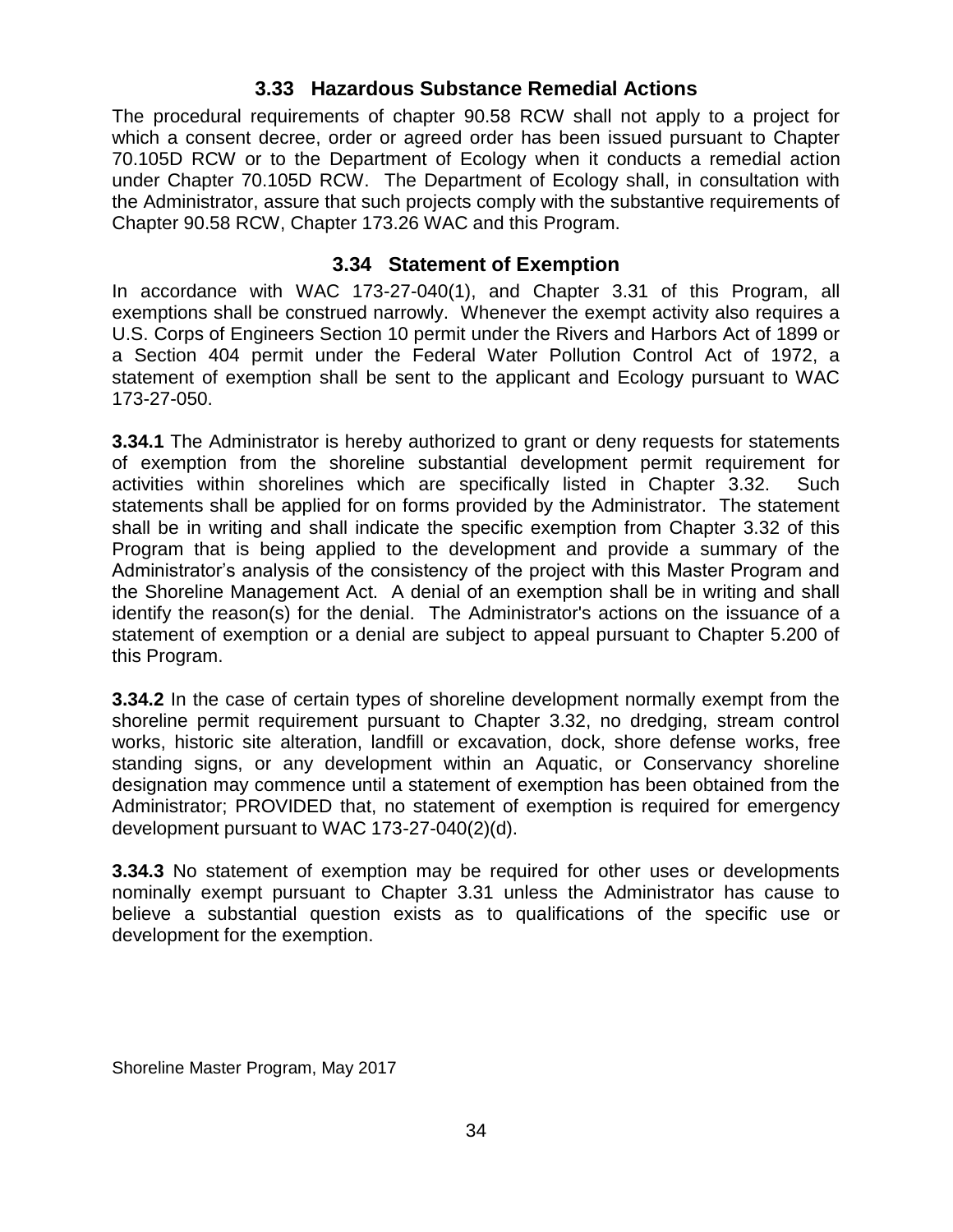## <span id="page-34-0"></span>**3.35 Exemptions shall expire as set forth in section 5.160.**

# **3.40 RELATIONSHIP TO OTHER LAWS**

<span id="page-34-1"></span>**3.41** Obtaining a shoreline permit or statement of exemption for a development or use does not excuse the applicant from complying with any other Federal, State, or Local laws and regulations applicable to such development or use

### <span id="page-34-2"></span>**3.50 NON-CONFORMING USE AND DEVELOPMENT (WAC 173-27-080)**

### **3.51**

"Nonconforming use or development" means a shoreline use or development which was lawfully constructed or established prior to the effective date of the Act or the applicable Master Program, or amendments thereto, but which does not conform to present regulations or standards of the Program.

**3.51.1** Structures that were legally established and are used for a conforming use but which are nonconforming with regard to setbacks, buffers or yards; area; bulk; height or density may be maintained and repaired and may be enlarged or expanded provided that said enlargement does not increase the extent of nonconformity by further encroaching upon or extending into areas where construction or use would not be allowed for new development or uses.

**3.51.2** Uses and developments that were legally established and are nonconforming with regard to the use regulations of the Master Program may continue as legal nonconforming uses. Such uses shall not be enlarged or expanded, except that nonconforming single-family residences that are located landward of the ordinary high water mark may be enlarged or expanded in conformance with applicable bulk and dimensional standards by the addition of space to the main structure or by the addition of normal appurtenances as defined in WAC 173-27-040 (2)(g) upon approval of a conditional use permit. Such single-family residences may not be expanded toward the shoreline but may be expanded landward of the existing structure, on either side of the existing structure provided such expansion is secondary to the existing structure, or vertically expanded.

**3.51.3** A use which is listed as a conditional use but which existed prior to adoption of the Master Program or any relevant amendment and for which a conditional use permit has not been obtained shall be considered a nonconforming use. A use which is listed as a conditional use but which existed prior to the applicability of the Master Program to the site and for which a conditional use permit has not been obtained shall be considered a nonconforming use.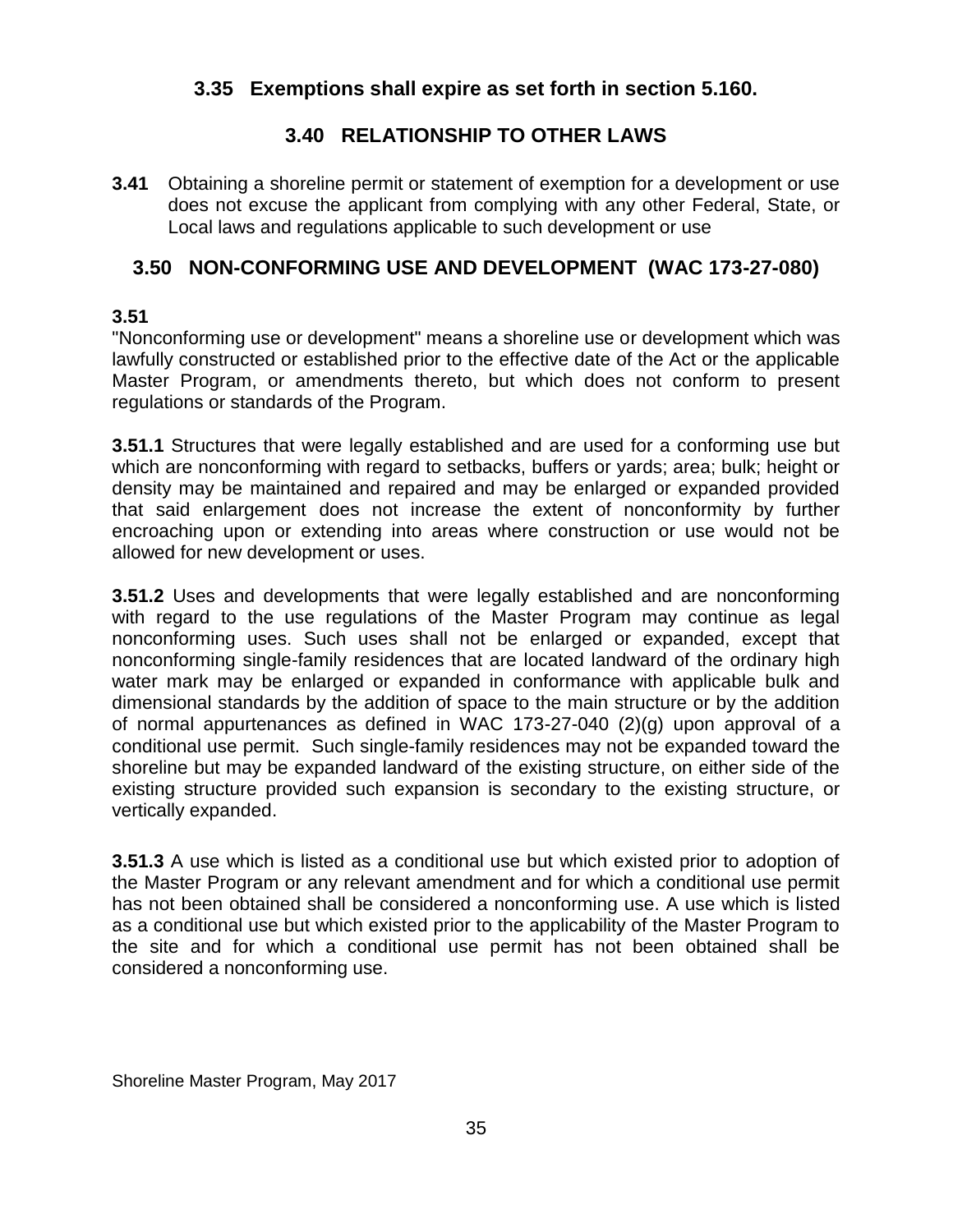**3.51.4** A structure for which a variance has been issued shall be considered a legal nonconforming structure and the requirements of this section shall apply as they apply to preexisting nonconformities.

**3.51.5** A structure which is being or has been used for a nonconforming use may be used for a different nonconforming use only upon the approval of a conditional use permit. A conditional use permit may be approved only upon a finding that:

- 1. No reasonable alternative conforming use is practical; and
- 2. The proposed use will be at least as consistent with the policies and provisions of the Act and the Master Program and as compatible with the uses in the area as the preexisting use.

**3.51.6** In addition such conditions may be attached to the permit as are deemed necessary to assure compliance with the above findings, the requirements of the Master Program and the Shoreline Management Act and to assure that the use will not become a nuisance or a hazard.

**3.51.7** A nonconforming structure which is moved any distance must be brought into conformance with the applicable Master Program and the Act.

**3.51.8** If a nonconforming development is damaged to an extent not exceeding seventyfive percent of the replacement cost of the original development, it may be reconstructed to those configurations existing immediately prior to the time the development was damaged, provided that application is made for the permits necessary to restore the development within six months of the date the damage occurred, all permits are obtained and the restoration is completed within two years of permit issuance.

**3.51.9** If a nonconforming use is discontinued for twelve consecutive months or for twelve months during any two-year period, the nonconforming rights shall expire and any subsequent use shall be conforming.

**3.51.10** An undeveloped lot, tract, parcel, site, or division of land located landward of the ordinary high water mark which was established in accordance with local and state subdivision requirements prior to the effective date of the Act or the applicable Master Program but which does not conform to the present lot size standards may be developed if permitted by other land use regulations of the local government and so long as such development conforms to all other requirements of the applicable Master Program and the Act.

**3.51.11** The non-conforming use provisions are not intended to preclude redevelopment and improvement of the Riverside Golf Course (see 4.54.5).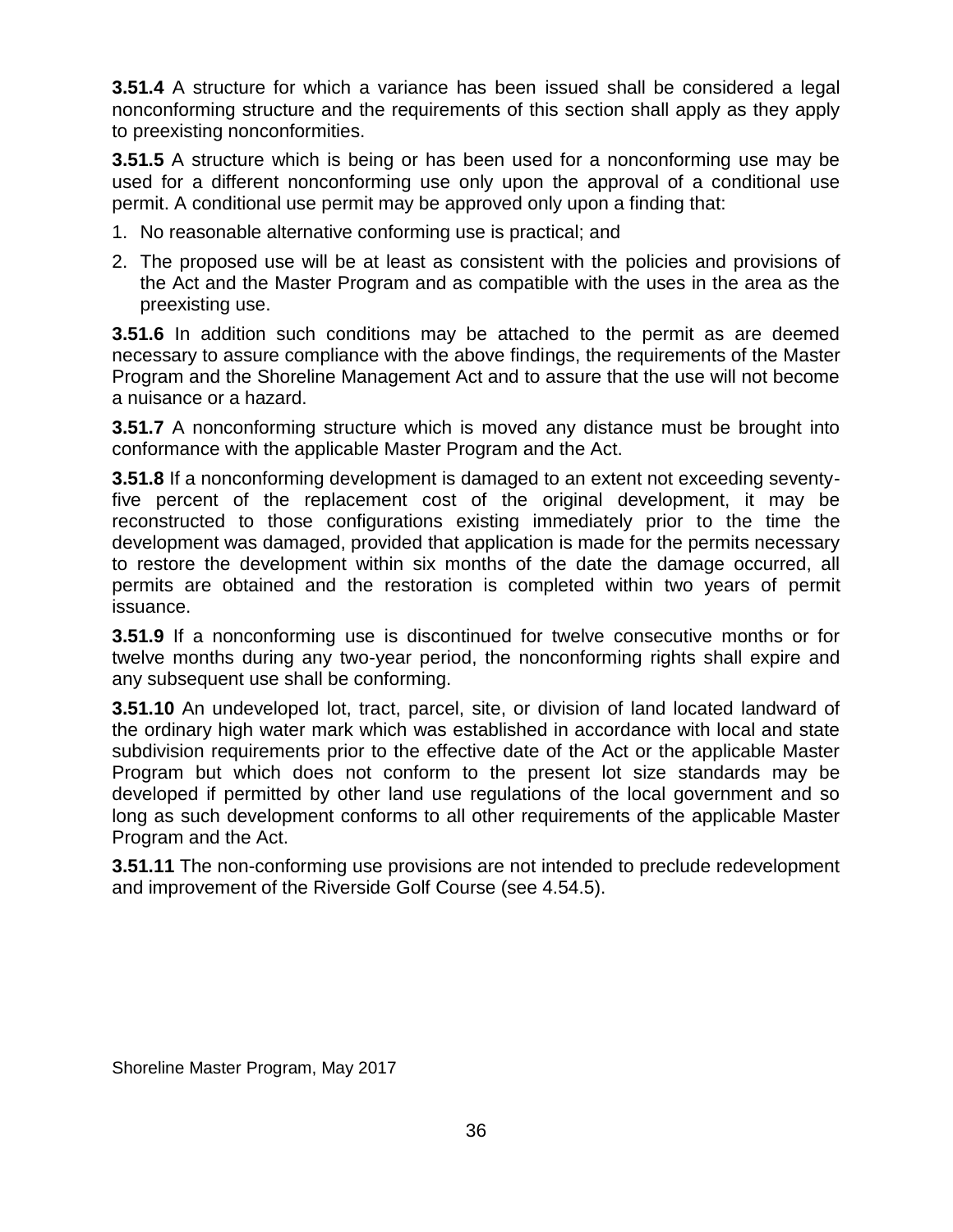## **3.60 LAWFUL PERMIT APPLICATIONS PRIOR TO SHORELINE REGULATION CHANGES**

**3.60.1** To avoid undue hardship and to give effect to vested rights, no shoreline regulation change adopted by this title or by future amendments thereto shall require a change in the plans, construction or designated use of a building or land for which either a, shoreline substantial development, shoreline variance permit or shoreline conditional use permit application has been made prior to the regulation changes if:

**3.60.2** The application, together with any minor supplemental information requested, is consistent with the zoning regulations, building code regulations, subdivision regulations, shoreline policies and regulations and other applicable regulations in force at the time of application for the permit; and

**3.60.3** The permit thereafter granted is issued in accordance with zoning regulations, building code regulations, subdivision regulations, shoreline policies and regulations and all other applicable laws in force at the time of application for the permit; and

**3.60.4** The permit issued does not thereafter become null and void through expiration, cancellation or otherwise under the provisions applicable thereto in force at the time of application for the permit.

**3.60.5** This section shall not prevent such building and/or use from being a nonconforming building and/or use subject to the provisions of this title.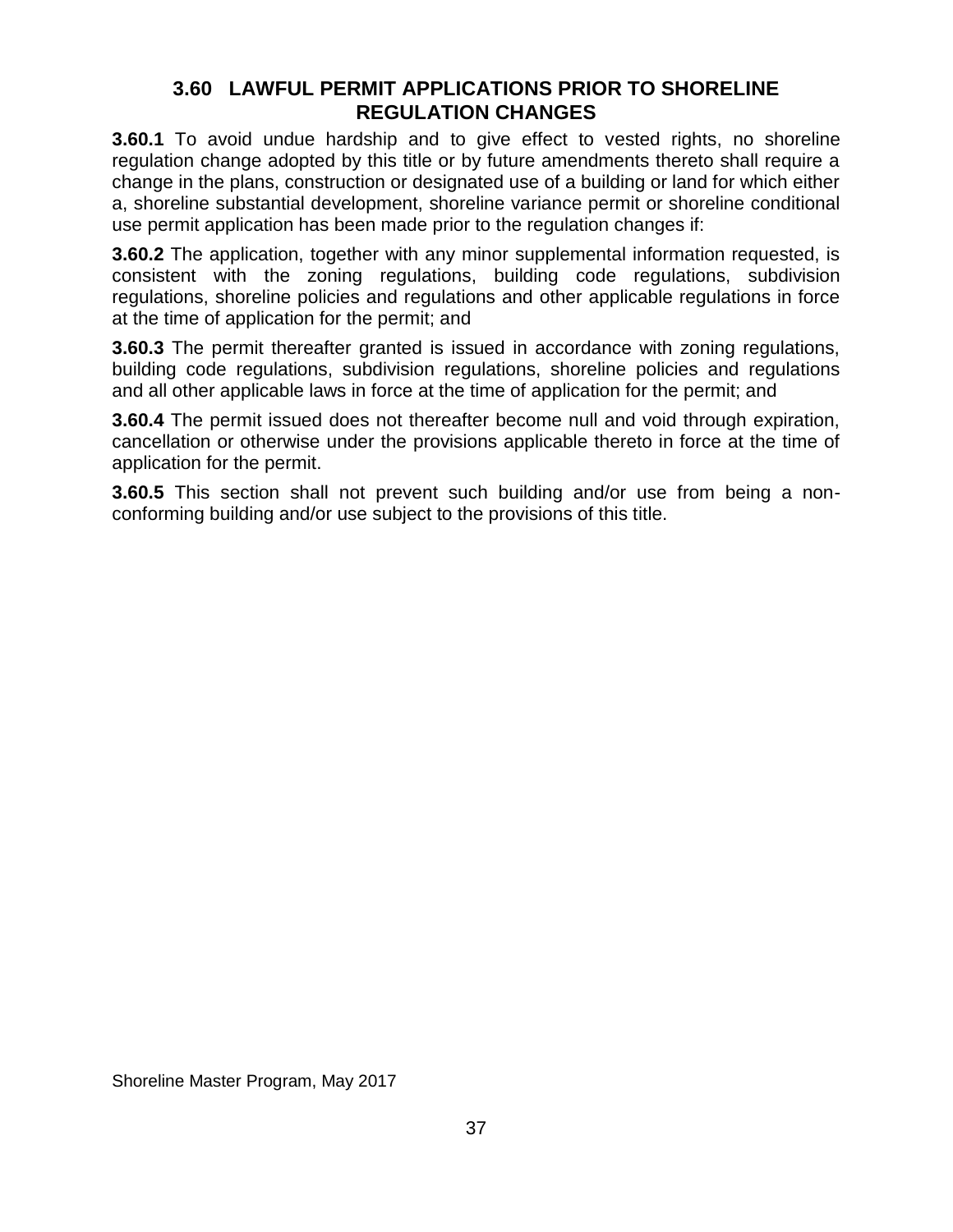# **CHAPTER 4 SHORELINE AREA DESIGNATIONS, MAPS AND BOUNDARIES**

#### **Sections: 4.10 ESTABLISHMENT OF SHORELINE ENVIRONMENT DESIGNATIONS**

- **4.20 URBAN**
- **4.30 RESIDENTIAL**
- **4.40 RURAL**
- **4.50 CONSERVANCY**
- **4.60 AQUATIC**
- **4.70 SHORELINE AREA DESIGNATION MAPS**
- **4.80 RULES OF CONSTRUCTION**
- **4.90 DESIGNATION BOUNDARIES**
- **4.100 SCOPE OF REGULATIONS**

#### **4.10 ESTABLISHMENT OF SHORELINE ENVIRONMENT DESIGNATIONS**

**4.11.** In order to classify, segregate and regulate the uses of land, buildings and structures, the shoreline area of the City of Ferndale is divided into five distinct environment designations, based on existing use patterns, the biological and physical character of the shoreline, and the goals and aspirations of the community as expressed through the Comprehensive Plan. The City of Ferndale's shoreline environment designations are as follows:

- A. URUBAN
- B. RESIDENTIAL
- C. RURAL
- D. CONSERVANCY
- E. AQUATIC

Also note that there are two subsets of the Urban and Conservancy designations – General Commercial Conservancy and Manufacturing Conservancy which apply to only two specific areas within the City. See sections 4.20 through 4.60, below, for the purpose, classification criteria, management policies, and regulations for each environment designation.

**4.12** A Natural designation is not included since no shoreline area in Ferndale conforms to state guideline definitions for the Natural designation.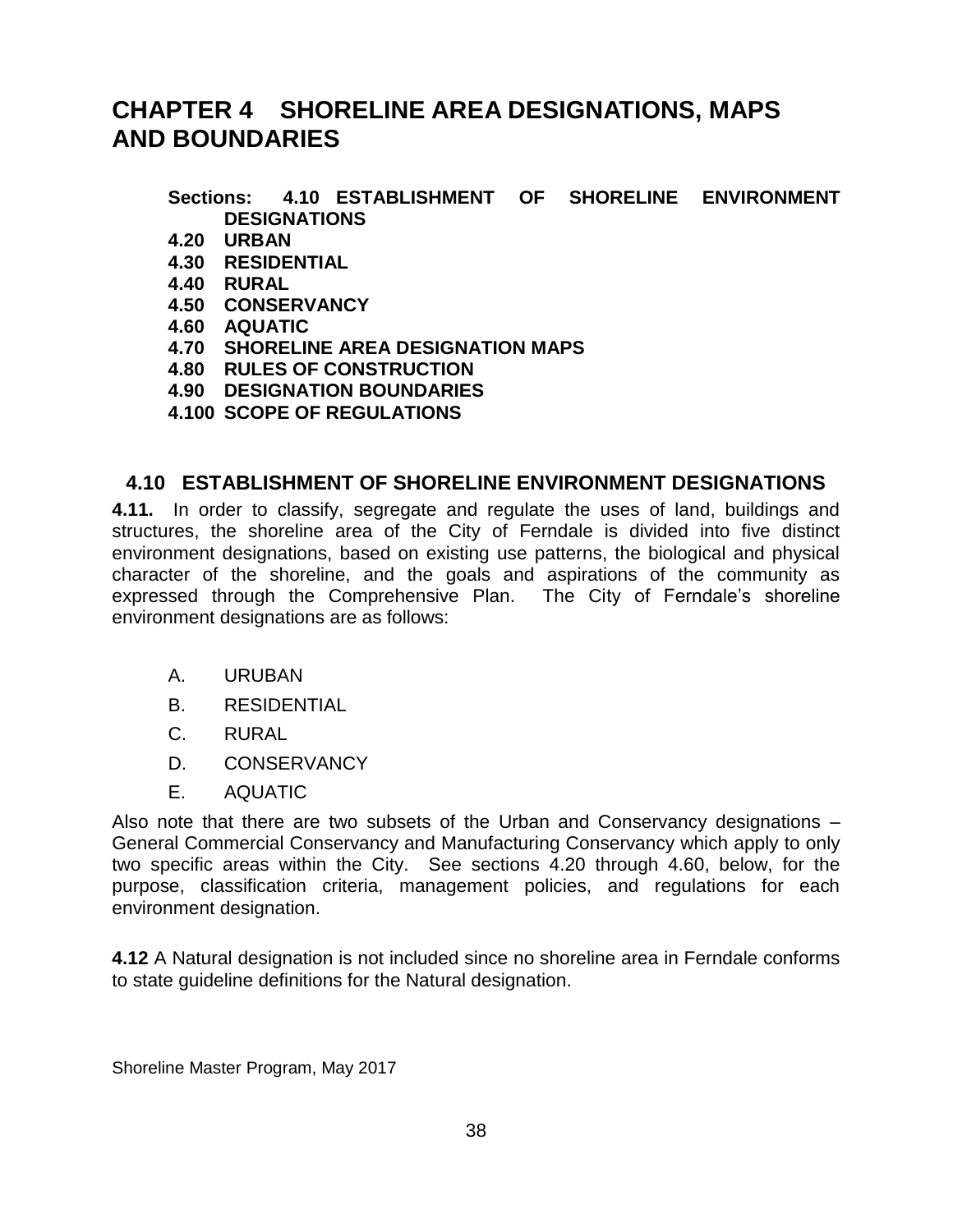**4.13** These designations are superimposed as an overlay upon existing zoning within shoreline jurisdiction. Regulations of the Master Program shall be in addition to the zoning regulations and requirements. In cases of conflict between the regulations of the City zoning ordinance and the Master Program, the most restrictive shall apply.

**4.14** Undesignated shorelands shall automatically be assigned a CONSERVANCY environment designation.

**4.15** New development shall not cause net loss of ecological functions. Environmental cleanup and restoration of the shoreline shall comply with relevant state and federal laws.

# **4.20 URBAN ENVIRONMENT DESIGNATION**

**4.21 Definition:** The Urban environment designation is defined as an area of intensive development including but not limited to urban density residential, commercial and industrial uses.

**4.22 Purpose:** The purpose of the Urban environment designation is to ensure optimum regional benefits through intensive development which is appropriate and enhances the area.

**4.23 Classification Criteria:** The following are classification criteria for Urban environment designations:

1. Areas with potential for a type of urban development which would be consistent with this Program and other public plans; or

2. Areas which do not contain natural limitations to urban use, and which have adequate utilities and access; or

3. Areas where present urban development is scattered and where in-filling with new development would be consistent with this Program as well as preferable to further scattering of development.

**4.24 Management Policies:** The following policies are adopted for Urban environment designation areas:

1. New urban development should be directed toward already developed or developing areas where compatible.

2. Physical and visual access to shorelines for the public should be strongly encouraged and planned for.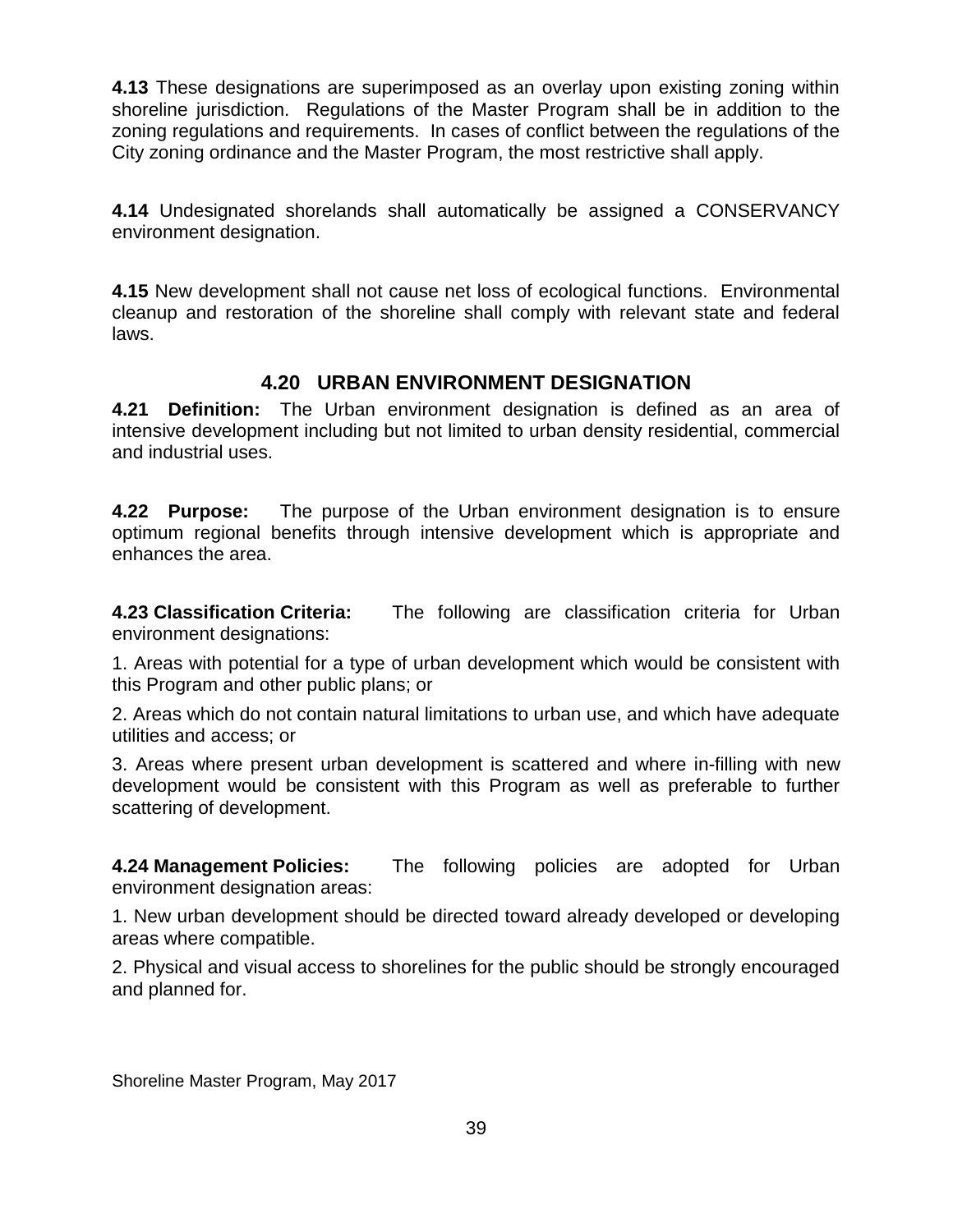3. Multiple use of shorelines should be sought and encouraged.

4. Planned Unit Developments should be encouraged to preserve open space and public access to shorelines, while allowing development to be concentrated.

# **4.30 RESIDENTIAL ENVIRONMENT DESIGNATION**

**4.31 Definition:** The Residential environment designation is defined as an area which is planned and platted for single-family and multi-family residential uses.

**4.32 Purpose:** The purpose of the Residential environment designation is to accommodate residential development and appurtenant structures that are consistent with this Program, while providing appropriate public access and recreational uses.

**4.33 Classification Criteria:** The following is the classification criteria for the Residential environment designation:

Areas consisting of predominantly single-family or multifamily residential development or are planned and platted for residential development.

**4.34 Management Policies:** The following policies are adopted for Residential environment designation areas:

1. Development should be permitted only in those shoreline areas where adequate setbacks or buffers are possible to protect ecological functions, there are adequate access, water, sewage disposal, and utilities systems, and public services available and the environment can be adequately protected.

2. Densities or minimum lot width standards in the Residential environment should be designed to protect the shoreline ecological functions.

3. Setbacks or buffers, shoreline stabilization, vegetation conservation, critical area protection, and water quality measures should be designed to protect ecological functions.

4. Multifamily residential and recreational developments should provide public access and joint use for community recreational facilities, where feasible.

5. Access, utilities, and public services should be available and adequate to serve existing needs and/or planned future development.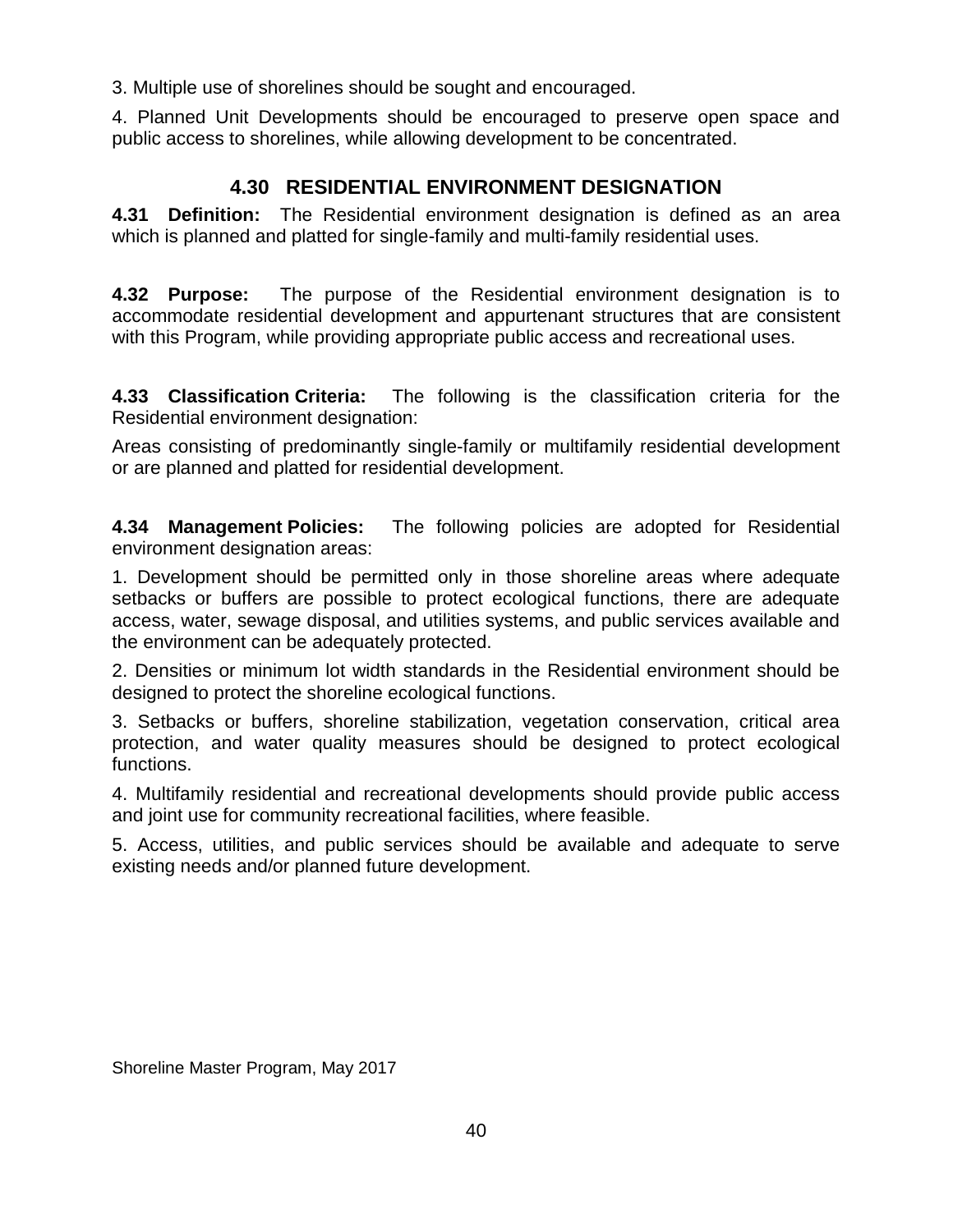# **4.40 RURAL ENVIRONMENT DESIGNATION**

**4.41 Definition:** The Rural environment designation is defined as an area developed at a low overall density or used at a low to moderate intensity; including, but not limited to: residences, agriculture and outdoor recreation developments.

**4.42 Purpose:** The purpose of the Rural environment designation is to ensure that uses are compatible with area physical capabilities and limitations, natural resources and other appropriate low density development.

**4.43 Classification Criteria:** The following are classification criteria for the Rural environment designation:

1. Areas of low density development where natural vegetative cover and topography have been altered; or

2. Areas now used or potentially usable for agriculture including lowland tree farms; or

3. Areas where residential development is or should be of low density in order to be compatible with other uses, or, because of limitations by physical features, utility capabilities or access; or

4. Areas where a low intensity of outdoor recreation use or development would be appropriate and compatible with other uses and the physical environment; or

5. Areas which would be of high benefit to the region as a low density buffer between other designations for the purpose of minimizing conflicts among uses.

**4.44 Management Policies:** The following policies are adopted for Rural environment designation areas:

1. Intensive, urban character development should be sharply limited and permitted only if substantial open space and/or public access to shorelines is provided.

2. Public or private outdoor recreation facilities should be encouraged if compatible with agriculture or other appropriate uses.

3. New large scale industrial or commercial development should be discouraged except in areas so designated in the City Comprehensive Plan.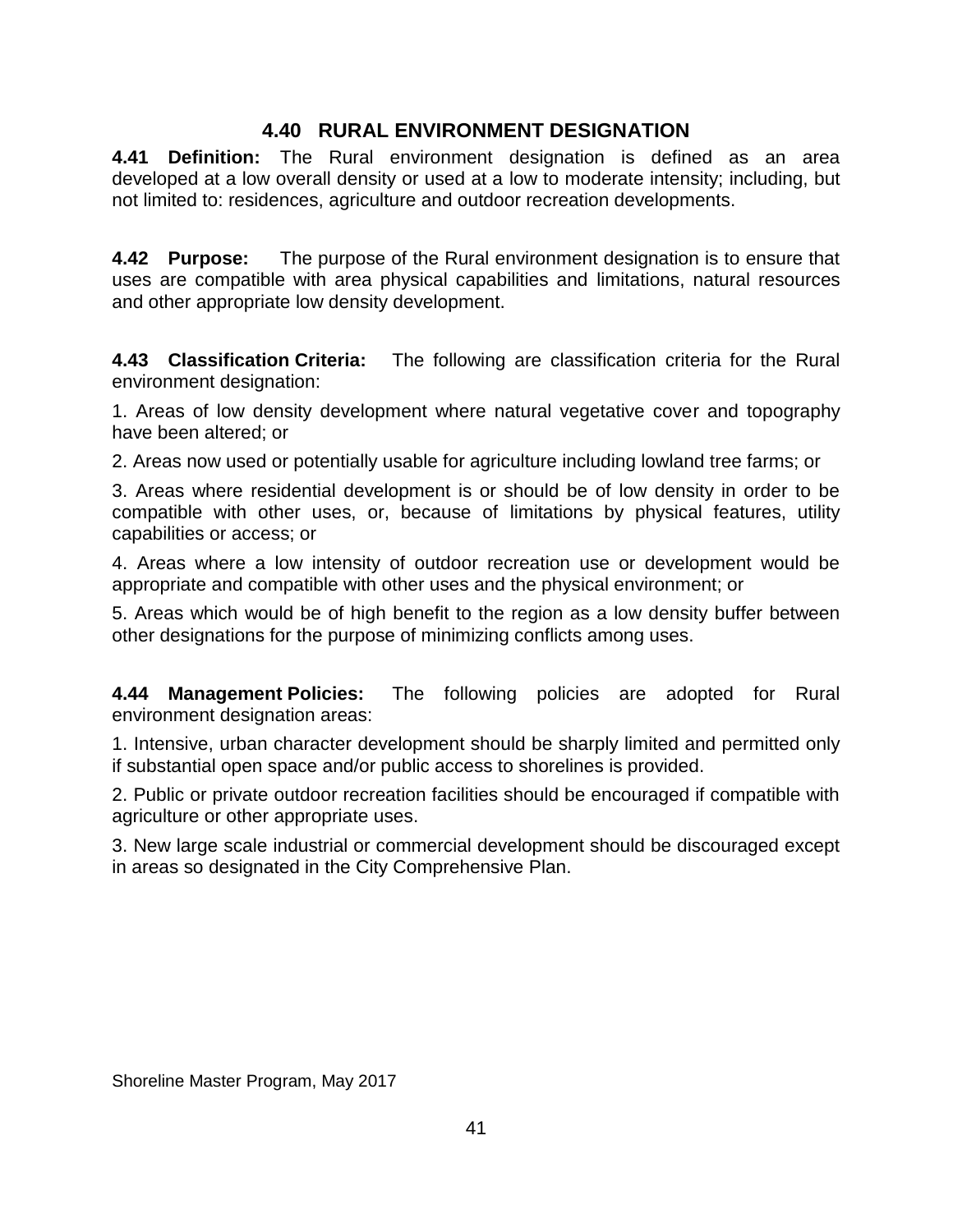# **4.50 CONSERVANCY ENVIRONMENT DESIGNATION**

**4.51 Definition:** The Conservancy environment designation is defined as a shoreline area containing natural resources which can be used/managed on a multiple use basis without extensive alteration of topography or banks; including but not limited to forest, agricultural and mineral lands, outdoor recreation sites, fish and wildlife habitat, watersheds for public supplies, and areas of outstanding scenic quality; and/or a shoreline area containing hazardous natural conditions or sensitive natural or cultural features which require more than normal restrictions on development and use of such areas; including, but not limited to: eroding shores, geologically unstable areas, steep slopes, floodways, critical flood storage areas, and valuable natural wetlands or historic sites.

**4.52 Purpose:** The purpose of the Conservancy designation is to prevent forms of development which would be unsafe or incompatible with more appropriate uses. This policy should be furthered by keeping overall intensity of development or use low, and by maintaining most of the area's natural character.

**4.53 Classification Criteria:** The following are classification criteria for the Conservancy environment designation:

1. The area contains valuable or sensitive natural or cultural features whose optimum use precludes more than a low overall density of residents, recreationists, structures, or livestock, as well as extensive alterations to topography or banks; or

2. The area is inherently hazardous for moderate to high density development or use in terms of public health, safety and property damage potential; or

3. The area has recreational or esthetic qualities of high value to the region which would likely be diminished by moderate to intense development.

**4.54 Management Policies:** The following policies are adopted for Conservancy Areas:

1. Multiple uses of the shoreline should be strongly encouraged and maintained if such uses are compatible with each other and conservation of shoreline resources.

2. Area resources and natural shorelines should be protected whenever necessary from harmful concentrations of people or building structures. Uses which require substantial alterations to the area's natural character, especially its topography and land-water edge, should be directed to Urban or Rural Areas.

3. Development of hazardous areas should be designed and/or located so as to reduce potential danger to people and property.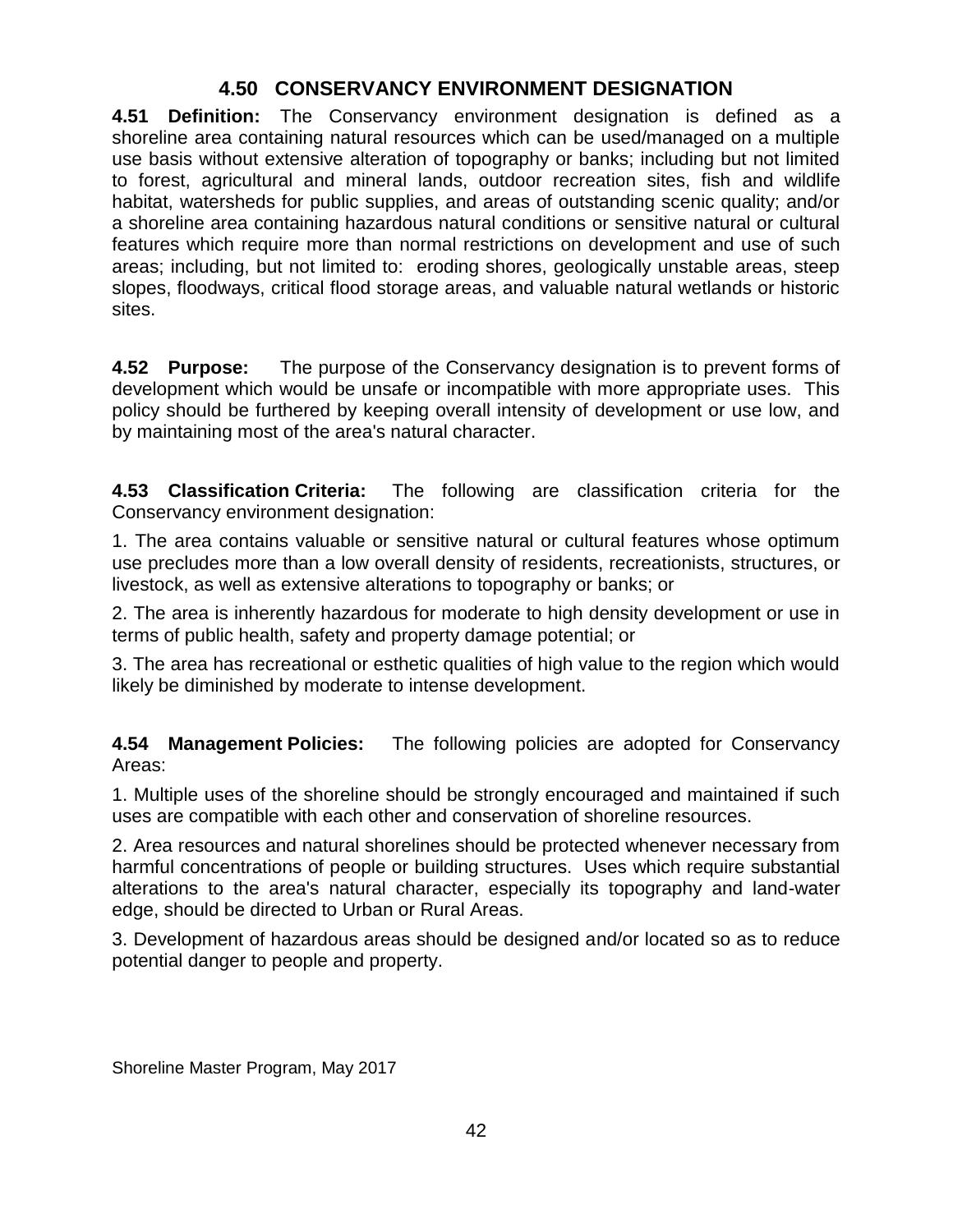4. Outstanding recreational or scenic values should be preserved and protected from incompatible development.

5. The Riverside golf course is recognized as an area of special interest, with significant potential for improvement of this recreational facility. Such improvement would probably involve redesign of the golf course, and reconstruction and expansion of the existing clubhouse complex. The city believes that such redevelopment would result in economic benefit to the city, as well as provide an opportunity for enhancement of the shorelines natural features, and improvement of public access. The non-conforming provisions of this Master Program are not intended to preclude redevelopment of this area of special interest, provided such development is accomplished in a manner that recognizes and provides for flood protection, protects water quality, enhances the shoreline environment, and improves public access.

6. Public access and recreation should be required where feasible and ecological impacts are mitigated.

# **4.60 AQUATIC ENVIRONMENT DESIGNATION**

**4.61 Definition:** The Aquatic environment designation is defined as the area waterward of the Ordinary High Water Mark (OHWM) of all streams and rivers, and all lakes, together with their underlying lands and their water column; including, but not limited to: streamways, bedlands, wetlands and shorelands.

**4.62 Purpose:** The purpose of the Aquatic designation is to protect, restore, and manage the unique characteristics and resources of the areas waterward of the ordinary high water mark (OHWM).

**4.63 Classification Criteria:** The following is the classification criteria for the Aquatic designation:

Lakes and streamways of rivers and streams within jurisdiction of this Program waterward of the OHWM.

**4.64 Management Policies:** The following policies are adopted for Aquatic Areas:

1. Development should be sharply limited to those uses which are compatible with conservation of area resources including water, fish and wildlife, and recreation areas, as well as with other appropriate uses and the area's unique natural character. Development in conflict with these objectives should be directed to an on shore location.

2. Almost all lake, and river surfaces, water column and bedlands are public property and as such their openness and extent must be protected from unnecessary obstruction or encroachment. Offshore development should be limited to those uses which are truly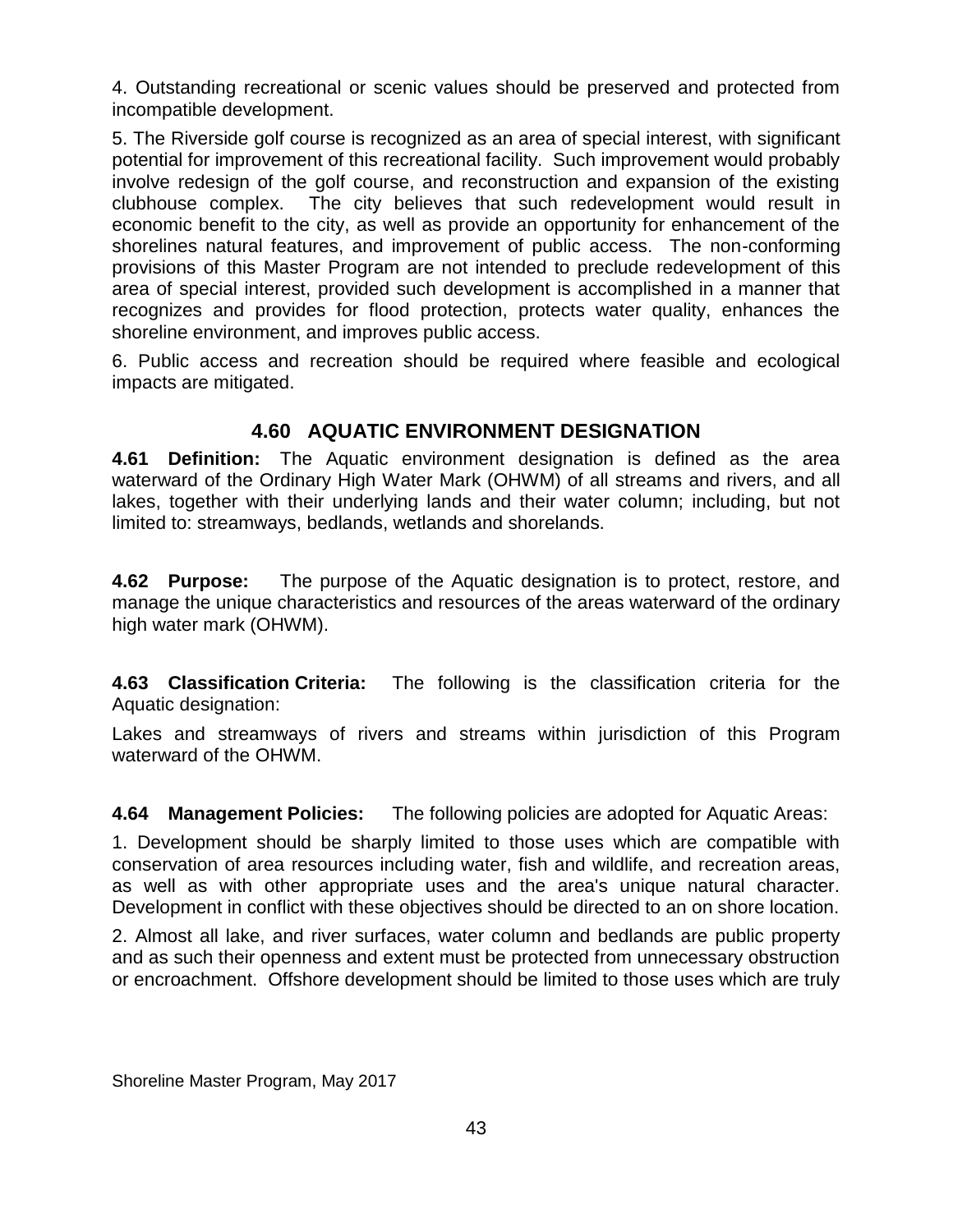water-surface dependent, or which provide broad and substantial compensating benefits to the community or region.

3. Multiple use of water surfaces and structures in the Aquatic environment designation must be protected and encouraged whenever compatible with resource conservation and other appropriate uses. The need for a specific shoreline development to be multiple-purpose increases as its impact on the shoreline increases.

4. As with Conservancy, multiple use and sustained yield are the two overriding policies for management of Aquatic environment designations. Development in substantial conflict with these policies should not be permitted due to the public property nature of this area and its natural features.

# **4.70 SHORELINE ENVIRONMENT DESIGNATION MAPS**

1. The boundaries of the shoreline environment designations referred to in Section 4.10 shall be determined and defined or redefined from time to time by the adoption of the area designation maps covering the city, showing the geographical area and location of said designations, which map or maps shall be filed with the City Clerk, and be permanently displayed in that office or such other office as the Mayor shall designate. Each said map or maps shall be, upon its final adoption by the Department, a part of this Master Program and said map, and all notations, references and other information shown thereon, thereafter shall be as much a part of this ordinance as though all matters and information set forth on said map were fully described herein.

2. The Official Shoreline Map shall be the final authority as to the current designation of shorelines in the City. Areas that are not mapped and/or designated are hereby assigned a preliminary "Conservancy" shoreline designation. As these areas are discovered, the City will work to formally designate appropriate shoreline designation for these parcels with assistance from the Department of Ecology.

3. This Program and each and all of its terms is to be read and interpreted in the light of the contents of said map or maps and the text of this ordinance. When conflict is deemed to arise between the map or maps and the text, the text of the Program shall prevail.

4. If changes are made to the Official Shoreline Map, such changes shall be made at the direction of the Mayor promptly after the amendment has been approved by the City Council and adopted by the Department.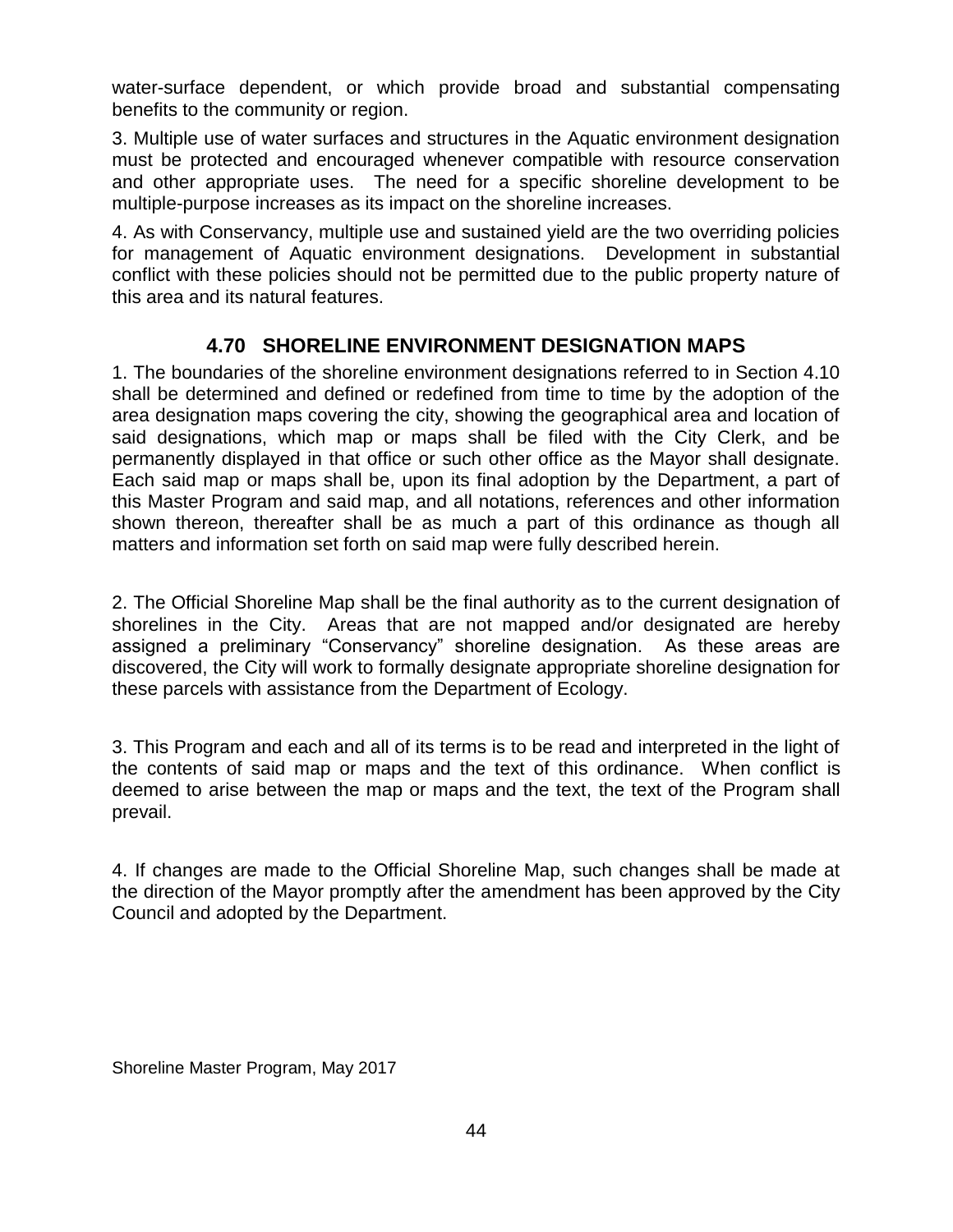5. If lands under shoreline jurisdiction are annexed to the City of Ferndale after the effective date of this Master Program, they shall retain their pre-existing Whatcom County Shoreline Management Program designation until a City of Ferndale Master Program amendment is approved in accordance with Chapter 11.10 of this Program after the annexation and the Master Program amendment are final.

# **4.80 RULES OF CONSTRUCTION**

1. When uncertainty exists as to boundaries of any designation shown on the Official Shoreline Map, the following rules of construction shall apply:

2. Where designation boundaries are indicated as approximately following the center line of streets, alleys or highways and are not otherwise described herein, the actual center line shall be construed to be the boundary.

3. Where designation boundaries are indicated as running approximately parallel to the center line of the street, the boundary line shall be construed to be parallel to the center line of the street.

4. Where designation boundaries are indicated on such map as approximately following the lot or tract lines, the actual lot or tract lines shall be construed to be the boundaries of such designation.

5. Where a designation boundary on such map or maps divides a tract in unsubdivided property, the location of such designation boundary, unless the same is indicated by dimensions thereon, shall be determined by use of the scale appearing on such shoreline area designation map or maps.

6. Designation boundaries following shorelines shall be construed to follow shorelines, and in the event of change in the shorelines shall be construed as moving with the actual shorelines.

7. Boundaries indicated as following railroad lines shall be construed to be the center line of said railroad rights of way.

8. Where a public street or alley is officially vacated or abandoned, the regulations applicable to the abutting property to which the vacated portion shall revert shall apply to such vacated or abandoned street or alley.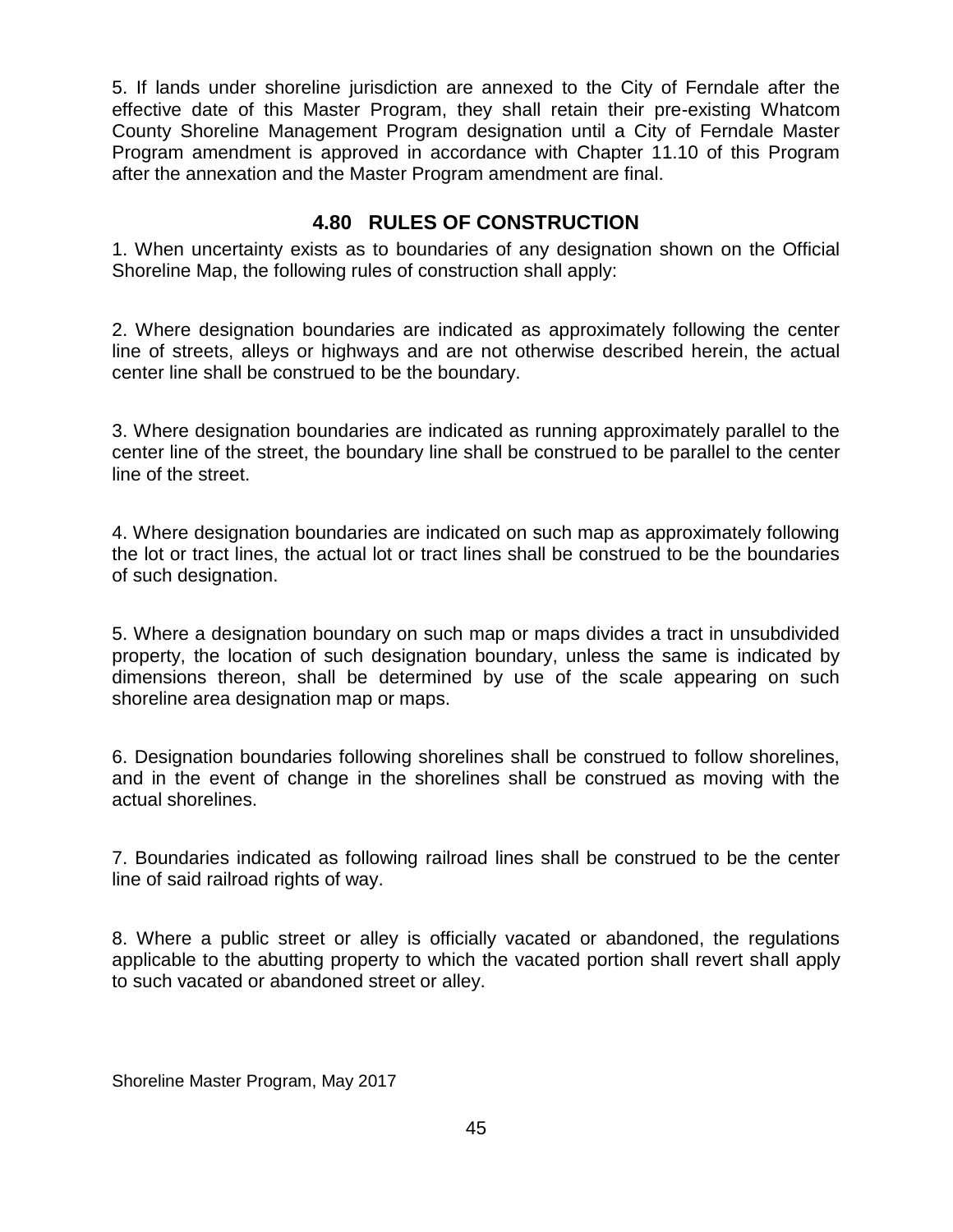9. In case uncertainty exists which cannot be determined by application of the foregoing rules, the Planning Commission shall recommend and the City Council determine, the location of such designation boundaries.

# **4.90 DESIGNATION OF BOUNDARIES**

The boundaries of such designations shown upon any map adopted by this ordinance, or amendments thereto, are hereby adopted and approved and the regulations of this Program governing uses of land, buildings and structures are hereby established and declared to be in effect upon all land included within the boundaries of each designation shown upon the Official Shoreline Map.

# **4.100 SCOPE OF REGULATIONS**

Except as otherwise provided in this title, no building or structure shall be erected, moved, altered, added to or enlarged, nor shall any land, building or structure or premises be used for any purpose other than a use listed in this Program.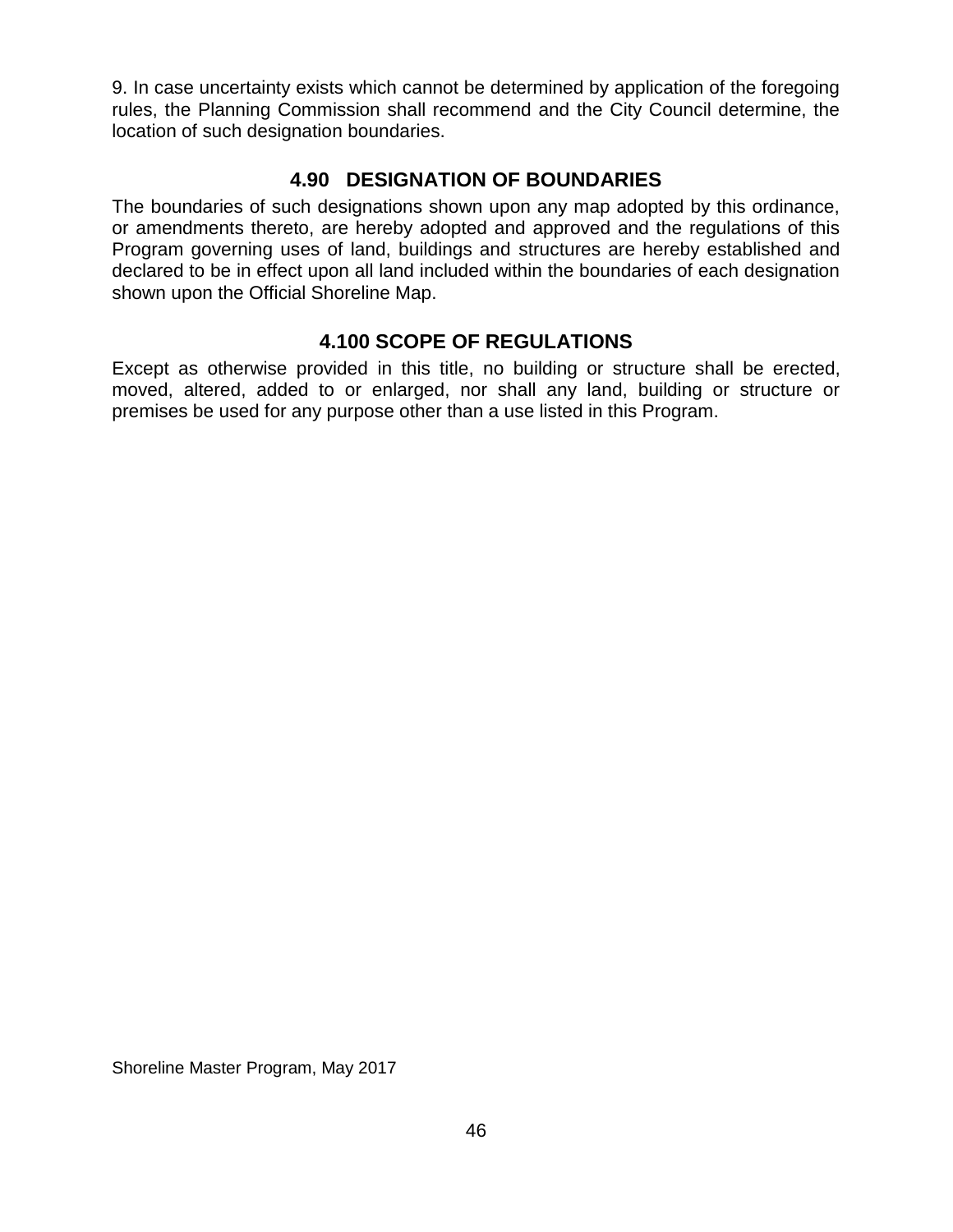# **CHAPTER 5 ADMINISTRATION**

**Sections**

- **5. 10 CAVEAT**
- **5. 20 AUTHORITY**
- **5. 30 APPLICATION AND PUBLIC HEARING REQUIREMENT**
- **5. 40 SHORELINE FEES**
- **5. 50 SEPA COMPLIANCE**
- **5. 60 NOTICE OF RECEIPT OF APPLICATION**
- **5. 70 NOTICE OF OPEN RECORD HEARING**
- **5. 80 PUBLIC HEARING RULES**
- **5. 90 REVIEW AND BURDEN OF PROOF**
- **5.100 DECISIONS**
- **5.110 PERMIT CONDITIONS**
- **5.120 APPEAL AND RECONSIDERATION**
- **5.130 NOTIFICATION OF FINAL ACTION**
- **5.140 PERMIT REVISIONS**
- **5.150 RECISSION AND MODIFICATION**
- **5.160 EXPIRATION**
- **5.170 SUBSTANTIAL DEVELOPMENT PERMIT CRITERIA**
- **5.180 VARIANCE PERMIT CRITERIA**
- **5.190 CONDITIONAL USE PERMIT CRITERIA**
- **5.200 ADMINISTRATIVE DECISION APPEALS**
- **5.210 OTHER LOCAL REGULATIONS**

## **5.10 CAVEAT**

**5.11** Whenever an application for a permit under the zoning ordinance or for approval under the subdivision ordinance accompanies a shoreline permit application, time requirements and notice provisions for processing those applications shall be preempted by the Shoreline Master Program procedural rules.

**5.12** Whenever a shoreline permit application is accompanied by any other permit request that requires only a recommendation to the City Council by the Planning Commission, the shoreline permit decision shall also be in the form of a recommendation and the Council shall have final decision authority.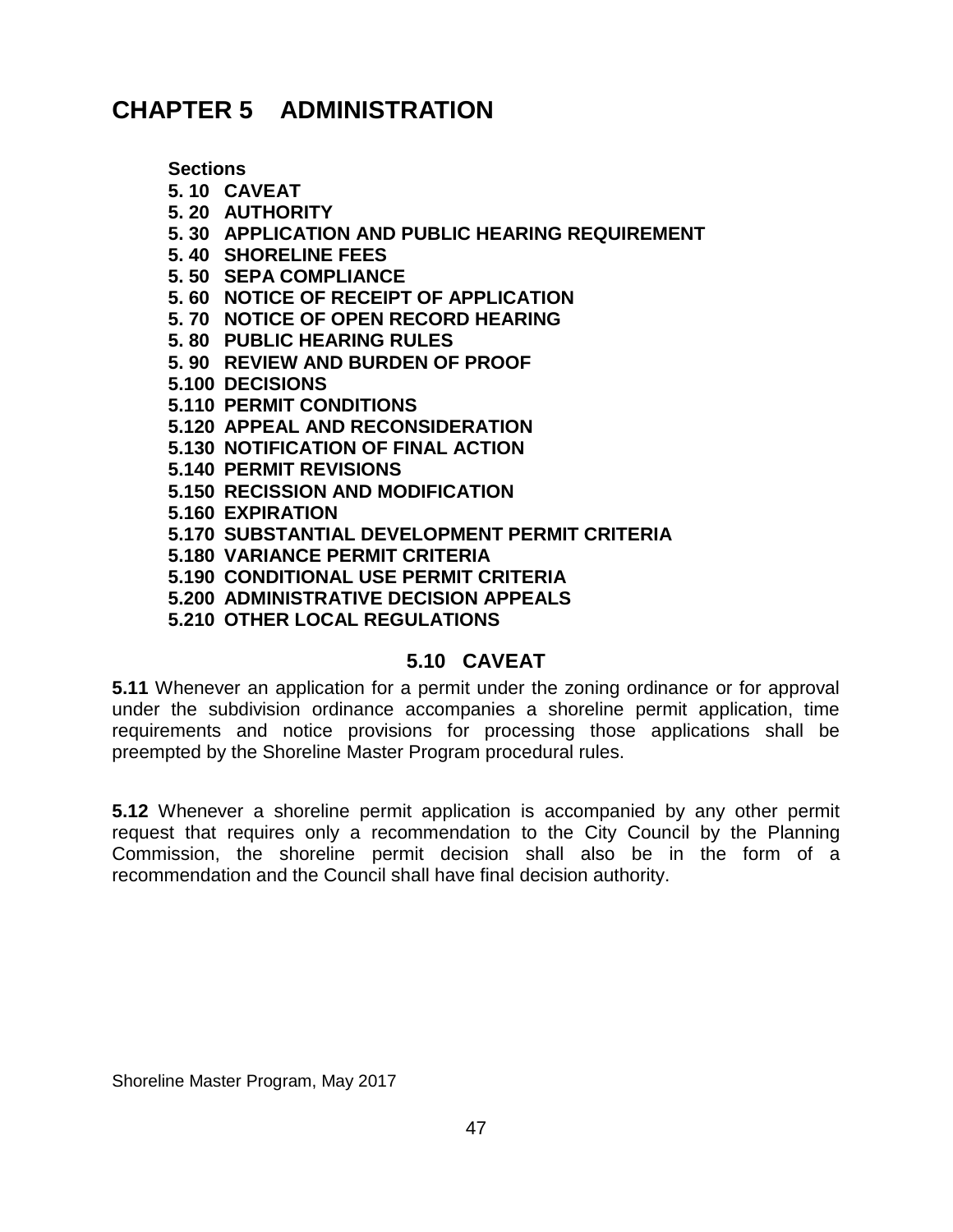# **5.20 AUTHORITY**

# **5.21 Administrator**

#### **The Administrator, as defined in Chapter 2 of this Program, is hereby vested with:**

1. Overall administrative responsibility for this Program, and;

2. Authority to determine if a public hearing by the Planning Commission should be held on a shoreline permit application.

3. Authority to grant, condition or deny statements of exemption; and

4. Authority to grant, condition or deny substantial development permits not requiring a public hearing; and

5. Authority to serve a cease and desist order pursuant to WAC 173-17-040 upon a person undertaking an activity on shorelines of the state in violation of Chapter 90.58 RCW or this Program; and,

6. Authority to decide whether or not a major development permit is required for a proposed action.

7. Authority to make field inspections as required, and to prepare reports on all proper and complete shoreline permit applications; and

8. Authority to make written recommendations to the Planning Commission or City Council as appropriate and insofar as possible, assure that all relevant information, testimony, and questions regarding a specific matter are made available during their respective reviews of such matter; and

9. Authority to keep written summaries of all Planning Commission public hearings; assure that proper notice is given to interested persons and the public through news media, posting or mailing of notice of such hearings; and transmit findings and recommendations of the Commission on shoreline permit applications to the City Council for consideration and final action.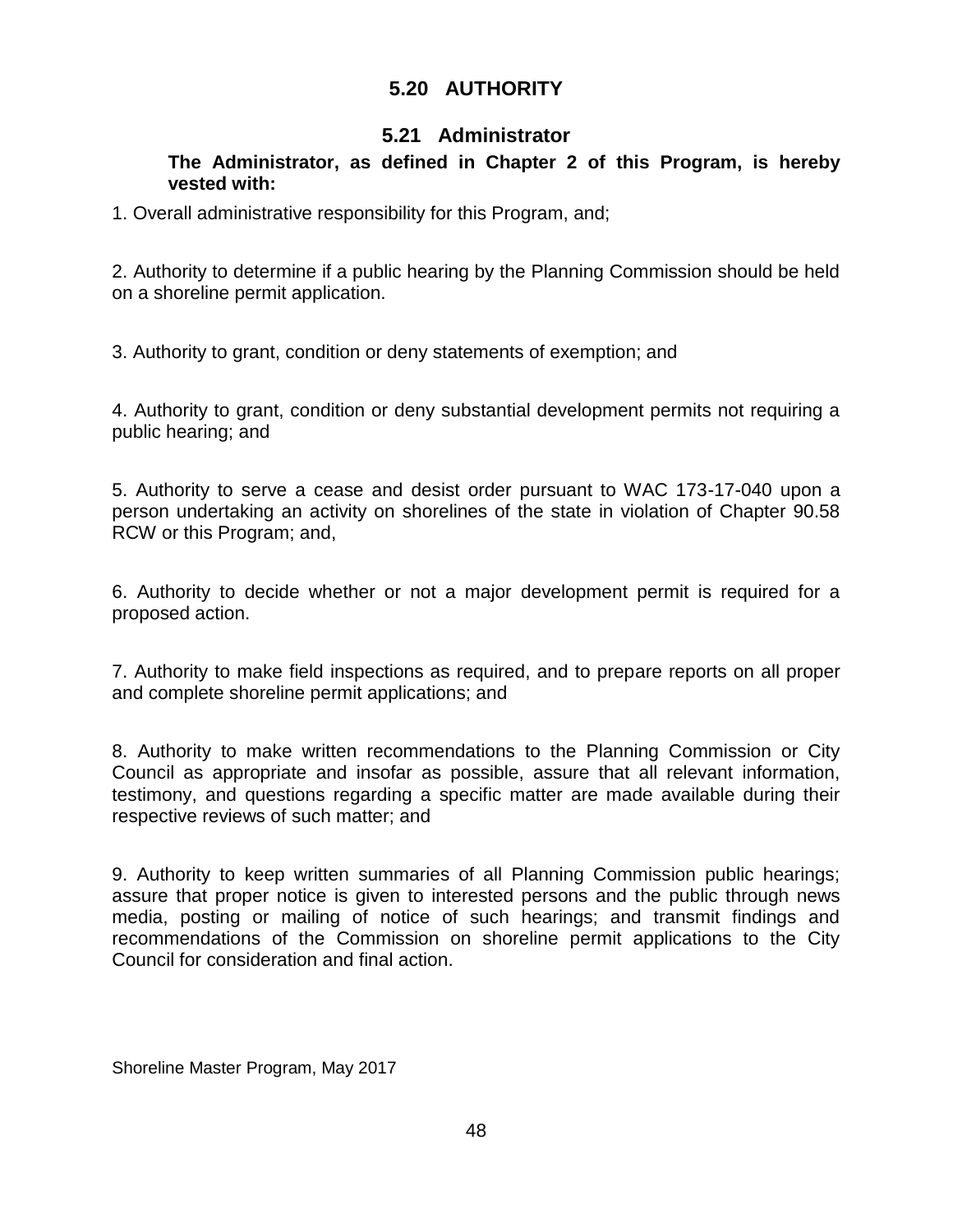# **5.22 The Administrator shall:**

1. Establish procedures deemed essential for administration of this Program; and

2. Advise interested persons and prospective applicants as to the administrative procedures and related components of this Program; and

3. Make written interpretations of principles and terms in this Program as required for administration; and

4. Insofar as possible, assure that applications are in proper form and complete prior to acceptance; and

5. Collect fees as set in the City's officially adopted fee schedule; and

6. Seek remedies for alleged violations of this Program's regulations, or of the provisions of the Act, or of conditions attached to a shoreline permit or exemption issued by the City of Ferndale; and

7. Propose amendments to the Commission deemed necessary to more effectively or equitably achieve the purposes and goals of this Program.

8. Maintain separate files for all shoreline actions, include a GIS layer of shoreline permit applications, and assess cumulative impacts to the shoreline as a prerequisite to periodic updates of this Program.

# **5.23 Planning Commission and/or Hearings Examiner**

#### **The City of Ferndale Planning Commission and/or Hearings Examiner, hereinafter called the Planning Commission or Hearings Examiner is hereby vested with authority to:**

1. Grant, condition or deny shoreline substantial development permits not in conjunction with a development that requires final council action.

2. Grant, condition or deny variances from this Program, subject to final action by the Department of Ecology.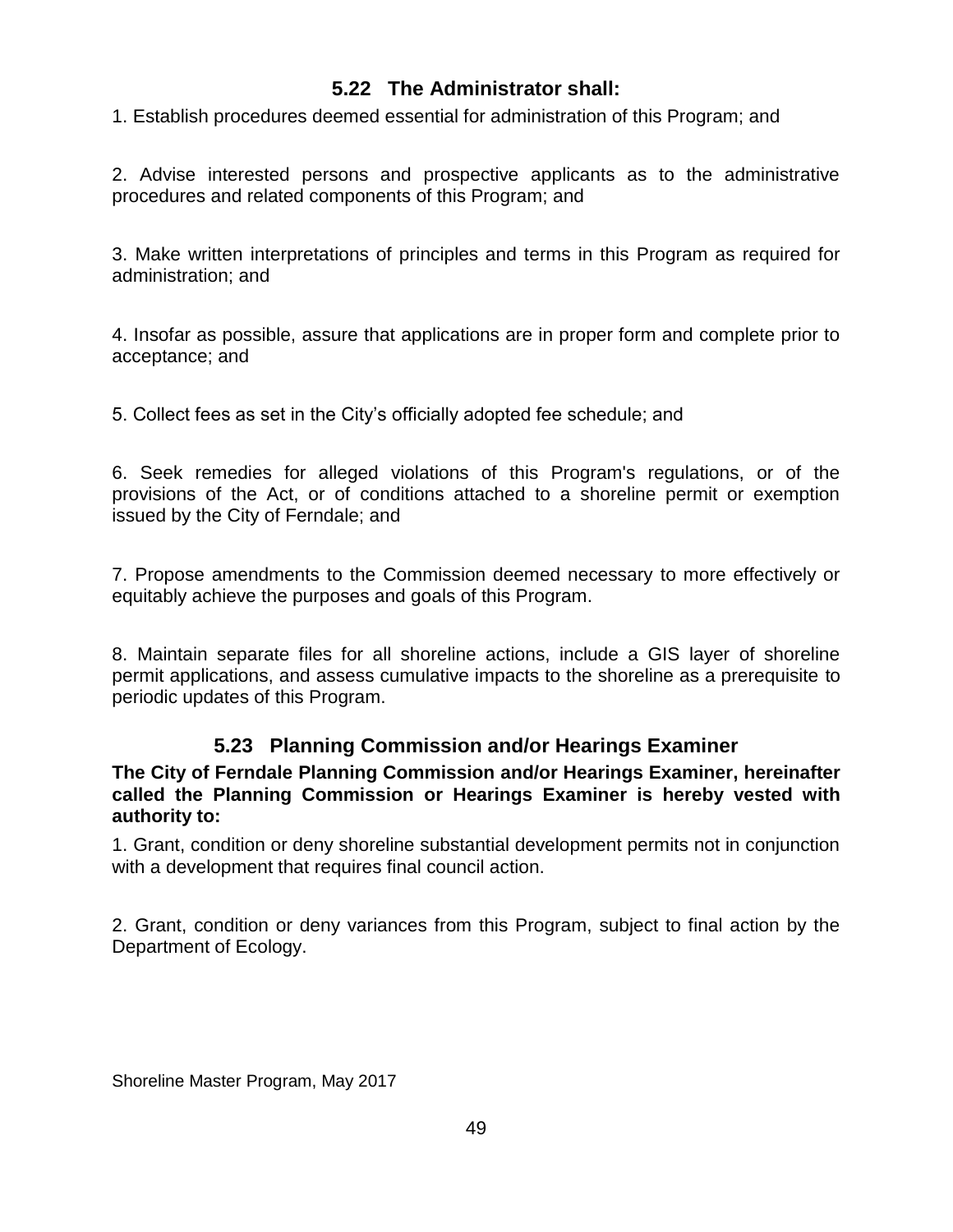3. Grant, condition or deny conditional uses under this Program, subject to final action by the Department of Ecology.

4. Decide on appeals from administrative decisions and shoreline permits issued by the Administrator of this Program.

5. Hold public hearings and make recommendations to the City Council on shoreline permits accompanied by an application for a planned unit development or major development permit.

# **5.24 The Planning Commission and/or Hearings Examiner shall:**

1. Be responsible for reviewing this Program from time to time as a major element of the City's planning and regulatory program, and may make recommendations for amendments thereof to the City Council at any time.

2. Have responsibility for reviewing and making recommendations to the City Council on all proposed amendments to this Program; in addition it may propose its own such amendments.

3. Have authority to conduct public hearings on all requests for shoreline permits which require major development and/or preliminary plat approval, if the City Council refers such a project to the Planning Commission or Hearings Examiner. The Planning Commission or Hearings Examiner shall file with the City Council a written recommendation for approval or denial.

# **5.25 City Council**

#### **The City of Ferndale City Council, hereinafter called the City Council, is hereby vested with authority to:**

1. Make final decisions with regard to shoreline permit, shoreline variance or shoreline conditional use applications that require a planned unit development or major development permit.

- 2. Decide appeals from the Planning Commission's or Hearings Examiner action on:
- a. Substantial Development permits not accompanied by major development permit.
- b. Variances from this Program's regulations.
- c. Conditional use permits under this Program.
- d. Decide appeals from the Administrators action on Substantial Development permits.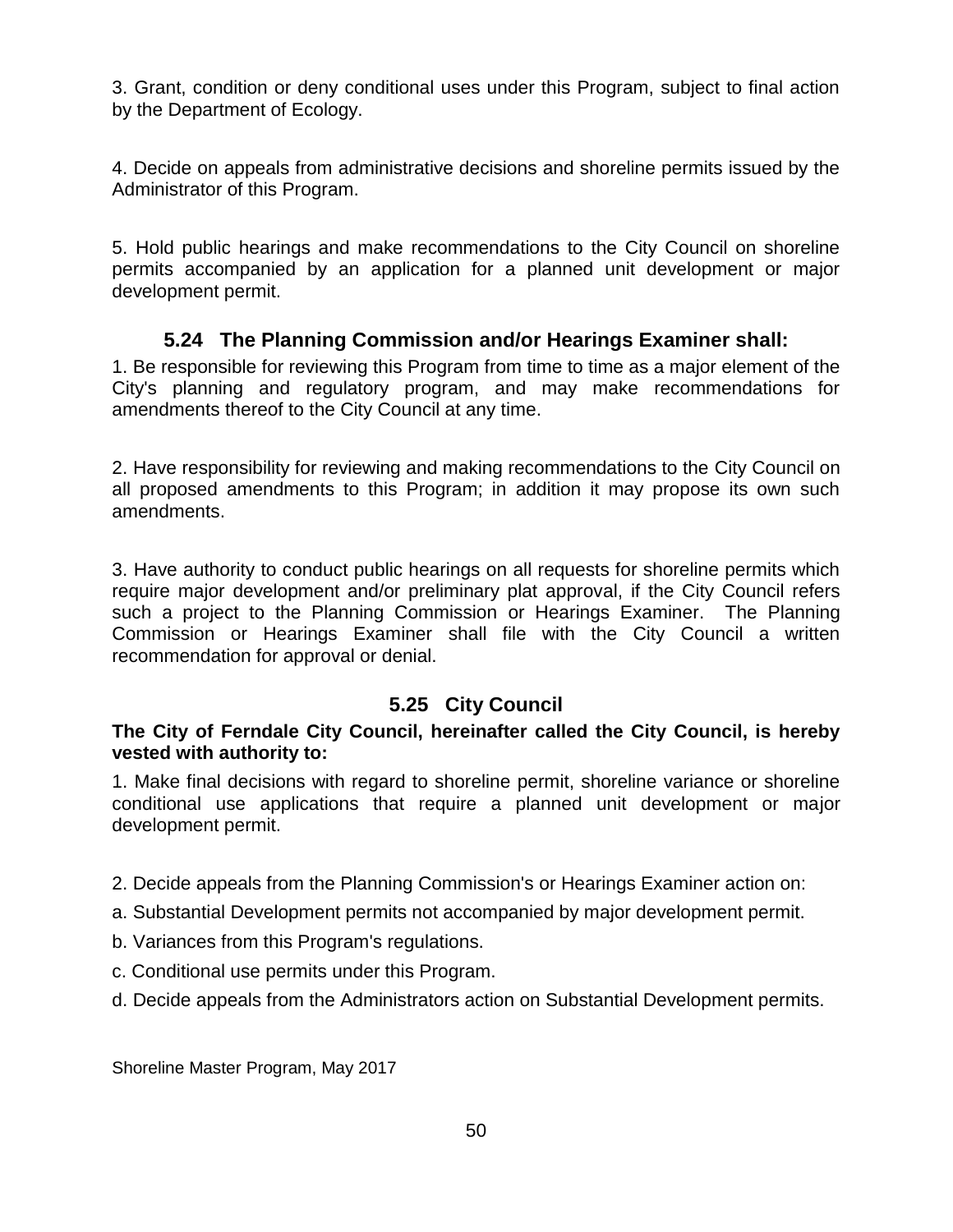## **5.26 The City Council shall:**

1. Base all decisions on shoreline permits on the criteria established in Chapter 5 of this Program.

2. Upon receipt of a recommendation for action on any proposed amendment to this Program from the Planning Commission or Hearings Examiner, the City Council shall review and act on the matter, provided that amendments shall become effective immediately upon adoption by the Department of Ecology.

3. Review and decide appeals to Planning Commission or Hearings Examiner decisions.

## **5.30 APPLICATION**

**5.31** Shoreline permits shall be applied for on application forms provided by the Administrator.

## **5.35 Vested Rights**

All shoreline permit applications, exemptions or other approvals shall be subject to the provisions of this Program that are in effect at the time of application.

# **5.50 SEPA COMPLIANCE**

**5.51** Shoreline permit applications which are not categorically exempt shall be subject to environmental review by the SEPA responsible official of the City of Ferndale pursuant to WAC 197-11.

**5.52** As part of the SEPA checklist review, the SEPA responsible official may require additional information regarding the proposed development to make an equitable and reasonable determination of the development's potential impact on the shoreline environment.

**5.53** Failure of the applicant to submit sufficient information for a threshold determination to be made shall be grounds for refusal of the application by the SEPA responsible official.

**5.54** Variances not resulting in change in land use or density are categorically exempt per WAC 197-11-800(6)(b).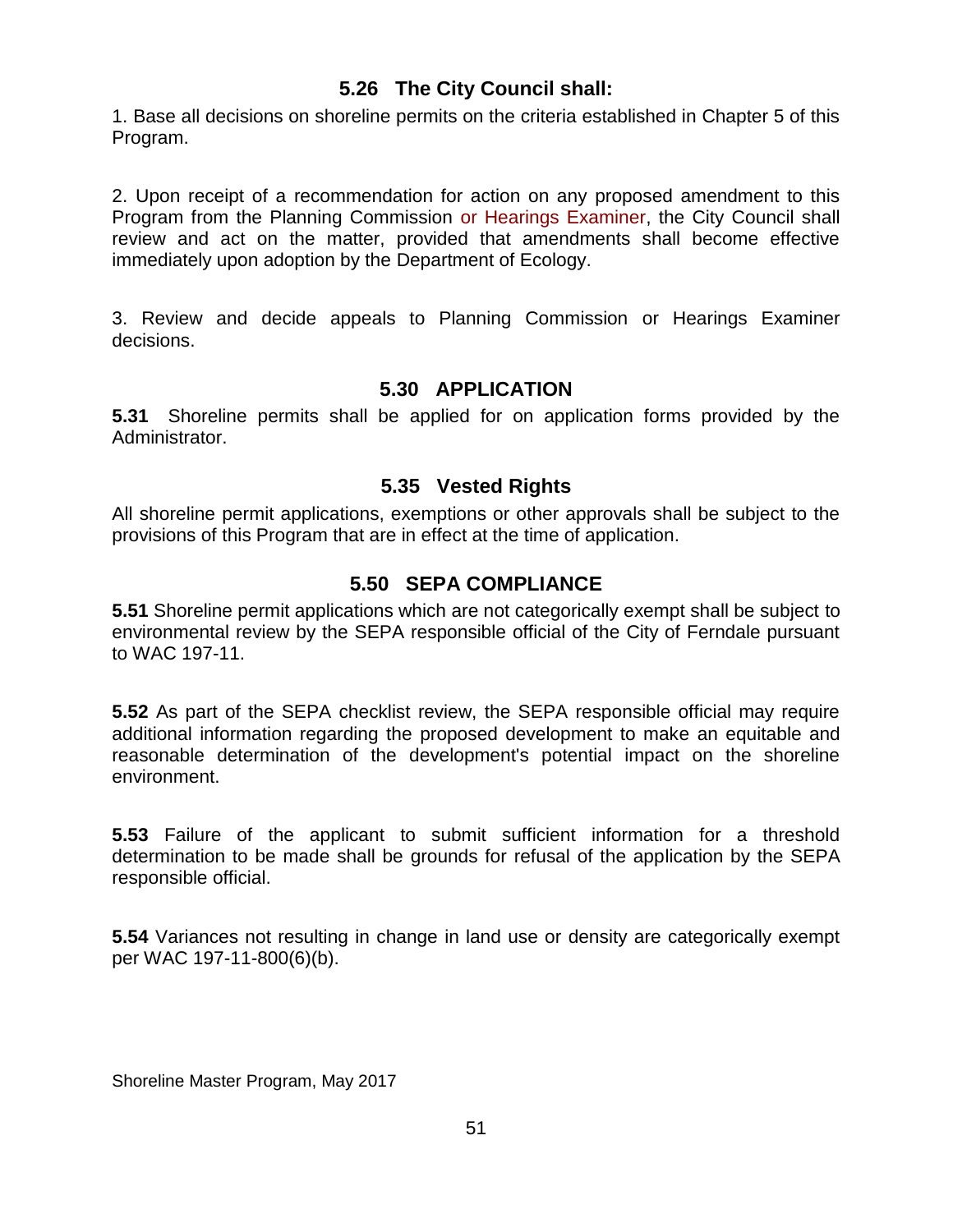# **5.90 REVIEW AND BURDEN OF PROOF**

**5.92** As required by RCW 90.58.140(7) the burden of providing that the proposed development is generally consistent with the criteria set forth in Chapters 5.170, .180 and .190 of this Program, as applicable, shall be on the applicant.

## **5.110 PERMIT CONDITIONS**

**5.111** In granting, revising, or extending a shoreline permit, the Administrator, Planning Commission Hearings Examiner or City Council, as appropriate, may attach such conditions, modifications, or restrictions thereto regarding the location, character, and other features of the proposed development deemed necessary to assure that the development will be consistent with criteria set forth in Chapters 5.170, .180 and .190 of this Program, and with the policy of RCW 43.21C as applicable. In cases involving unusual circumstances or uncertain effects, a condition may be imposed to allow for future review or reevaluation to assure conformance with the Act and this Program.

**5.112** Development pursuant to a shoreline variance or conditional use permit shall not begin and shall not be authorized until 30 days after the "date of filing" or until all review proceedings initiated within 30 days from the date of such filing have terminated.

1. The "date of filing" for a shoreline variance or conditional use permit shall mean the date a decision of the Department of Ecology rendered on the permit is transmitted by the department to the City and the applicant.

2. "Date of filing" of a substantial development permit is the date of actual receipt of the decision by the Department of Ecology.

## **5.140 PERMIT REVISIONS**

**5.141** A permit revision is required whenever the applicant proposes substantive changes to the design, terms or conditions of a project from that which is approved in the permit. Changes are substantive if they materially alter the project in a manner that relates to its conformance to the terms and conditions of the permit, this Program or the Shoreline Management Act. Changes that are not substantive in effect do not require approval of a revision.

**5.142** An application for a revision to a shoreline permit shall be submitted to the Administrator, including detailed plans and text describing the proposed changes. The City agency that approved the original permit may approve the revision request upon a finding that the proposed changes are within the scope and intent of the original permit, and are consistent with this Program and the Shoreline Management Act.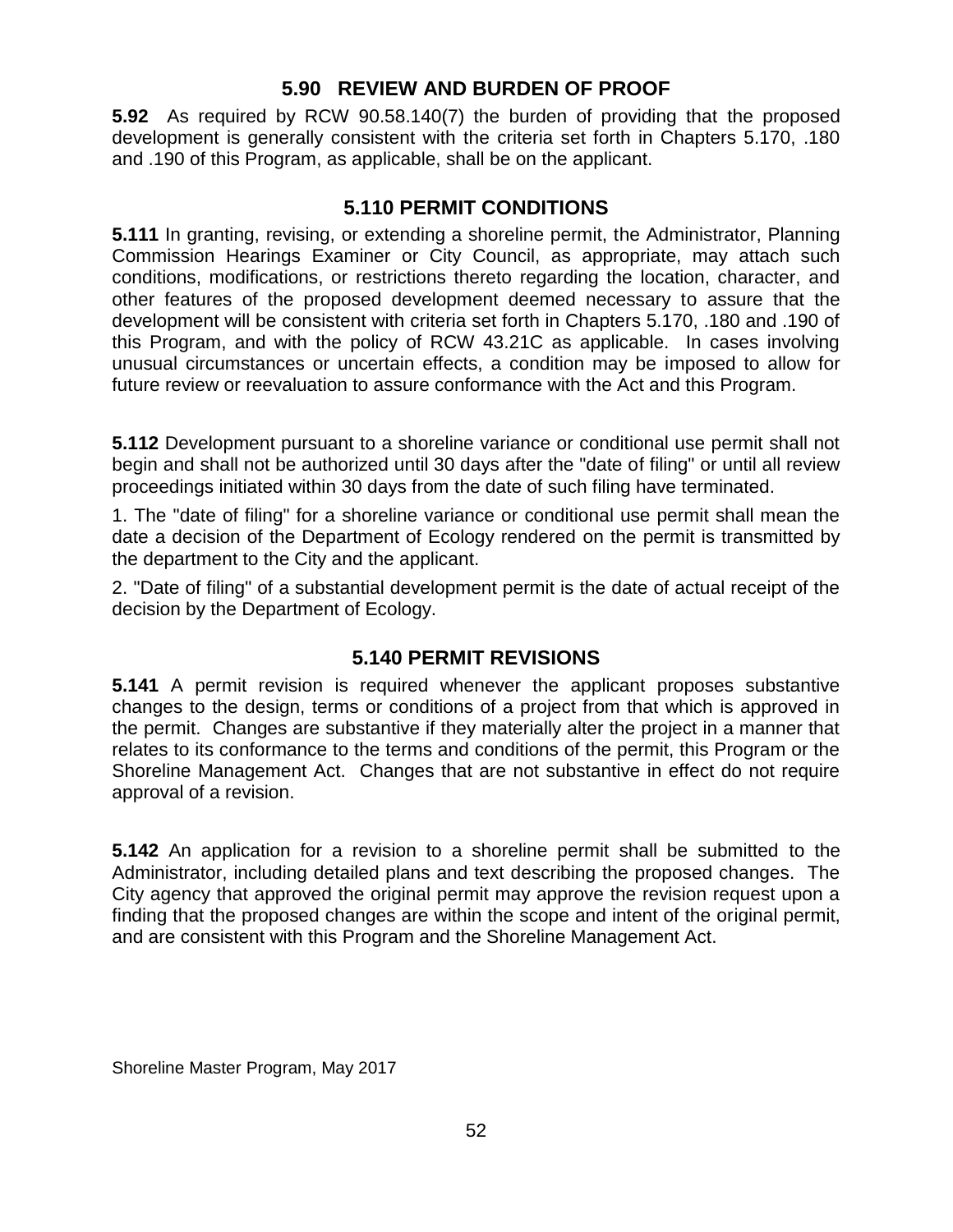**5.143** "Within the scope and intent of the original permit" means all of the following:

1. No additional over water construction is involved.

2. Ground area coverage and height may be increased a maximum of ten percent over that approved under the original permit.

3. The revised permit does not authorize development to exceed the setback or any other requirements of this Program except as authorized under a variance granted for the original development.

4. Additional or revised landscaping is consistent with any conditions attached to the original permit and with this Program;

5. The use authorized pursuant to the original permit is not changed; and

6. No adverse environmental impact will be caused by the project revision.

**5.144** Revisions to shoreline permits may be authorized after the original permit authorization has expired. Revisions made after the expiration of the original permit shall be limited to the authorization of changes that are consistent with this section and that would not require a permit for the development or change proposed under this Program or the Shoreline Management Act. If the proposed change is a substantial development as defined by this Program then a new permit is required. The provisions of this paragraph shall not be used to extend the time requirements or to authorize substantial development beyond the time limits or scope of the original permit.

**5.145** A new permit shall be required if the proposed revision and any previously approved revisions in combination would constitute development beyond the scope and intent of the original permit.

**5.146** Upon approval of a permit revision, the Planning Commission, Hearings Examiner, or Administrator as appropriate, shall file with the Department of Ecology, a copy of the revised site plan and a detailed description of the authorized changes to the original permit together with a final ruling and findings supporting the decision based on the requirements of this section. In addition, the Administrator shall notify parties of record of the action.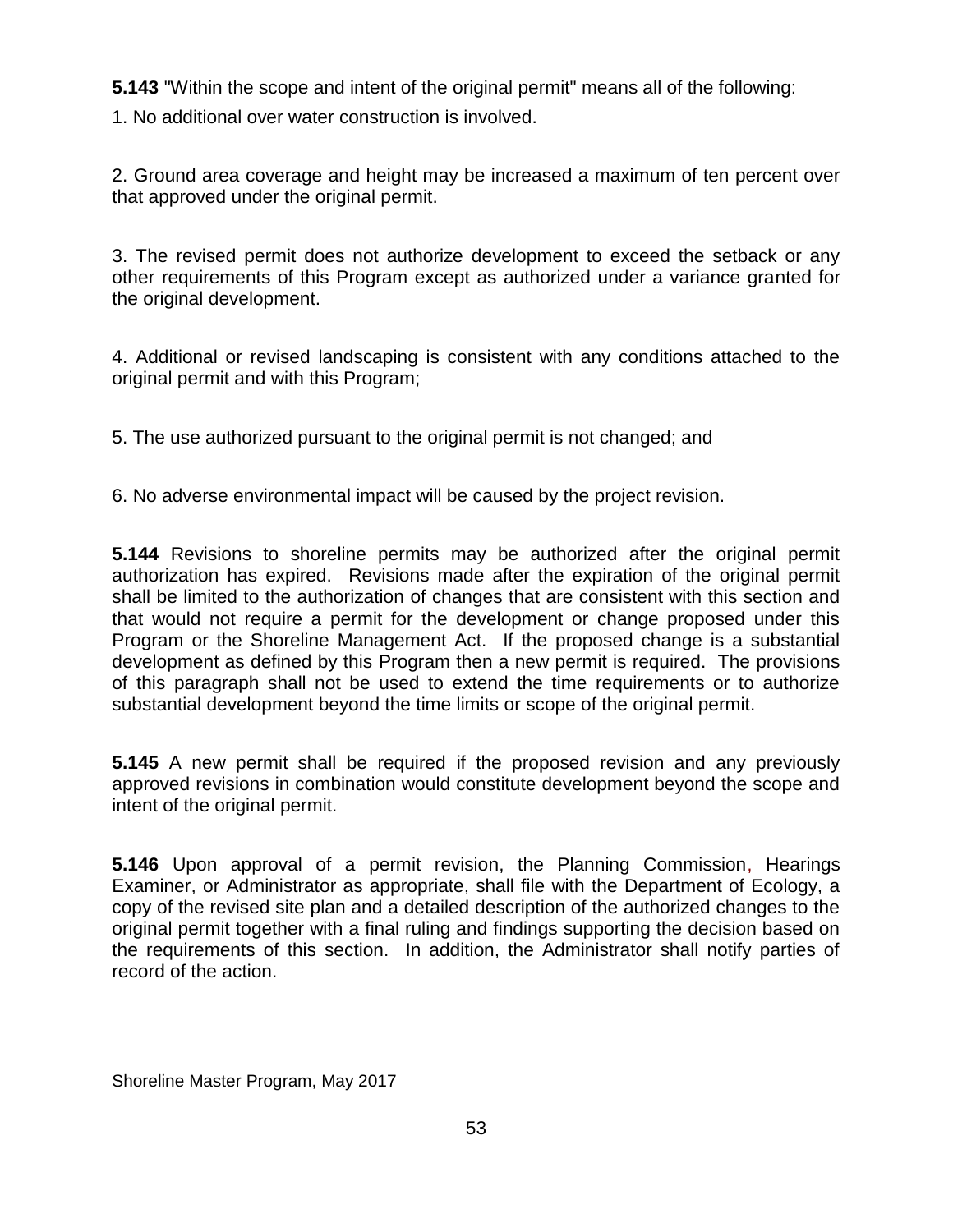**5.147** If the proposed revision is to a development for which a shoreline conditional use or variance was issued, the City shall submit the revision to the Department of Ecology for the department's approval, approval with conditions or denial, and shall indicate that the revision is being submitted under the requirements of this paragraph. Under the requirements of WAC 173-27-100(6) the department shall render and transmit to the City and the applicant its final decision within fifteen days of the date of the department's receipt of the submittals from the City. The Administrator shall notify parties of record of the department's final decision. Appeals from a decision of the department shall be filed in accordance with the provisions of WAC 173-27-100(8).

# **5.150 RECISSION AND MODIFICATION**

**5.151** Any shoreline permit granted pursuant to this Program may be rescinded or modified upon a finding by the City that the applicant or his/her successors in interest have not complied with conditions attached thereto.

**5.152** The Administrator shall initiate rescission or modification proceedings by serving written notice of noncompliance on the applicant or his/her successors.

**5.153** A public hearing shall be held by the Planning Commission or Hearings Examiner no sooner than 15 days following such service of notice. Upon considering written and oral testimony taken at the hearing, the Planning Commission or Hearings Examiner shall make a decision in accordance with the above procedure for shoreline permits.

## **5.160 EXPIRATION**

**5.161** The following time requirements shall apply to all substantial development permits and to any development authorized pursuant to a variance, conditional use permit or exemption.

1. Construction shall be commenced or, where no construction is involved, the use or activity shall be commenced within two years of the effective date of a shoreline permit or exemption or the permit shall expire. PROVIDED that the Planning Commission, Hearings Examiner or Administrator as appropriate may authorize a single extension for a period of not more than one year based on a showing of good cause. If a request for extension has been filed with the Administrator before the expiration date of the shoreline permit or exemption and notice of the proposed extension is given to parties of record and the Department of Ecology.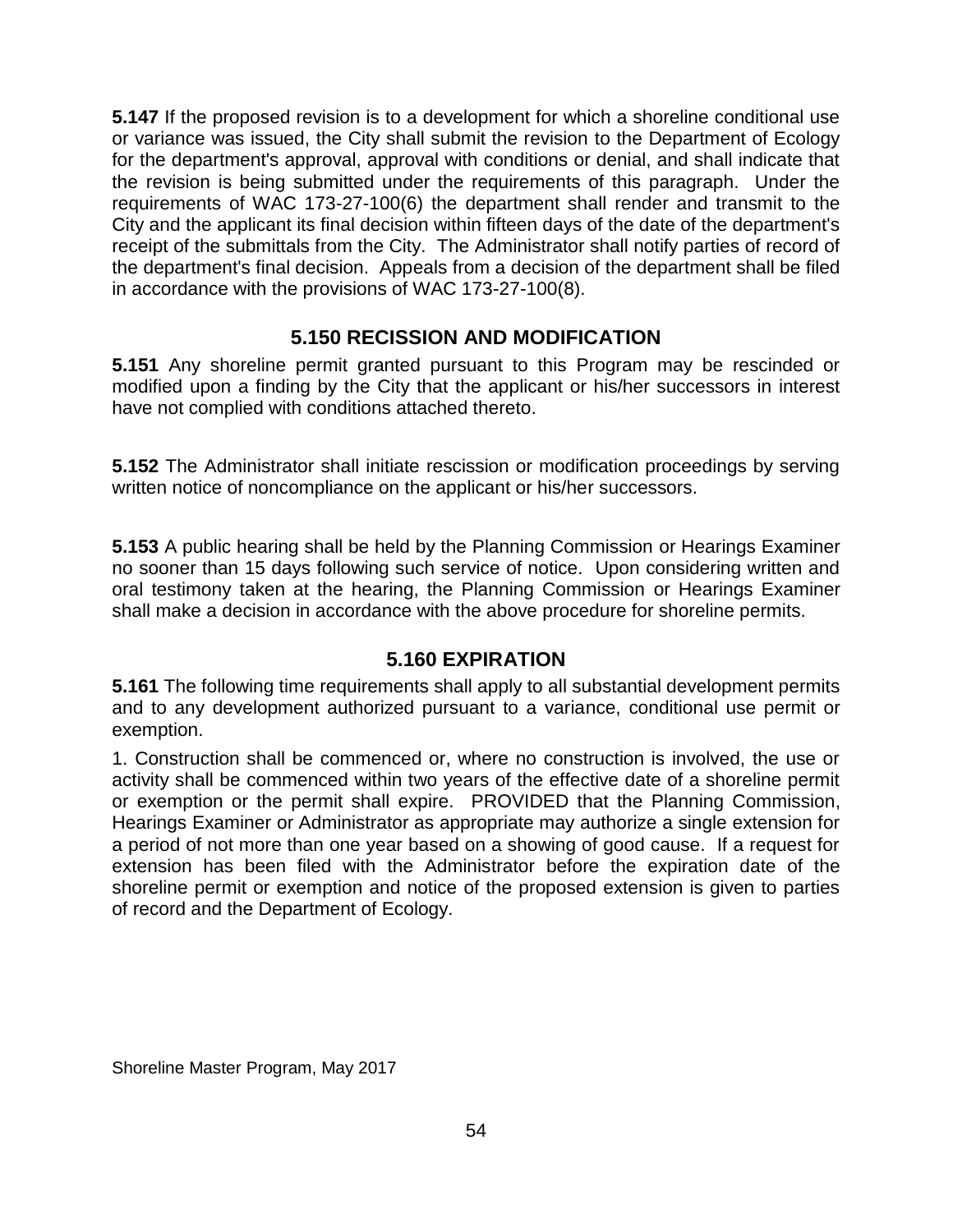2. Authorization to conduct development activities shall terminate five years after the effective date of a shoreline permit or exemption, PROVIDED that the Administrator may authorize a single extension for a period of not more than one year based on a showing of good cause, if a request for extension has been filed with the Administrator before the expiration date of the shoreline permit or exemption and notice of the proposed extension is given to parties of record and the Department of Ecology.

3. The effective date of a shoreline permit or exemption shall be the date of last action required on the shoreline permit or exemption and all other government permits and approvals that authorize the development to proceed, including administrative and legal actions on any such permit or approval. The applicant shall be responsible for informing the City of the pendency of other permit applications filed with agencies other than the City and of any related administrative and legal actions on any permit or approval. If no notice of the pendency of other permits or approvals is given to the City prior to the date of the last action by the City to grant City permits and approvals necessary to authorize the development to proceed, including administrative and legal actions of the City, and actions under other City development regulations, the date of the last action by the City shall be the effective date.

**5.162** Notwithstanding the time limits established in Chapters 5.161(A) and (B), upon a finding of good cause, based on the requirements and circumstances of the proposed project and consistent with the policies and provisions of this Program and the Shoreline Management Act, the Planning Commission, Hearings Examiner or Administrator as appropriate may set different time limits for a particular substantial development permit or exemption as part of the action to approve the permit or exemption. The Planning Commission or Hearings Examiner may also set different time limits on specific shoreline conditional use permits or variances subject to approval of the Department of Ecology. The different time limits may be longer or shorter than those established in Chapters 5.161(A) and (B) but shall be appropriate to the shoreline development or use under review. "Good cause based on the requirements and circumstances of the project" shall mean that the time limits established for the project are reasonably related to the time actually necessary to perform the development on the ground and complete the project that is being permitted, and/or are necessary for the protection of shoreline resources.

**5.163** When permit approval is based on conditions, such conditions shall be satisfied prior to occupancy or use of a structure or prior to the commencement of a nonstructural activity, provided that different time limits for compliance may be specified in the conditions of approval as appropriate.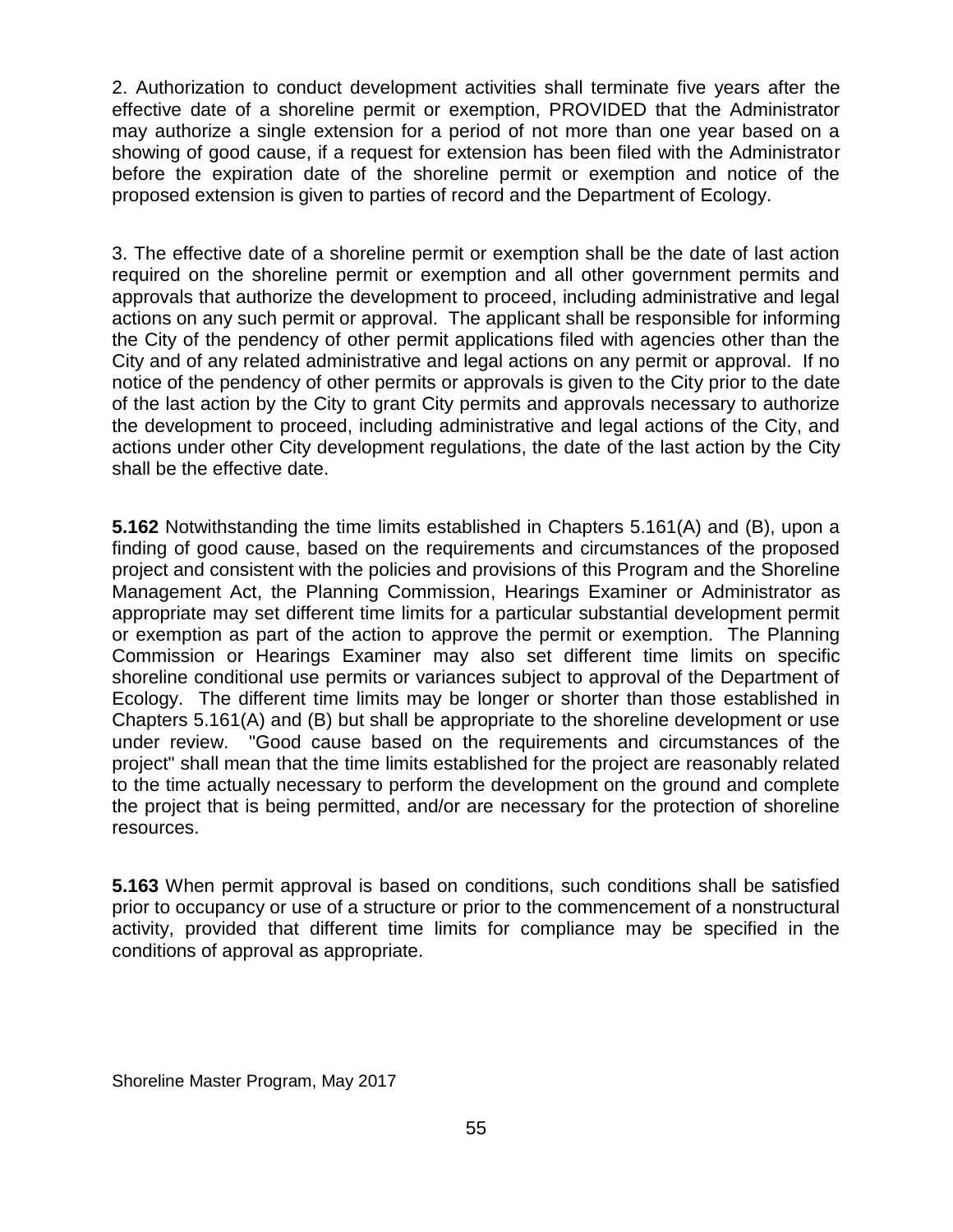**5.164** Revisions to permits under Chapter 5.140 of this Program may be authorized after the original permit authorization has expired, PROVIDED that permit revisions authorized after expiration of the original permit shall not be used to extend the time requirements of the original permit or to authorize substantial development after the time limits of the original permit.

**5.165** The Administrator shall notify the Department of Ecology in writing of any change to the effective date of a permit, authorized by Chapters 5.160 through .164 of this Program, with an explanation of the basis for approval of the change. Any change to the time limits of a permit other than those authorized by the sections of this Program previously listed shall require a new permit application.

# **5.170 SUBSTANTIAL DEVELOPMENT PERMIT CRITERIA**

**5.171** A substantial development permit shall be obtained for all proposed use and development of shorelines unless the proposal is specifically exempt pursuant to Chapter 3.30 of this Program.

**5.172** In order for a substantial development permit to be approved, the Administrator or Planning Commission, as appropriate, must find that the proposal is consistent with the following criteria:

1. All policies and regulations of this Program appropriate to the shoreline environment designation and the type of shoreline use or shoreline modification activity proposed shall be complied with, except those bulk and dimensional standards that have been modified by approval of a shoreline variance under Chapter 5.180 of this Program.

2. All policies of this Program appropriate to the shoreline environment designation and the type of shoreline use or shoreline modification activity proposed shall be considered and substantial compliance demonstrated.

3. For projects located on Shorelines of Statewide Significance, the policies of Chapter 7.0 of this Program shall be also be adhered to.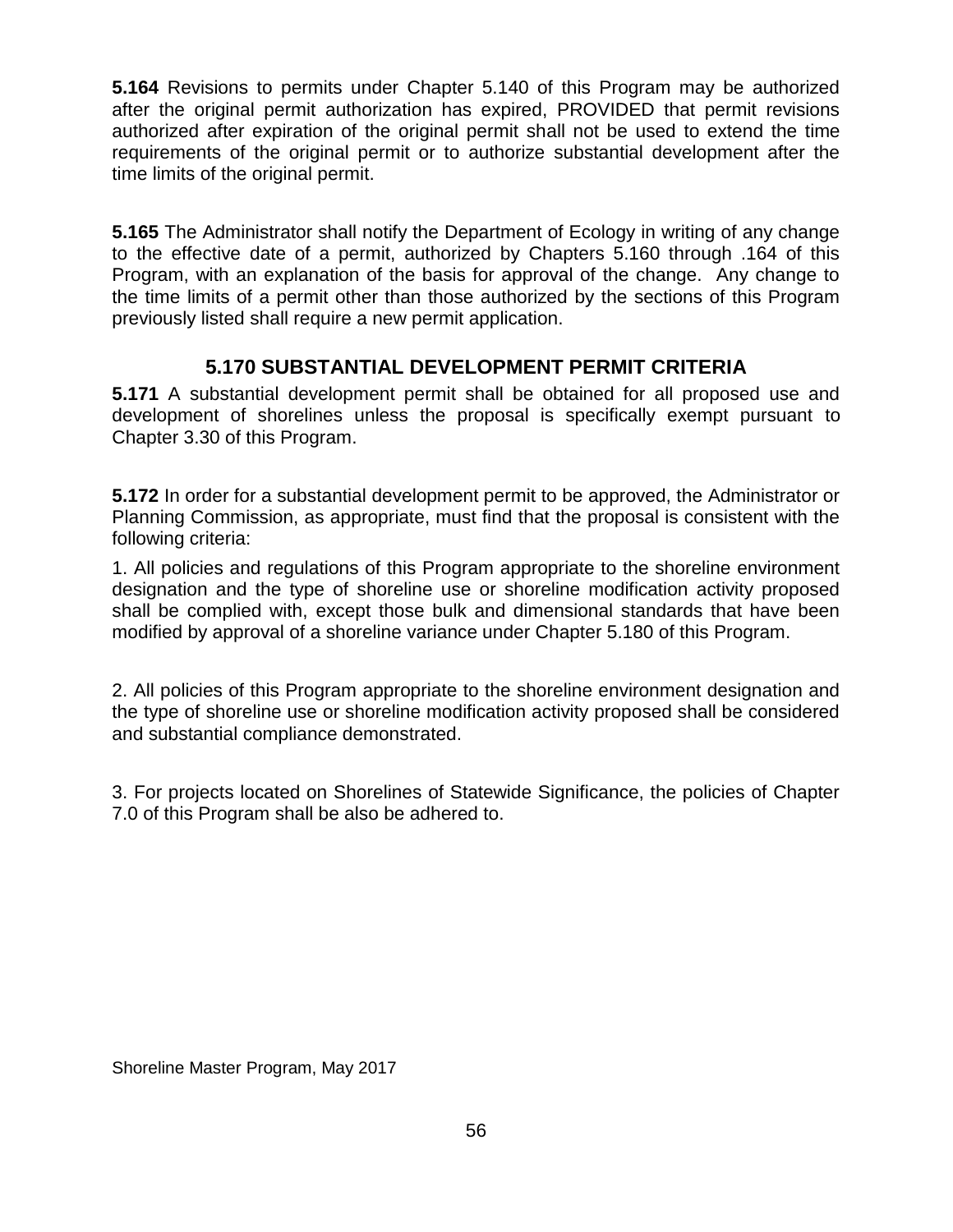## **5.180 VARIANCE PERMIT CRITERIA**

**5.181** The purpose of a variance is to grant relief to specific bulk or dimensional requirements set forth in this Program where there are extraordinary or unique circumstances relating to the property such that the strict implementation of this Program would impose unnecessary hardships on the applicant or thwart the policies set forth in RCW 90.58.020. Use restrictions may not be varied from.

**5.182** Variances may be granted in circumstances where denial would result in a thwarting of the policy enumerated in RCW 90.58.020. In all instances extraordinary circumstances shall be shown, and the public interest shall suffer no substantial detrimental effect.

**5.183** Variances for development that will be located landward of the OHWM and wetlands may be authorized, provided the applicant can demonstrate all of the following:

1. That the strict application of the bulk or dimensional criteria set forth in this Program precludes or significantly interferes with a reasonable permitted use of the property;

2. That the hardship described in Chapter 5.181 of this Program, above is specifically related to the property, and is the result of unique conditions such as irregular lot shape, size, or natural features and the application of this Program, and not, for example, from deed restrictions or the applicant's own actions.

3. That the design of the project will be compatible with other permitted activities in the area and will not cause adverse effects to adjacent properties or the shoreline environment.

4. That the variance authorized does not constitute a grant of special privilege not enjoyed by the other properties in the area, and will be the minimum necessary to afford relief.

5. That the public interest will suffer no substantial detrimental effect.

**5.184** Variances for development that will be located waterward of the OHWM or within wetlands may be authorized provided the applicant can demonstrate all of the following:

1. That the strict application of any bulk or dimensional criteria in this Program precludes all reasonable permitted use of the property; and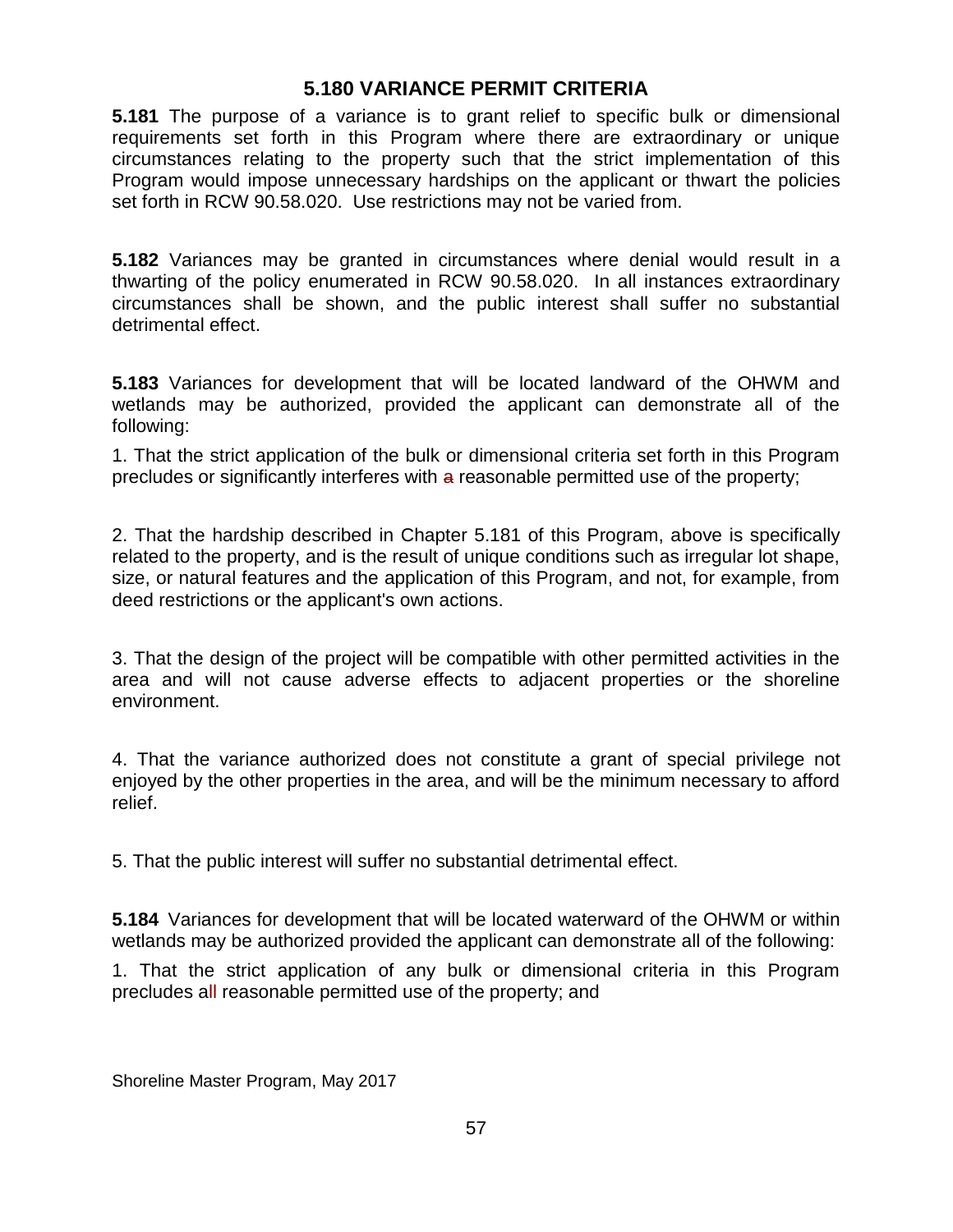2. That the proposed variance will satisfy the criteria listed in Chapters 5.183 (2) through (5) above; and

3. That the public rights of navigation and use of the shorelines will not be materially interfered with by the granting of the variance.

4. Mitigate for Environmental Impacts, utilizing mitigation sequencing, as defined in Chapter 2 of this Program.

**5.185** In the granting of all variances, consideration shall be given to the cumulative environmental impact of additional requests for like actions in the area. For example, if variances were granted to other developments in the area where similar circumstances exist, the total of the variances should also remain consistent with the policies of RCW 90.58.020 and should not produce significant adverse effects to the shoreline environment or other users.

**5.186** Other factors, that may be considered in the review of variance requests, include the conservation of valuable natural features and the protection of views from nearby roads, surrounding properties and public areas; PROVIDED, the criteria of Chapter 5.180 of this Program are first met. In addition, variance requests based on the applicant's desire to enhance the view from the subject development may be granted where there are no likely detrimental effects to existing or future users, other features or shore processes in the vicinity, and where reasonable alternatives of equal or greater consistency with this Program are not available. In platted residential areas, variances shall not be granted which allow a greater height or lesser shore setback than what is typical for the immediate block or area.

## **5.190 CONDITIONAL USE PERMIT CRITERIA**

**5.191** The purpose of a conditional use permit is to allow greater flexibility in administering the use regulations of this Program in a manner consistent with the policies of RCW 90.50.020. In authorizing a conditional use, special conditions may be attached to the permit by the City or the Department of Ecology to control any undesirable effects of the proposed use.

**5.192** Uses specifically classified or set forth in this Program as conditional uses may be authorized provided the applicant can demonstrate all of the following:

1. That the proposed use will be consistent with the policies of RCW 90.58.020 and this Program.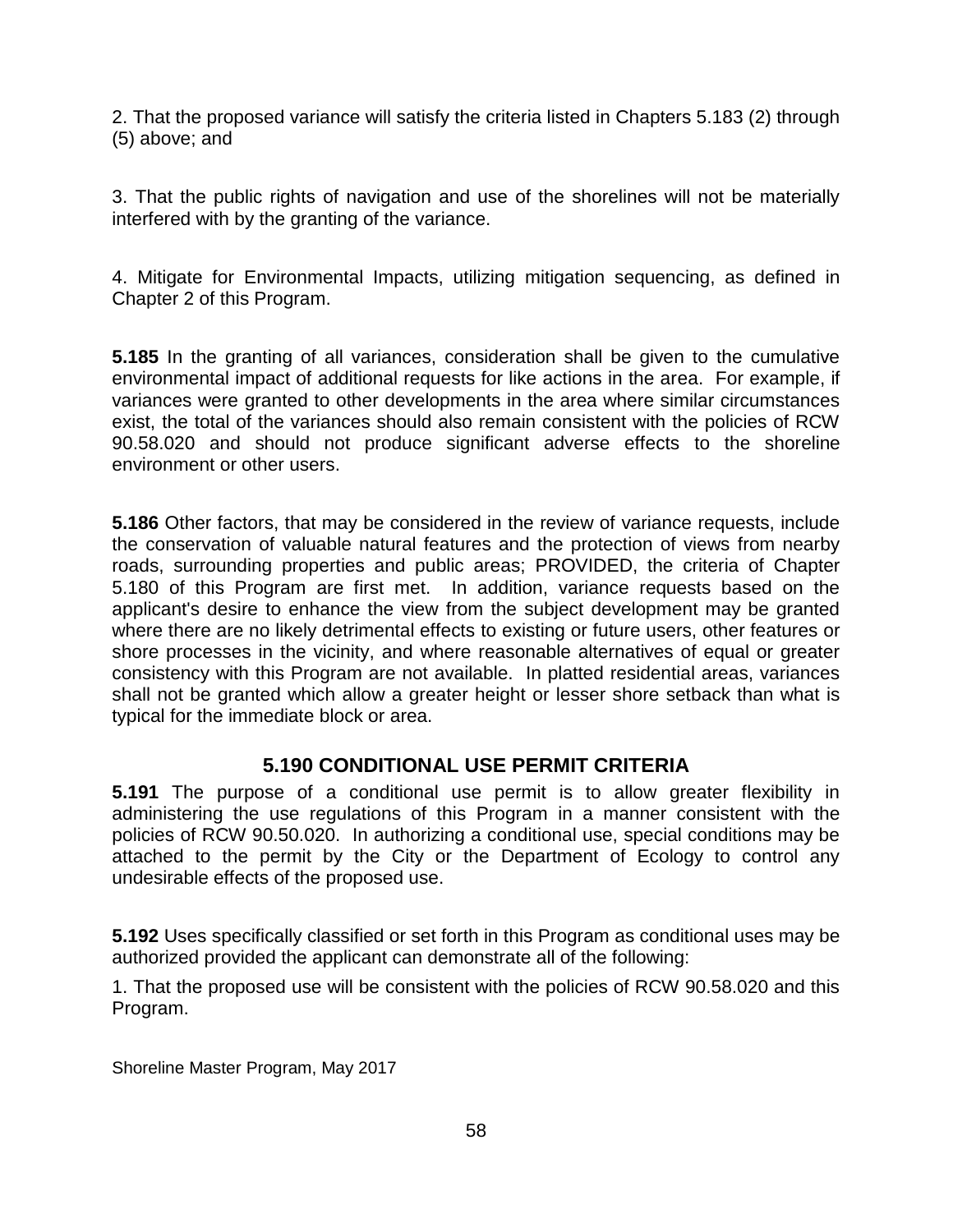2. That the proposed use will not interfere with normal public use of public shorelines.

3. That the proposed use of the site and design of the project will be compatible with other permitted uses within the area.

4. That the proposed use will cause no significant adverse effects to the shoreline environment in which it is to be located.

5. That the public interest suffers no substantial detrimental effect.

**5.193** Other uses not specifically classified or set forth in this Program, including the expansion of a single-family non-conforming use pursuant to Chapter 3.50 of this Program, may be authorized as conditional uses provided the applicant can demonstrate that the proposal will satisfy the criteria set forth in Chapter 5.192 of this Program above, and that the use clearly requires a specific site location on the shoreline not provided for under the Program, and extraordinary circumstances preclude reasonable use of the property in a manner consistent with the use regulations of this Program. Conditional Use Permits shall not authorize uses that are prohibited by the provisions of this Program; Provided, existing non-conforming uses may be authorized pursuant to Section 3.50.

**5.194** In the granting of all conditional use permits, consideration shall be given to the cumulative environmental impact of additional requests for like actions in the area. For example, if conditional use permits were granted for other developments in the area where similar circumstances exist, the sum of the conditional uses and their impacts should also remain consistent with the policies of RCW 90.58.020 and should not produce a significant adverse effect to the shoreline environment.

# **5.200 ADMINISTRATIVE DECISION APPEALS**

## **5.205 Time Limit for Issuance of Decision**

A decision by the City Council shall be issued within 10 working days of the public hearing (unless otherwise mutually agreed to by parties).

# **5.210 OTHER LOCAL REGULATIONS**

Conditional use permits or variances applied for or approved under City zoning or subdivision code requirements shall not be construed as shoreline permits or variances under this Program.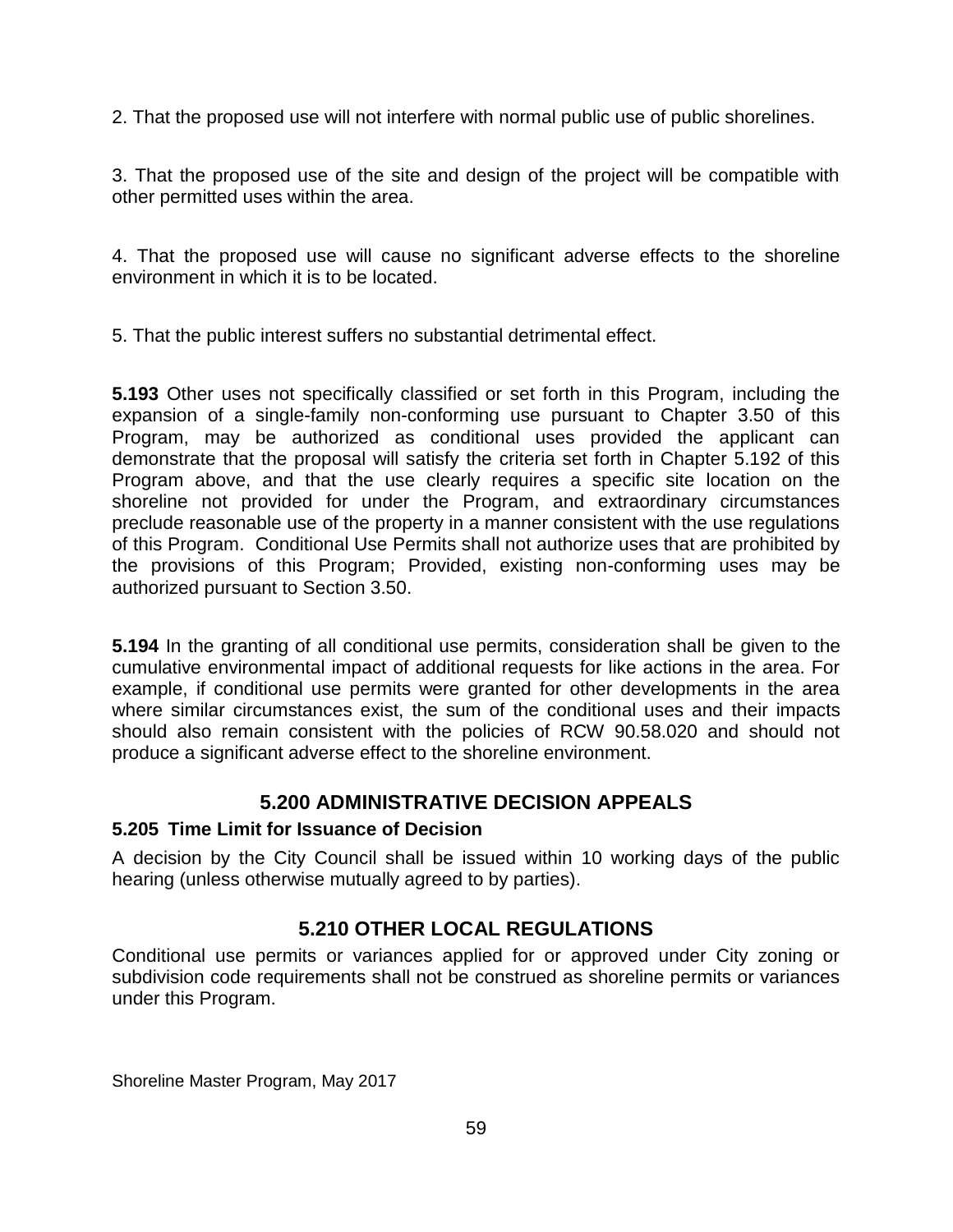# **CHAPTER 6 GOALS AND OBJECTIVES**

**Sections:** 

- **6.10 GENERALLY**
- **6.20 ECONOMIC DEVELOPMENT**
- **6.30 PUBLIC ACCESS**
- **6.40 RECREATION**
- **6.50 CIRCULATION**
- **6.60 SHORELINE USE**
- **6.70 CONSERVATION**
- **6.80 HISTORIC, CULTURAL, SCIENTIFIC, AND EDUCATIONAL**
- **6.90 VEGETATION CONSERVATION**
- **6.100 FLOOD HAZARD REDUCTION**

#### **6.10 GENERALLY**

The citizens of the City of Ferndale, realizing that their shorelines are a unique and finite State resource, set forth the following goals and objectives as a general guide for the development of use regulations. These goals and objectives serve as guideposts to the proper and orderly use of the Shorelines of the State within the City of Ferndale. Seven general categories (elements) have been developed within which the various use activities can be applied. These general goals and objectives provide a basis for consistent development and application of policies and regulations for the various shoreline uses, shoreline modifications, and general policies and regulations.

## **6.20 ECONOMIC DEVELOPMENT**

The economic development element provides for the locations and design of industries, transportation facilities, port facilities, tourist facilities, commerce and other developments that are particularly dependent on their location on, or use of, the shorelines of the state.

## **6.21 Goal:**

Assure full utilization of all economic resources to increase the standard of living of the residents of the City of Ferndale, while also utilizing economic resources in a manner compatible with the natural and human environment.

## **6.22 Objectives:**

1. Allow only those activities with low flood damage potential to locate within shoreline areas.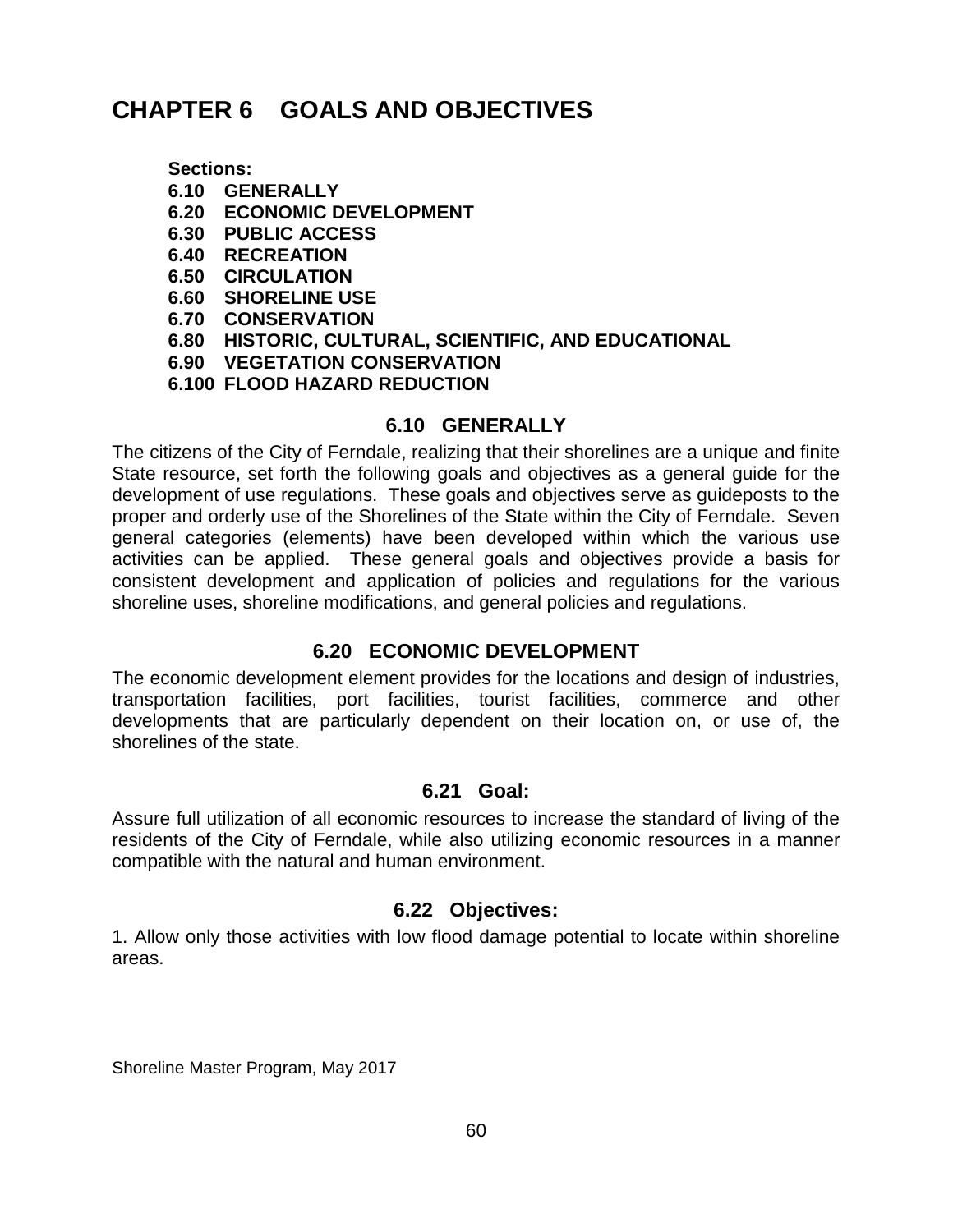2. Promote economic development that enhances the quality of life for the residents of Ferndale and minimizes adverse effects upon existing economic and social activities of value to the community.

3. Encourage economic development that minimizes adverse effects upon the physical environment.

4. Encourage new economic development that is either water-dependent or waterrelated.

5. Encourage new economic development to locate in areas that have already been developed.

6. Discourage the expansion of existing development if it is clearly incompatible with this Program and the local area.

## **6.30 PUBLIC ACCESS**

The public access element makes provisions for public access to publicly owned areas, such as the Nooksack River.

## **6.31 Goal:**

Assure an adequate supply of visual and physical access to Ferndale's shorelines.

## **6.32 Objectives:**

1. Retain existing public access and encourage the development of additional access.

2. Encourage the private sector to provide public access in developments where such access will not create hazards or security problems.

3. Locate, design, and maintain access development so as to protect the natural environment and natural processes.

4. Public entities are required to incorporate public access measures as part of each development project, unless access is incompatible with safety, security, or environmental protection.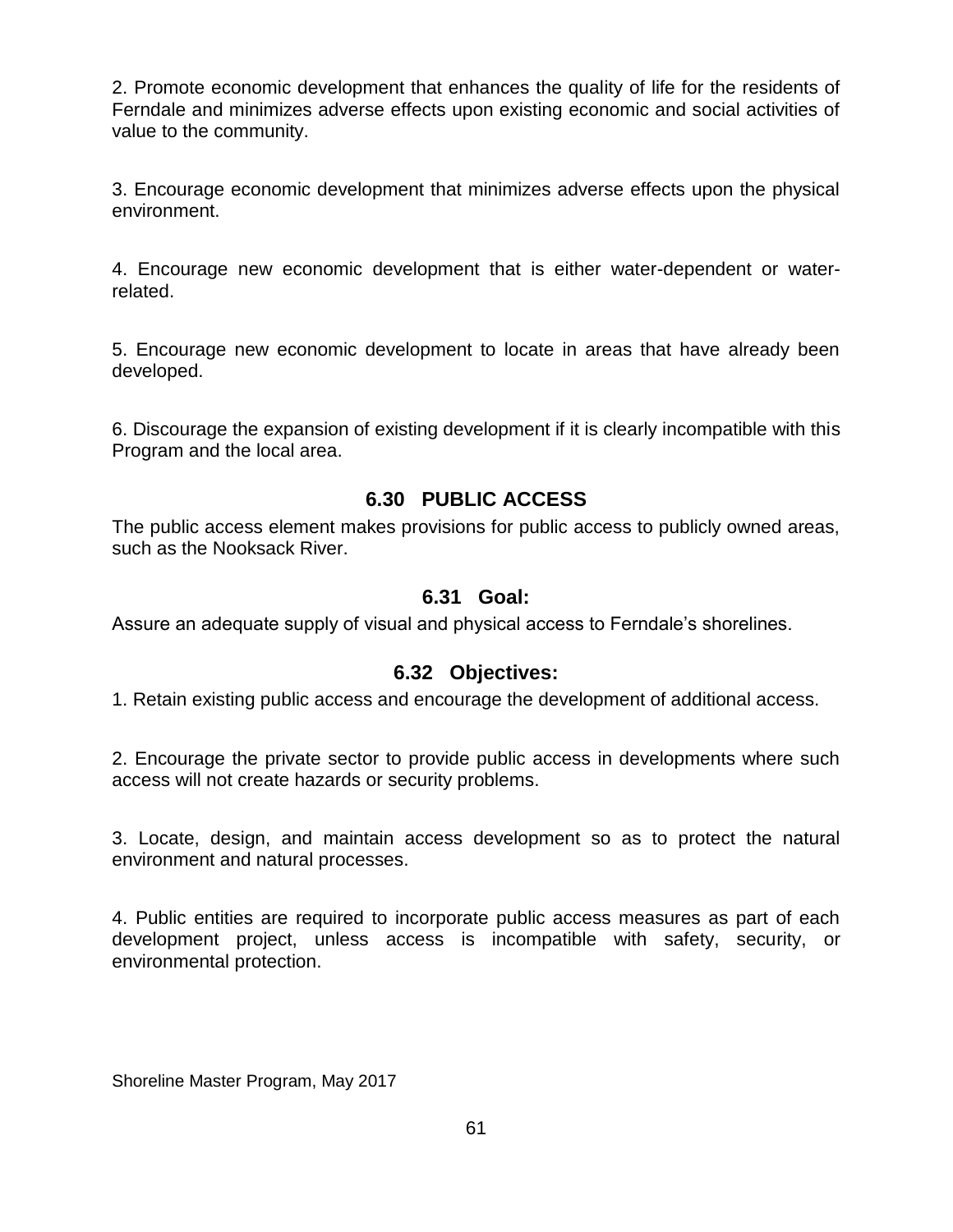#### **6.40 RECREATION**

The recreational element is provided for the preservation and expansion of recreational opportunities, including but not limited to parks, shorelines, recreational areas, viewpoints, and other recreational amenities.

#### **6.41 Goal:**

Provide ample recreational opportunities for the residents of the City of Ferndale and visitors.

#### **6.42 Objectives:**

1. Encourage recreational activities that are compatible with the shoreline environment.

2. Encourage the development and management of recreational areas to include provisions for adequate conservation of affected natural resources.

3. Provide a balanced choice of recreational opportunities.

4. Encourage innovative and cooperative techniques among public agencies and private persons to increase and diversify recreational opportunities.

5. Locate, design, and operate recreational development to minimize adverse effects on other social, recreational, or economic activities.

6. Encourage improvement and redevelopment of the Riverside Golf Course (see Section 4.54.5).

## **6.50 CIRCULATION**

The Circulation element consists of the general location and extent of existing and proposed major thoroughfares, transportation routes, terminals, and other public utilities and facilities.

#### **6.51 Goal:**

Develop a convenient and diversified transportation and utilities system to efficiently move people and products with minimal disruption to the shoreline environment.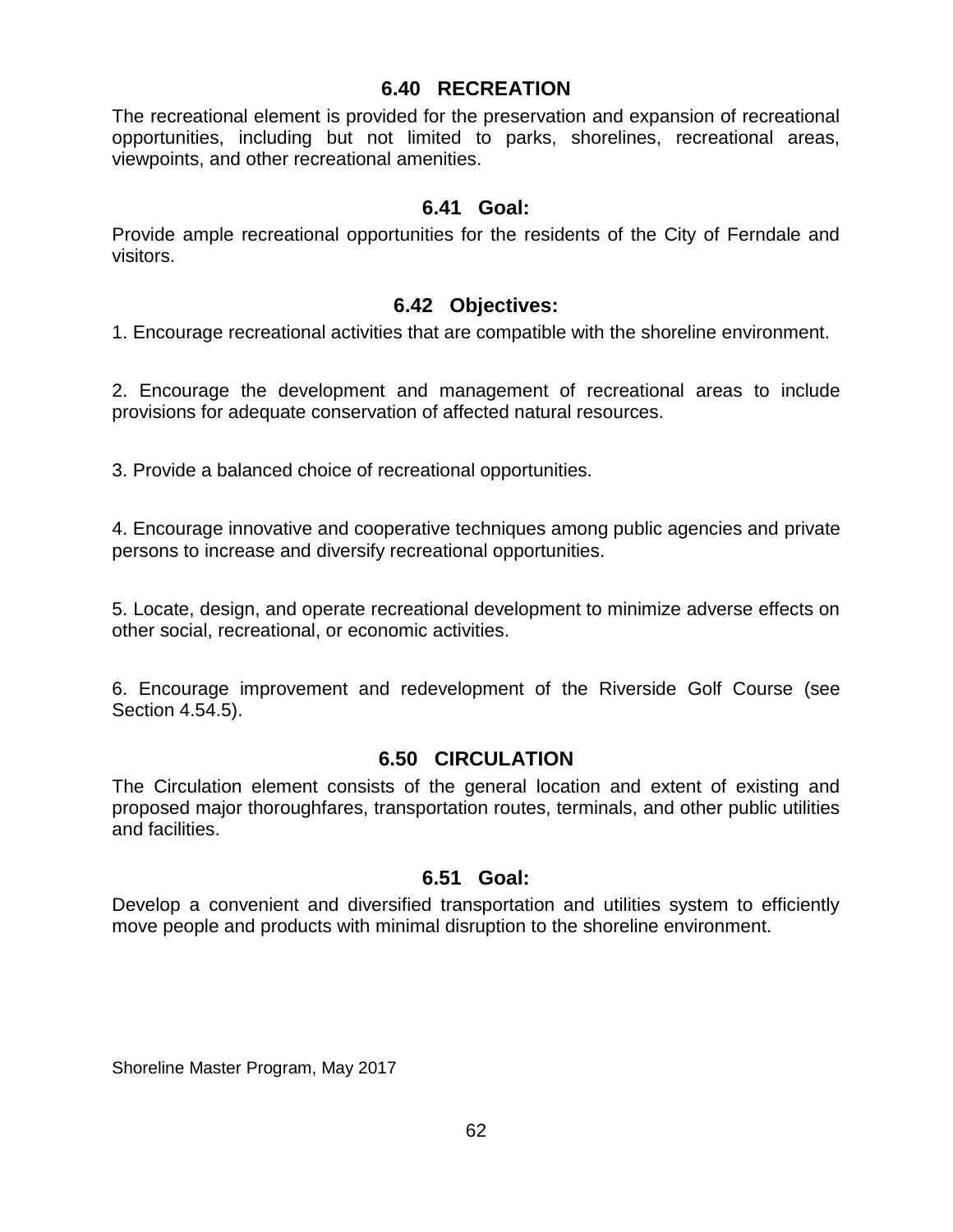## **6.52 Objectives:**

1. Encourage shoreline circulation development that provides for alternate modes of travel and multiple-use corridors where compatible.

2. Encourage circulation systems that are located and designed in harmony with other economic and social activities, both present and future.

3. Locate and design circulation systems so that the shoreline environment is minimally impacted.

4. Locate circulation systems that are not shoreline dependent away from the land water interface unless no alternatives exist.

5. Protect and enhance physical and visual public access through public transportation development in shoreline areas.

# **6.60 SHORELINE USE**

The shoreline element considers the proposed general distribution and general location and extent of the use on shorelines, and adjacent land areas for housing, business, industry, transportation, agriculture, natural resources, recreation, education, public buildings and grounds and other categories of public and private uses of land.

## **6.61 Goal:**

Assure that shoreline development is limited to those activities that have minimal disruption to the shoreline environment.

## **6.62 Objectives:**

1. Insure that shoreline uses do not unnecessarily decrease public access to the shoreline. Incorporate public access provisions into proposals, when appropriate.

2. Locate all uses so that they do not cause adverse effects to other appropriate shoreline uses and the physical environment.

3. Encourage and protect multiple use of shorelines where appropriate.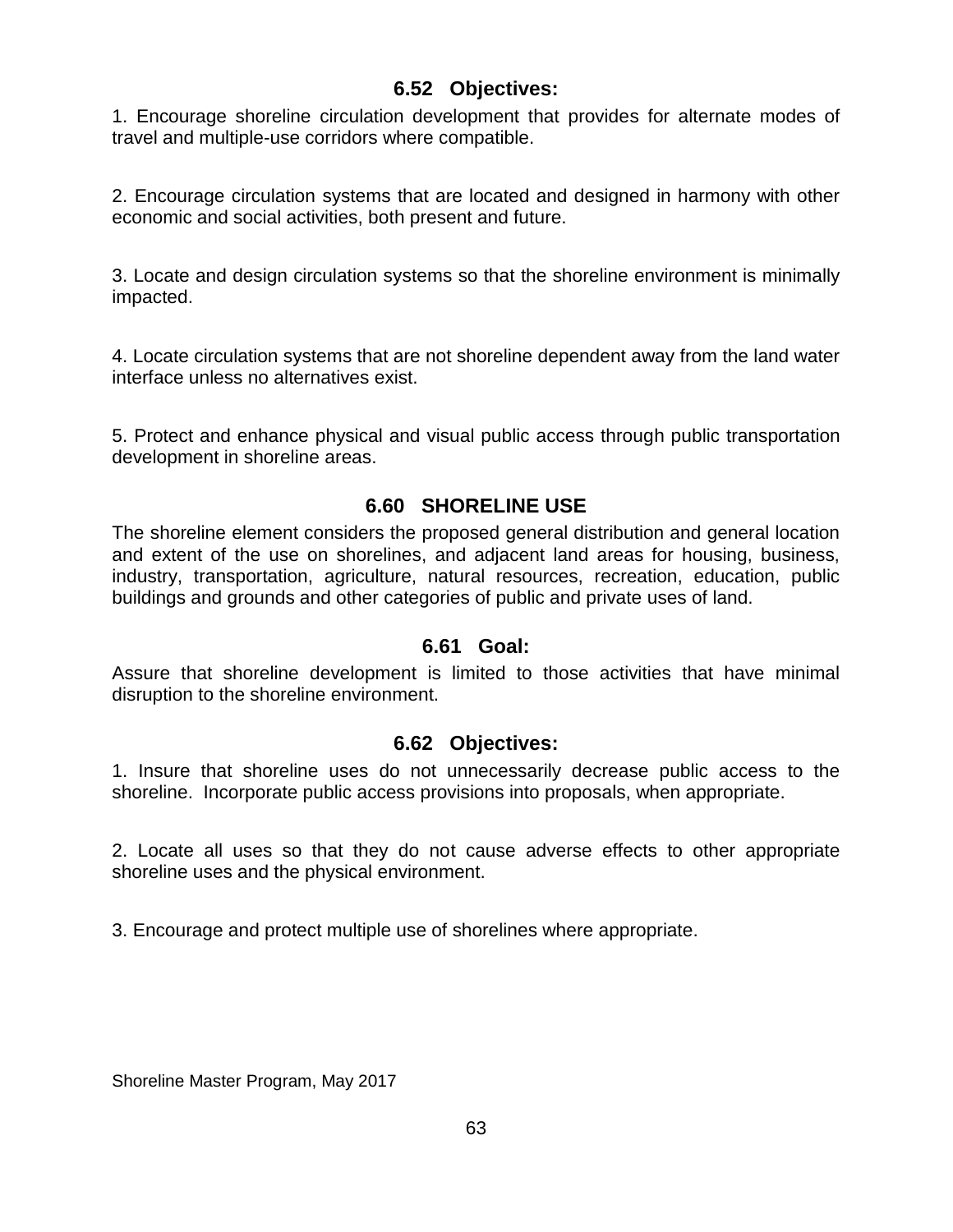#### **6.70 CONSERVATION**

The conservation element provides for the preservation of natural resources, including but not limited to scenic vistas, aesthetics, and vital areas for fisheries and wildlife protection.

#### **6.71 Goal:**

Assure protection of fragile non-renewable resources within the City of Ferndale and make provisions for the proper use of renewable resources.

#### **6.72 Objectives:**

1. Where feasible, restore damaged features or ecosystems to provide a higher function than may currently exist.

2. Protect and preserve the integrity of significant ecological and natural resources and processes from unnecessary degradation or interference.

3. Promote the design and operation of all types of shoreline uses to incorporate appropriate conservation measures for significantly affected resources.

# **6.80 HISTORIC, CULTURAL, SCIENTIFIC, AND EDUCATIONAL**

The historical/cultural element provides for the protection and restoration of buildings, sites, and areas having historic, cultural, scientific, or educational values.

#### **6.81 Goal:**

Protect and restore areas having historic, cultural, educational or scientific values within the shorelines of the City of Ferndale.

#### **6.82 Objectives:**

1. Give historical/cultural sites the same concern for protection as fragile ecosystems.

2. Design and manage access to such sites so as to protect the resource.

3.Recognize the need to provide clear interpretation of historical and cultural features and natural areas, where appropriate.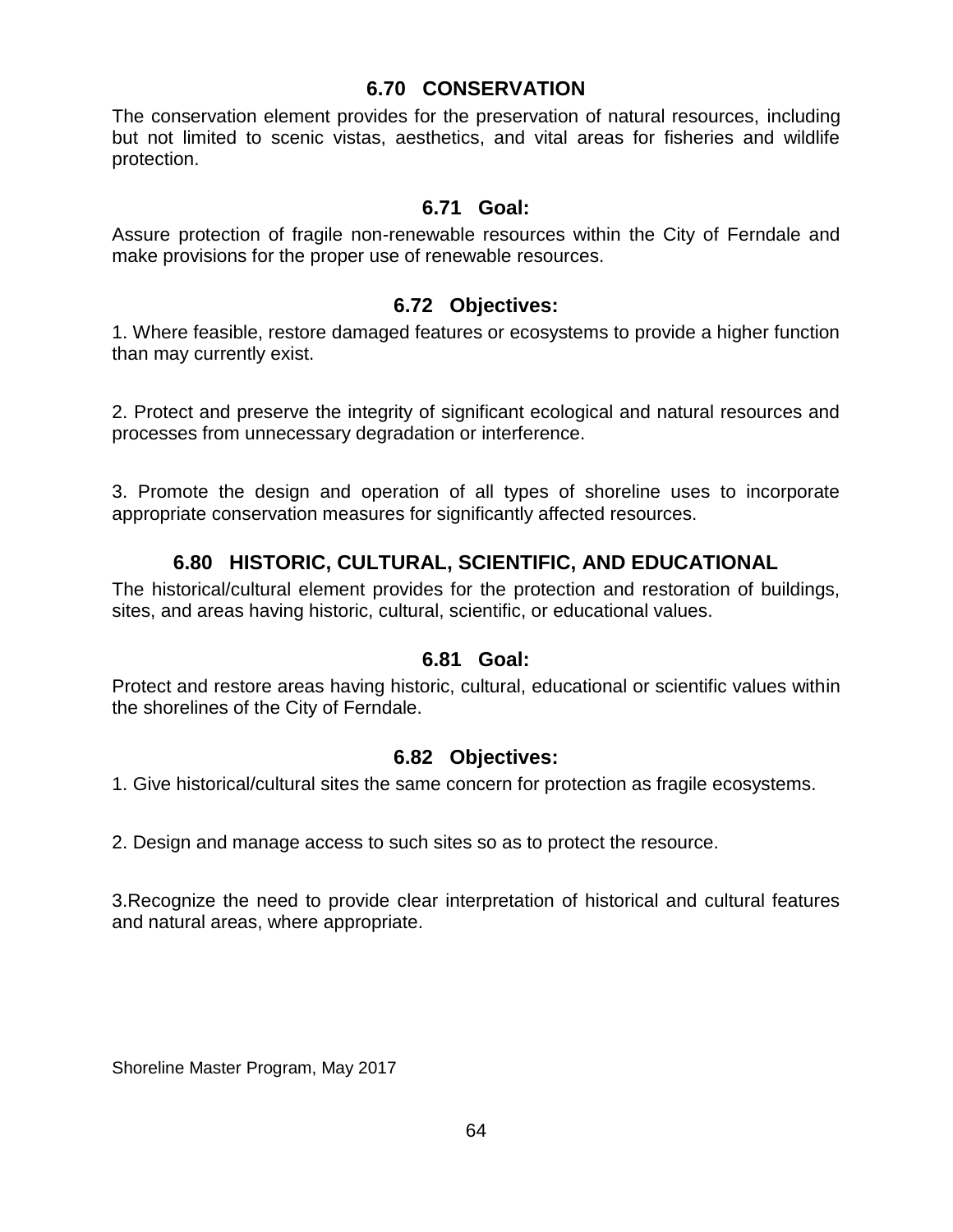# **CHAPTER 7 SHORELINES OF STATE-WIDE SIGNIFICANCE**

#### **Sections**

**7.10 ADOPTION OF POLICY**

#### **7.20 DESIGNATION OF SHORELINES OF STATE-WIDE SIGNIFICANCE**

## **7.10 ADOPTION OF POLICY**

In accordance with RCW 90.58.020, the following management and administrative policies are hereby adopted for all Shorelines of State-wide Significance in the City of Ferndale, as defined in RCW 90.58.030(2)(e) and identified in this Section. The Act requires that the City's Shoreline Master Program give preference to uses that generally are consistent with the state-wide public interest in such shorelines. Uses shall be given preference which are consistent with the policies contained in RCW 90.58.020 as follows:

1. Recognize and protect the state-wide interest over local interest;

- 2. Preserve the natural character of the shoreline;
- 3. Result in long term over short term benefit;
- 4. Protect the ecology and resources of the shoreline;
- 5. Increase public access to publicly owned areas of the shoreline;
- 6. Increase recreational opportunities for the public in the shoreline;

7. Provide for any other element as defined in RCW 90.58.100 deemed appropriate or necessary.

Uses which are not generally consistent with these policies should not be permitted on such shorelines.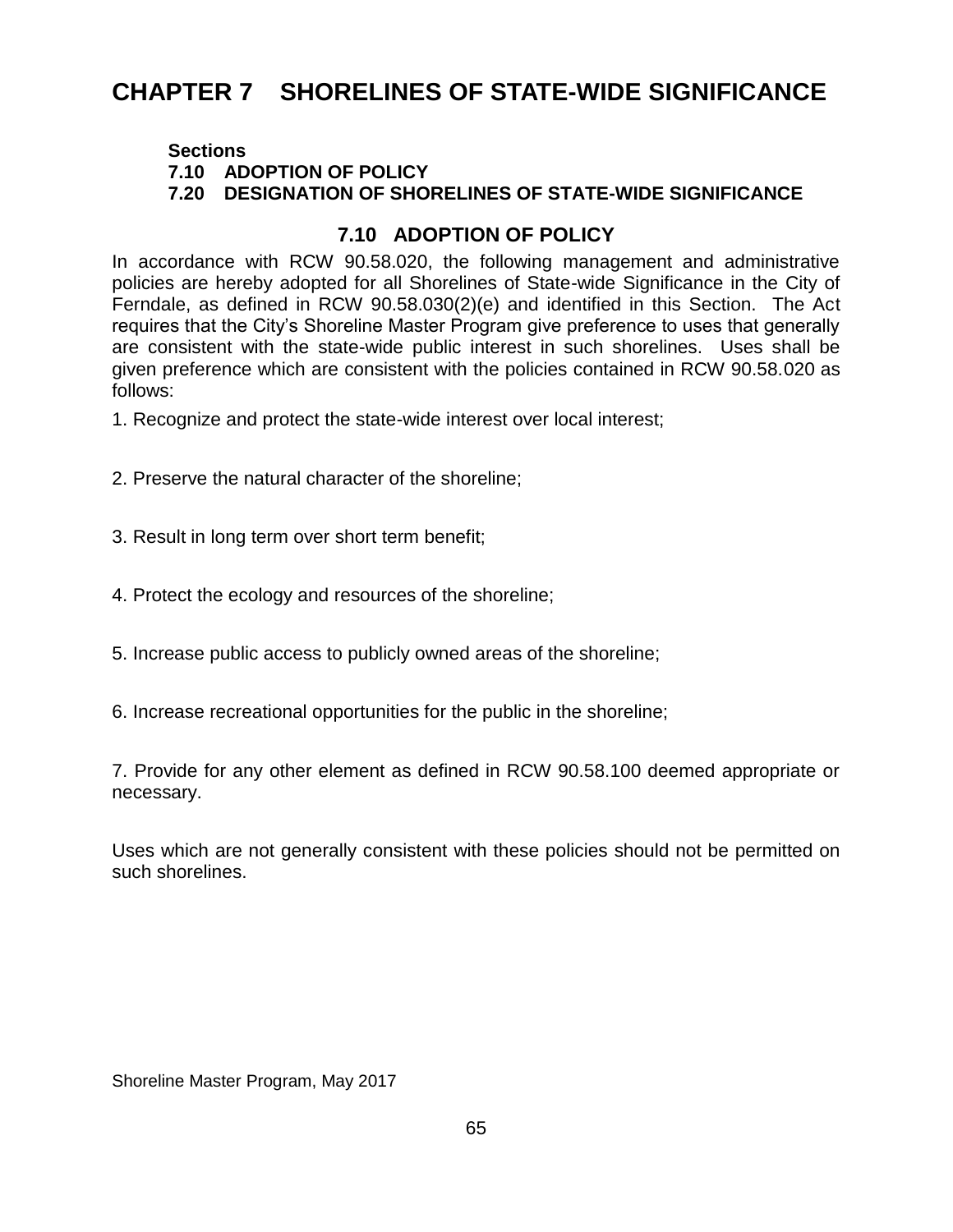## **7.20 DESIGNATION OF SHORELINES OF STATE-WIDE SIGNIFICANCE**

In accordance with the criteria of RCW 90.58.030(2)(e), the legislature designated the following shorelines of the City of Ferndale, including the associated shorelands, as having state-wide significance:

Nooksack River: That portion of the Nooksack River, including associated shorelands, lying within the boundaries of the City of Ferndale. This area includes those wetland portions of Tennant Lake and Ten Mile Creek within the 100-year floodplain of the Nooksack River.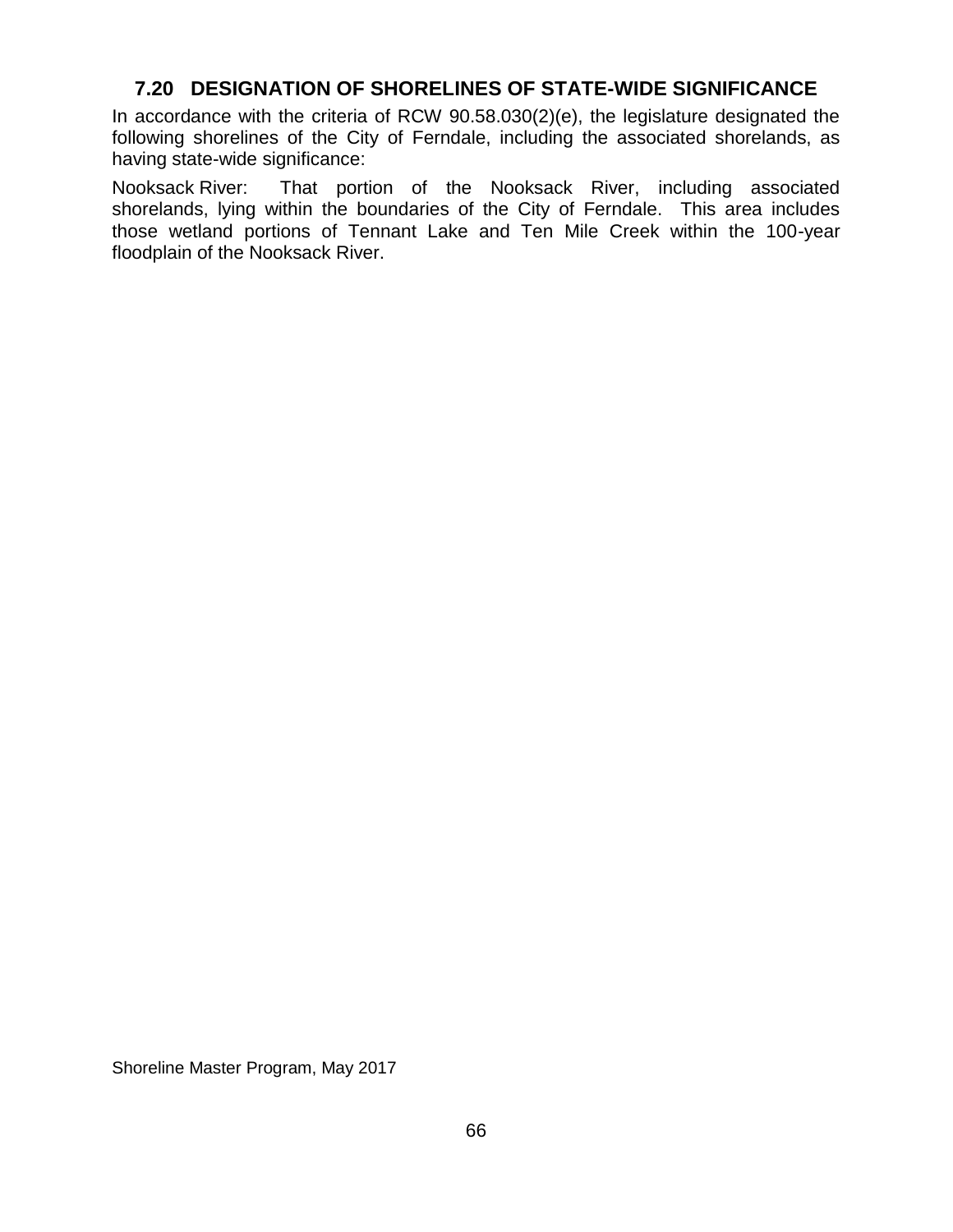# **CHAPTER 8 GENERAL AND SPECIAL POLICIES AND REGULATIONS**

**Sections:**

- **8.10 USE CONFLICTS**
- **8.20 HAZARDOUS, SENSITIVE OR UNSUITABLE AREAS**
- **8.30 GEO-HYDRAULICS**
- **8.40 WATER QUALITY**
- **8.50 HAZARDOUS/TOXIC MATERIALS**
- **8.60 FISH AND WILDLIFE**
- **8.70 VIEWS AND AESTHETICS**
- **8.80 MAINTENANCE**
- **8.90 PATHS AND STAIRS**
- **8.100 ARCHEOLOGICAL AREAS AND HISTORIC SITES**
- **8.110 WATER DEPENDENT/WATER RELATED USES**
- **8.120 PARKING AND CIRCULATION**
- **8.130 SHORELINE HABITAT AND NATURAL SYSTEMS ENHANCEMENT PROJECTS**
- **8.140 WETLANDS**
- **8.150 PUBLIC ACCESS**

#### **GENERAL POLICIES AND REGULATIONS**

All use and development activities on shorelines shall be subject to the following general policies and regulations in addition to those applicable under the appropriate Shoreline Use and Shoreline Modification Chapters (Chapters 9 and 10 of this Program.)

## **8.10 USE CONFLICTS**

#### **Policies**

1. Developments should be located, designed, constructed and managed to minimize adverse effects on other appropriate shoreline uses, whether existing or planned, and to provide safe, healthy conditions.

2. Unavoidable impacts or use conflicts should be minimized through the use of appropriate mitigation measures.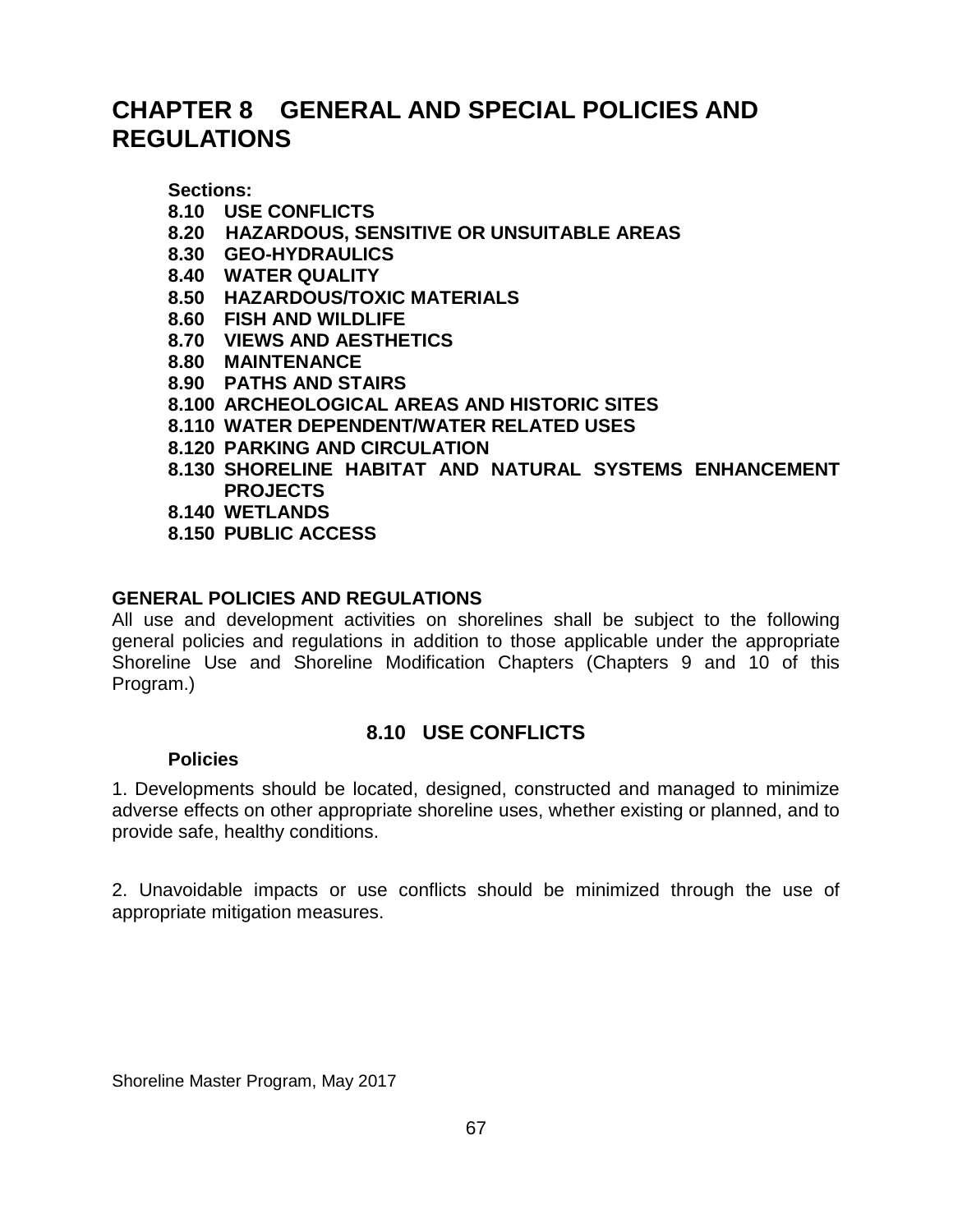#### **Regulations**

1 Necessary buffer areas shall be planted with native or locally compatible species or maintained in a natural condition except where foot or bicycle traffic may require surfacing. Such areas may not be used for vehicle parking, exposed stormwater facilities, nor open storage. Width and physical nature of such buffers shall be determined by the Administrator with the proposed intensity of use and character of the local area and adjacent uses.

2. Allowed development shall not result in a net loss of shoreline ecological functions nor have non-mitigatable significant adverse impact to other shoreline uses.

# **8.20 HAZARDOUS, SENSITIVE OR UNSUITABLE AREAS**

#### **Policies**

1. Natural features or conditions associated with shorelines are often environmentally sensitive or potentially hazardous to development and may be unsuitable for intensive use or development. Such areas may be maintained in a natural condition, or where that is not feasible, appropriate mitigation shall be achieved.

#### **Regulations**

1. Development shall be located, designed, constructed and maintained to prevent hazardous conditions and to substantially conserve hazardous, sensitive, or unsuitable areas.

2. Structures located within the jurisdiction of the flood hazard ordinance shall comply with the provisions of that ordinance.

3. Special design of development may be required by the Administrator in order to protect shore features and other users and to ensure such development is not subject to nor creates hazardous conditions unsuitable to development.

## **8.30 GEO-HYDRAULICS**

#### **Policies**

1.Development should be located, designed, constructed and maintained so that natural erosion, sediment transport, and water circulation and accretion processes are not significantly disrupted.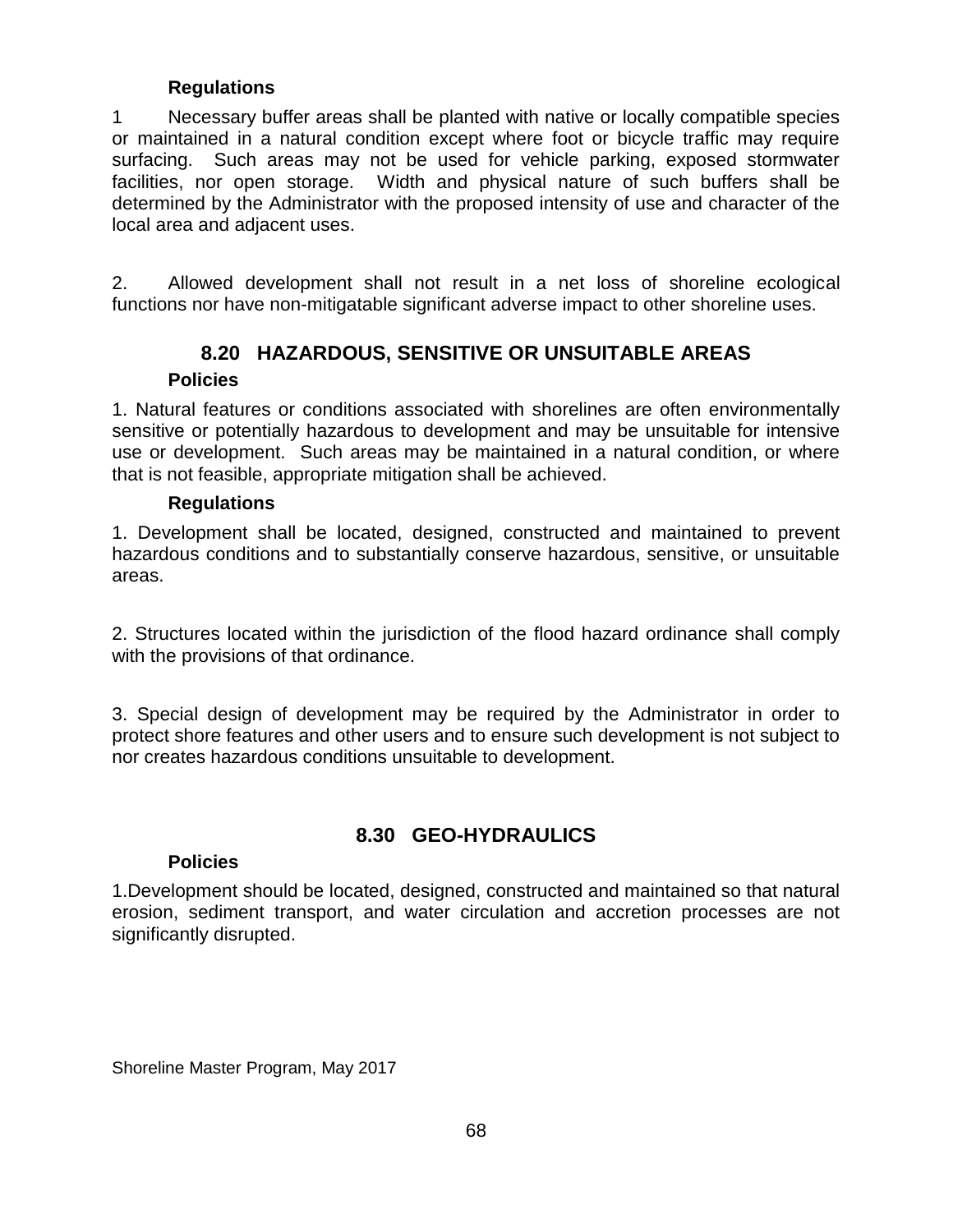#### **Regulations**

1. The physical integrity of the shore process corridor shall be maintained in its natural state to the greatest extent feasible.

2. When not feasible, disturbances from construction, heavy equipment use or other such activity shall be kept to a minimum, consistent with this Program.

# **8.40 WATER QUALITY**

#### **Policies**

1. Location, construction, operation, and maintenance of all shoreline use and development activities should maintain or enhance the quality of surface and ground water.

#### **Regulations**

2. All applicable water quality standards and Best Management Practices shall be adhered to.

## **8.50 HAZARDOUS/TOXIC MATERIALS**

#### **Policies**

1. When chemical fertilizers, pesticides or other toxic materials are used in shoreline areas, extreme caution should be observed to prevent contamination of water and soils and adverse effects on valuable plant, fish and animal life.

#### **Regulations**

1. There shall be no spraying over water bodies or application on land where direct runoff of chemical-laden water to water bodies or aquifer recharge areas will occur.

2. A chemical free buffer strip of appropriate width shall be maintained along the OHWM of all wetlands, streams and water bodies.

3. Facilities and procedures utilizing advanced available systems and technology for handling, disposal or prompt spill clean-up of oil, fuel and/or hazardous materials shall be required wherever such materials are to be handled in any significant quantity. All private, public and commercial boat fueling facilities shall be designed and operated to prevent spillage or contamination of ground and surface waters and soils in shoreline areas.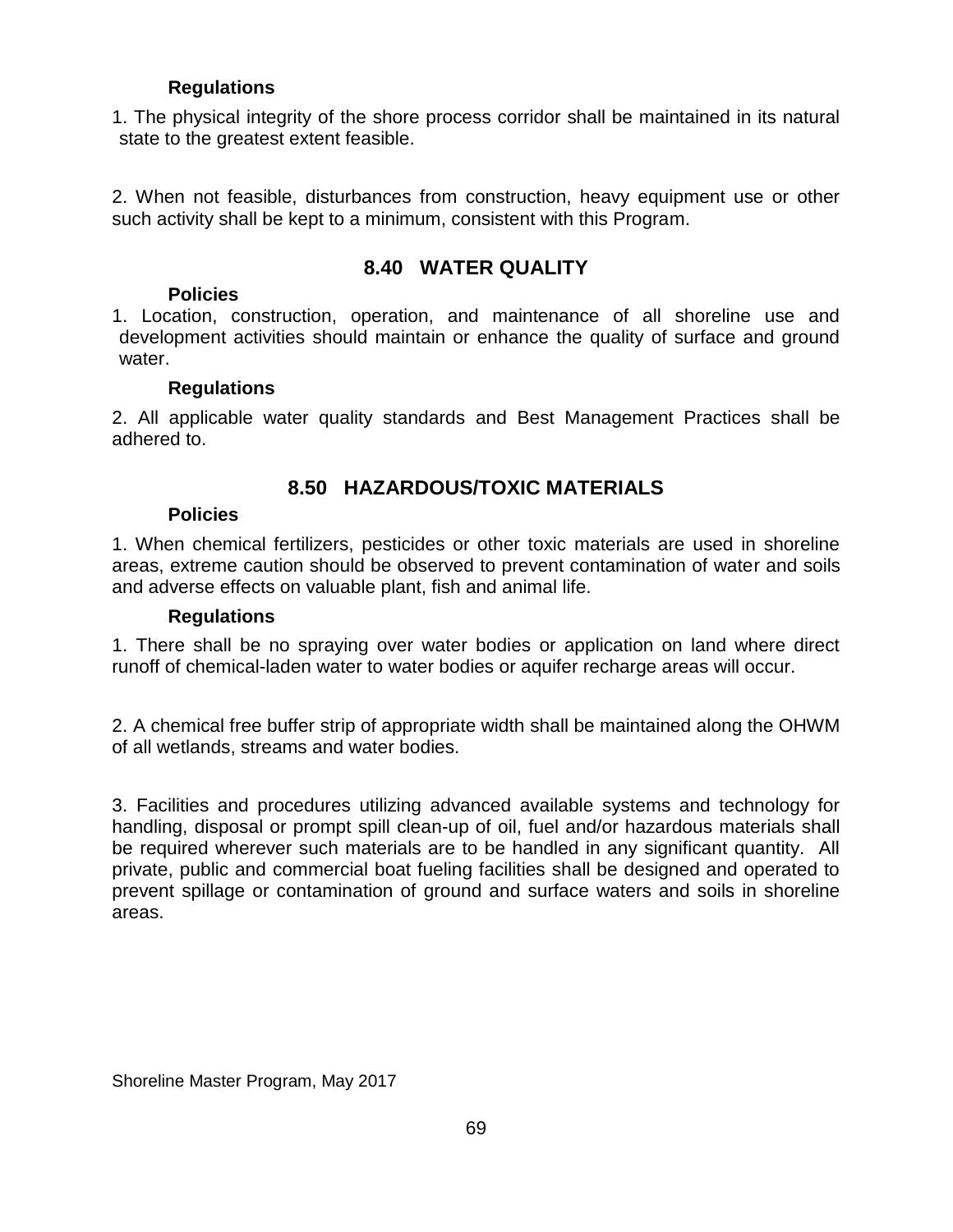4. Regulations and guidelines on chemical use adopted by other agencies shall be adhered to in all shoreline areas including, but not limited to, the State Department of Agriculture and Ecology.

5. Wood or pilings treated with creosote, pentachlorophenol or other similarly toxic substances shall not be used below the OHWM of streams, lakes or wetlands.

# **8.60 FISH AND WILDLIFE**

#### **Policies**

1. All shoreline use and development activities should be located and operated so as to provide long term protection of fish and wildlife resources, and their various habitats.

#### **Regulations**

1. Alternative locations or designs for development shall be utilized if potential adverse impacts to fish and wildlife resources are identified.

2. Shorelines having banks, beaches and beds critical to fish and wildlife resources shall be maintained or restored to a productive natural condition where feasible.

3. Development in critical wildlife habitat areas identified by the Department of Fish and Wildlife shall not be permitted unless adequate mitigation of impacts can be provided.

4. Development shall be subject to the applicable provisions of the City's Critical Areas Ordinance, as described in Section 8.140 of this program.

# **8.70 VIEWS AND AESTHETICS**

## **Policies**

1. Development should not detract from shoreline scenic and aesthetic qualities which are derived from natural or cultural features.

## **Regulations**

1. Natural or cultural features shall be conserved or enhanced by development and utilized for open space, fish and wildlife habitat, public access or recreation purposes.

2. Over water construction shall be minimized.

3. Site restoration shall be required to the extent feasible after construction.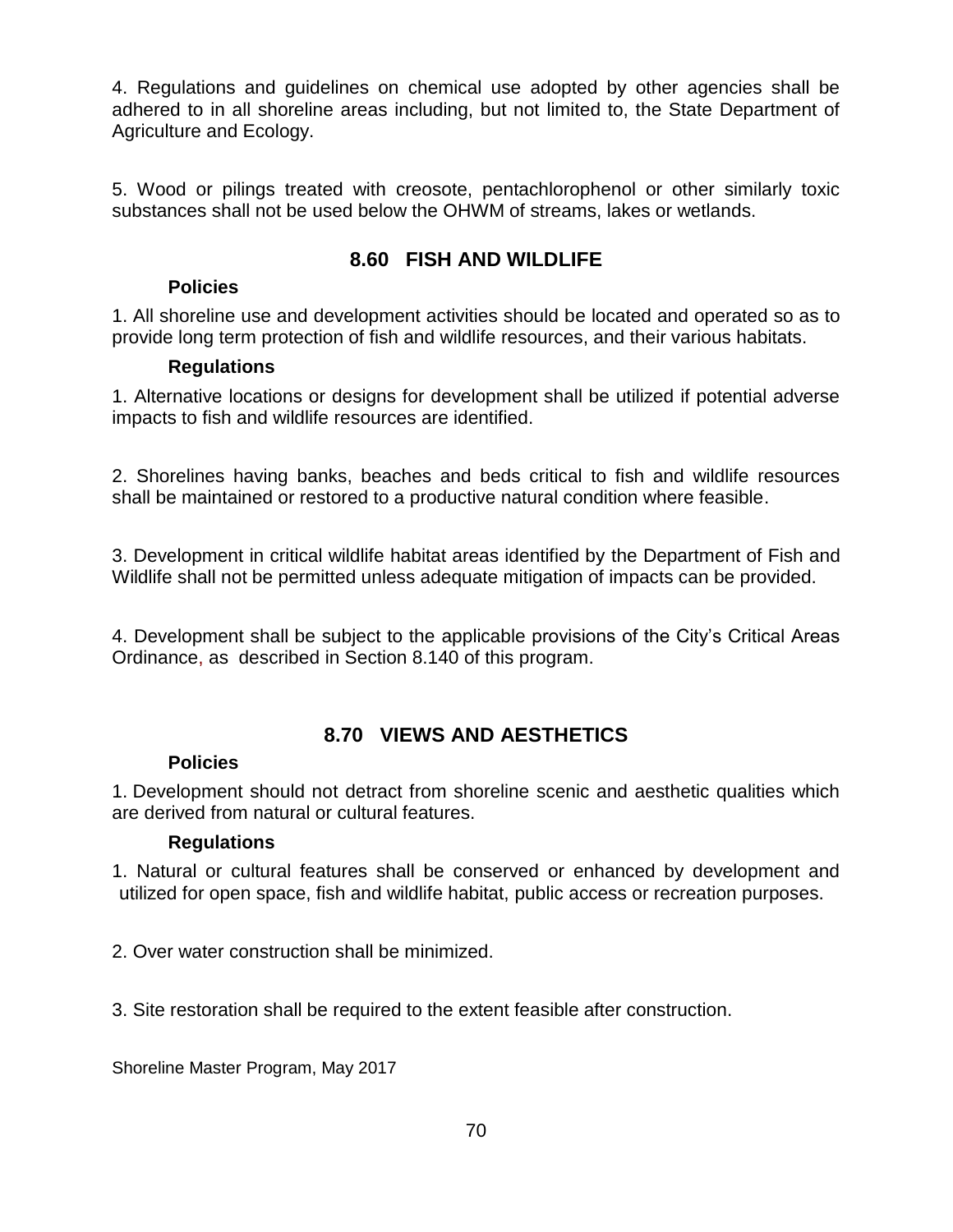4. Obstruction of scenic views shall be minimized.

5. Where impacts to scenic views are unavoidable, development may be approved where significant public access areas, facilities, or other means of enhancing the area are provided.

#### **8.80 MAINTENANCE**

#### **Policies**

1. All structures and development should be kept in good repair and hazard free condition or should be removed from shorelines.

#### **Regulations**

1. The Administrator may require the repair or removal of structures or development that is found to be hazardous, damaging to shore resources or other properties, abandoned or otherwise creating a public nuisance.

2. Repair, removal or replacement of damaged, derelict or abandoned structures or those which are a hazard to navigation or other users should be accomplished as soon as possible.

## **8.90 PATHS AND STAIRS**

#### **Policies**

1. Construction of paths and stairs for private or public access to shorelines should not be allowed to create hazards or cause adverse effects to shore features, aesthetic quality or other users, especially in hazardous or sensitive areas.

#### **Regulations**

1. Stairs and walkways not attached to a permanent structure or serving essentially as an independent facility from the primary structure and located within the shoreline setback area shall not exceed four feet in width nor shall any portion of the structure project more than eight feet out from the existing slope.

2. In hazardous or sensitive areas, the Administrator may deny construction of paths and stairs or require special design to ensure compliance with the above.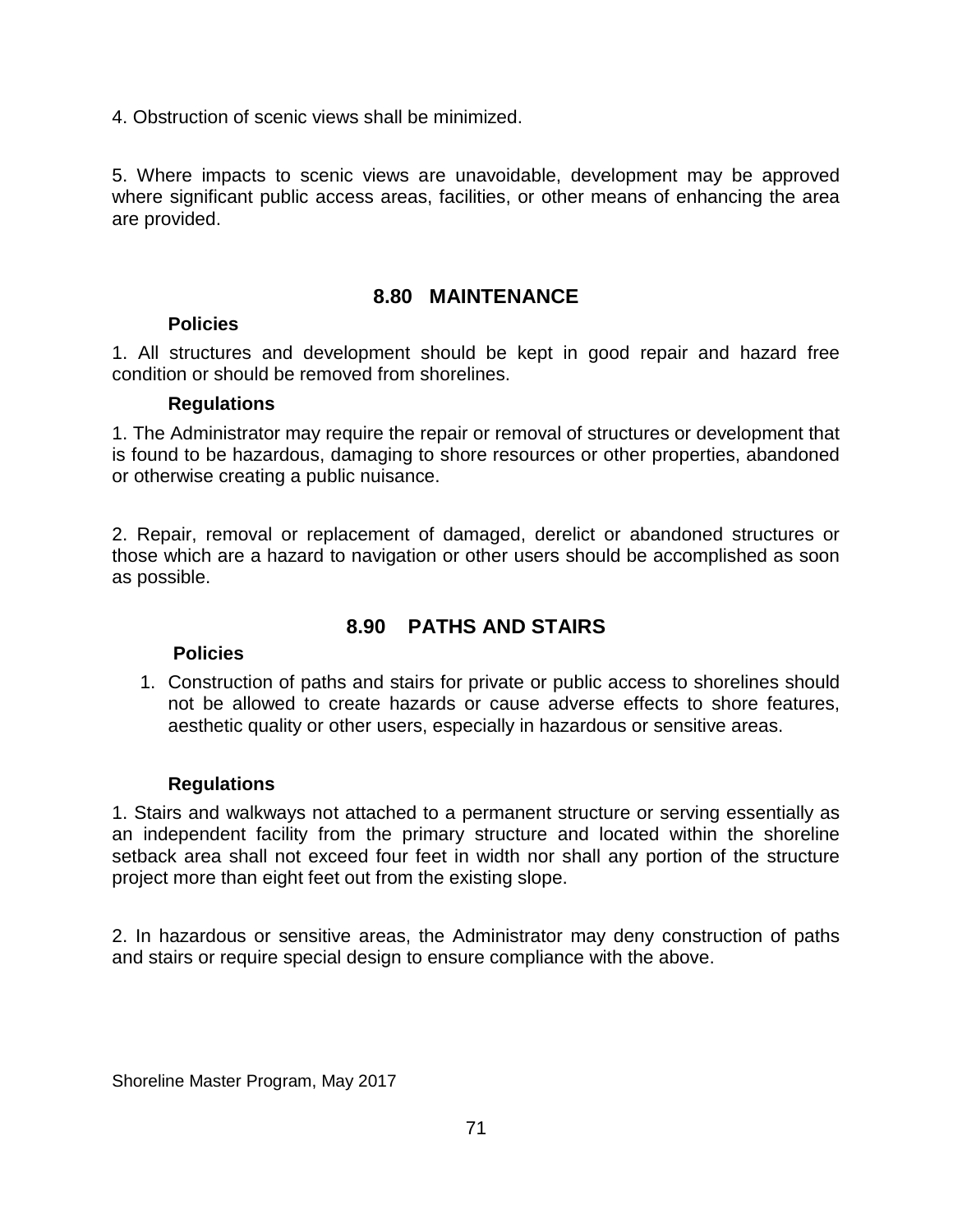# **8.100 ARCHEOLOGICAL AREAS AND HISTORIC SITES**

#### **Policies**

1. Archaeological, cultural and historic sites should be assessed by a qualified cultural resource specialist and, based on recommendations from the specialist should be preserved, studied, or otherwise mitigated as a condition of development.

#### **Regulations**

1. Developers shall notify local governments if any cultural resources are uncovered during excavations. In the event such resources are uncovered, construction shall cease until an appropriate cultural resource management plan has been prepared.

2. All developments shall comply with the National Historic Preservation Act of 1966 and other applicable state and local regulations.

## **8.110 WATER DEPENDENT/WATER RELATED USES**

#### **Policies**

1. Preference should first be given to development activities in the following order: water-dependent, water-related, water-enjoyment, other activities which do not adversely affect the shoreline environment.

#### **Regulations**

1. Proposals for shoreline development shall demonstrate that they are constant with one of the above priority uses.

2. Non-water-orientated uses shall be prohibited unless the following criteria are met:

- \* The use is part of a mixed-use project that includes a water-orientated use and provides a significant public benefit such as public access and ecological restoration or
- \* Navigability is severely limited at the proposed site and the use provides a significant public benefit such as public access and ecological restoration.
- 3. Non-water-orientated uses may be allowed if the site is physically separated from the shoreline by another property in separate ownership or public right-of-way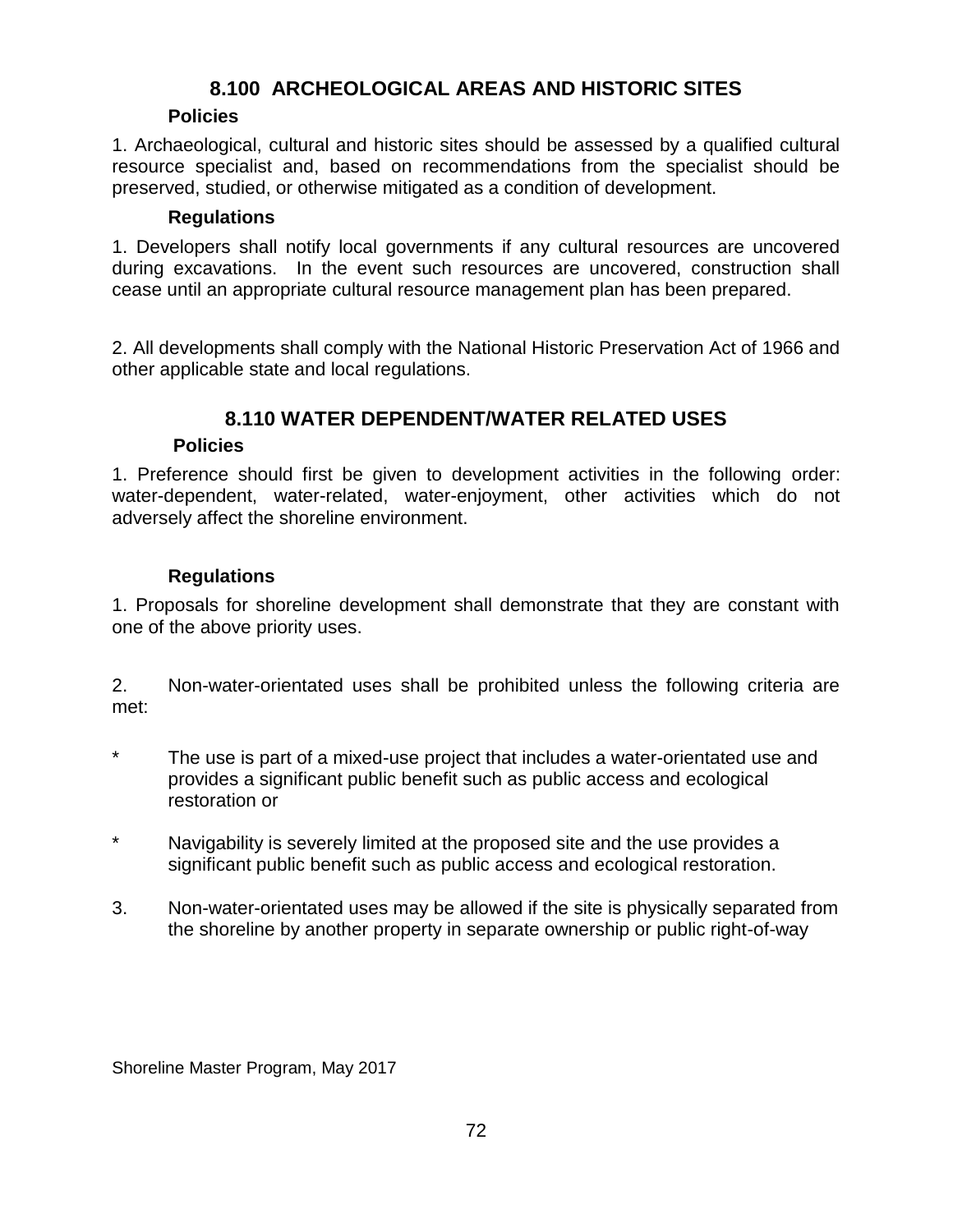4. Nonwater-dependent uses shall not be allowed over water except in existing structures or in the limited instances where they are auxiliary to and necessary in support of water-dependent uses.

# **8.120 PARKING AND CIRCULATION**

#### **Policies**

1. Parking areas shall be located so as to minimize impacts to the shoreline environment.

### **Regulations**

1. Parking areas shall be designed so as to minimize erosion and impacts caused from stormwater runoff.

2. Structures such as catch basins, oil separators, and bioswales shall be used whenever feasible.

3. Unpaved or permeable all-weather surfaces may be approved if it can be demonstrated that there will be no adverse impact to surface or groundwater resources.

4. Standards for parking shall be consistent with the City's zoning ordinance, design standards, and may be modified by the Administrator to ensure adequate parking capacity or function.

# **8.130 SHORLELINE HABITAT AND NATURAL SYSTEMS ENHANCEMENT PROJECTS**

# **Policies**

1. Shoreline habitat and natural systems enhancement projects should be encouraged.

# **Regulations**

1. Any shoreline habitat or natural systems enhancement project shall clearly demonstrate through Best Available Science that the project will enhance or restore critical shoreline habitat or natural systems.

2. Shoreline Modifications elsewhere restricted may be approved when enhancement or restoration of habitat or natural systems can be demonstrated.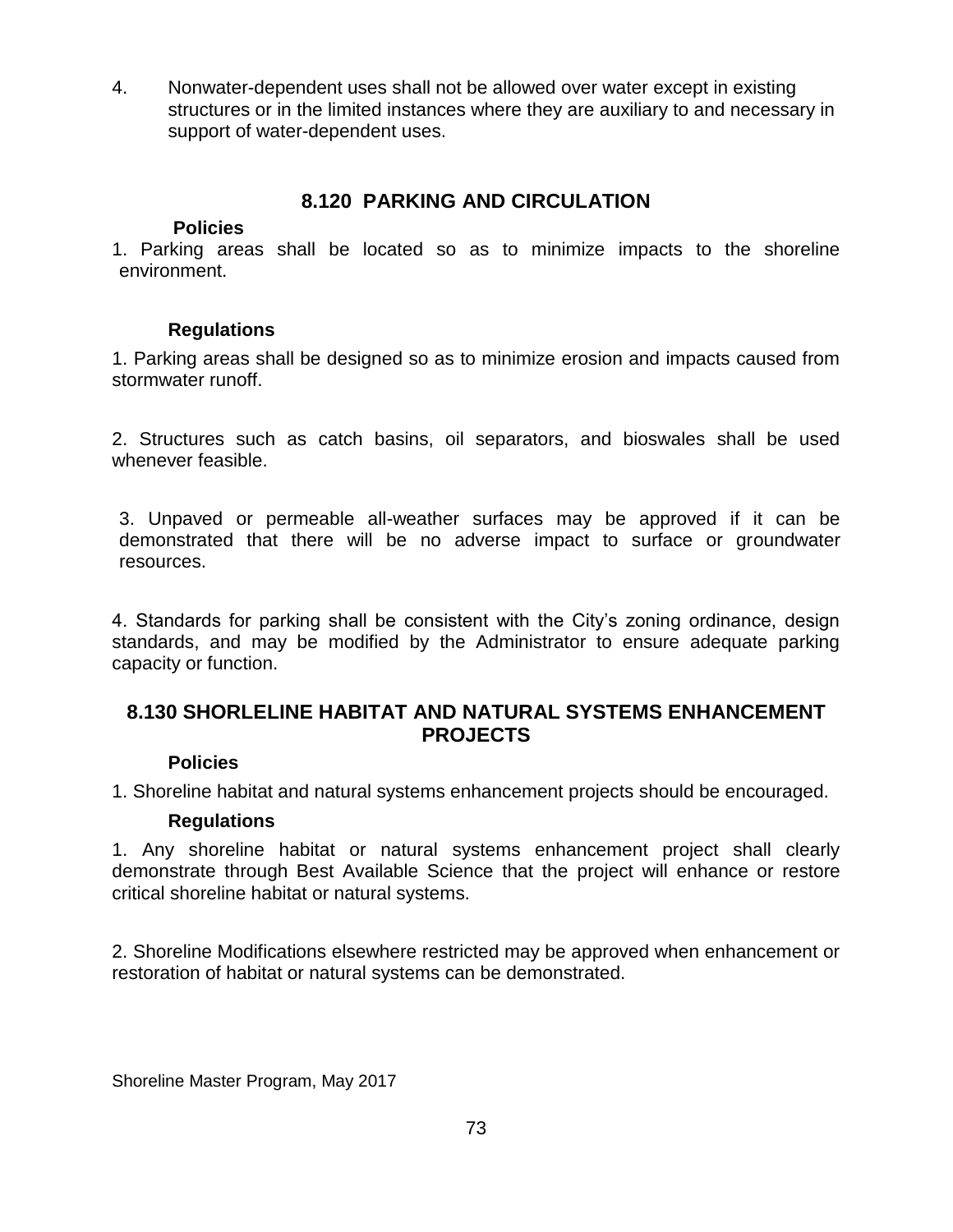# **8.140 CRITICAL AREAS**

1. Critical Areas include, wetlands, fish and wildlife habitat conservation areas, geologically hazardous areas, aquifer recharge areas and flood hazard areas. All critical areas within shoreline jurisdiction are protected. All critical areas within shoreline areas shall be regulated by the Critical Areas Ordinance Ferndale Municipal Code Chapter 16.08 Critical Areas with exception to the following sections:

- a. 16.08.020 Authority
- b. 16.08.030 Interpretation
- c. 16.08.130 Variances
- d. 16.08.160 Enforcement
- e. 16.08.170 Offense and Penalty
- 2. Variances from the requirements of the CAO shall follow the provisions of Chapter 5.180 of this program.
- 3. Enforcement of the requirements of the CAO shall follow provisions of Chapter 11.10 of this program.

# **8.150 PUBLIC ACCESS**

In the review of all shoreline substantial development or conditional use permits, consideration of public access shall be considered. Provisions for adequate public access shall be incorporated into a shoreline development proposal for each shoreline substantial development or conditional use permit (including land division) unless the applicant demonstrates one or more of the following provisions apply:

1. Unavoidable health or safety hazards to the public exist which cannot be prevented by any practical means;

2. Inherent security requirements of the use cannot be satisfied through the application of alternative design features or other solutions;

3. The cost of providing the access, easement, or an alternative amenity is unreasonably disproportionate to the total long-term cost of the proposed development;

4. Unacceptable environmental harm will result from the public access which cannot be mitigated;

5. Significant undue and unavoidable conflict between any access provisions and the proposed use and/or adjacent uses would occur and cannot be mitigated.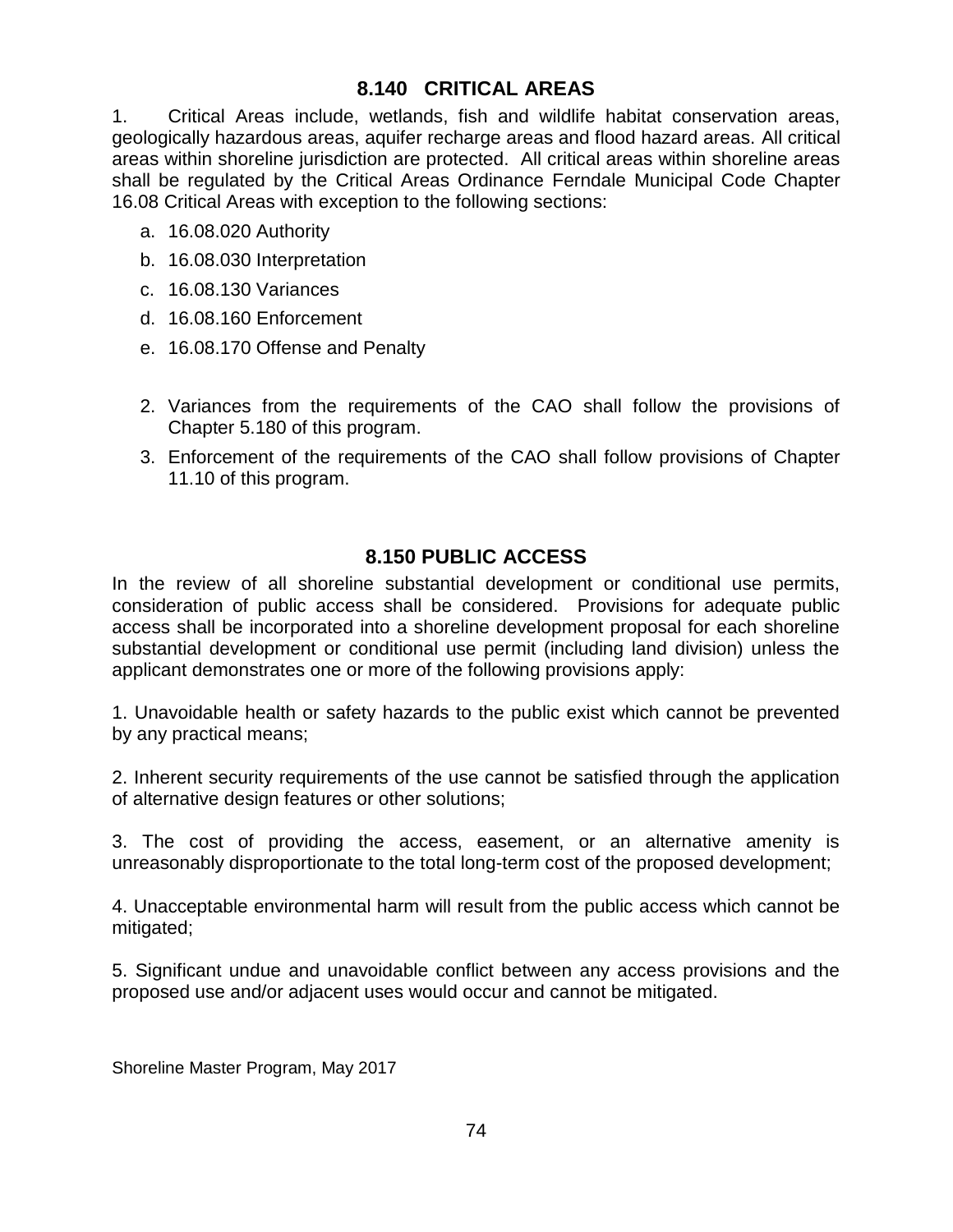6. Public access shall generally not be required for the following except as determined on a case-by-case basis in conjunction with the provisions of this Section:

- a. Dredging
- b. Forest Practices
- c. Landfill and Excavation
- d. Mining
- e. Private Docks
- f. Stream Control Works
- g. Residential Development containing four or less dwellings

7. Prior to deciding public access is not required pursuant to (1) through (5) above, the City must determine that all reasonable alternatives have been exhausted; including, but not limited to:

- a. Regulating access by such means as maintaining a gate and/or limiting hours of use;
- b. Designing separation of uses and activities (e.g. fences, terracing, use of oneway glazings, hedges, landscaping, etc.); and
- c. Provisions for access at a site geographically separated from the proposal such as a street end, vista, tideland or trail system.
- d. Public access areas and/or facilities shall be of the kind, quality and scope so as to reasonably offset any specific adverse impacts to existing public access of the proposed shoreline use or development activity.

8. Alternate off-site improvements in public access to shorelines may be used upon agreement, as a means of offsetting identifiable on-site impacts.

9. Incentives for public access improvements such as density or bulk and dimensional bonuses, shall also be considered through applicable provisions of this program and other zoning and subdivision regulations.

10. Development uses and activities shall be designed and operated to avoid blocking, reducing, or adversely interfering with the public's physical access to the water and shorelines.

11. Public access provided by shoreline street ends, public utilities and rights-of-way shall not be diminished (RCW 35.797.035 and RCW 36.87.130).

12. Where reasonably feasible, public access sites shall (1) be connected directly to the nearest public street; and (2) include provisions for handicapped and physically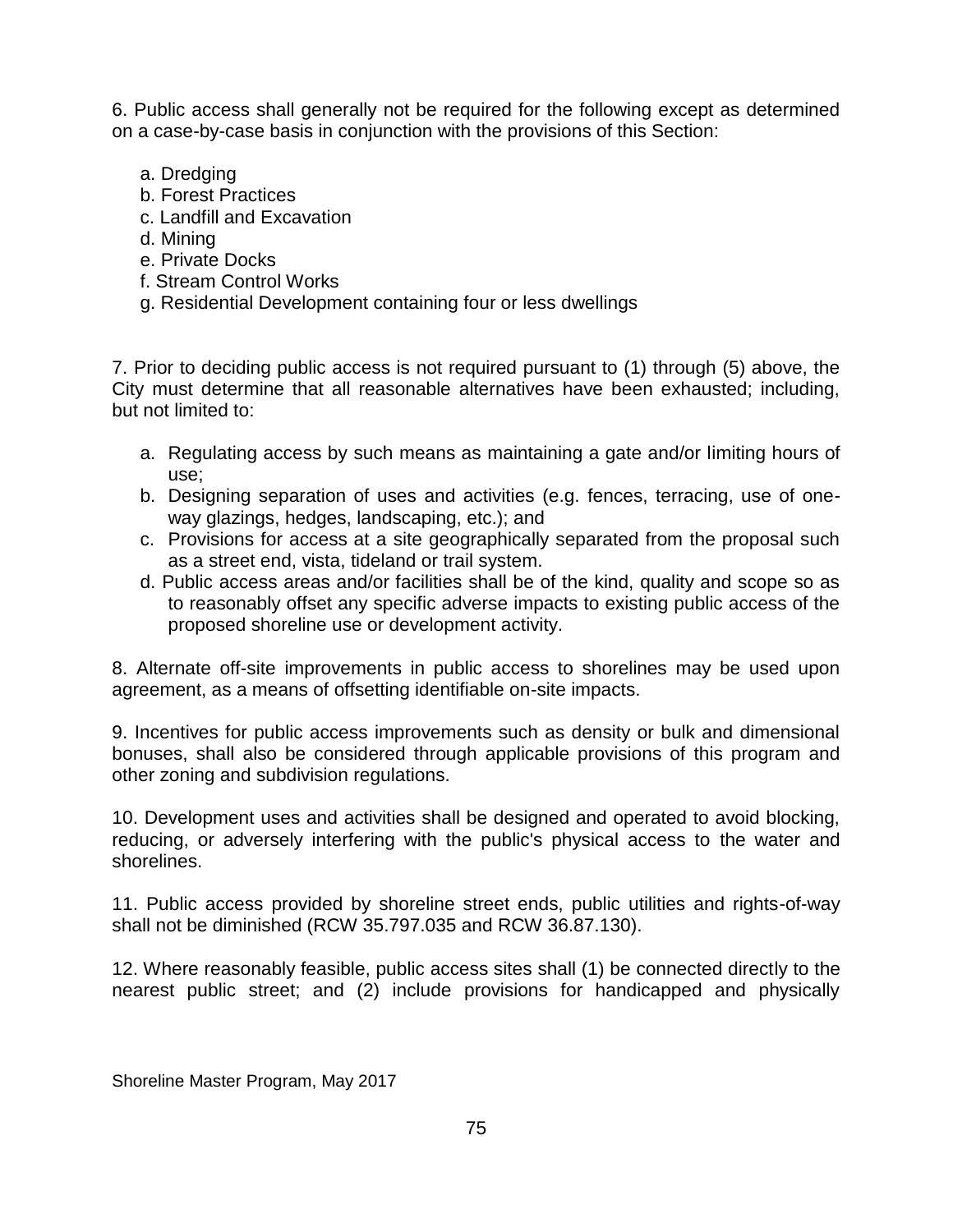impaired persons.

13. Required public access sites shall be fully developed and available for public use at the time of occupancy of the use or activity.

14. Public access easements and permit conditions shall be recorded on the deed of title and on the face of a plat or short plat as a condition running contemporaneous with the authorized land use, as a minimum. Said recording with the County Auditor's Office shall occur at the time of building permit approval (RCW 58.17.110) or plat recordation, whichever comes first.

15. Minimum width of public access easements shall be ten feet, unless the administrator determines that undue hardship would result. In such cases, easement width may be reduced only to the minimum extent necessary to relieve the hardship.

16. The standard State approved logo or other approved signs that indicate the public's right of access and hours of access shall be constructed and installed by the applicant, and maintained by the City in conspicuous locations at public access sites. In accordance with regulation (c)(1), signs may control or restrict public access as a condition of permit approval.

17. Future actions by the applicant successors in interest or other parties shall not diminish the usefulness or value of the public access provided.

# **8.160 BUILDING AND STRUCTURE HEIGHTS, AND BULK LIMITS**

8.160.1 Height, Setback and Lot Coverage Requirements. Except as otherwise provided in this SMP and in the provisions of the Restoration Plan and Public Access Plan (see "note" on following page), the maximum building height, minimum setback and maximum lot coverage for all uses in the shoreline area, even those exempt from Shoreline Substantial Development Permit requirements, shall be as specified in the following "Height, Setback and Lot Coverage Requirements" table.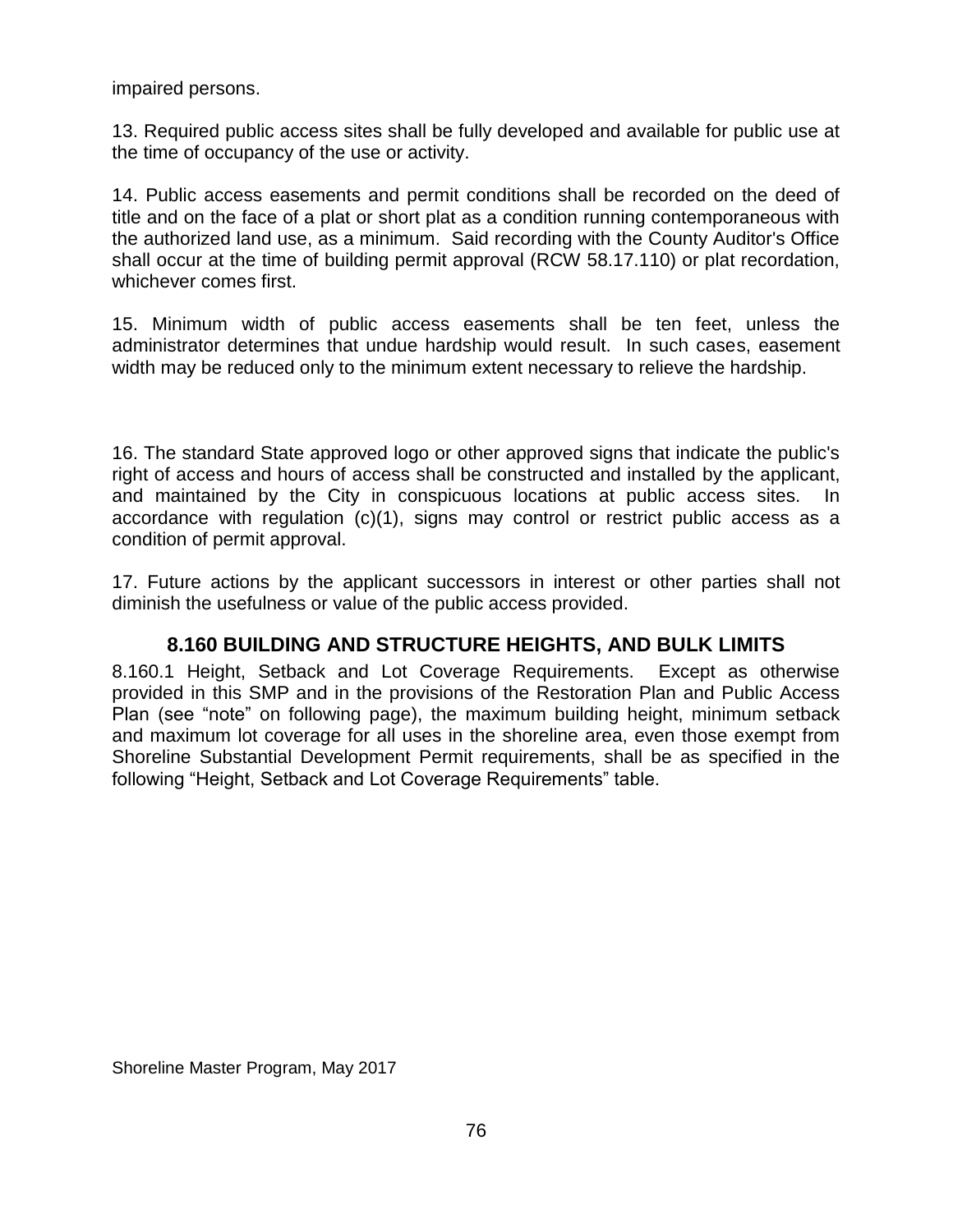#### HEIGHT, SETBACK and LOT COVERAGE REQUIREMENTS

| <b>AREA</b>        | <b>MAXIMUM</b>         | <b>MINIMUM</b>              | <b>MAXIMUM LOT</b>   |
|--------------------|------------------------|-----------------------------|----------------------|
|                    | <b>BUILDING HEIGHT</b> | <b>SETBACK</b>              | <b>COVERAGE</b>      |
|                    | (in feet)              | (in feet) from Line of      | $\%$                 |
|                    |                        | <b>OHWM</b> for Structures, | (including accessory |
|                    |                        | Surfacing, Parking, or      | building)            |
|                    |                        | Fill*                       |                      |
| <b>URBAN</b>       | 45                     | 25                          | 70                   |
| <b>RESIDENTIAL</b> | 45                     | 50                          | 50                   |
| <b>RURAL</b>       | 45**                   | 50                          | 30                   |
| <b>CONSERVANCY</b> | 45**                   | 75                          | 20                   |

No overwater uses or activities are allowed except for boat ramps, marinas, docks, piers, floats, roads, railroads, and utilities and except under those circumstances and conditions specified in this SMP.

In the event that required buffers are larger than the required setbacks, the structural setbacks shall be located ten (10) feet from, and in addition to, the required buffer. This setback in addition to the buffer is required so as to ensure construction/maintenance/repair/emergency access from encroaching into the buffer in the future. In circumstances where a conflict arises between the provisions of this Program and other city ordinances, the provisions that are most protective of the shoreline resources shall apply.

\* Setback does not apply to activities related improvement or maintenance dikes.

\*\* Nonhabitable structures for agricultural use may exceed this limitation.

NOTE: See Appendix (Restoration Plan and Public Access Plan) which includes some flexibility from the above bulk standards provided restoration and/or public access, together with no net loss of ecological functions.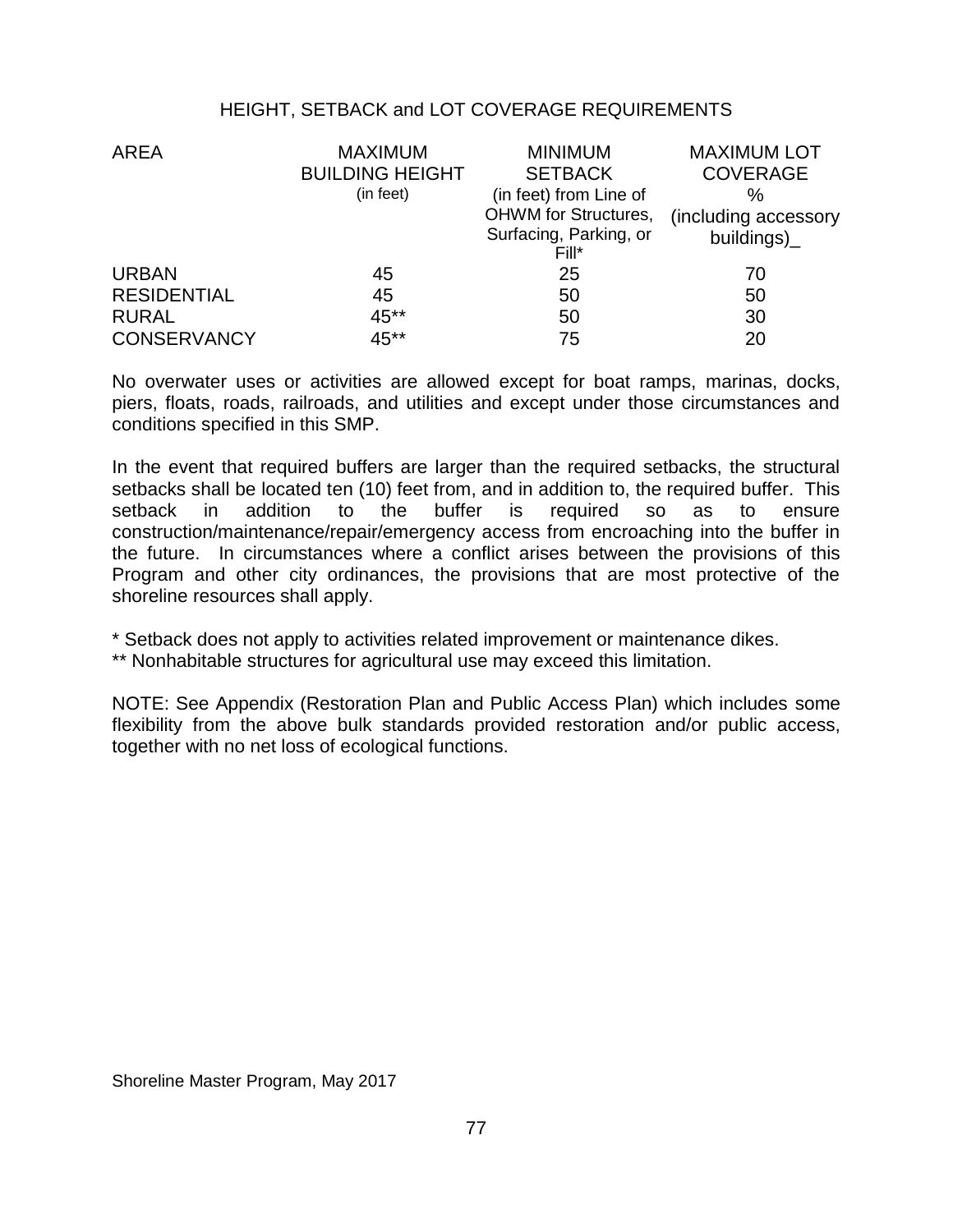# **CHAPTER 9 SHORELINE USE POLICIES AND REGULATIONS**

**Sections:**

- **9.10 GENERALLY**
- **9.20 AGRICULTURAL PRACTICES**
- **9.30 AQUACULTURE**
- **9.40 BOATING FACILITIES**
- **9.50 COMMERCIAL DEVELOPMENT**
- **9.60 FORESTRY**
- **9.70 INDUSTRIAL DEVELOPMENT**
- **9.80 IN-STREAM STRUCTURES**
- **9.90 MINING**
- **9.100 PIERS, DOCKS, AND FLOATS**
- **9.110 RECREATIONAL DEVELOPMENT**
- **9.120 RESIDENTIAL DEVELOPMENT**
- **9.130 ROADS AND RAILWAYS**
- **9.140 SIGNS**
- **9.150 UTILITIES AND SOLID WASTE**
- **9.160 SHORELINE USE ACTIVITIES**
- **9.170 TABLE OF USES BY SHORELINE ENVIRONMENT DESIGNATION**

# **9.10 GENERALLY**

The following policies and regulations apply to the categories of use activities listed by the state in the Shoreline Management Act Guidelines (WAC 173-26-240). These policies and regulations are intended to guide or regulate the uses which are allowed within the Shoreline Use Areas. An applicant for a shoreline permit should first determine:

1. In which shoreline Environment Designation the property is located by reference to the Official Shoreline Map;

2. Whether or under what circumstances the use is permitted by reference to the "Table of Uses by Shoreline Environment Designation" in Chapter 9.170 of this Program;

3. If the proposed method of constructing or achieving the use is consistent with the stated policies and regulations of this and other applicable Chapters of this Program.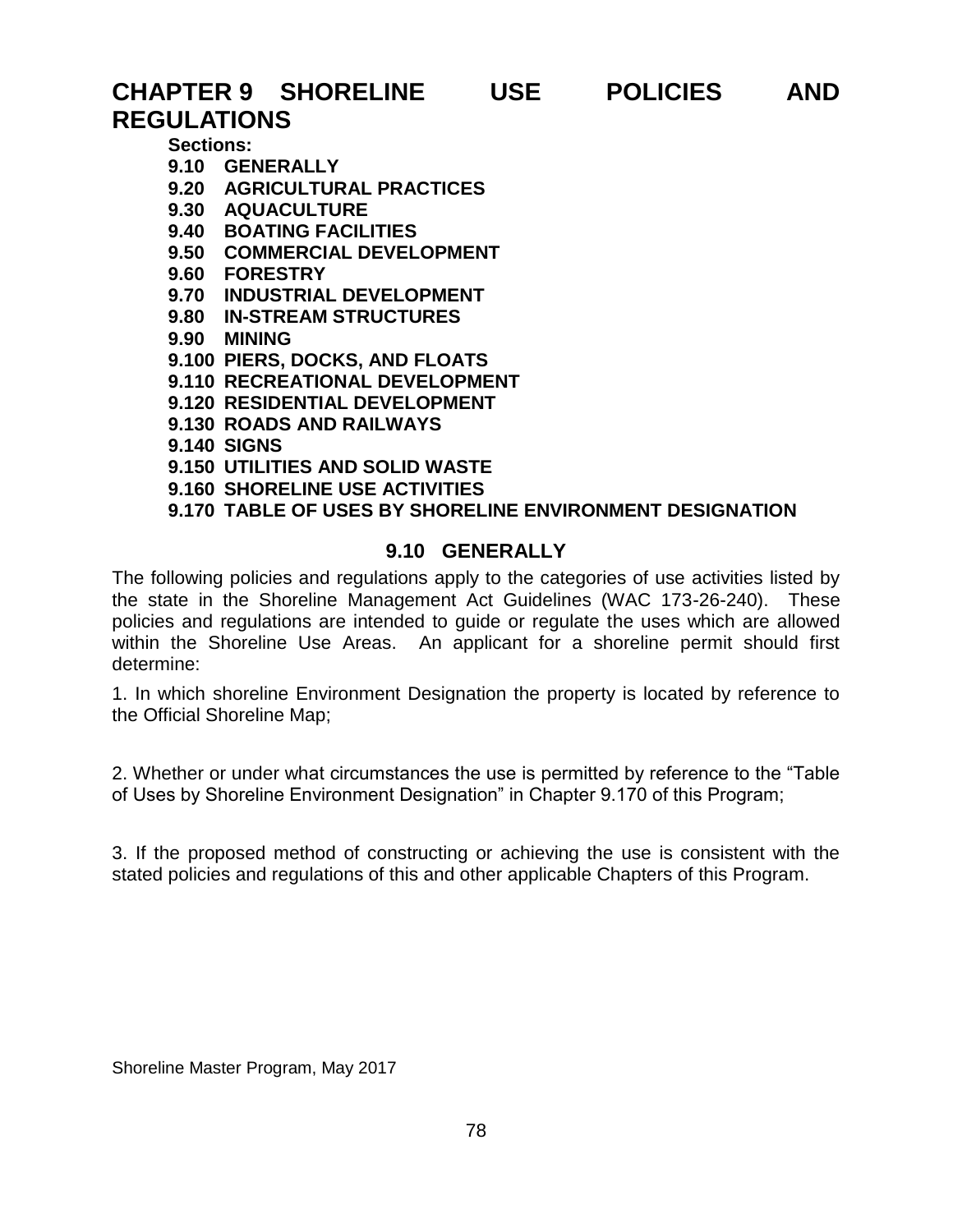# **9.20 AGRICULTURAL PRACTICES**

#### **9.21 Definition:**

Agricultural Practices are the commercial farming or raising of livestock or crops. New agricultural practices are prohibited within the City of Ferndale.

#### **9.22 Policies:**

Agricultural Practices shall ensure shoreline protection through means of adequate buffers, pollution prevention measures, and proper location of structures and activities.

#### **9.23 Regulations:**

1. A 25-foot wide buffer zone of natural occurring vegetation shall be maintained between all new cultivated and pasture areas and adjacent water bodies.

2. Livestock feeding operations must, through the use of retention tanks, holding ponds or other acceptable methods prevent runoff containing manure, feed, wastage, or other possible water pollutants from entering the adjacent water body.

3. Pesticides, herbicides, and other chemical products which would contaminate the water are not to be used where they would leach into the water body.

4. No new agricultural practices are allowed within the Shorelines of Ferndale.

# **9.30 AQUACULTURAL ACTIVITIES**

#### **9.31 Definition:**

Aquacultural Activities are the commercial culture of feed fish, shell fish, or aquatic plants and animals, including but not limited to propagation, stocking, feeding, disease treatment, waste disposal, water use, development of habitat and structures.

#### **9.32 Policies:**

Aquacultural activities should be placed in locations compatible with the surrounding shoreline environment and which allow both visual and physical access to the shoreline.

#### **9.33 Regulations:**

1. Public access to the shoreline shall be incorporated into the design of aquacultural facilities.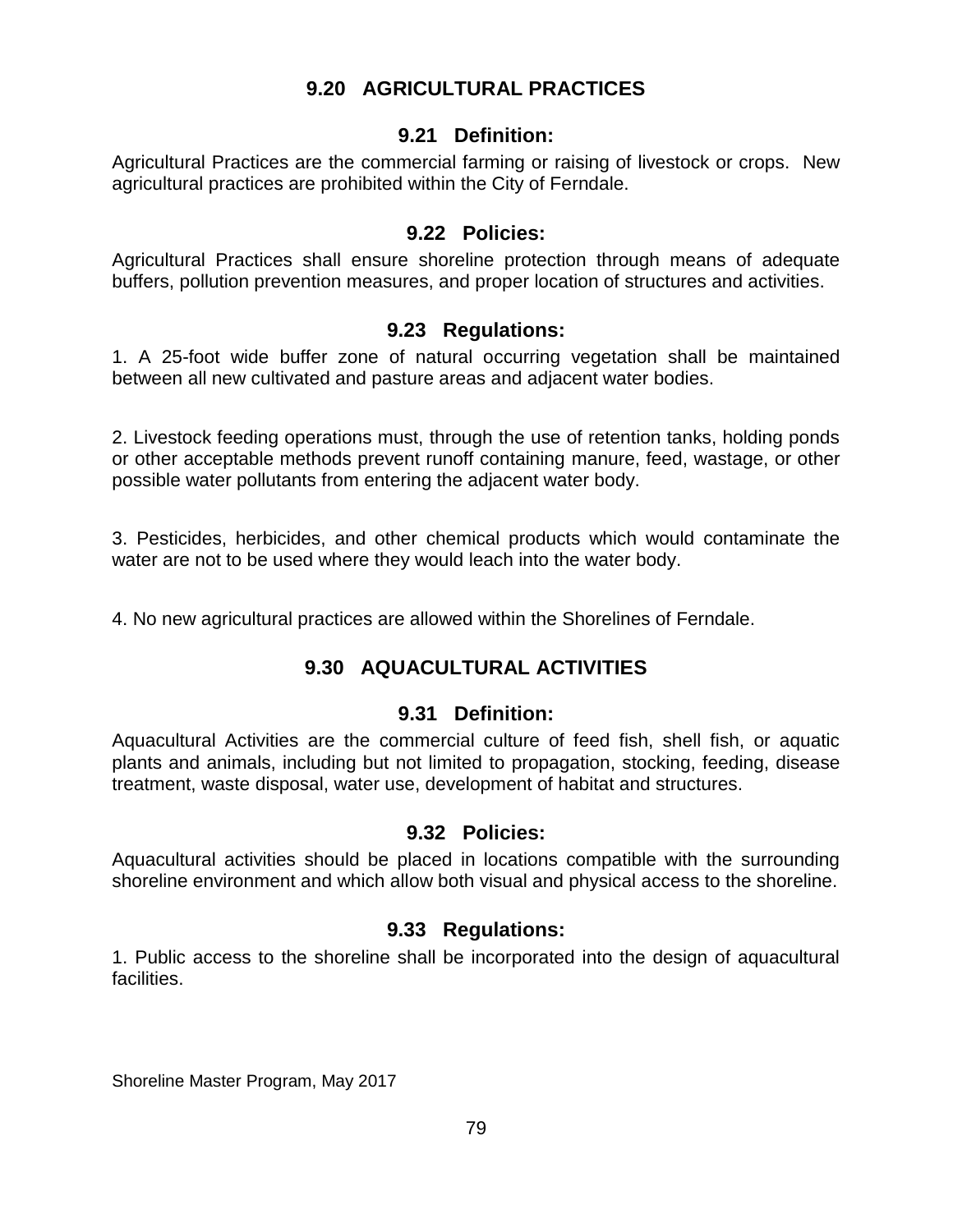2. Structures associated with aquacultural activity shall be visually compatible with the surrounding environment.

3. Overwater structures associated with aquacultural activity shall be designed to minimize interference with fish habitat.

# **9.40 BOATING FACILITIES**

#### **9.41 Definition:**

Boating Facilities are for vehicular or mechanical launching of boats, including, but not limited to boat ramps, docks, and floats. Docks serving four or fewer single-family residences are not considered Boating Facilities.

# **9.42 Policy:**

Boating Facilities should be designed and constructed to have minimal adverse effects to the shoreline.

### **9.43 Regulations:**

1. Boating Facilities shall not obstruct public use of the waterway, degrade habitat, or create hydrologic conditions that could lead to bank erosion.

2. Boating Facilities shall not degrade habitat

3. Boating Facilities shall not create hydrologic conditions that could lead to bank erosion.

# **9.50 COMMERCIAL DEVELOPMENT**

#### **9.51 Definition:**

Commercial Development means those uses that are involved in wholesale and retail trade or business activities.

#### **9.52 Policies:**

1. Except for water-dependent uses, no commercial development should occur waterward of the floodway line.

2. Commercial Development should be designed and constructed so as to minimize the impact to the shoreline environment.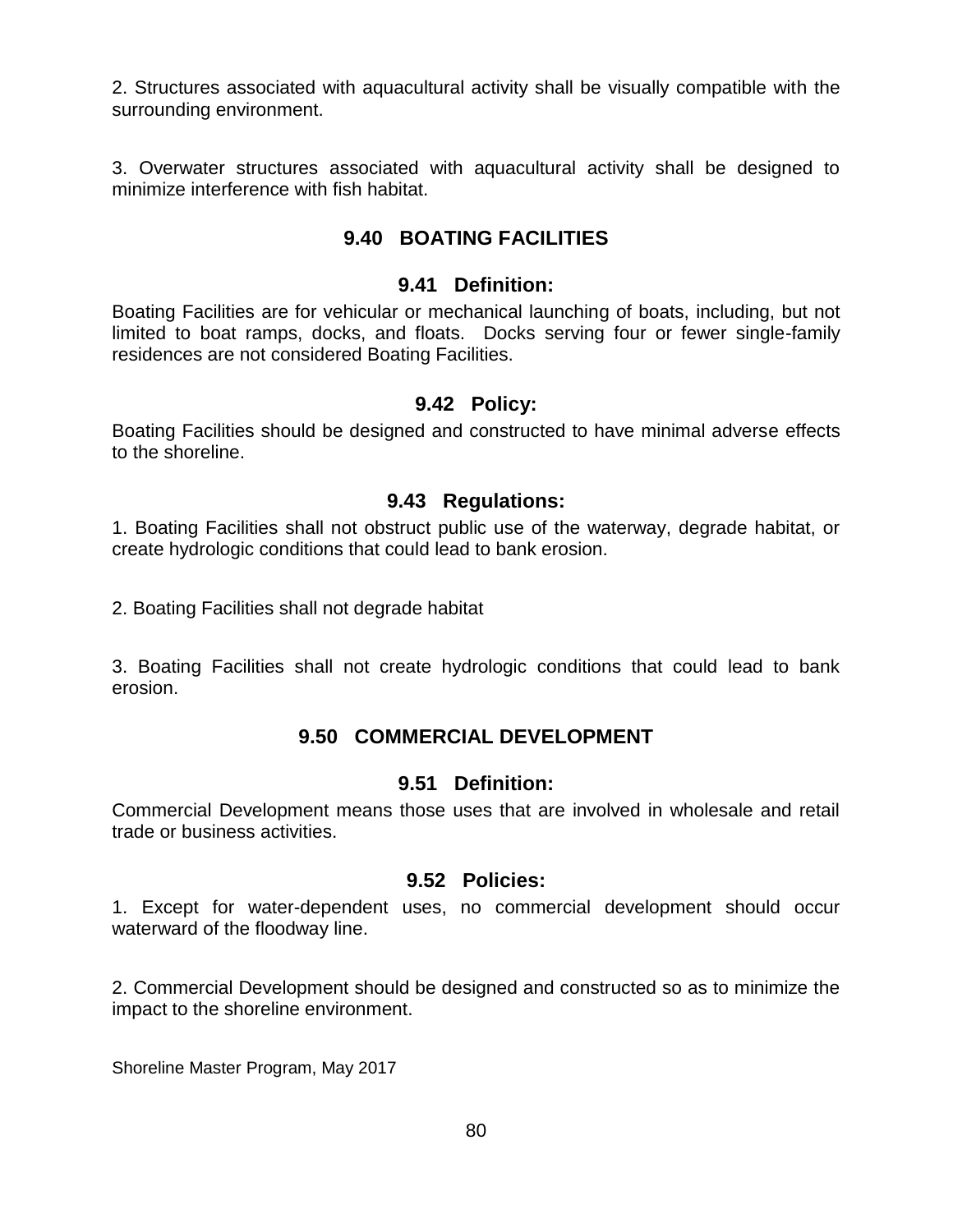# **9.53 Regulations:**

1. Preference shall be given first to water-dependent over non water-dependent uses; then preference shall be given to water-related or water-enjoyment over nonwater-orientated uses.

2. Non-water-orientated uses shall be prohibited unless the following criteria are met:

- The use is part of a mixed-use project that includes a water-orientated use and provides a significant public benefit such as public access and ecological restoration or
- \* Navigability is severely limited at the proposed site and the use provides a significant public benefit such as public access and ecological restoration.
- 3. Non-water-orientated uses may be allowed if the site is physically separated from the shoreline by another property in separate ownership or public right-of-way
- 4. Nonwater-dependent uses shall not be allowed over water except in existing structures or in the limited instances where they are auxiliary to and necessary in support of water-dependent uses.

5. Activities such as restaurants, which increase public enjoyment of the shoreline should be given consideration for shoreline location. Where feasible, shoreline commercial developments will be encouraged to locate in areas where commercial developments already exists.

# **9.60 FORESTRY**

# **9.61 Definition:**

Forestry means any activity conducted on or directly pertaining to forested land and relating to growing, harvesting, or processing of timber; including, but not limited to: (1) road and trail construction; (2) fertilization; (3) prevention and suppression of diseases and insects; or other activities which qualify as a use or development subject to the Act. Excluded from this definition is preparatory work such as tree marking, surveying and removal of incidental vegetation such as berries, greenery, or other natural products whose removal cannot normally be expected to result in damage to shoreline natural features. Log storage away from forested land is considered under Industrial Development.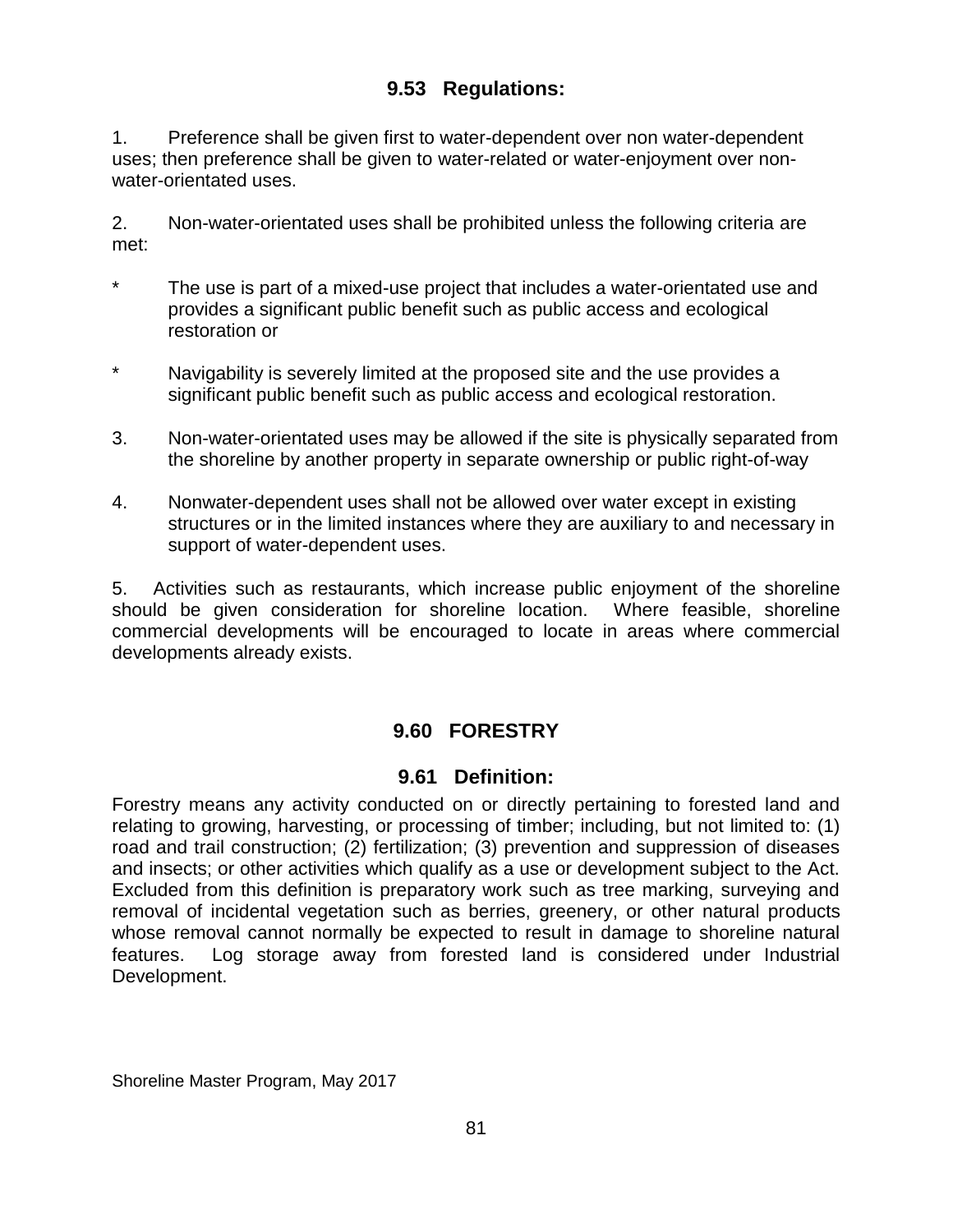### **9.62 Policies**

Areas suitable for commercial forestry do not exist within the City of Ferndale and should be discouraged.

# **9.63 Regulations**

1. If in the future commercial forestry should become feasible, applicants for this activity shall follow the conditional use procedures in the allowable shoreline environment designations.

2. Small and essentially isolated tree removal operations shall be allowed only when necessary and upon showing that any impacts to the shoreline can be mitigated.

# **9.70 INDUSTRIAL DEVELOPMENT**

### **9.71 Definition:**

Industrial Development means facilities for processing, manufacturing, and storage of finished or semi-finished goods, together with necessary accessory uses such as parking, loading, and waste storage and treatment.

### **9.72 Policies:**

1. Preference should first be given to development activities in the following order: water-dependent, water-related, water-enjoyment, other activities which do not adversely affect the shoreline environment.

2. Industrial Development should be designed and constructed so as to minimize the impact to the shoreline environment and to ensure that there is no net loss of shoreline ecological function.

# **9.73 Regulations:**

1. Where feasible, shoreline industrial developments will be encouraged to locate in areas where industrial developments already exists.

2. Industrial development shall not be allowed in shoreline areas with severe environmental limitations; such as critical areas.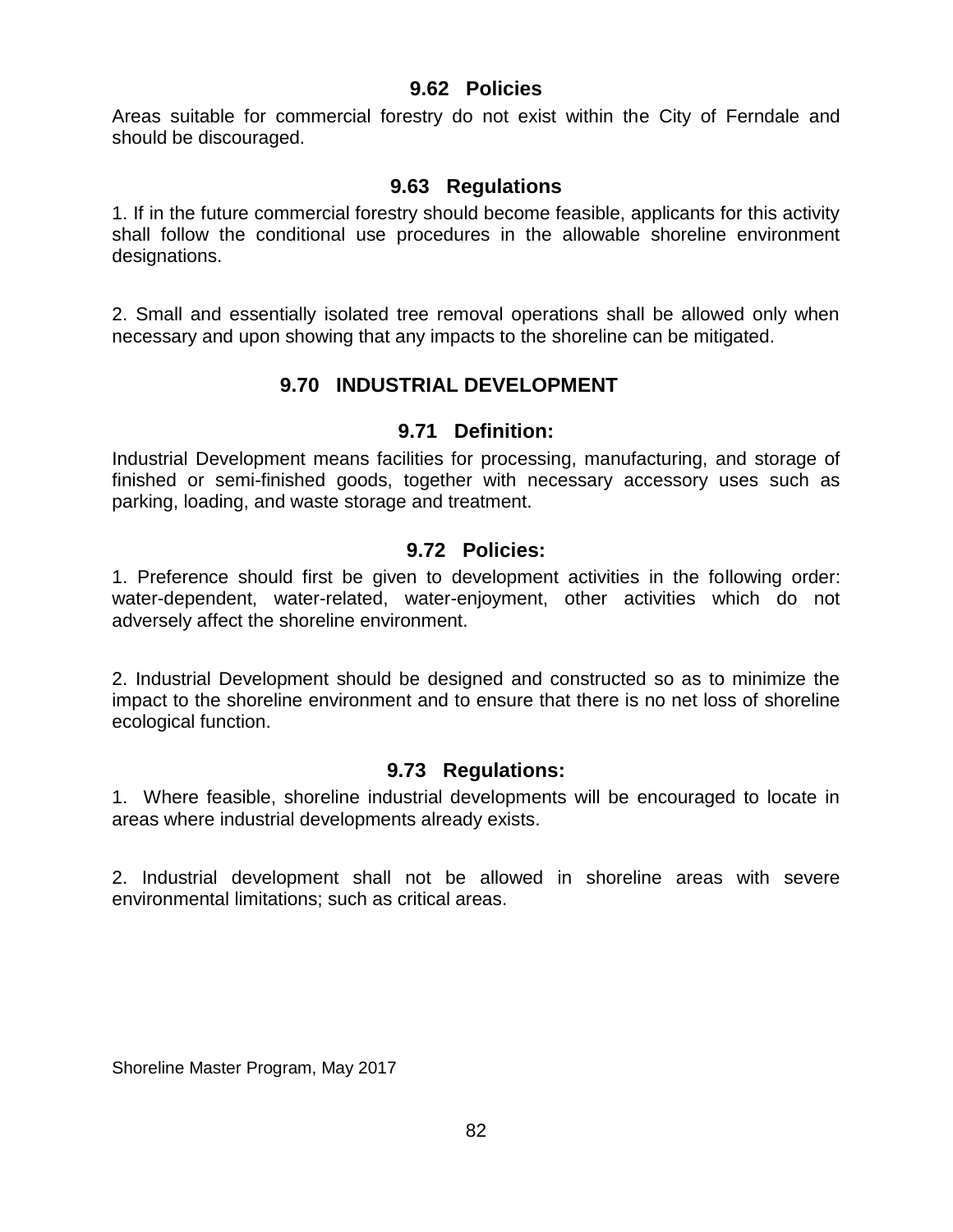- 3. Non-water-orientated uses shall be prohibited unless the following criteria are met:
- The use is part of a mixed-use project that includes a water-orientated use and provides a significant public benefit such as public access and ecological restoration or
- \* Navigability is severely limited at the proposed site and the use provides a significant public benefit such as public access and ecological restoration.
- 4. Non-water-orientated uses may be allowed if the site is physically separated from the shoreline by another property in separate ownership or public right-of-way

# **9.80 IN-STREAM STRUCTURES**

# **9.81 Definition:**

In-Stream Structure means a structure placed by humans within a stream or river waterward of the bank full width that either causes or has the potential to cause water impoundment or the diversion, obstruction, or modification of water flow. In-stream structures may include those for hydroelectric generation, irrigation, water supply, flood control, transportation, utility service transmission, fish habitat enhancement, or other purpose.

### **9.82 Policies:**

Assure that in-stream structures provide for the protection of ecological functions and give consideration to the full range of public interests.

# **9.83 Regulations:**

1. In-stream structures shall be located as to prevent hazardous conditions.

2. In-stream structures shall be located as to minimize impacts to the natural environment.

3. Agencies having special expertise in the aquatic shoreline environment shall be notified of proposed in-stream structures to assure compliance with all applicable laws and regulations governing such.

#### **9.90 MINING**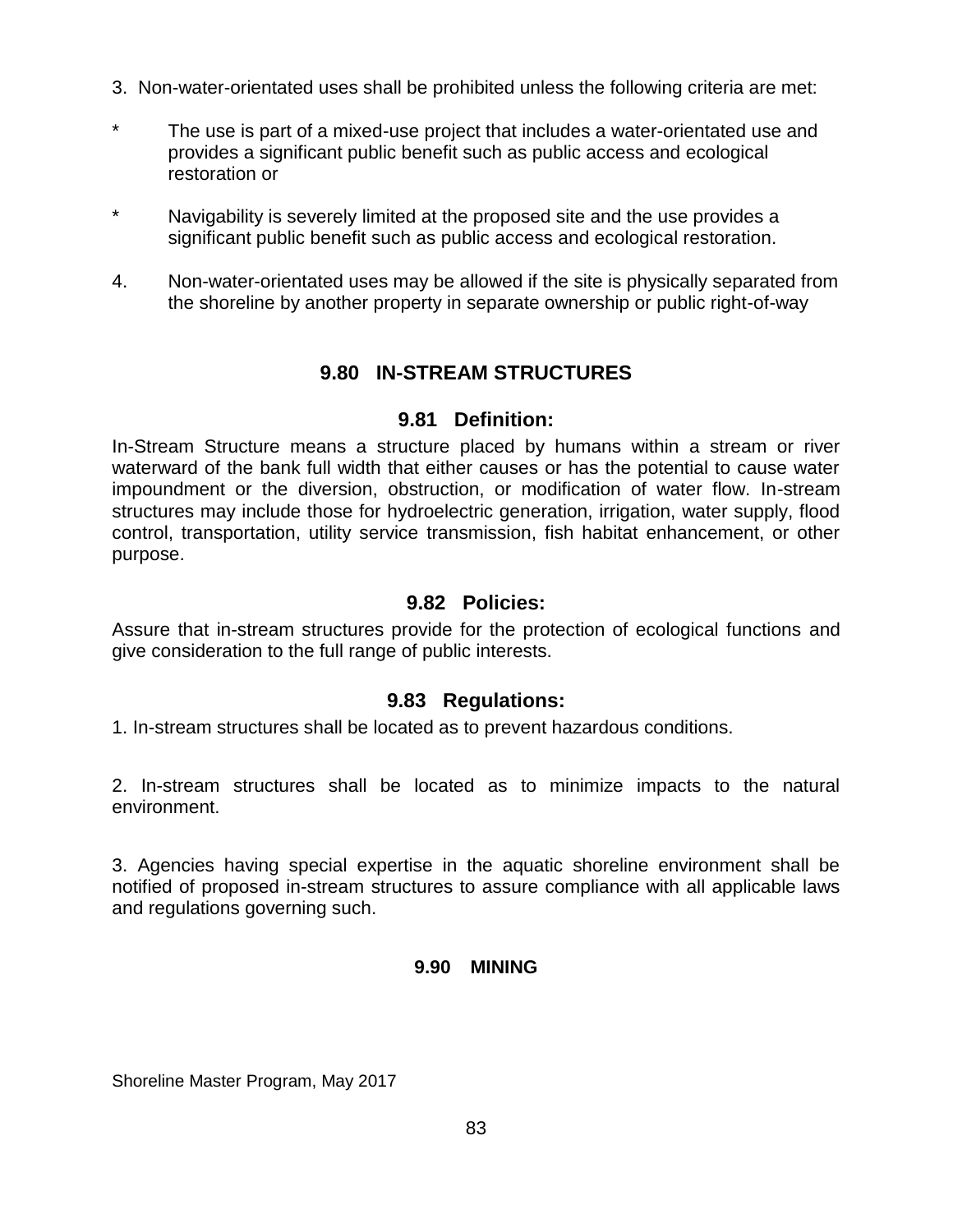### **9.91 Definition:**

Mining is the removal of naturally occurring metallic and non-metallic minerals or other materials from the earth for economic use.

### **9.92 Policies:**

1. Mining activities should be operated so as to cause no significant impacts to the shoreline environment.

#### **9.93 Regulations:**

1. Ground water must be protected from contamination.

2. The runoff of silt and other wastes from the operation into the adjacent water body is prohibited.

3. The operation shall not destroy fish habitat.

4. Plans for restoration of the site must be provided prior to issuance of a shoreline permit.

# **9.100 PIERS, DOCKS AND FLOATS**

#### **9.101 Definition:**

Piers, Docks and Floats shall mean all platform structures, fill, or anchored devices in or floating upon water bodies to provide moorage for pleasure craft or landing for waterdependent recreation including but not limited to mooring buoys, swim floats, float plane moorages, covered moorages, and water ski jumps. Excluded are recreational decks, storage facilities, launch ramps, or other appurtenances.

#### **9.102 Policies:**

1. Piers, Docks and Floats should be restricted to those areas where they do not interfere with physical or visual shoreline access.

# **9.103 Regulations:**

1. Where feasible, community or cooperative piers, docks or floats shall be encouraged.

2. Such structures shall not obstruct navigable waters or reduce public use of the water surface.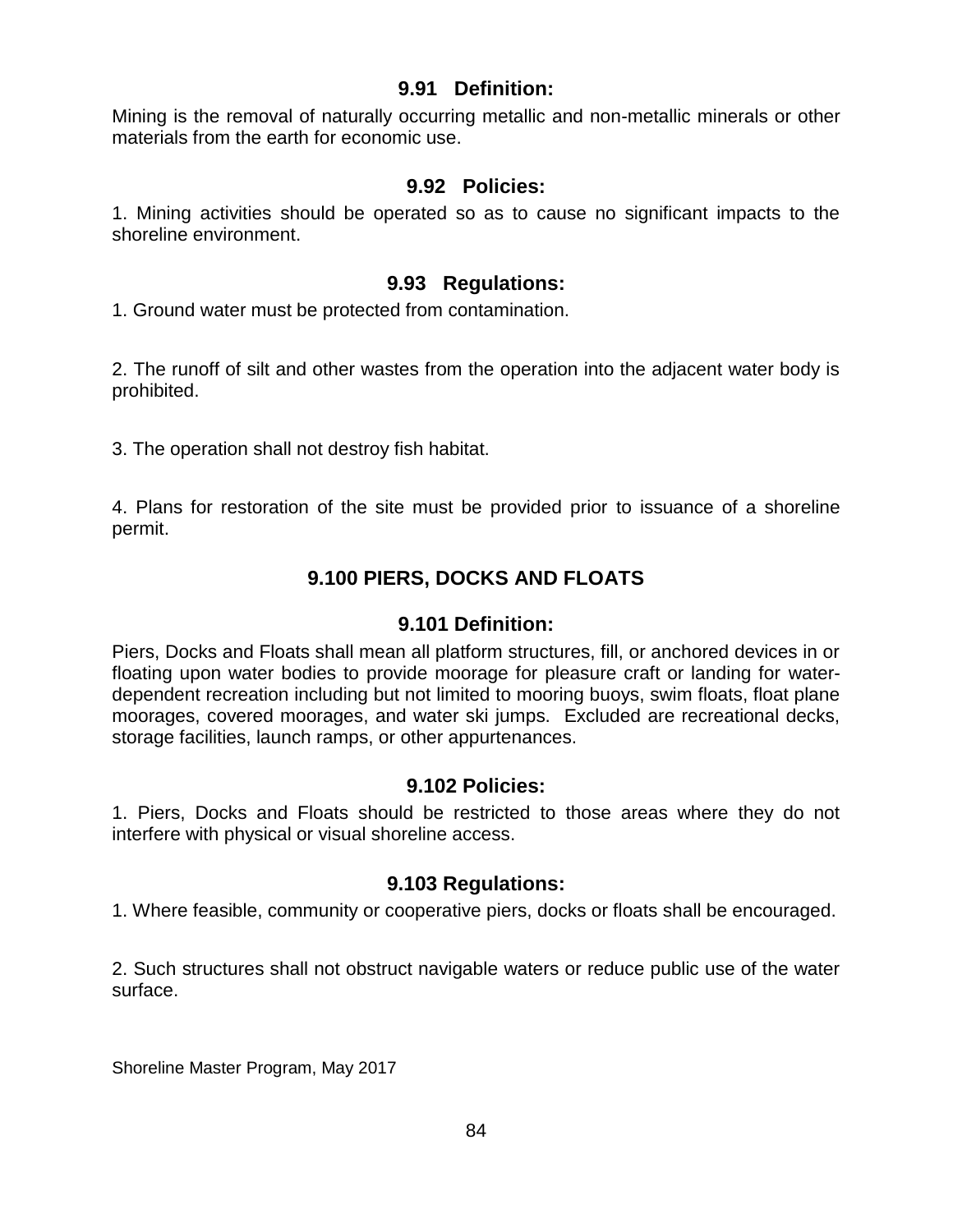3. No such structure shall be allowed where it is shown that a significant degradation to waterway or habitat could occur.

4. Piers, docks, and floats shall be limited to the minimum size necessary to meet the needs of the proposed use.

# **9.110 RECREATIONAL DEVELOPMENT**

#### **9.111 Definition:**

Recreational Development is the modification of the natural or existing environment to accommodate recreation. This may include land clearing, earth modifications, structures and other facilities such as parks, camps, camping clubs, launch ramps, golf courses, viewpoints, paths, public access facilities, public parks and playfields, wildlife enhancement, and other low intensity use outdoor recreation areas. Recreational homes and related subdivisions of land are considered residential; resorts, motels, hotels, recreational vehicle parks, intensive commercial outdoor or indoor recreation and other commercial enterprises are considered commercial.

# **9.112 Policies:**

1. Encourage those recreational development activities that are compatible with the shoreline environment, and that benefit from shoreline location.

2. Provide adequate shoreline access and space for public viewing, walking, and general shoreline enjoyment for all citizens.

3. Encourage redevelopment and improvements to the Riverside Golf Course (see Section 4.54.5).

# **9.113 Regulations:**

1. Recreational developments, public and private, shall be located, constructed and operated so as not to be a hazard to public health and safety.

2. Recreational developments shall not interfere with normal public use of the shorelines by all citizens.

3. Recreational developments shall not adversely impact the natural environment.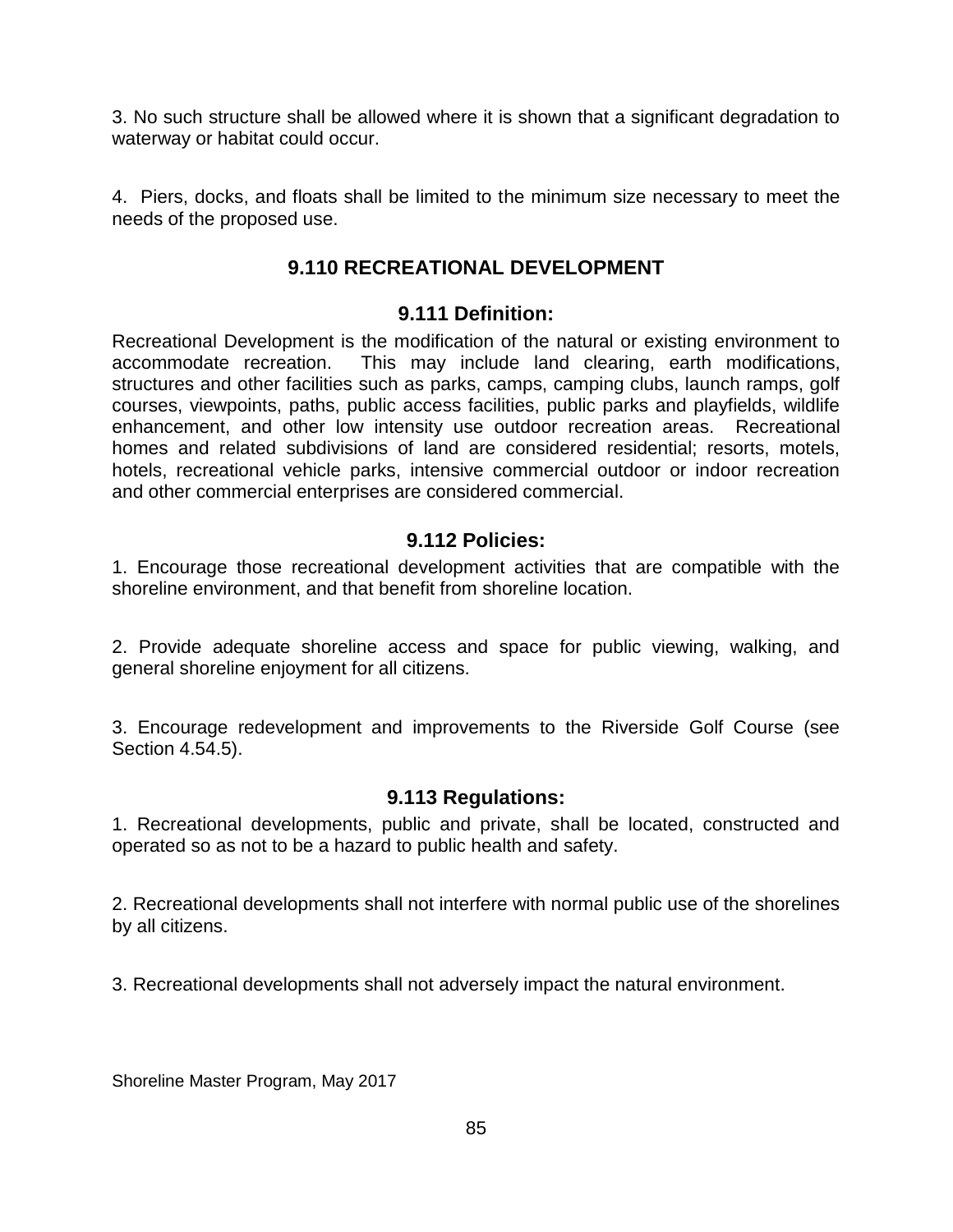# **9.120 RESIDENTIAL DEVELOPMENT**

### **9.121 Definition:**

Residential Development means buildings, earth modifications, subdivision and use of land primarily for human residence; including, but not limited to: single-family and multifamily dwellings, mobile homes and mobile home parks, together with accessory uses common to normal residential use. Camping sites or clubs, recreational vehicle parks, motels, hotels and other transient housing are not included in this definition.

### **9.122 Policies:**

1. Higher intensity (greater than 10 units per acre) residential development is preferred over lower intensity (at least 4 units per acre) where appropriate

2. Use of environmentally sensitive designs should be encouraged.

3. Residential development should preserve and create public access and views to the shoreline.

#### **9.123 Regulations:**

1. Developers shall make provisions for regulated visual and physical public access to and along the shoreline within subdivisions.

2. No density bonuses shall be allowed within shoreline areas.

3. Open space shall be located along the water's edge whenever feasible and provide for some access by members of the general public.

4. Where feasible, Planned Unit Developments shall be utilized rather than standard subdivisions to provide more areas of contiguous open space.

5. New over water residences and floating homes are prohibited.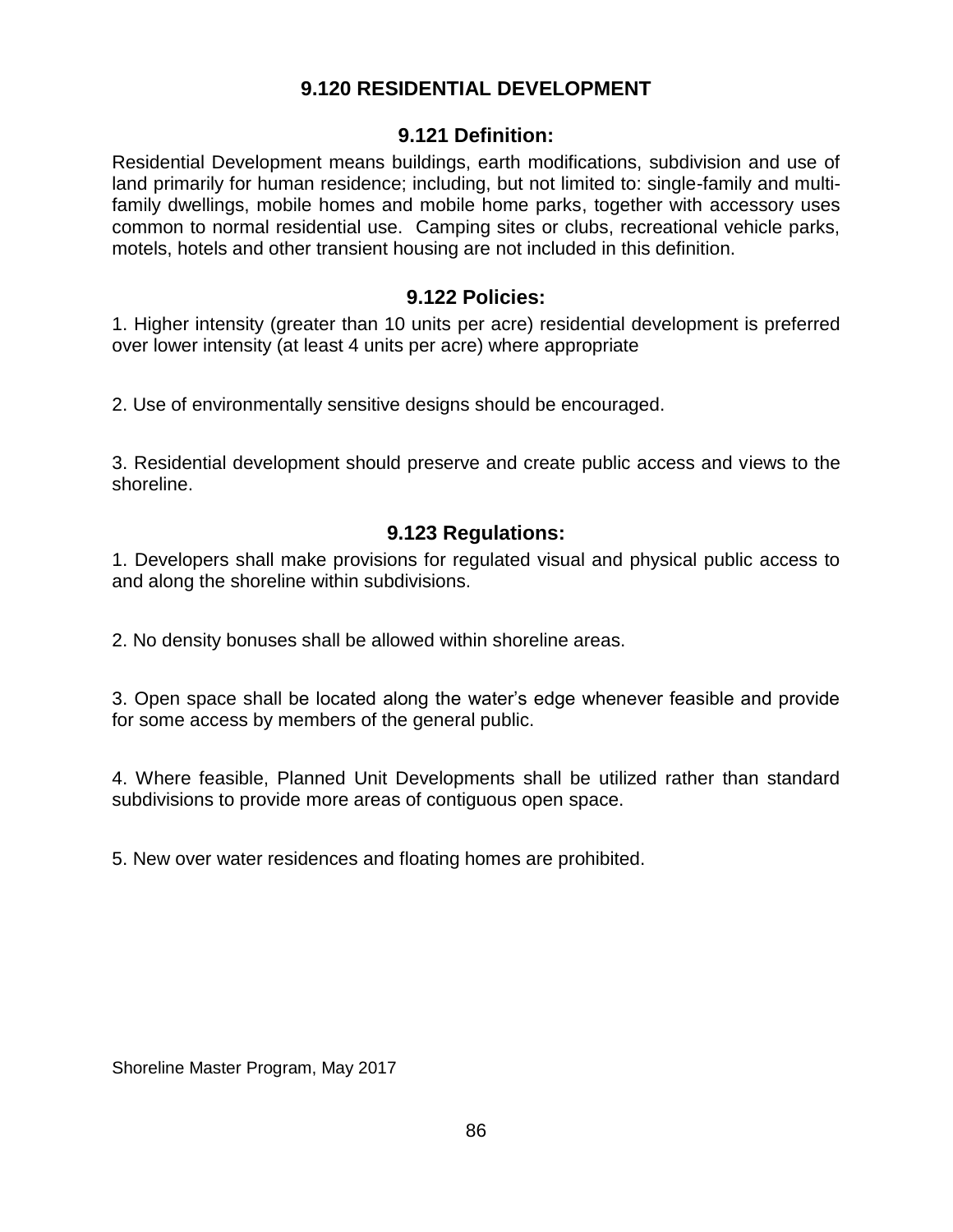# **9.130 ROADS AND RAILWAYS**

#### **9.131 Definition:**

Roads and Railways include related bridges and culverts, fills, embankments, causeways, parking areas, truck terminals and rail switchyards, sidings, spurs, and air fields; not included are recreational trails, highway rest areas, ship terminals, seaplane moorages, nor logging roads. A road is a linear passageway for motor vehicles, and a railway is a linear passageway with track for train traffic.

#### **9.132 Policies:**

1. Major new construction of highways and railways should be located away from the shoreline area to the greatest extent possible.

2. Obstructions to physical and visual access should be minimized.

#### **9.133 Regulations:**

1. Roads in wetland areas shall be designed and maintained to prevent erosion and to permit a natural movement of ground water.

2. Highway and road designs shall make provisions in their rights-of-way for pedestrian traffic and visual access to the waterfront.

3. All bridges and other water-crossing structures shall be designed not to impede the normal annual high water. Bridge approaches and side slopes shall be planted with a suitable ground cover.

3. Multi-use corridors shall be used whenever feasible.

# **9.140 SIGNS**

#### **9.141 Definition:**

Signs are any placard, billboard, display, message, design, letters, symbol, light, figure, illustration, set of pennants, or other devices intended to identify, inform, advertise, or attract attention to any private or public premises, and placed mainly outdoors so as to be seen from any public or quasi-public place. Double-faced signs are counted as two signs. Excluded from this definition are official traffic, directional or warning devices, other official public notices, signs required by law, or flag of a government or other noncommercial institution.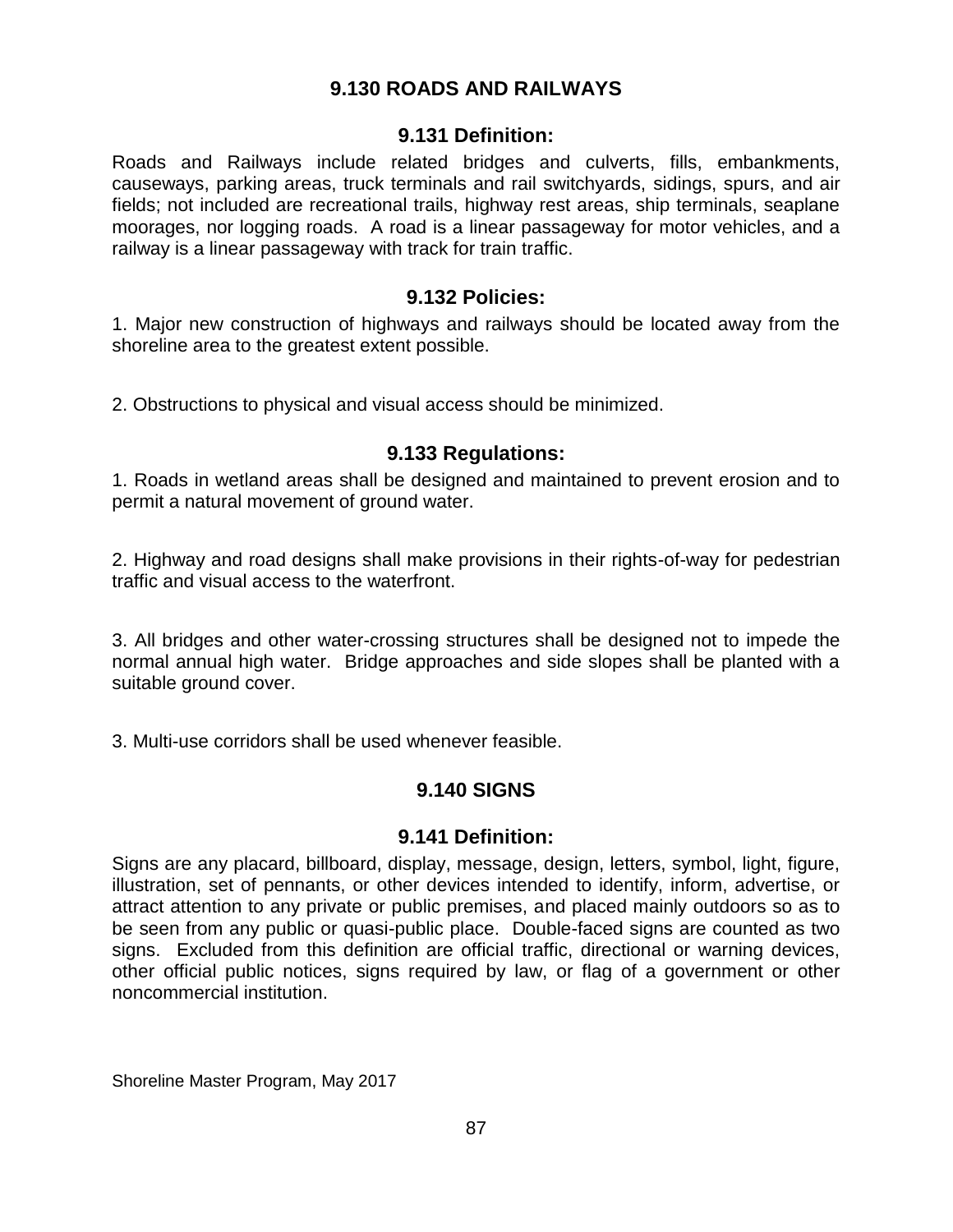#### **9.142 Policies:**

Signs should be regulated and displayed in a manner compatible with the preservation of shoreline views and public access.

# **9.143 Regulations:**

1. Off premise signs and billboards are prohibited in the shoreline area.

2. Advertising signs must be constructed flush against the structure that they are advertising.

3. In order to protect open space and views, free-standing signs are prohibited between buildings and OHWM, and waterward of a line drawn from the nearest point of the building parallel to the shoreline; PROVIDED that, if a road or path used by the public separates said building from OHWM, then free-standing signs are permitted between the road or path and said building. Multi-tenant development shall be required to develop a comprehensive sign program.

# **9.150 UTILITIES AND SOLID WASTE**

#### **9.151 Definition:**

1. Utilities includes but are not limited to facilities for distributing, processing, or storage of water, sewage, solid waste, storm drainage, electrical energy including electronic communications, and their administrative structures, as well as pipelines for oil and gas, and fire fighting facilities. Power plants are considered to be industrial development.

2. Solid Waste is all putrescible and non-putrescible solid and semi-solid waste including garbage, rubbish, ashes, industrial wastes, swill, demolition and construction wastes, abandoned vehicles and parts, thereof, and any other discarded commodities.

# **9.152 Policies:**

Utilities and solid waste should be located so as to minimize environmental and visual impacts.

#### **9.153 Regulations:**

1. Multiple use corridors shall be used as much as possible when locating utilities.

2. After installation/maintenance projects on shorelines, disturbed areas shall be replanted with native vegetation.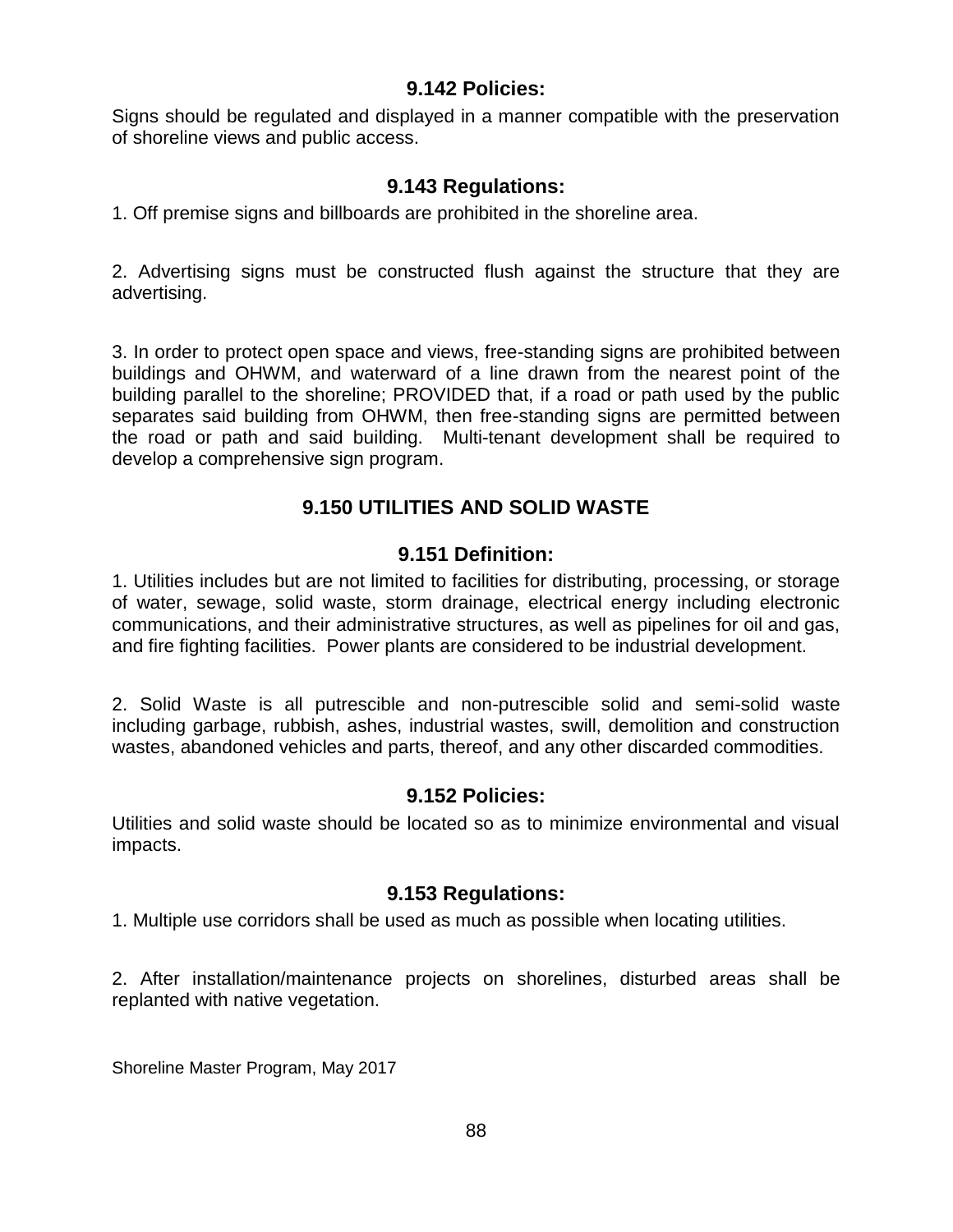3. Where practicable, utilities shall be placed underground so as to not degrade the aesthetic qualities of the shoreline.

4. Solid Waste facilities are prohibited within the City's shoreline jurisdiction except for local recycling and solid waste collection containers.

# **9.160 PERMITTED USES, CONDITIONAL USES AND PROHIBITED USES**

1. Chapter 9.170 contains a chart that identifies certain Use Activities as either "Prohibited", "Permitted", or allowed by the approval of a" Shoreline Conditional Use". This chart may be used by the Administrator to determine how to proceed with an application, but other sections of this Program may be more restrictive and override what is found in this chart. Uses not identified by the Administrator to fall easily within the described uses in the chart, or otherwise referenced within this Program as to which process shall be followed, shall be treated as Shoreline Conditional Uses.

2. Shoreline Modifications, as identified in Chapter 11 of this Program, will likely take place in conjunction with the principal use activities found in the chart contained in Chapter 9.170 of this Program, but may not take place without meeting the provisions of this Program though either the approval of a shoreline permit or statement of exemption.

### **"Permitted" Uses**

"Permitted" Uses, as identified in the chart contained in Chapter 9.170 of this Program, are those uses, not determined to be exempt from the substantial development permit process under the provisions in Chapter 3.32 of this Program, that require a Substantial Development Permit in order to be allowed within Shoreline Jurisdiction.

#### **"Shoreline Conditional Uses"**

"Shoreline Conditional Uses", as identified in the chart contained in Chapter 9.170 of this Program, are those uses that must be processed as Shoreline Conditional Uses, under the provisions in Chapter 5 of this Program.

#### **"Prohibited" Uses**

"Prohibited" Uses, as identified in the chart contained in Chapter 9.170 of this Program, are those uses that are not allowed within Shoreline Jurisdiction, unless continuing to occur as a Nonconforming Use, governed by the provisions in Chapter 3.50 of this Program or as provided for through the restoration incentives pursuant to the Restoration Plan (Appendix).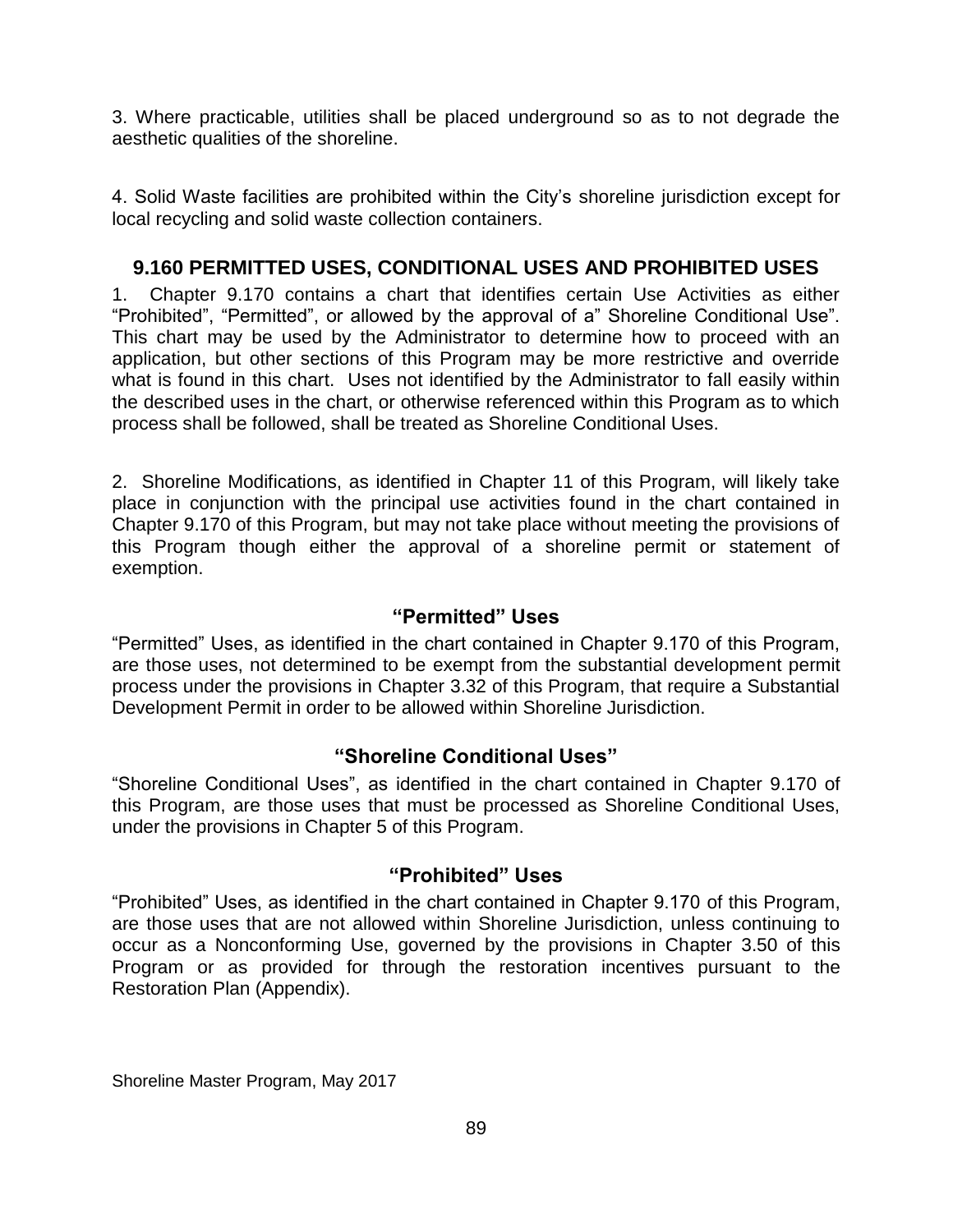| Table of uses by<br>shoreline<br>environment<br>designation |                         |                         |                         |                                   |                                  |
|-------------------------------------------------------------|-------------------------|-------------------------|-------------------------|-----------------------------------|----------------------------------|
|                                                             | <b>URBAN</b>            | <b>RESIDENTIAL</b>      | CONSERVANCY             | AQUATIC                           | <b>RURAL</b>                     |
| Aquaculture                                                 | $\mathsf C$             | $\mathsf C$             | $\mathsf C$             | $\mathsf{C}$                      | $\mathsf{C}$                     |
| <b>Boating Facilities</b>                                   | $\overline{\text{C}}$   | $\overline{\text{C}}$   | $\overline{\mathsf{C}}$ | $\overline{\text{C}}$             | $\overline{\text{C}}$            |
| Commercial<br>Development                                   | $\overline{\mathsf{P}}$ | $\overline{\text{C}}$   | $\overline{\text{C}}$   | X see "Note"<br>below             | $\overline{\mathsf{X}}$          |
| Forestry                                                    | $\overline{X}$          | $\overline{X}$          | $\overline{C}$          | $\mathsf C$                       | $\overline{X}$                   |
| Industrial<br>Development                                   | $\overline{\mathsf{P}}$ | $\overline{\mathsf{x}}$ | $\overline{\mathsf{x}}$ | X see "Note"<br>below             | $\overline{\mathsf{x}}$          |
| In-Stream<br><b>Structures</b>                              | $\overline{C}$          | $\overline{\text{C}}$   | $\overline{C}$          | $\overline{\text{C}}$             | $\overline{\text{C}}$            |
| Mining                                                      | $\mathsf C$             | C                       | $\mathsf C$             | X                                 | $\mathsf C$                      |
| Piers, Docks, and<br>Floats                                 | $\overline{\text{C}}$   | $\overline{\text{C}}$   | $\overline{\text{C}}$   | $\overline{\text{C}}$             | $\overline{\text{C}}$            |
| Recreational<br>Development                                 | $\overline{P}$          | $\overline{P}$          | P                       | $\overline{\text{C}}$             | X                                |
| Residential<br>Development                                  | $\mathsf{P}$            | P                       | $\mathsf{P}$            | X see "Note"<br>below             | X                                |
| Roads and<br>Railways                                       | $\mathsf{P}$            | P                       | $\overline{\text{C}}$   | $\overline{\text{C}}$             | $\overline{\text{C}}$            |
| Signs                                                       | P                       | P                       | P                       | $\mathsf C$                       | $\mathsf C$                      |
| <b>Solid Waste</b>                                          | $\overline{\mathsf{X}}$ | $\overline{\sf X}$      | $\overline{\mathsf{X}}$ | $\overline{\mathsf{X}}$           | $\overline{\mathsf{X}}$          |
| <b>Utilities</b>                                            | $\overline{\mathsf{P}}$ | $\overline{P}$          | $\overline{P}$          | $\overline{\text{C}}$             | $\overline{\text{C}}$            |
| <b>Shoreline</b><br><b>Modifications</b>                    |                         |                         |                         |                                   |                                  |
| Dredging                                                    | $\mathsf C$             | C                       | $\mathsf C$             | $\mathsf C$                       | $\mathsf C$                      |
| Grading                                                     | $\overline{P}$          | $\overline{P}$          | $\overline{P}$          | $rac{\overline{C}}{\overline{C}}$ | $\overline{\mathrm{C}}$          |
| Shoreline<br>Stabilization                                  | $\overline{\text{C}}$   | $\overline{\text{C}}$   | $\overline{\text{C}}$   |                                   | $\overline{\overline{\text{C}}}$ |

# **9.170 Table of Uses By Environmental Designation**

 $P = Permitted Use \t C = Conditional Use \t X = Prohibited Use$ 

"NOTE:" See Appendix for conditional allowance of "prohibited" uses tied to incentives for Restoration and Public Access.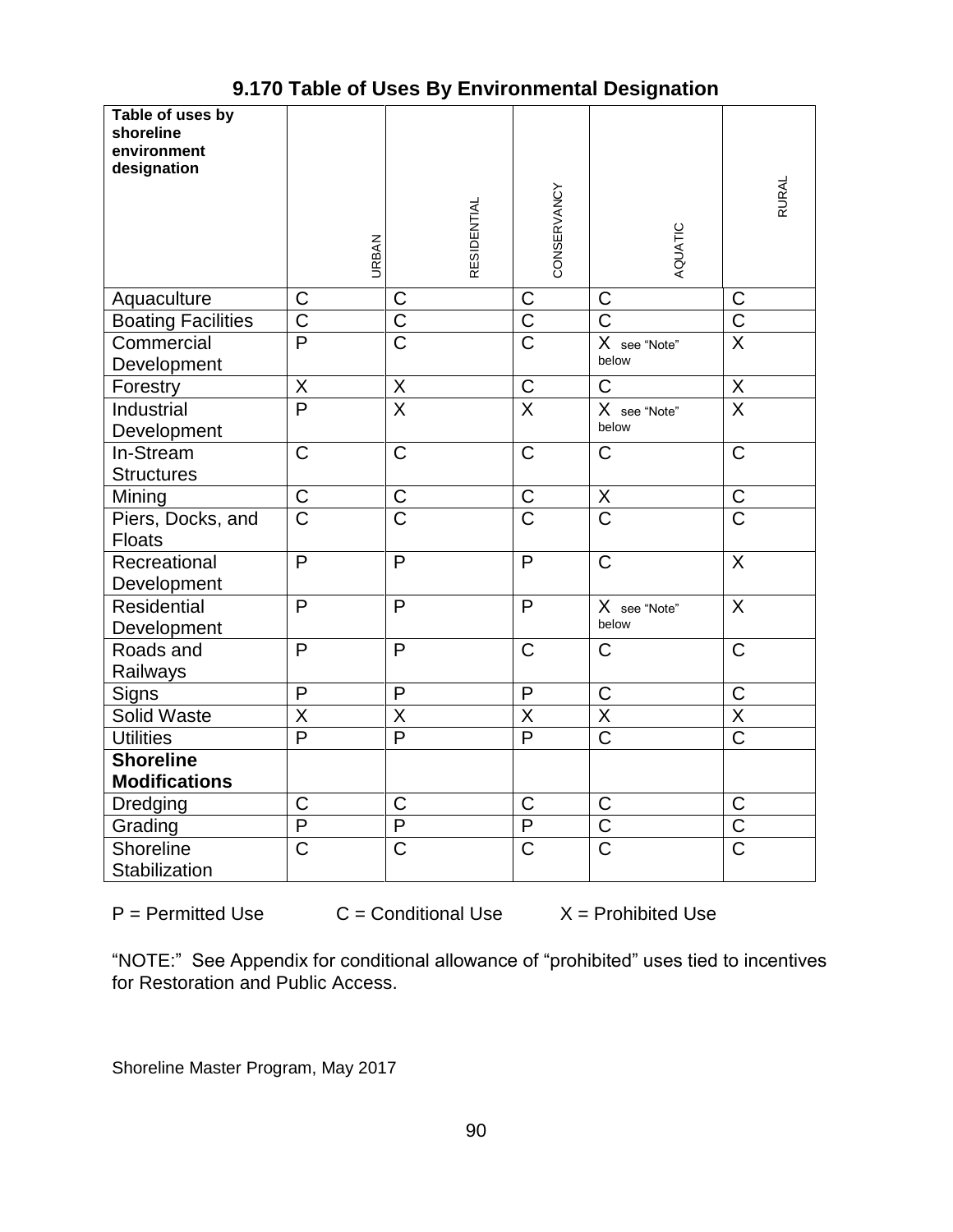# **CHAPTER 10 SHORELINE MODIFICATIONS**

**Sections:**

**10.10 APPLICABILITY**

**10.20 GENERAL SHORELINE MODIFICATION PRINCIPLES**

- **10.30 SHORELINE STABILIZATION**
- **10.40 GRADING**
- **10.50 DREDGING AND DREDGE MATERIAL DISPOSAL**
- **10.60 VEGETATION CONSERVATION**

# **10.70 FLOOD HAZARD REDUCTION**

# **10.10 APPLICABILITY**

1. Shoreline Modifications should be clearly distinguished from shoreline uses, in that they are not usually Shoreline Use activities in themselves, rather activities that are undertaken in support of or preparation for a Shoreline Use Activity, as found in the chart in Chapter 9.170 of this Program. Shoreline Modifications include activities such as the construction of a dike, dredging, grading, or filling.

2. The following Policies and Regulations apply to the categories of Shoreline Modifications defined by the state in the Shoreline Management Act Guidelines (WAC 173-26-230), and are intended to guide or regulate Shoreline Modification activities that are allowed within shoreline jurisdiction.

3. An applicant for a shoreline permit should first determine which principal shoreline use type the proposed Shoreline Modification activity pertains to. Unless clearly and convincingly demonstrated to the contrary by the proponent, a Substantial Development Permit or Shoreline Conditional Use Permit must be approved for the principal Shoreline Use Activity before any Shoreline Modification activities can take place. The Policies and Regulations for the principal Shoreline Use activity, in addition to the policies and regulations contained in Chapter 10 of this Program, further regulating all such shoreline modification activities, shall apply to the proposal.

4. In the infrequent event that a Shoreline Modification is proposed to be independent of a primary Shoreline Use Activity, such Shoreline Modification shall require a Shoreline Conditional Use Permit.

# **10.20 GENERAL SHORELINE MODIFICATION PRINCIPLES**

1. Allow structural shoreline modifications only where they are demonstrated to be necessary to support or protect an allowed principal structure or an existing shoreline use that is in danger of loss or substantial damage.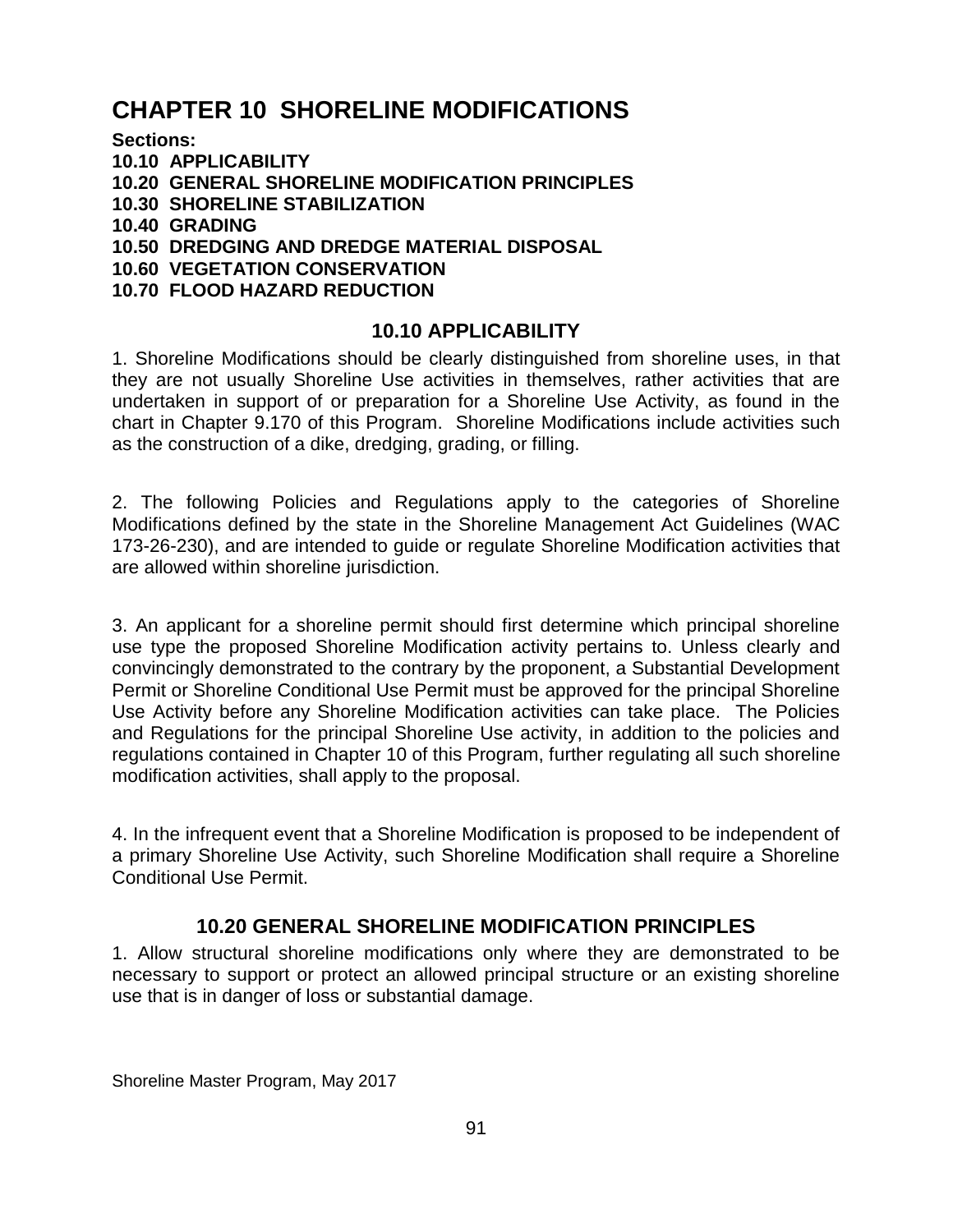2. Reduce the adverse effects of shoreline modifications and, as much as possible, limit shoreline modifications in number and extent.

3. Allow only shoreline modifications that are appropriate to the specific type of shoreline and environmental conditions for which they are proposed.

4. Give preference to those types of shoreline modifications that have a lesser impact on ecological functions. For example, in normal circumstances, preference should be given to pile-supported piers, which allow normal water flow, rather than to piers constructed with fill, which alter the normal flow of water.

5. Base provisions on scientific and technical information and a comprehensive analysis of reach conditions for riverine systems.

6. Enhance ecological functions while accommodating existing legally permitted uses. As shoreline modifications occur, incorporate all feasible measures to protect and restore ecological shoreline functions and ecosystem-wide processes. Apply conditions to development authorizations so that structural shoreline modifications for nonwaterdependent uses on degraded sites contribute to the restoration of ecological functions.

7. Avoid and reduce significant ecological impacts according to the mitigation sequence, as defined in Chapter 2 of this Program.

8. Shoreline habitat and natural systems enhancement projects should be encouraged and be reviewed for their long term benefit.

# **10.30 SHORELINE STABILIZATION**

#### **10.31 Description**

1. Shoreline Stabilization includes actions taken to address erosion impacts to property and dwellings, businesses, or essential structures caused by natural processes, such as current, flood, tides, wind, or wave action. These actions include structural and nonstructural methods.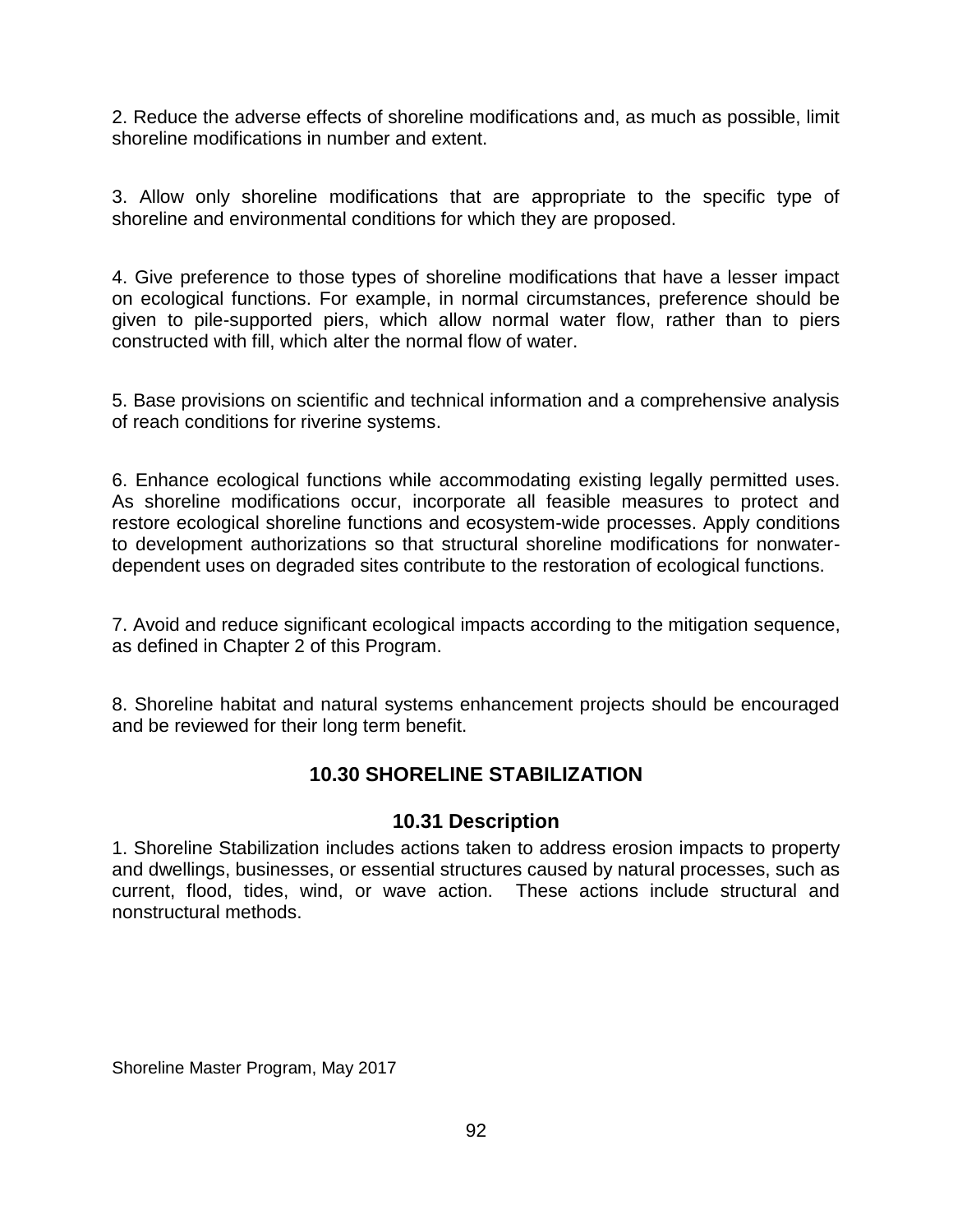2. A range of shoreline stabilization techniques ranging from soft to hard include: Vegetation enhancement, Upland drainage control, Biotechnical measures, Beach enhancement, Anchor trees, Gravel placement, Rock revetments, Concrete groins, Retaining walls and, Bulkheads

#### **10.32 Policies:**

1. Protect, retain, and restore vegetation needed to sustain the ecological functions and ecosystem-wide process of the shoreline.

2. Avoid or mitigate adverse impacts to shoreline functions where shoreline alterations are necessary to protect an allowed principal structure from active shoreline erosion.

### **10.33 Regulations:**

1. New structural stabilization measures shall not be allowed except to protect or support an existing or approved use or an existing or approved development or for the restoration of ecological functions or for hazardous substance remediation.

2. New structural stabilization measures shall not adversely impact the natural or human shoreline environment, including property values.

3. New development shall be located and designed to eliminate the need for future shoreline stabilization.

4. New nonwater-dependent development, including single-family residences, that includes structural shoreline stabilization shall be prohibited.

5. Do not allow the subdivision of land into parcels, or the creation of new lots, that will require shoreline stabilization for development to occur.

6. New development on steep slopes or bluffs shall be set back sufficiently to ensure that hard shoreline stabilization measures will not be needed during the life of the structure, as demonstrated by a geotechnical analysis.

7. New or enlarged structural shoreline stabilization measures for an existing principal structure or use, including residences, should not be allowed unless there is conclusive evidence, documented by a geotechnical analysis, that the structure is in danger from shoreline erosion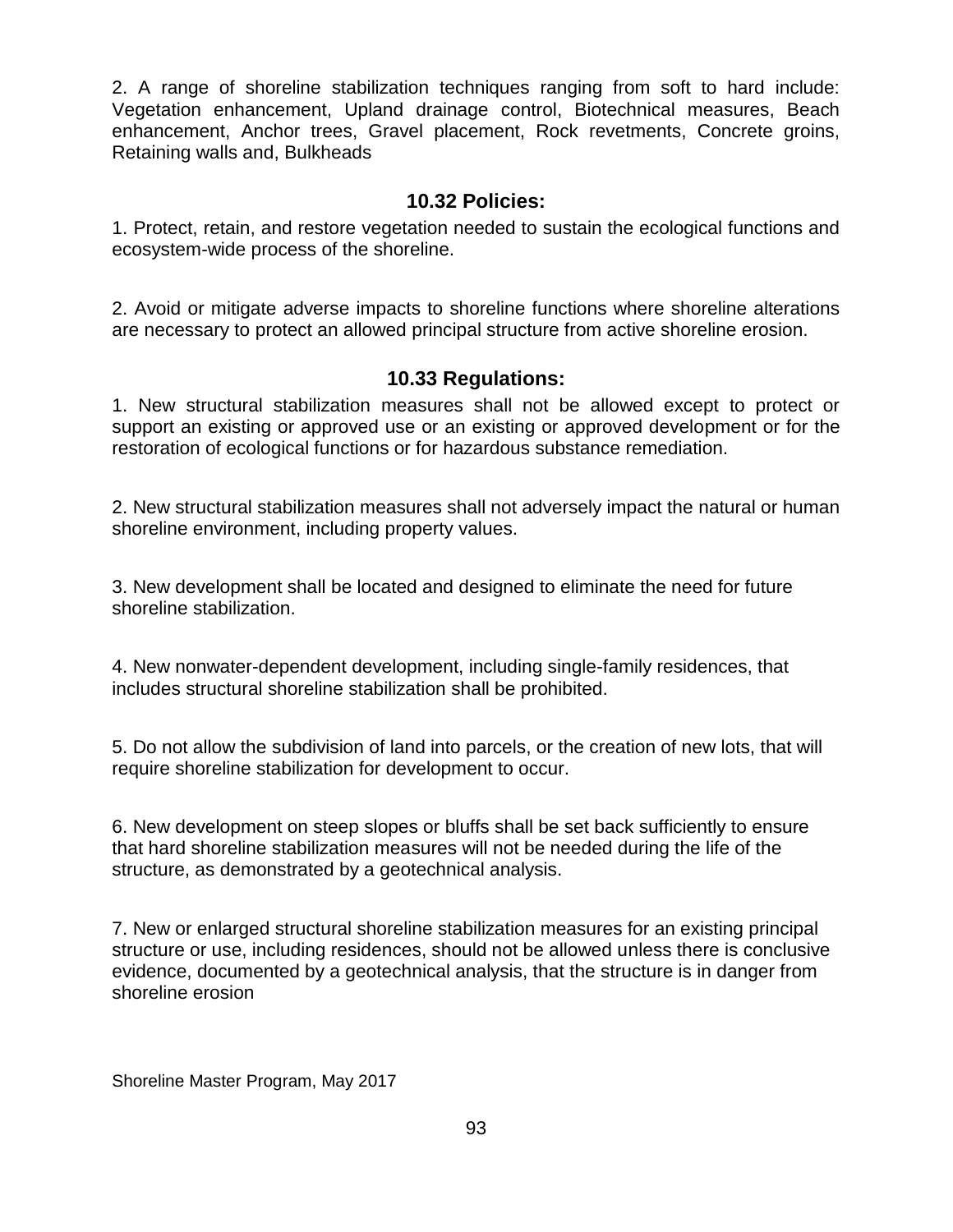8. An existing shoreline stabilization structure may be replaced with a similar structure if there is a demonstrated need to protect principal uses or structures from erosion caused by currents, tidal action, or waves. In this case, demonstration of need does not necessarily require a geotechnical report.

9. Replacement walls or bulkheads shall not encroach waterward of the ordinary highwater mark or existing structure unless the residence was occupied prior to January 1, 1992.

10. Soft shoreline stabilization that restores ecological functions may be permitted waterward of the ordinary high-water mark.

11. Where structural shoreline stabilization measures are necessary, limit the size of stabilization measures to the minimum necessary and use measures designed to minimize harm to ecological functions.

12. New development that would require shoreline stabilization which causes significant impacts to adjacent or down-current properties and shoreline areas is prohibited.

13. Public access is required as part of publicly financed shoreline erosion control measures.

14. Impacts to sediment transport is required to be avoided or minimized.

# **10.40 GRADING**

# **10.41 Definition:**

Grading means the movement or redistribution of the soil, sand, rock, gravel, sediment, or other material on a site in a manner that alters the natural contour of the land.

# **10.42 Policies**

1. Grading should be located and developed so that water quality, normal hydrologic functions, fish and wildlife habitat, and other environmentally sensitive areas are protected.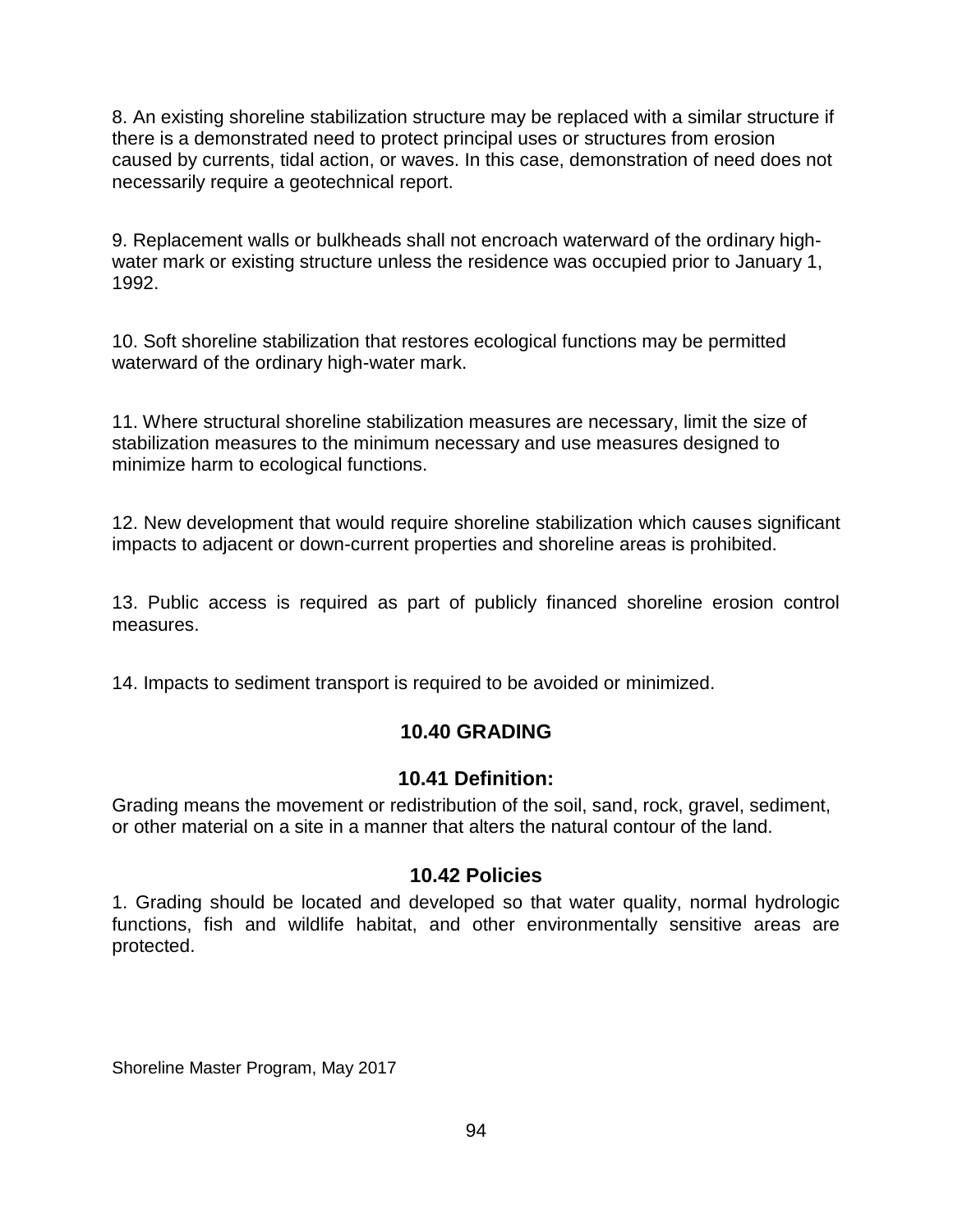2. Grading should be designed to blend physically and visually with existing topography whenever possible, so as not to interfere with long term appropriate use including lawful access and enjoyment of scenery.

# **10.43 Regulations**

1. Disturbed areas shall be immediately re-vegetated with native plant species where applicable.

2. As an alternative to irreversible fills in the shore process corridor, open pile or pier supports are preferred whenever the shore area to be filled is of significant value to the region in a natural state.

3. Retaining walls or revetments near the shoreline which do not qualify as shore defense or stream control works should be kept to a minimum and constructed of flexible natural materials.

- 4. Shore Protection
	- a. Shore-side perimeters of grading sites should be sloped and protected to minimize upland erosion.
	- b. Vegetative stabilization, protective berms, or other flexible, natural character means are preferred over rigid, artificial character works.
	- c. Material for proposed fills should be selected and placed so as to prevent water quality problems and degradation of other shore resources including scenic values.
	- d. Erosion control and stormwater BMPs shall be utilized in Grading activities.
	- e. Landfill shall not be permitted for development of sewage disposal drain fields in floodways or within 100 feet of OHWM, whichever is farther landward.
	- f. Necessary retaining walls or revetments which are at least ten feet landward of OHWM and not more than two feet in height are permitted by exemption or permit as appropriate, if otherwise consistent with this Program. Higher walls or revetments are subject to permit requirements and to all other policies and regulations in this Program. Walls or revetment closer than ten feet to OHWM shall be considered bulkheads, as defined in Chapter 2 of this Program.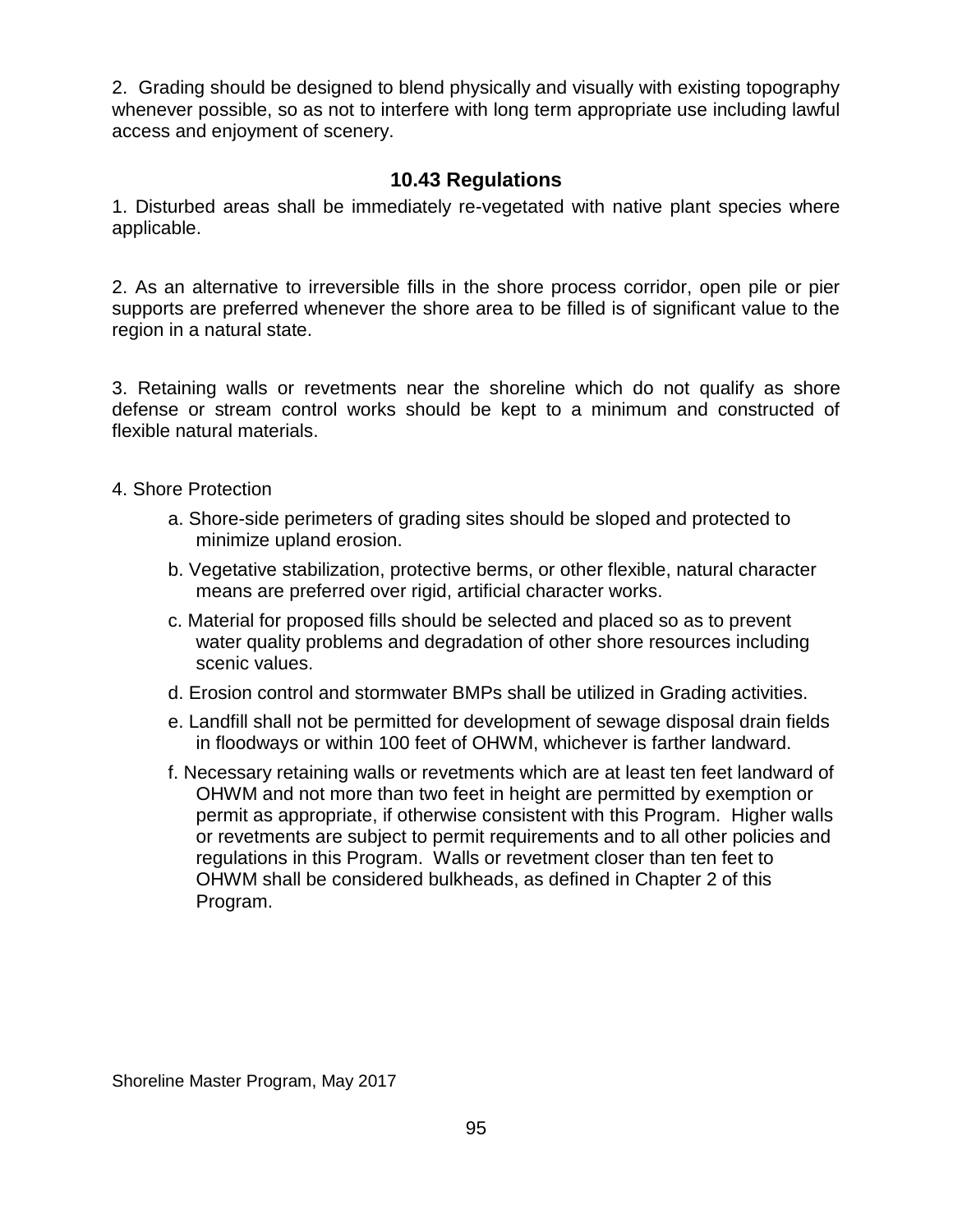- 5. Fill waterward of the OHWM is allowed only by shoreline conditional use permit, for:
	- a. water-dependent use,
	- b. public access,
	- c. cleanup and disposal of contaminated sediments as part of an interagency environmental cleanup plan,
	- d. disposal of dredged material in accordance with DNR Dredge Material Management Program,
	- e. expansion or alteration of transportation facilities of statewide significance currently located on the shoreline (if alternatives to fill are shown not feasible),
	- f. mitigation action, environmental restoration, beach nourishment or enhancement project.

# **10.50 DREDGING AND DREDGE MATERIAL DISPOSAL**

# **10.51 Definition:**

Dredging is the removal of unconsolidated material (gravel, sand, silt) from the bottom of a stream, lake, bay or other water body for purposes of deepening a navigational channel, deepening or removing sediments from a stream or other drainageway for drainage improvement, or to obtain bottom materials for landfill.

### **10.52 Policies:**

1. Dredging and dredge material disposal should be done in a manner which avoids or minimizes significant ecological impacts.

# **10.53 Use Regulations:**

1. Dredging, except for navigational and flood control purposes or restoration of ecological functions, is prohibited.

2. Dredging shall be scheduled so as not to interfere with migratory movements of anadromous fish.

3. Polluted spoils shall be deposited at approved upland sites and measures taken to contain runoff from the site.

4. Deposition of dredge material waterward of the OHWM shall only be allowed where it benefits the shoreline ecology.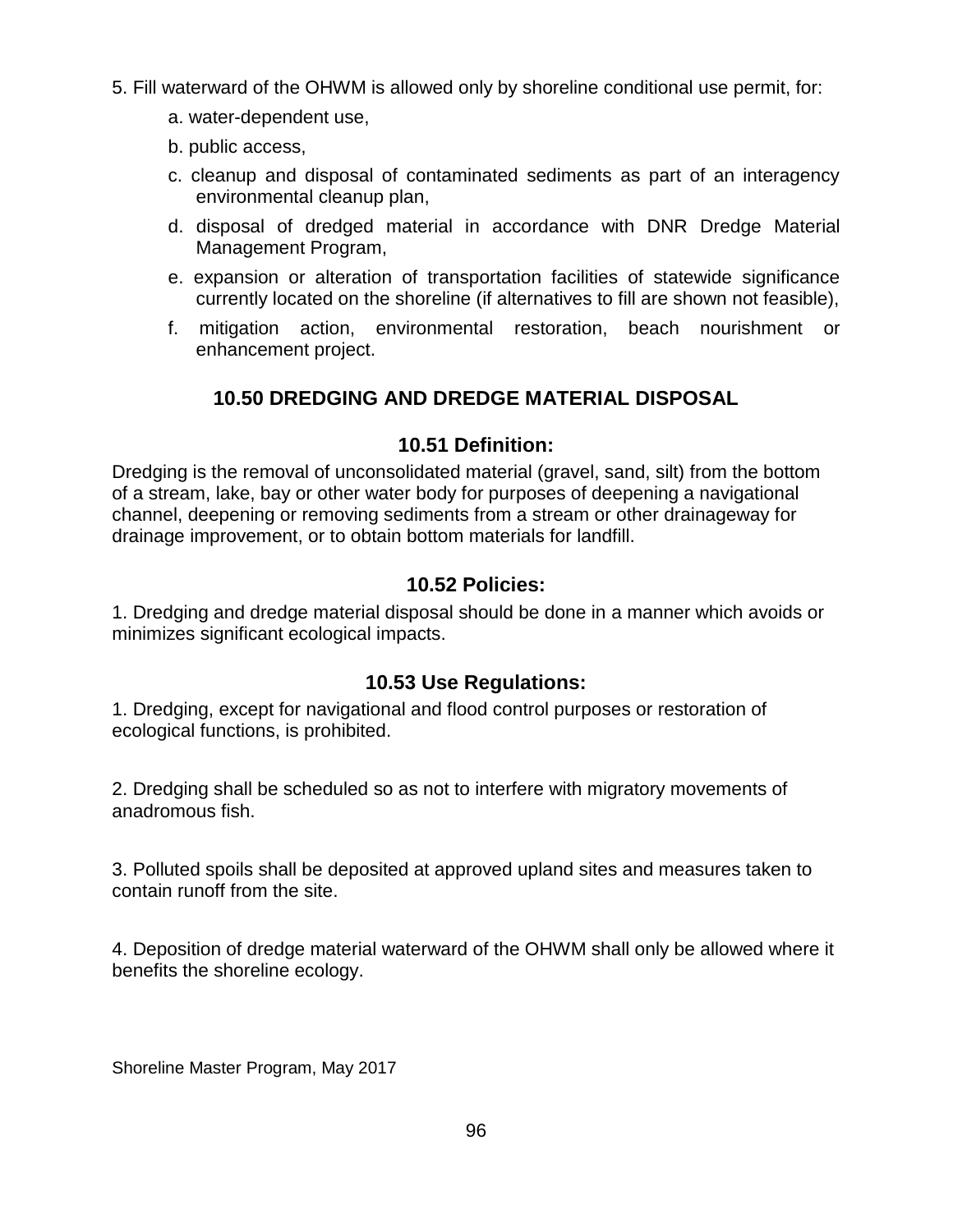5. New development siting and design shall avoid the need for new and maintenance dredging.

# **10.60 VEGETATION CONSERVATION**

# **10.61 Definition:**

The retention of (preferably) native vegetation that serves to maintain shoreline ecological functions and serves to mitigate the direct, indirect, and cumulative impacts of shoreline development. The goal is to protect and restore the ecological functions and ecosystem-wide processes performed by vegetation along the shorelines.

### **10.62 Policies:**

1. To increase the stability of river banks and to protect animal species and their habitats. Vegetation clearing should be limited to the minimum necessary to accommodate approved shoreline development.

2. To provide for vegetation conservation along the shoreline that would assure no net loss of ecological function. Removal of noxious weeds, invasive species and non-native vegetation should be allowed to facilitate the establishment of a stable community of native plants. Clearing, thinning, and or limbing for limited view corridors should be allowed where it does not compromise ecological function.

# **10.63 Regulations:**

1. Shoreline developments shall comply with the vegetation conservation policies contained in the City's Critical Areas Ordinance.

2. Vegetation clearing should be limited to the minimum necessary to accommodate approved shoreline development.

3. Removal of noxious weeds and/or invasive non-native species shall be conducted to facilitate the establishment of a stable community of native plants.

# **10.70 FLOOD HAZARD REDUCTION**

# **10.71 Definition:**

To reasonably and appropriately prevent or remove development in flood-prone areas, to manage storm water within the flood plain, and to maintain or restore river and stream system's natural hydrological and geomorphological processes.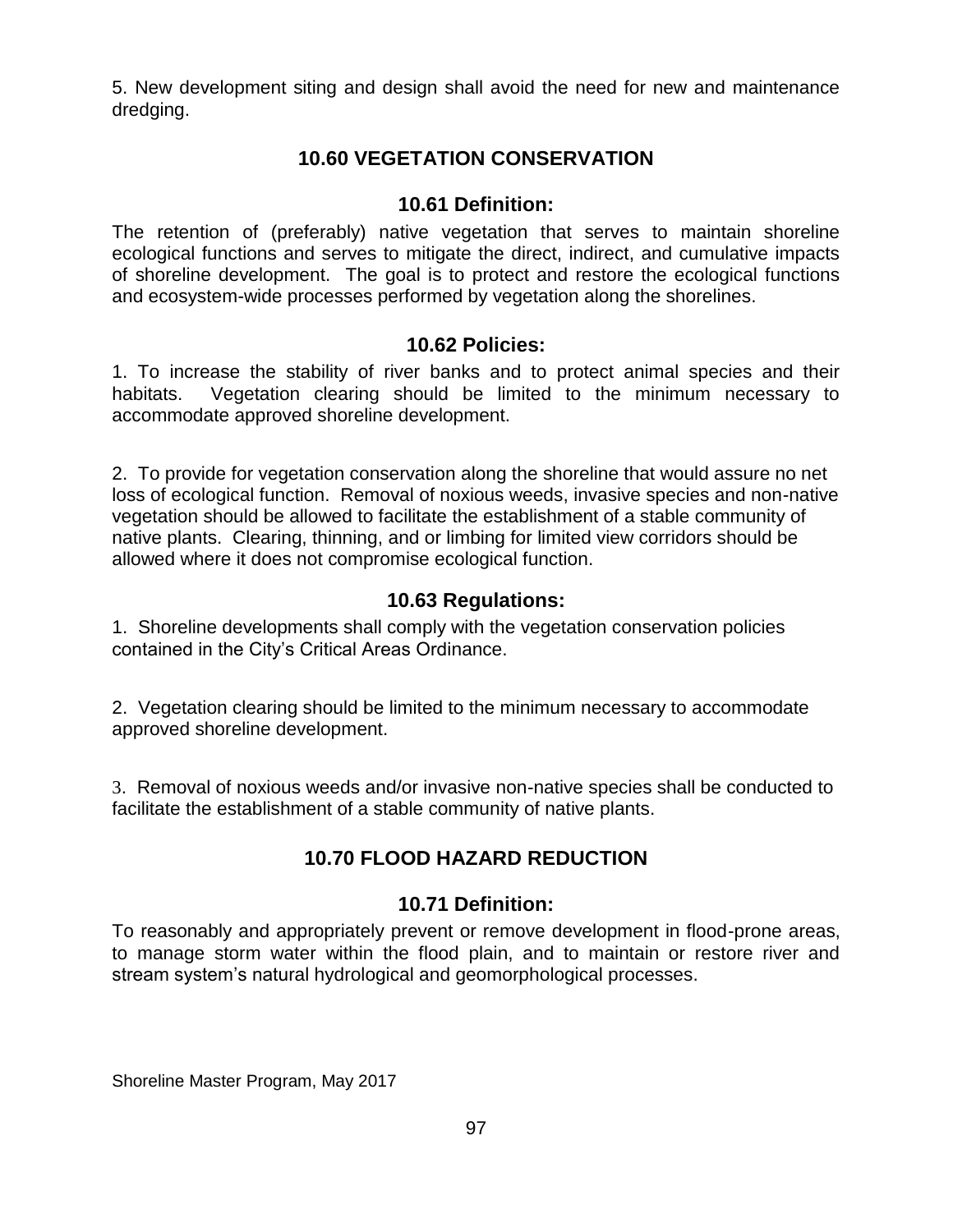# **10.72 Policies:**

1. Where feasible, give preference to nonstructural flood hazard reduction measures over structural measures. Structural flood control works should be allowed in the shoreline when it can be demonstrated by engineering evaluations that they are necessary to protect proposed and existing development, and that non-structural flood hazard reduction measures are infeasible or cost prohibitive.

2. Assure that flood hazard protection measures do not result in a net loss of ecological functions associated with rivers and streams. In Ferndale, with the primary ecological function of the Nooksack being flood attenuation, flood hazard reduction measures (structural and non-structural) should be allowed if flood modeling reflects "no net rise" and the control measures will not cause significant damage to other properties.

3. Flood control works should be designed whenever possible to incorporate native vegetation. Such features may include vegetated berms, vegetative stabilization including brush matting and buffer strips, and retention of existing vegetation. Flood control works that serve to remove existing vegetation should include steps to replace the vegetation with native species.

4. Design of flood control works should provide access to public shorelines whenever practical, unless it is demonstrated that public access would cause public health and safety hazards, security problems, significant ecological impacts, conflicts with proposed uses, or unreasonable cost.

#### **10.73 Regulations:**

1. Flood control works shall be permitted when it is demonstrated that they are necessary to protect existing and proposed development and when non-structural flood hazard reduction measures are infeasible or cost prohibitive.

2. Flood control works shall be located and operated so that no net loss of ecological function is demonstrated.

3. Dikes and levies will be allowed within the floodway through a conditional use permit when substantial need to the community is demonstrated.

4.Cut-and-fill slopes shall be stabilized with brush matting and buffer strips so that there is no net loss of shoreline ecological function.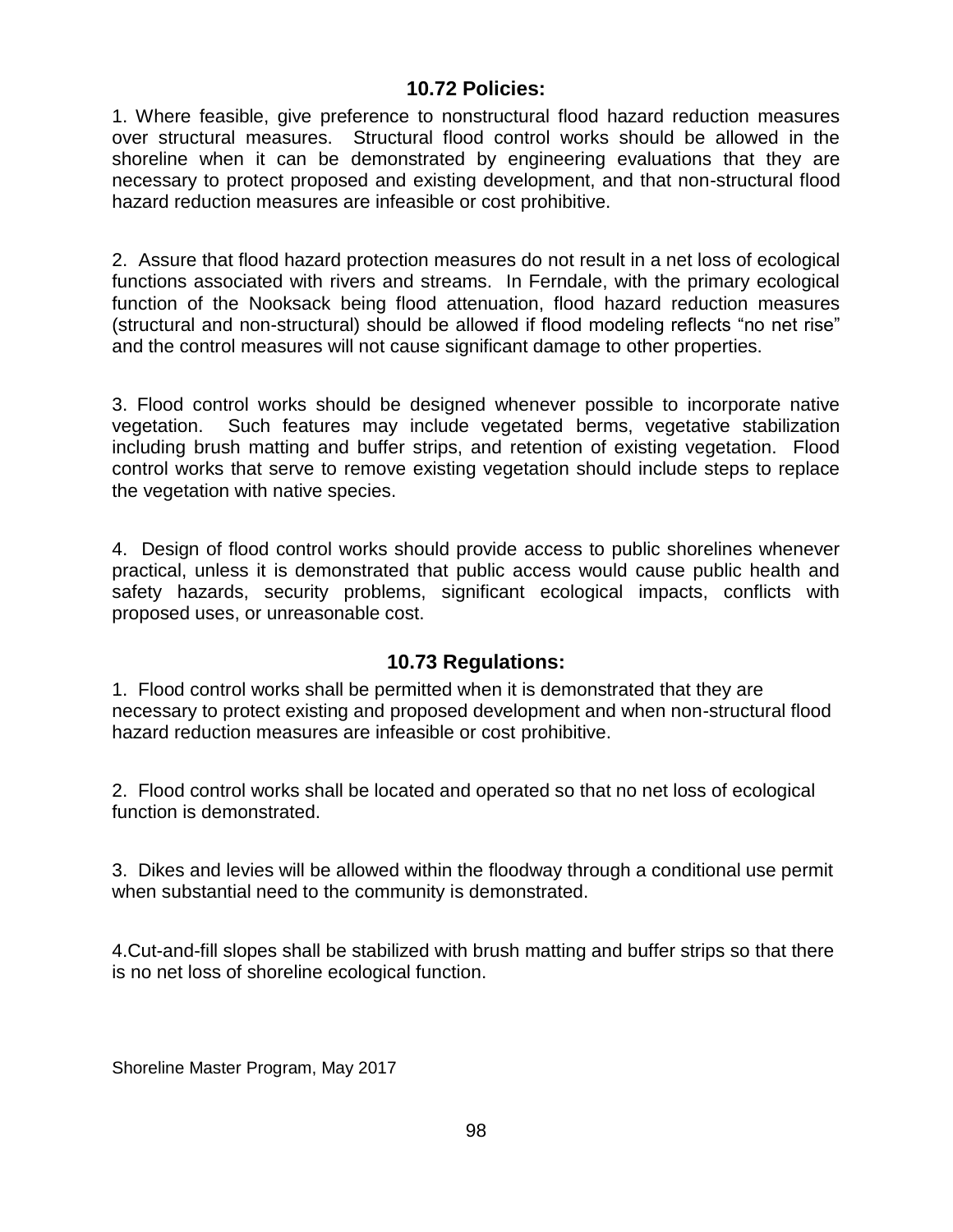5.Natural features such as snags, uprooted trees, or stumps may be removed if they are causing bank erosion or higher flood stages.

# **CHAPTER 11 LEGAL PROVISIONS**

#### **Sections: 11.10 VIOLATIONS AND PENALTIES 11.20 REMEDIES 11.30 ABATEMENT 11.40 SEVERABILITY 11.50 EFFECTIVE DATE 11.60 REVISED PROGRAM 11.70 REFERENCES TO PLANS, REGULATIONS OR INFORMATION SOURCES**

# **11.10 VIOLATIONS AND PENALTIES**

**11.11** Any permit may be the subject of a cease and desist order by the City in accordance with the procedure specified in Chapter 5 of this Program.

**11.22** Any permit may be rescinded by the City in accordance with the procedure specified in Chapter 5.150 of this Program.

**11.23** The City of Ferndale shall bring such injunctive, declaratory, or other actions as are necessary to insure that no uses are made of the shorelines of the state in conflict with the provisions of this Program and of the Shoreline Management Act, and to otherwise enforce their provisions.

**11.24** In addition to incurring civil liability under Chapter 11.25 of this Program, any person found to have willfully engaged in activities on the shorelines in violation of the provision of the Shoreline Management Act or Master Program shall be guilty of a gross misdemeanor and shall be punished in accordance with RCW 90.58.220.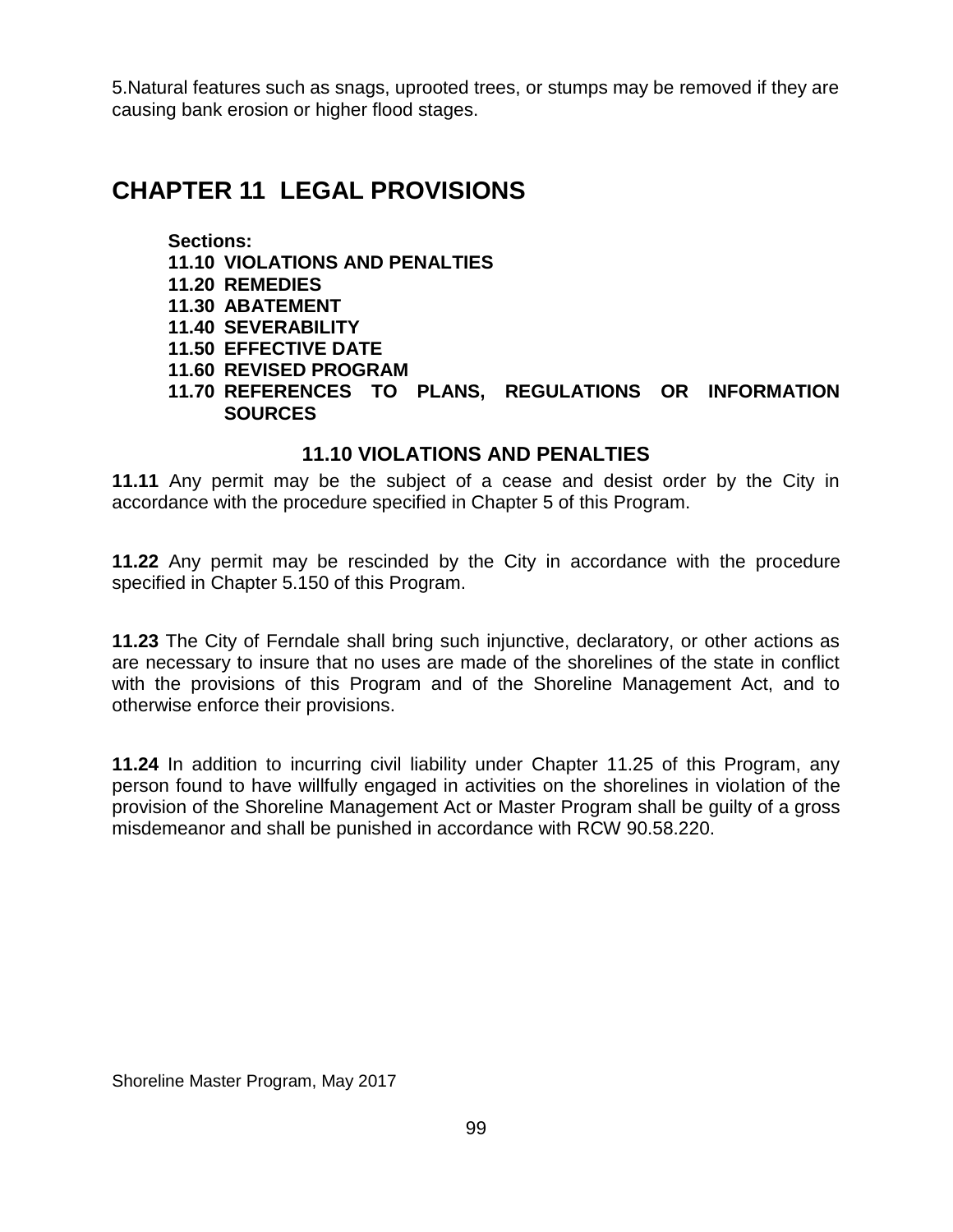**11.25** Any person subject to the regulatory program of the Shoreline Management Act or this Master Program who violates any provision of the Act or this Master Program or permit issued pursuant thereto shall be liable for all damage to public or private property arising from such violation, including the cost of restoring the affected area to its condition prior to violation. The State Attorney General or City Attorney shall bring suit for damages under this section on their behalf and on behalf of all persons similarly situated. Private persons shall have the right to bring suit for damages under this section on their behalf and on the behalf of all persons similarly situated. If liability has been established for the cost of restoring an area affected by a violation, the court shall make provisions to assure that restoration will be accomplished within a reasonable time at the expense of the violator. In addition to such relief, including money damages, the court in its discretion may award attorney's fees and costs of the suit to the prevailing party.

#### **11.30 REMEDIES**

**11.31** The City Attorney, or Administrator, where authorized, shall bring such injunctive, declaratory, or other actions as are necessary to insure that no uses are made of the shorelines of the state located within the City of Ferndale in conflict with the provisions of this Program, the Act, or other regulations adopted pursuant thereto, and to otherwise enforce the provisions of this Program.

**11.33** The Administrator shall have the authority to serve upon a person a cease and desist order if an activity being undertaken on shorelines of the state is in violation of Chapter 90.58 RCW or this Program, or of any permit issued pursuant thereto. The Administrator shall follow the procedure set forth in WAC 173-27-270 in issuing a cease and desist order.

**11.34** A person who fails to conform to the terms of a substantial development permit, conditional use permit or variance issued under 90.58.140, who undertakes a development or use on shorelines of the state without first obtaining a permit, or who fails to comply with a cease and desist order may be subject to a civil penalty. The penalty shall be imposed pursuant to the procedure set forth in WAC 173-27-280 and become due and recovered as set forth in WAC 173-27-290(3) and (4). Persons incurring a penalty may appeal the same to the City Council pursuant to WAC 173-27- 290(1) and (2).

#### **11.40 ABATEMENT**

Structures or development on shorelines considered by the Administrator to present a hazard or other public nuisance to persons, properties or natural features may be abated by the City under the provisions of the Uniform Code for the Abatement of Dangerous Buildings or by other appropriate means.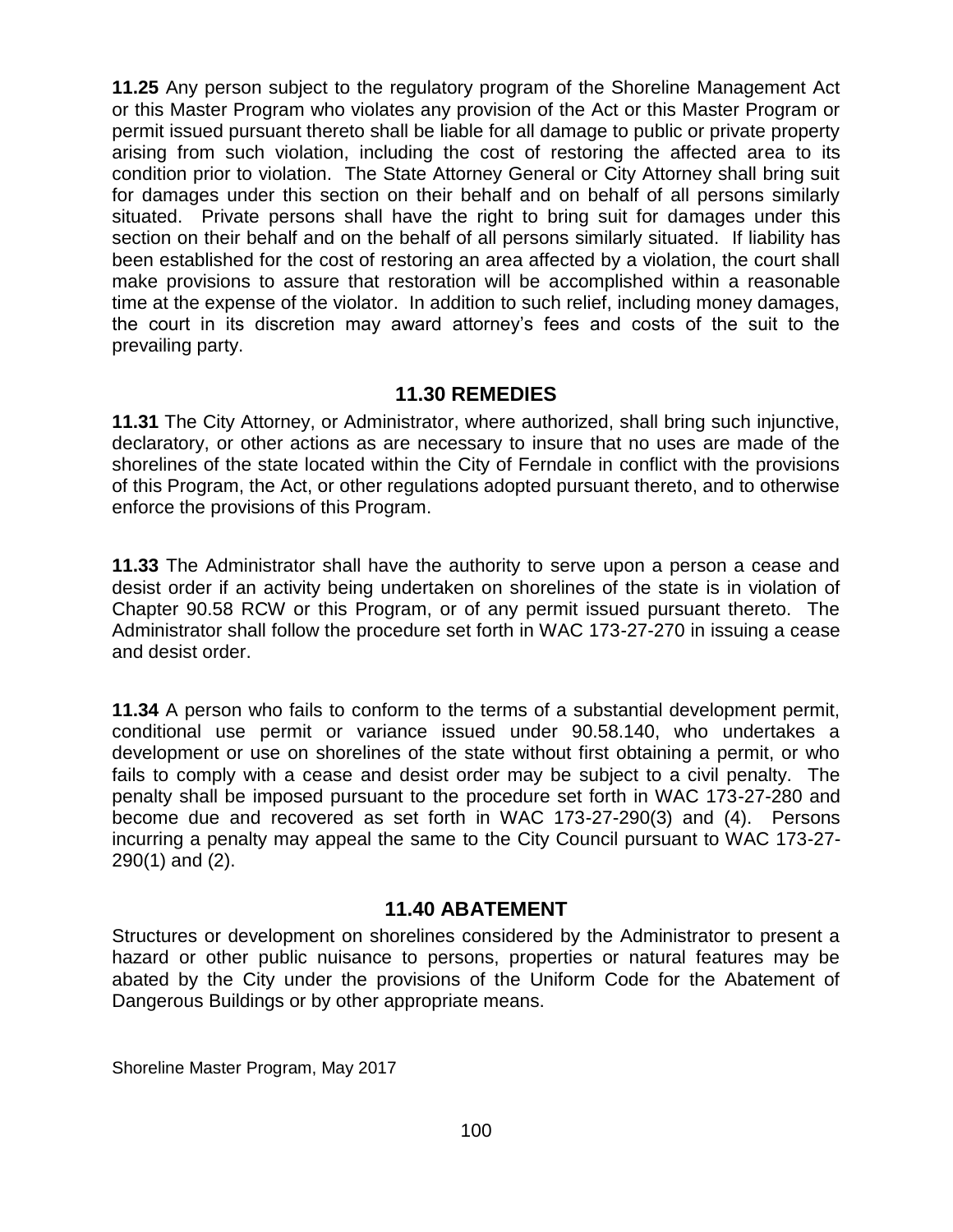# **11.50 SEVERABILITY**

If any section, subsection, or provision of this Program, or its application to any person or circumstances is held invalid, the remainder of this Program, or the application of the provision to other persons or circumstances shall not be affected.

# **11.60 EFFECTIVE DATE**

This Program and all amendments thereto shall become effective immediately upon final approval by the Department of Ecology.

### **11.70 AMENDED PROGRAM**

The amendment and renumbering of this Program into the Ferndale Municipal Code shall not release any person from full compliance with the terms and conditions of any permit or approval previously granted by the City. Where pre-existing permit conditions specify compliance with certain provisions of the Program, the equivalent provisions of the revised Program shall apply. The Administrator shall determine which sections apply where interpretation is necessary.

# **11.80 REFERENCES TO PLANS, REGULATIONS, INFORMATION SOURCES**

Where this Program makes reference to any RCW, WAC, or other state, local, or federal law or regulation, or to any source of information, the most recent amendment or current edition shall apply.

# **11.90 PROPERTY RIGHTS**

The City of Ferndale adopts the recommended process for evaluating constitutional principles when undertaking landuse planning and permitting activities as outlined in the State of Washington "December 2003, Advisory Memorandum: Avoiding Unconstitutional Takings of Private Property".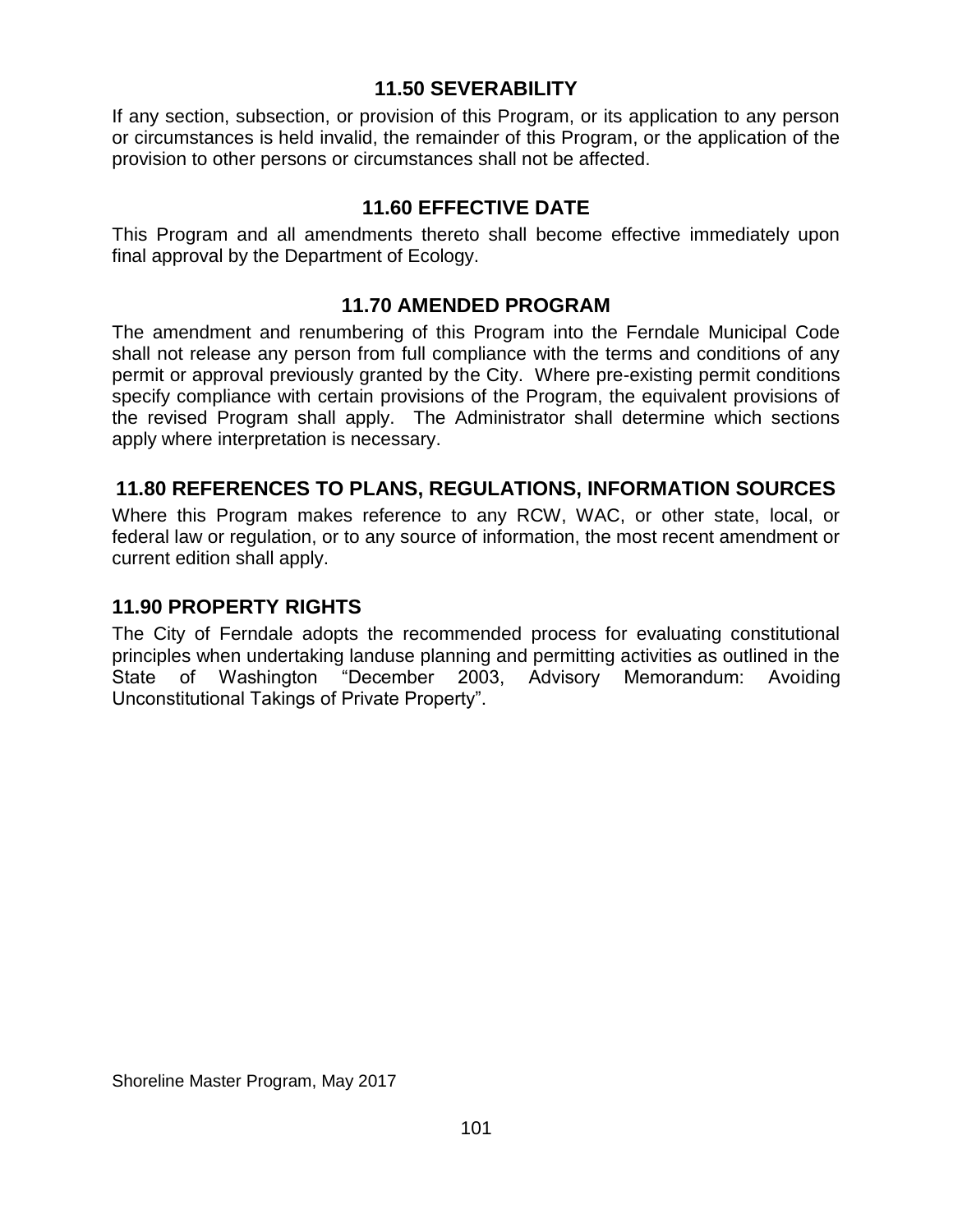# **ATTACHMENT 2**

Floodplain Management Regulations FMC 15.24